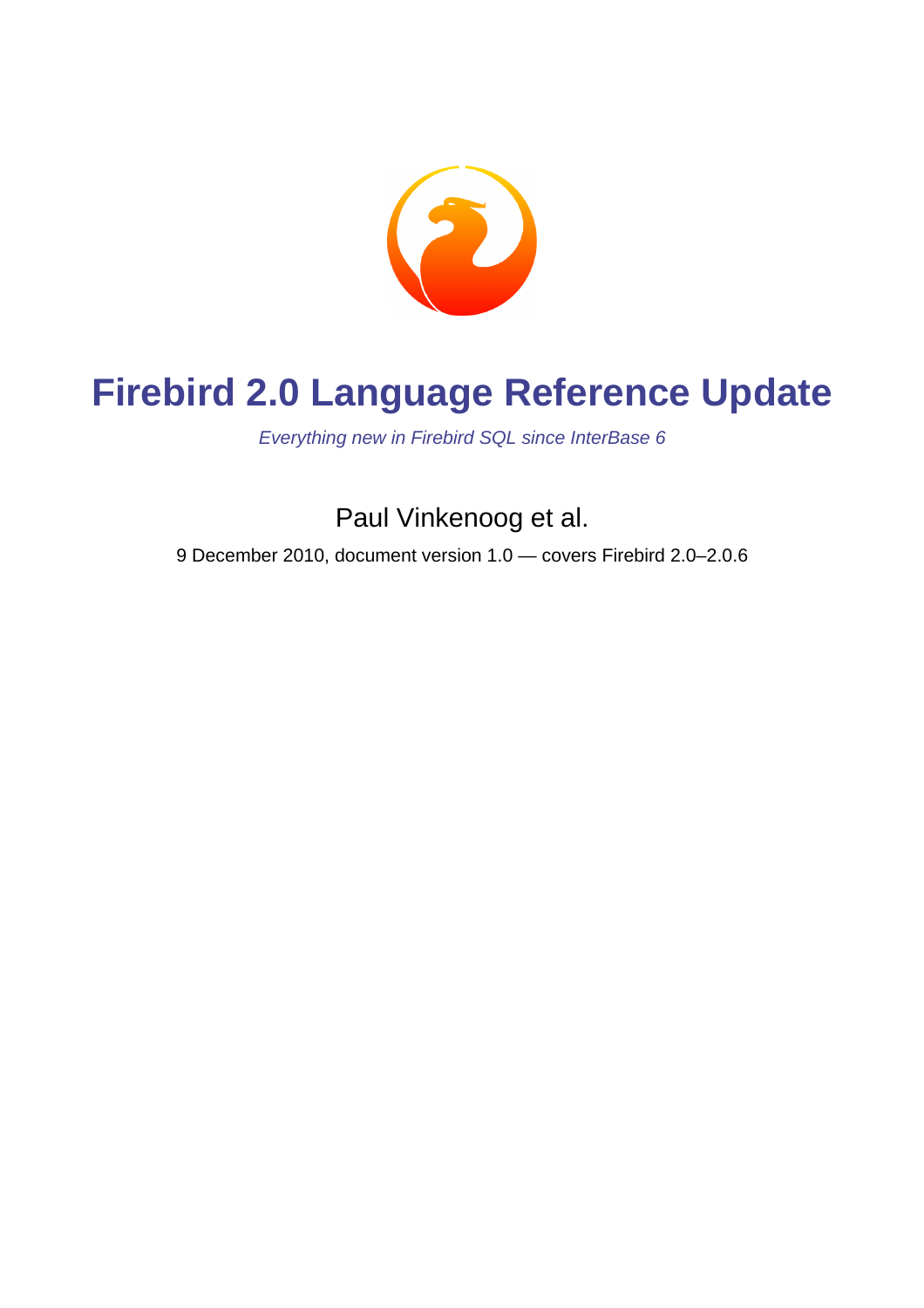## **Firebird 2.0 Language Reference Update**

**Everything new in Firebird SQL since InterBase 6**

9 December 2010, document version 1.0 — covers Firebird 2.0–2.0.6 Paul Vinkenoog et al.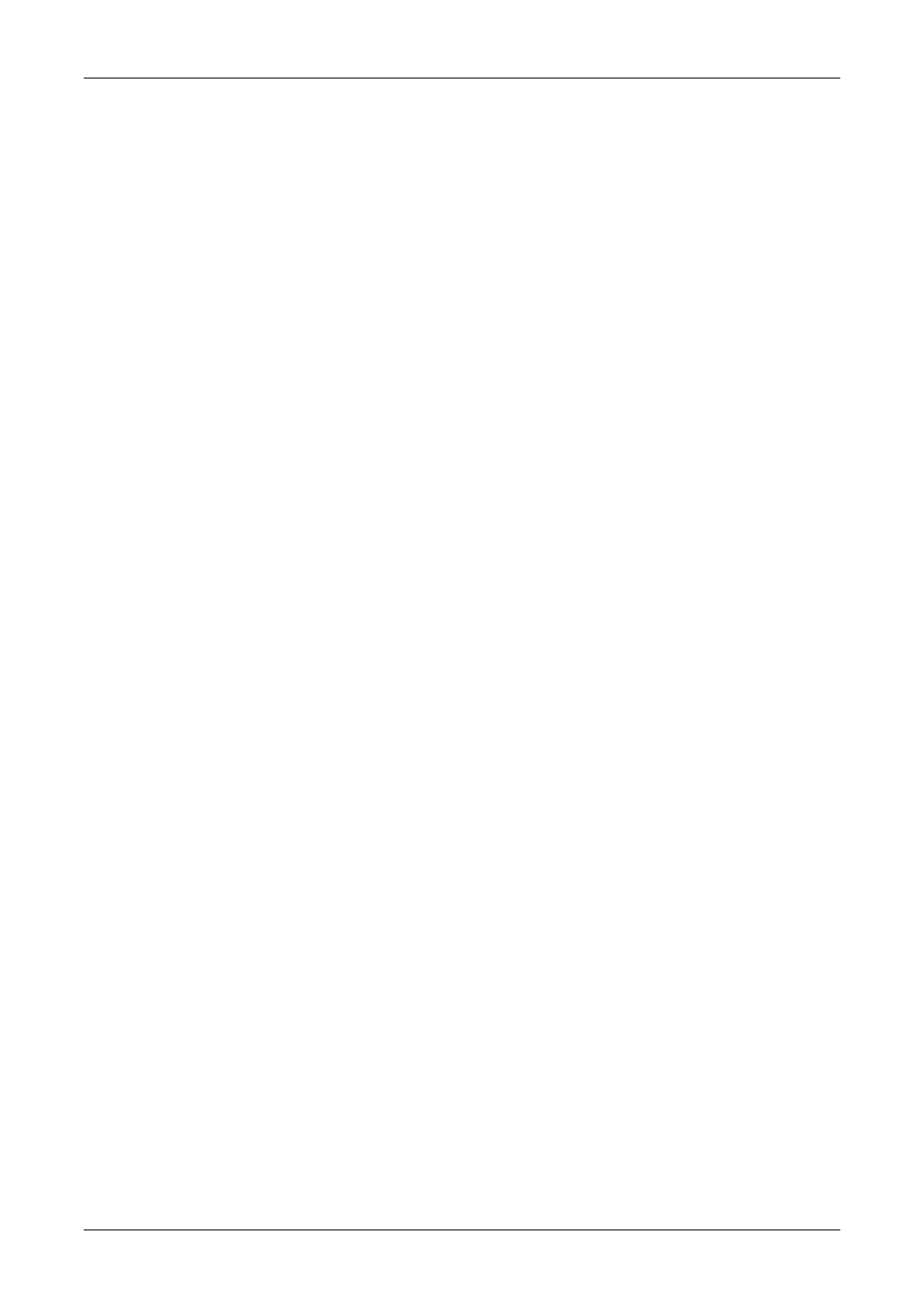## **Table of Contents**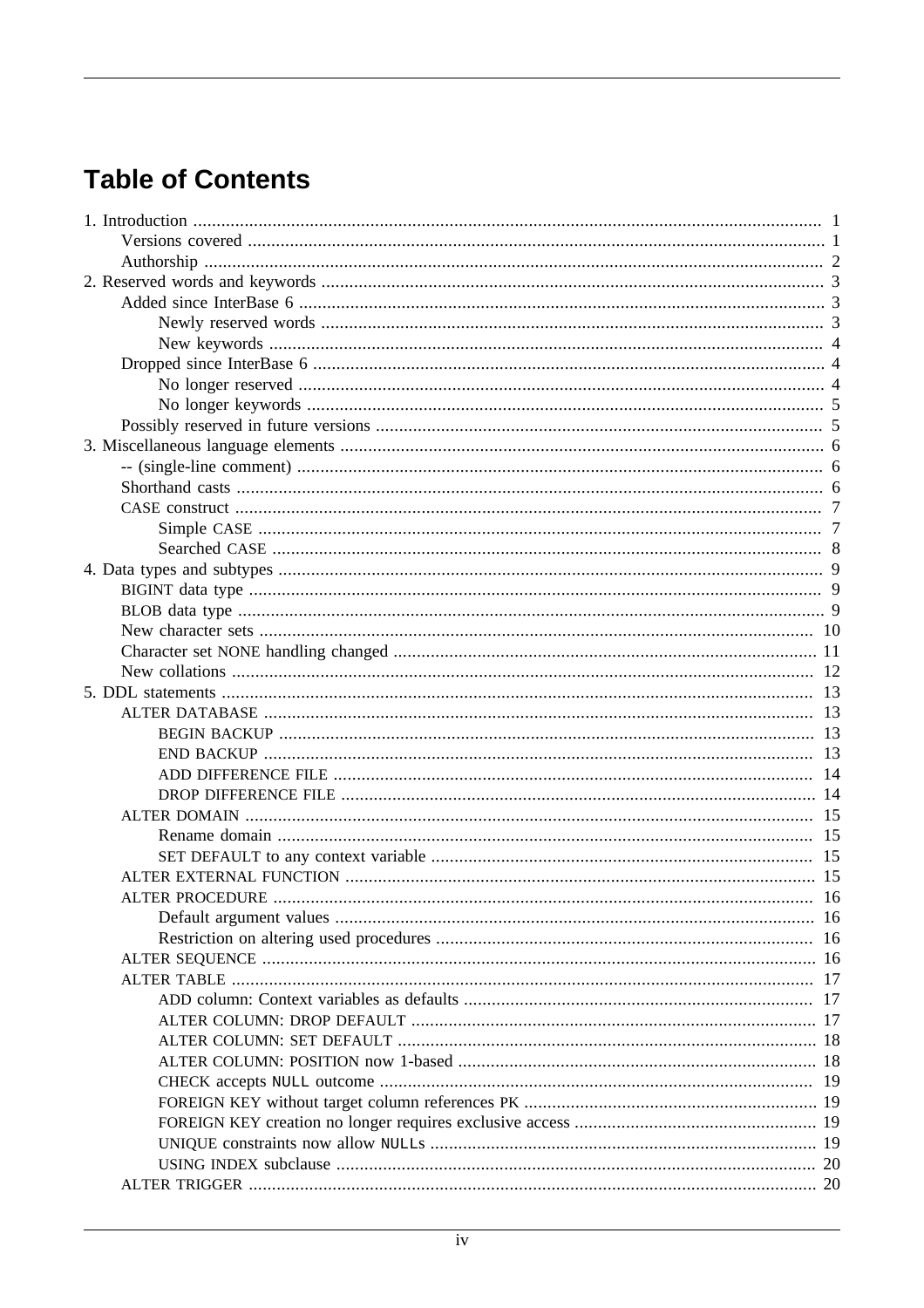| View with non-participating NOT NULL columns in base table can be made insertable  33 |  |
|---------------------------------------------------------------------------------------|--|
|                                                                                       |  |
|                                                                                       |  |
|                                                                                       |  |
|                                                                                       |  |
|                                                                                       |  |
|                                                                                       |  |
|                                                                                       |  |
|                                                                                       |  |
|                                                                                       |  |
|                                                                                       |  |
|                                                                                       |  |
|                                                                                       |  |
|                                                                                       |  |
|                                                                                       |  |
|                                                                                       |  |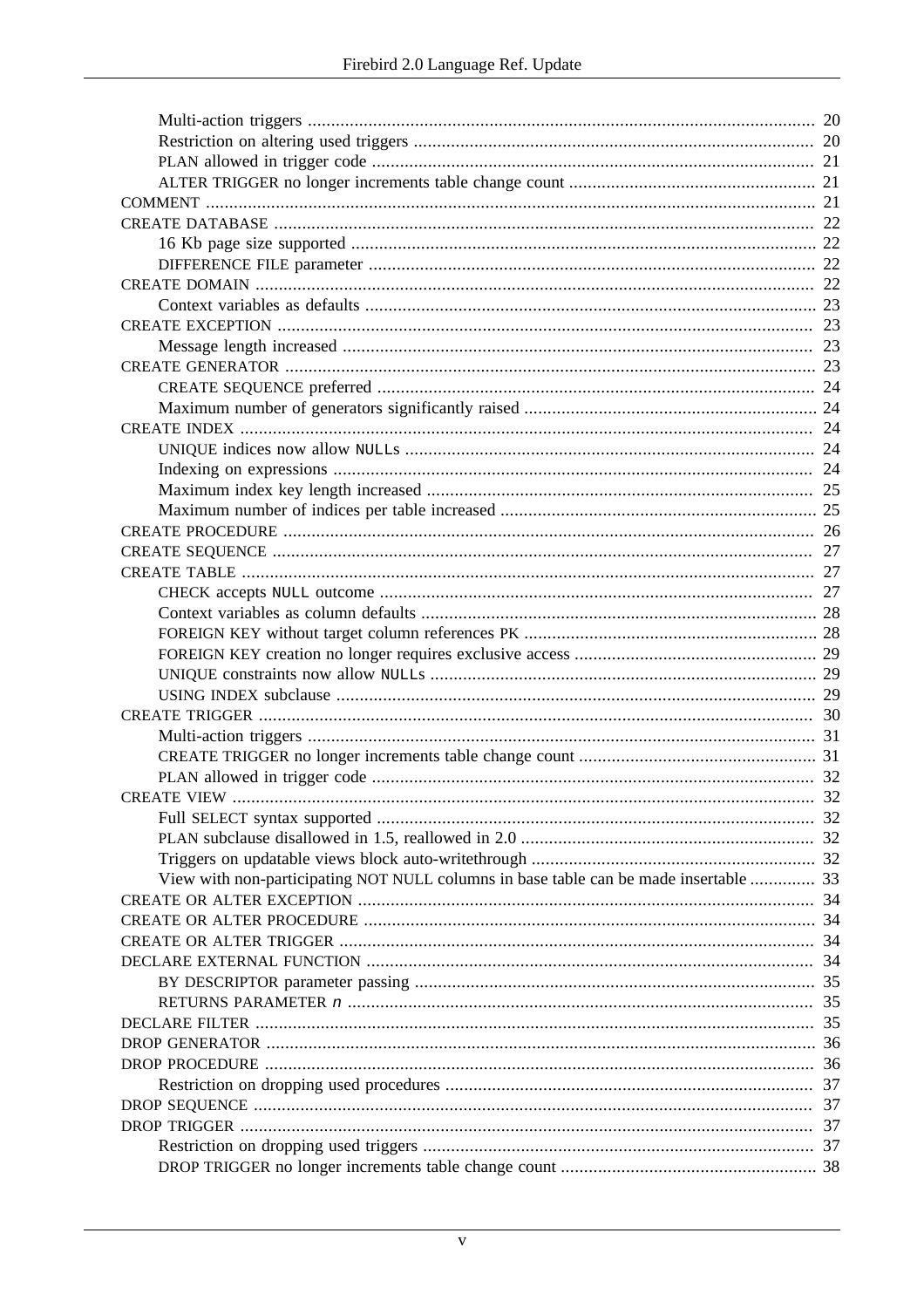| 61 |
|----|
|    |
|    |
|    |
|    |
|    |
|    |
|    |
|    |
|    |
|    |
|    |
| 66 |
|    |
| 68 |
| 68 |
| 69 |
|    |
|    |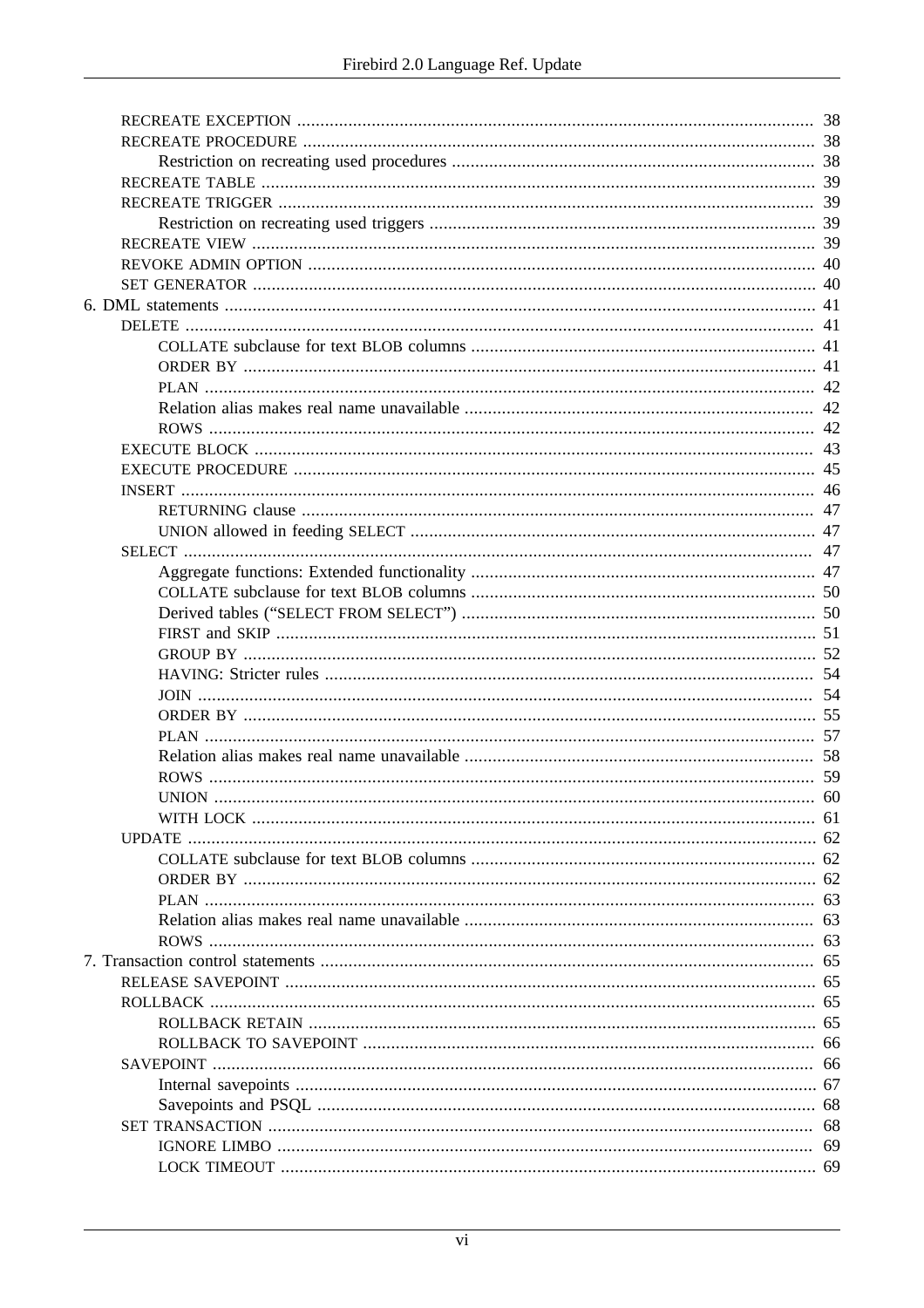|  | 83 |
|--|----|
|  | 84 |
|  |    |
|  |    |
|  |    |
|  | 86 |
|  | 86 |
|  | 87 |
|  | 87 |
|  | 87 |
|  | 88 |
|  | 89 |
|  | 89 |
|  | 90 |
|  | 91 |
|  | 91 |
|  | 91 |
|  | 91 |
|  |    |
|  | 91 |
|  | 92 |
|  | 92 |
|  | 92 |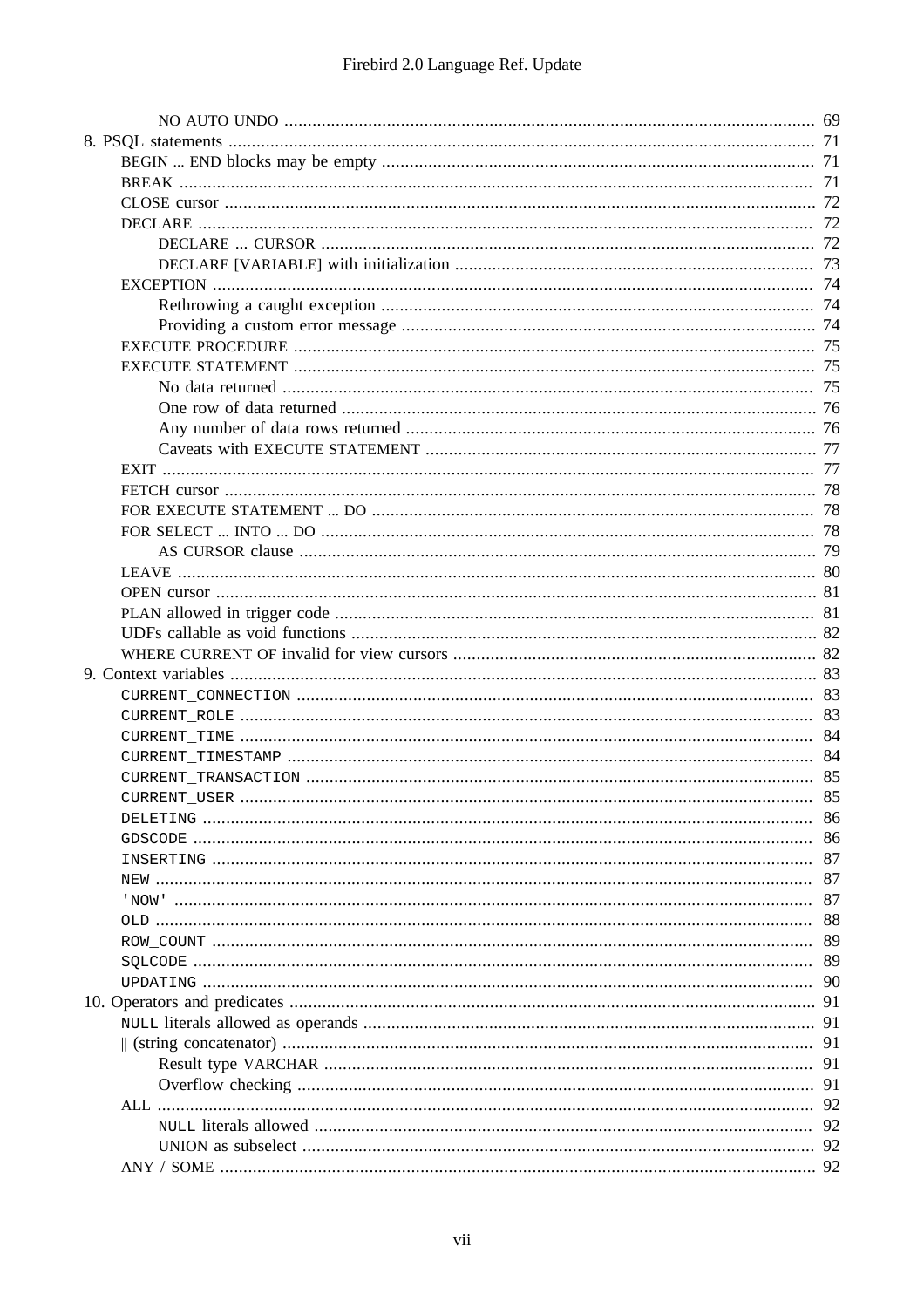|                                                                                                                 | 96  |
|-----------------------------------------------------------------------------------------------------------------|-----|
|                                                                                                                 |     |
|                                                                                                                 |     |
|                                                                                                                 |     |
|                                                                                                                 |     |
|                                                                                                                 | 100 |
|                                                                                                                 |     |
|                                                                                                                 |     |
|                                                                                                                 |     |
|                                                                                                                 |     |
|                                                                                                                 | 104 |
|                                                                                                                 | 105 |
|                                                                                                                 |     |
|                                                                                                                 |     |
|                                                                                                                 |     |
|                                                                                                                 |     |
|                                                                                                                 |     |
|                                                                                                                 |     |
|                                                                                                                 |     |
|                                                                                                                 |     |
|                                                                                                                 |     |
|                                                                                                                 |     |
|                                                                                                                 |     |
|                                                                                                                 |     |
|                                                                                                                 |     |
|                                                                                                                 | 112 |
|                                                                                                                 |     |
|                                                                                                                 | 113 |
|                                                                                                                 |     |
|                                                                                                                 |     |
|                                                                                                                 |     |
|                                                                                                                 |     |
| 116 magacarta ang ang taon na manangang manang manang manang manang manang manang manang manang manang manang m |     |
|                                                                                                                 |     |
|                                                                                                                 |     |
|                                                                                                                 |     |
|                                                                                                                 |     |
|                                                                                                                 |     |
|                                                                                                                 |     |
|                                                                                                                 |     |
|                                                                                                                 |     |
|                                                                                                                 |     |
|                                                                                                                 |     |
|                                                                                                                 |     |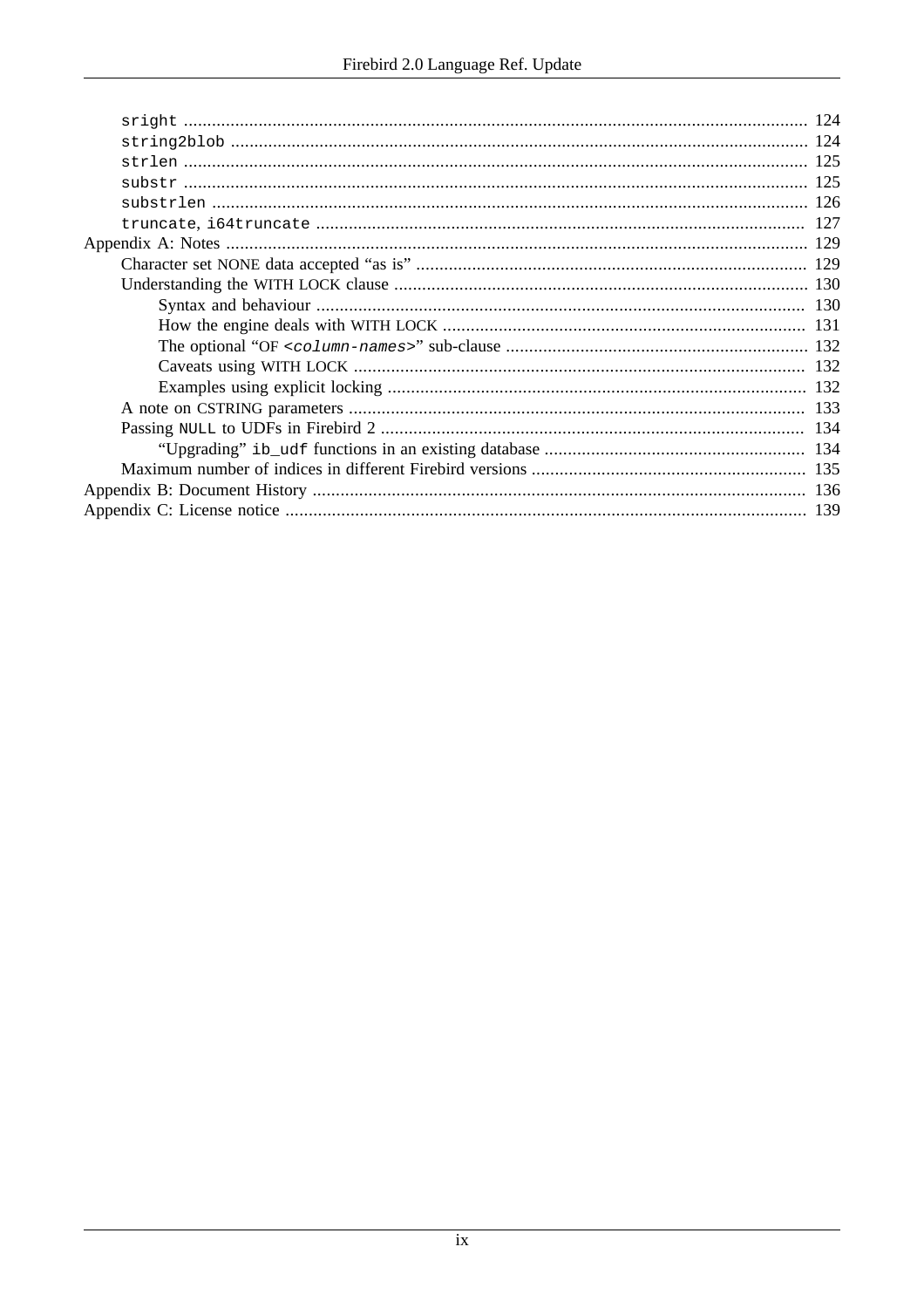## **List of Tables**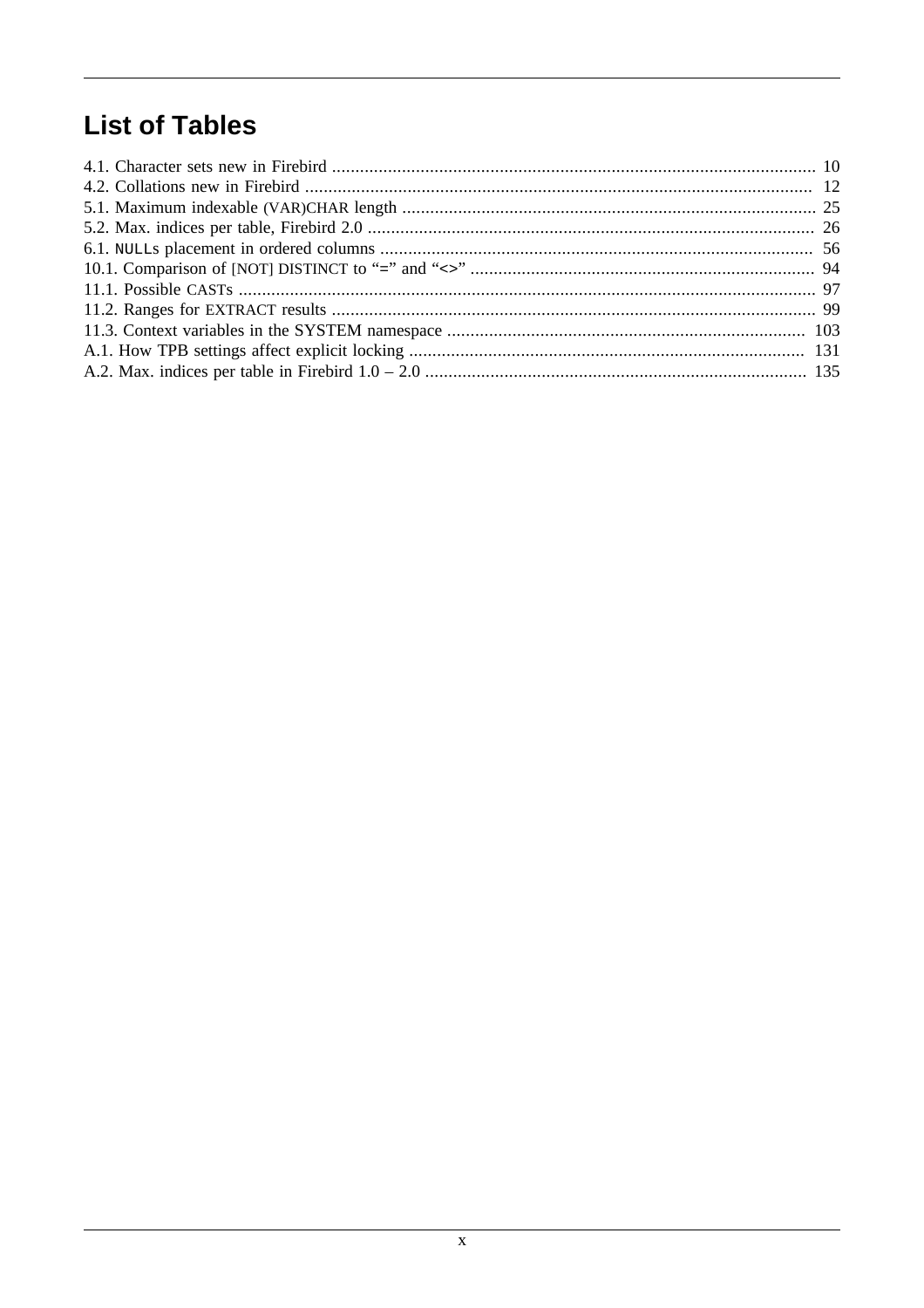#### <span id="page-10-0"></span>**Chapter 1**

# **Introduction**

This guide documents the **changes** made in the Firebird SQL language between InterBase 6 and Firebird 2.0.x. It covers the following areas:

- Reserved words
- Data types and subtypes
- DDL statements (Data Definition Language)
- DML statements (Data Manipulation Language)
- Transaction control statements
- PSQL statements (Procedural SQL, used in stored procedures and triggers)
- Context variables
- Operators and predicates
- Internal functions
- UDFs (User Defined Functions, also known as external functions)

To have a complete Firebird 2.0 SQL reference, you need:

- The InterBase 6.0 beta SQL Reference (LangRef.pdf and/or SQLRef.html)
- This document

Topics **not** discussed in this document include:

- ODS versions
- Bug listings
- Installation and configuration
- Upgrade, migration and compatibility
- Server architectures
- API functions
- Connection protocols
- Tools and utilities

<span id="page-10-1"></span>Consult the Release Notes for information on these subjects. You can find the Release Notes and other documentation via the Firebird Documentation Index at<http://www.firebirdsql.org/index.php?op=doc>.

## **Versions covered**

This document covers all Firebird versions up to and including 2.0.6.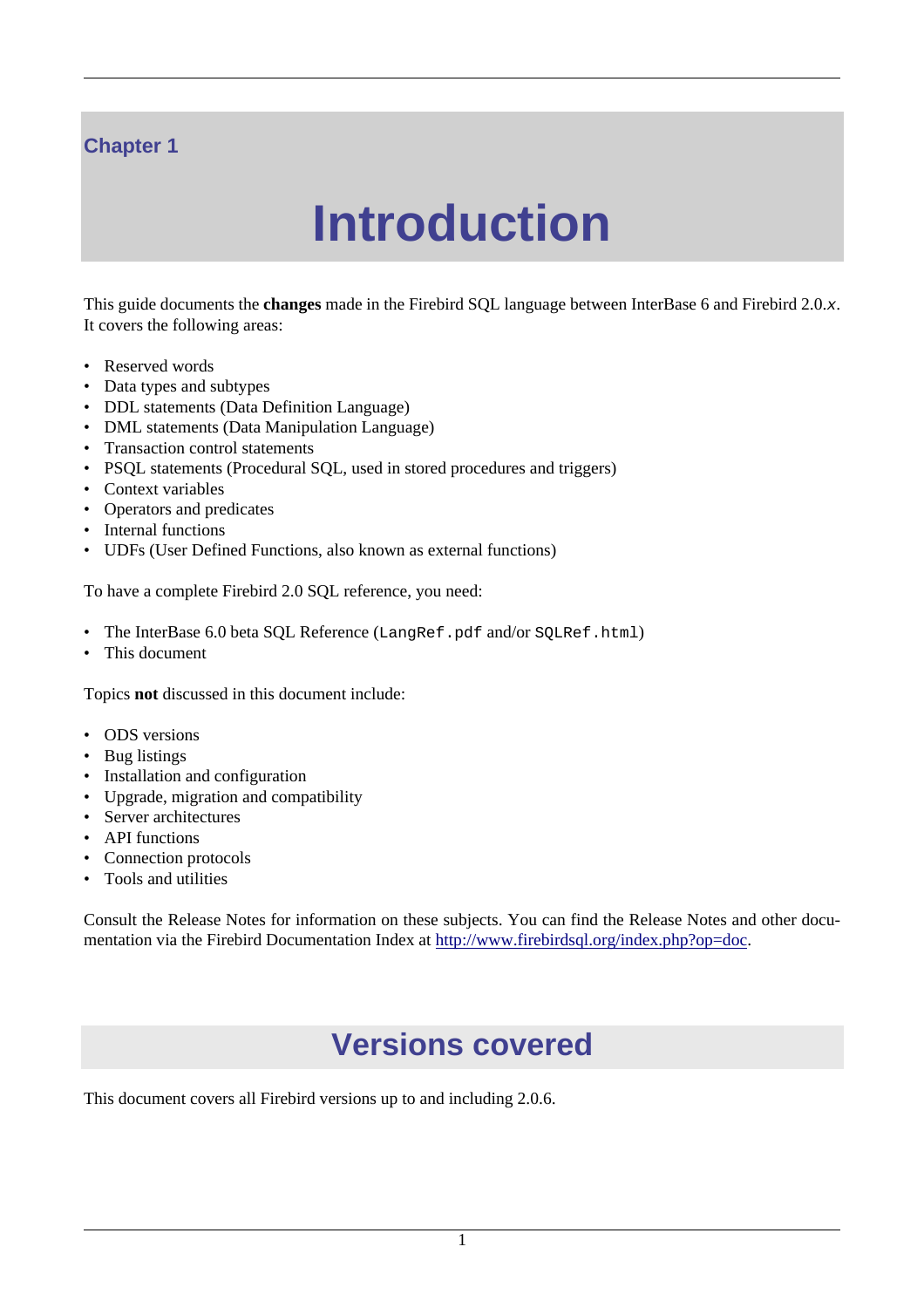# **Authorship**

<span id="page-11-0"></span>Most of this document was written by the main author. The remainder (5–7%) was lifted from various Firebird Release Notes editions, which in turn contain material from preceding sources like the Whatsnew documents. Authors and editors of the included material are:

- J. Beesley
- Helen Borrie
- Arno Brinkman
- Frank Ingermann
- Alex Peshkov
- Nickolay Samofatov
- Dmitry Yemanov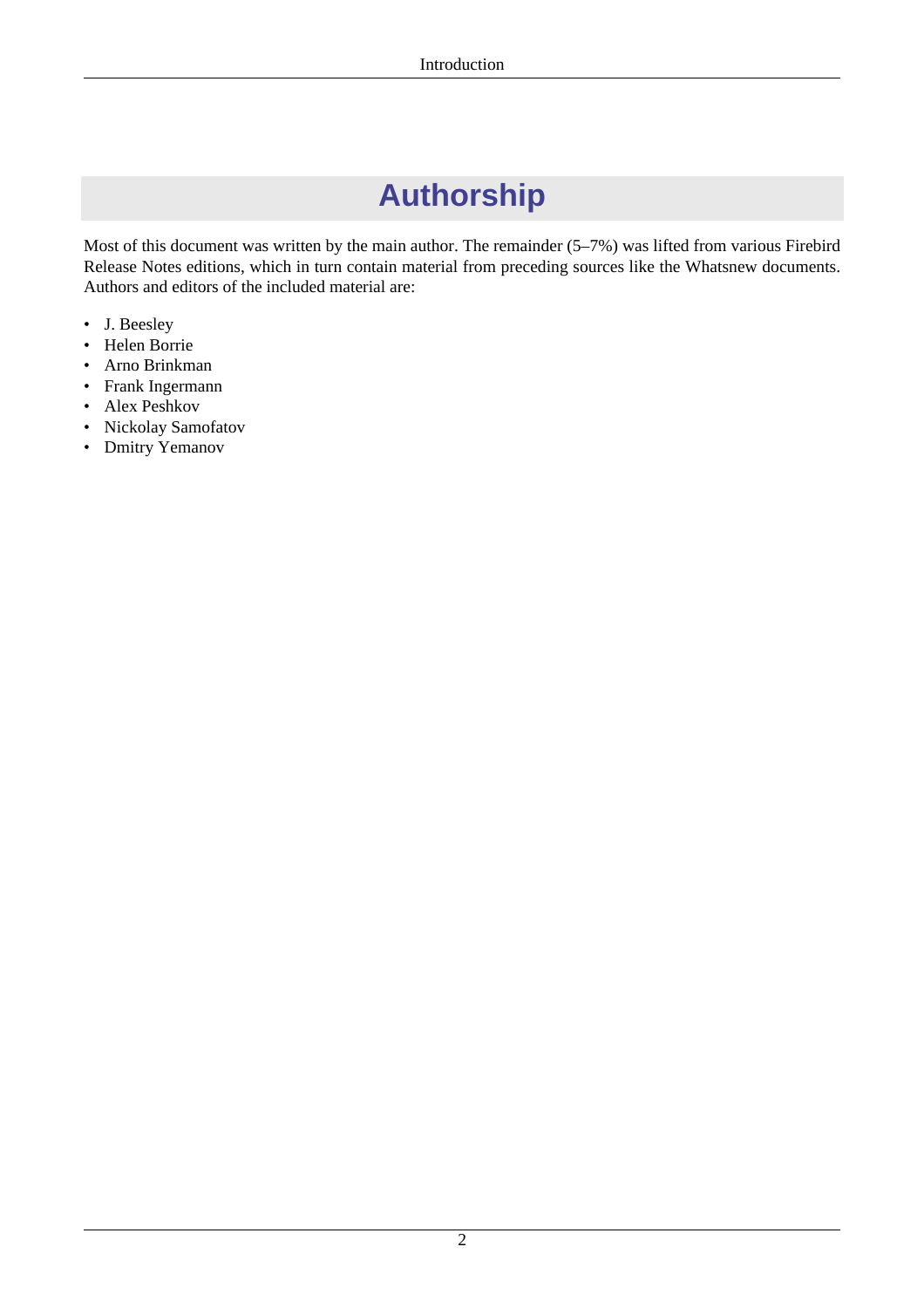#### <span id="page-12-0"></span>**Chapter 2**

# **Reserved words and keywords**

Reserved words are part of the Firebird SQL language. They cannot be used as identifiers (e.g. table or procedure names), except when enclosed in double quotes in Dialect 3. However, you should avoid this unless you have a compelling reason.

<span id="page-12-1"></span>Keywords are also part of the language. They have a special meaning when used in the proper context, but they are not reserved for Firebird's own and exclusive use. You can use them as identifiers without double-quoting.

## **Added since InterBase 6**

## <span id="page-12-2"></span>**Newly reserved words**

The following reserved words have been added to Firebird:

BIGINT BIT\_LENGTH BOTH CASE CHAR\_LENGTH CHARACTER\_LENGTH CLOSE **CROSS** CURRENT\_CONNECTION CURRENT\_ROLE CURRENT\_TRANSACTION CURRENT\_USER **FETCH** LEADING LOWER OCTET\_LENGTH **OPEN** RECREATE RELEASE ROW\_COUNT ROWS SAVEPOINT TRAILING TRIM USING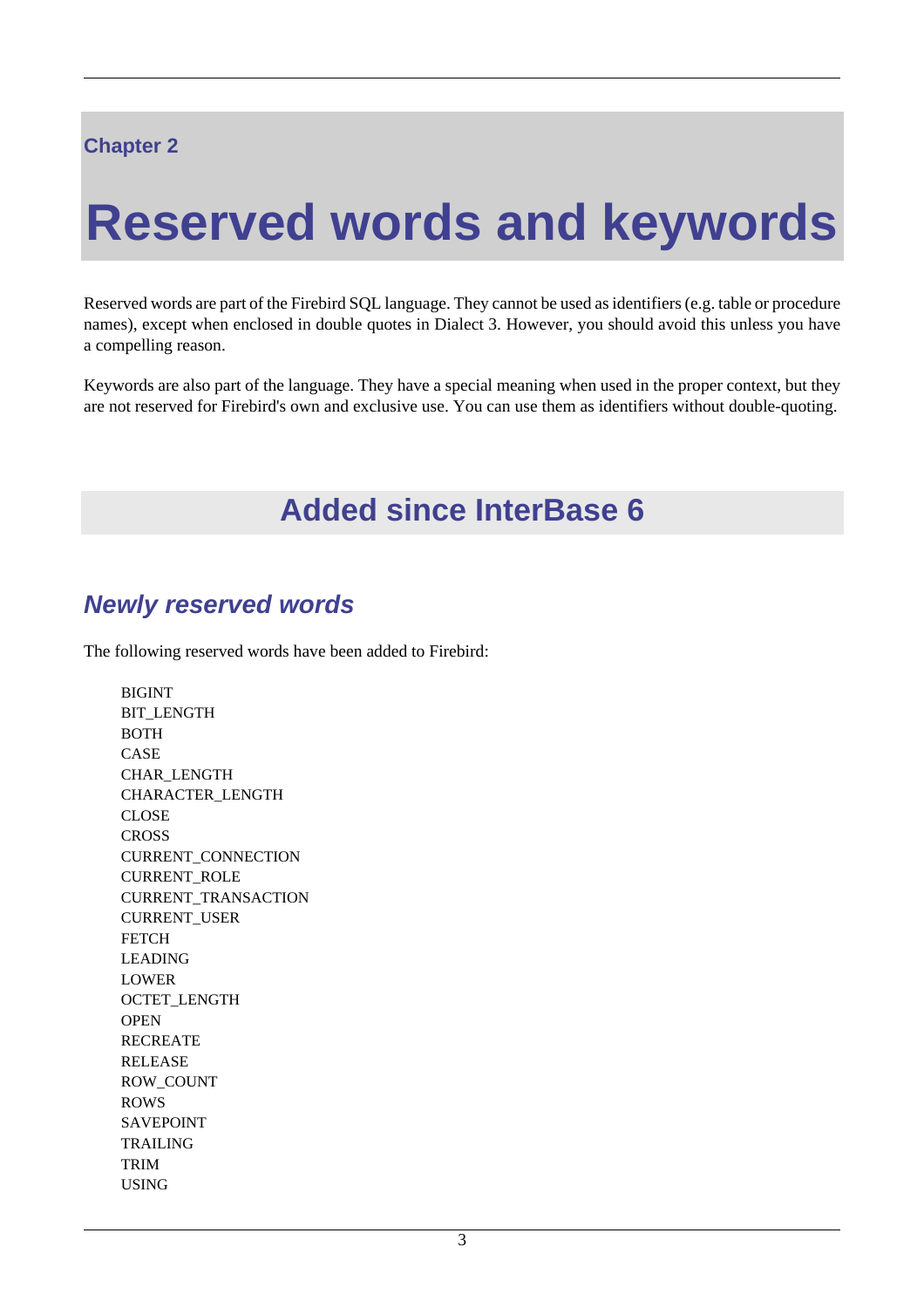#### <span id="page-13-0"></span>**New keywords**

The following words have been added to Firebird as non-reserved keywords:

**BACKUP** BLOCK **COALESCE COLLATION** COMMENT DELETING DIFFERENCE IIF INSERTING LAST LEAVE LOCK **NEXT** NULLIF NULLS RESTART RETURNING SCALAR\_ARRAY SEQUENCE STATEMENT UPDATING

# **Dropped since InterBase 6**

## <span id="page-13-2"></span><span id="page-13-1"></span>**No longer reserved**

The following words are no longer reserved in Firebird 2.0, but are still recognized as keywords:

ACTION CASCADE FREE\_IT RESTRICT ROLE TYPE WEEKDAY YEARDAY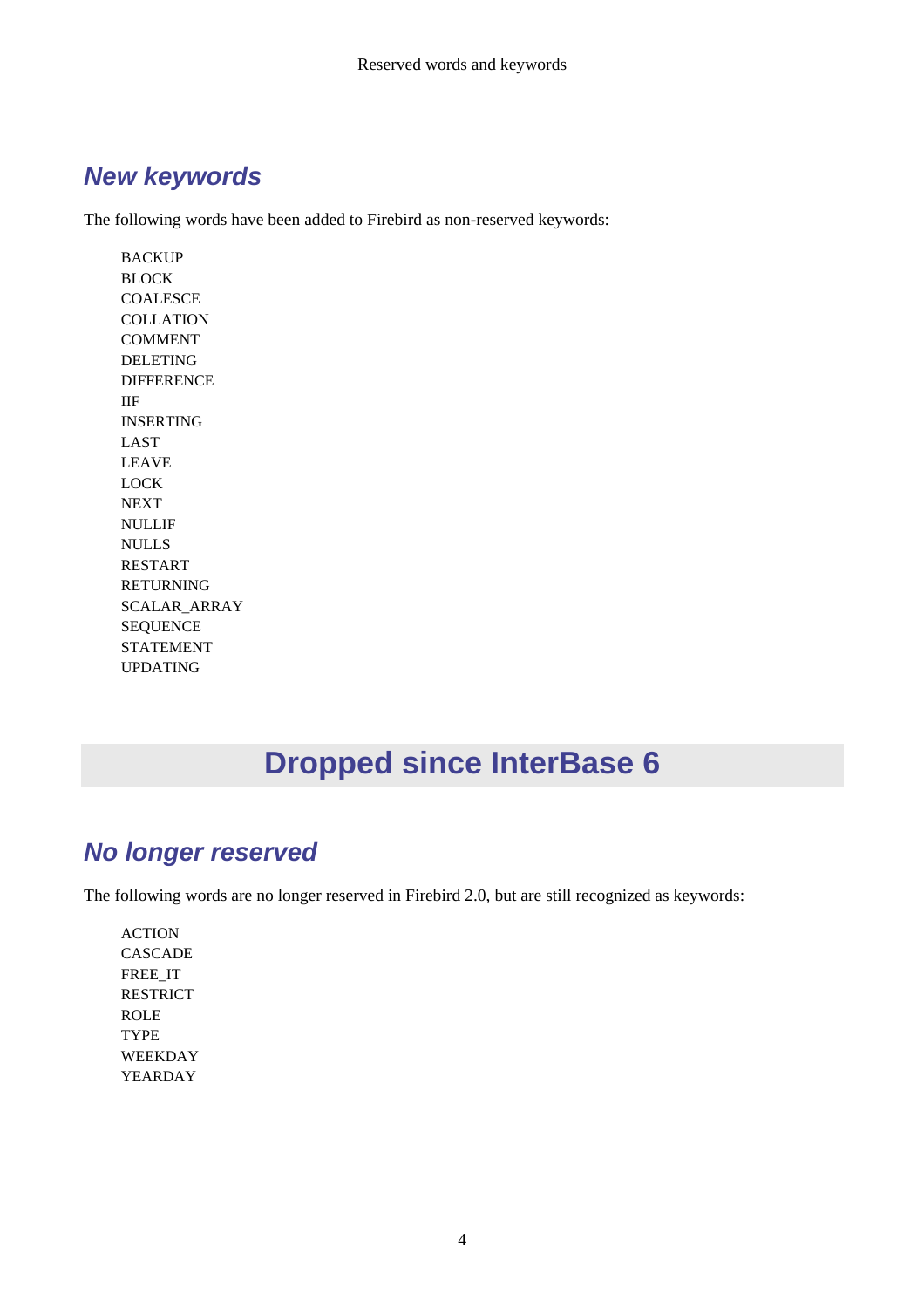## <span id="page-14-0"></span>**No longer keywords**

The following are no longer keywords in Firebird 2.0:

BASENAME CACHE CHECK\_POINT\_LEN GROUP\_COMMIT\_WAIT LOG\_BUF\_SIZE LOGFILE NUM\_LOG\_BUFS RAW\_PARTITIONS

# **Possibly reserved in future versions**

<span id="page-14-1"></span>The following words are not reserved in Firebird 2.0, but should be avoided as identifiers because they will likely be reserved in future versions:

ABS BOOLEAN FALSE TRUE UNKNOWN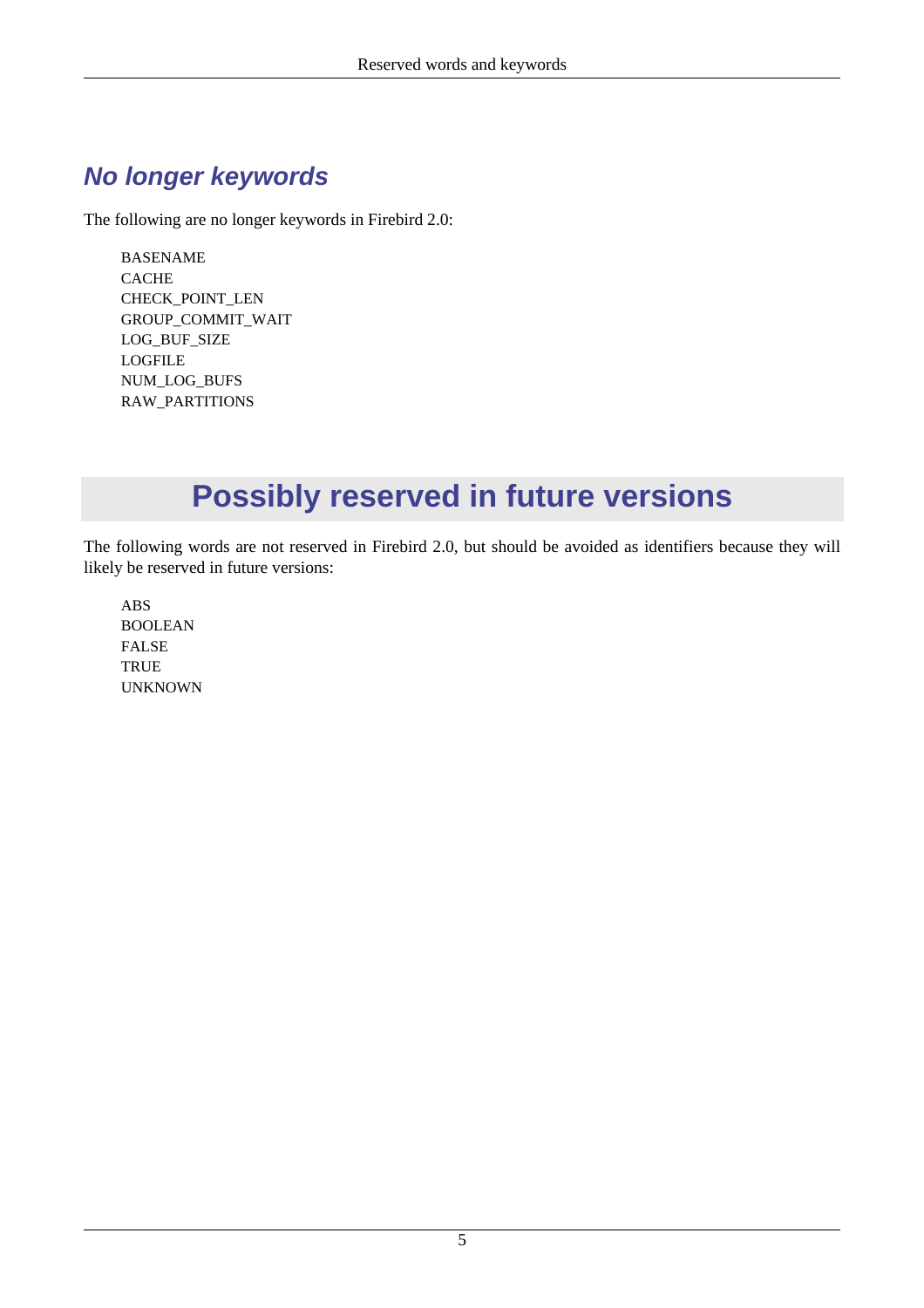#### <span id="page-15-0"></span>**Chapter 3**

# **Miscellaneous language elements**

# **-- (single-line comment)**

<span id="page-15-1"></span>*Available in:* DSQL, PSQL

*Added in:* 1.0

*Changed in:* 1.5

*Description:* A line starting with "--" (two dashes) is a comment and will be ignored. This also makes it easy to quickly comment out a line of SQL.

In Firebird 1.5 and up, the "--" can be placed anywhere on the line, e.g. after an SQL statement. Everything from the double dash to the end of the line will be ignored.

*Example:*

```
-- a table to store our valued customers in:
create table Customers (
  name varchar(32),
  added_by varchar(24),
  custno varchar(8),
 purchases integer -- number of purchases
)
```
<span id="page-15-2"></span>Notice that the second comment is only allowed in Firebird 1.5 and up.

## **Shorthand casts**

*Available in:* DSQL, ESQL, PSQL

#### *Added in:* IB

*Description:* When converting a string literal to a DATE, TIME or TIMESTAMP, Firebird allows the use of a shorthand "C-style" cast. This feature already existed in InterBase 6, but was never properly documented.

*Syntax:*

datatype 'date/timestring'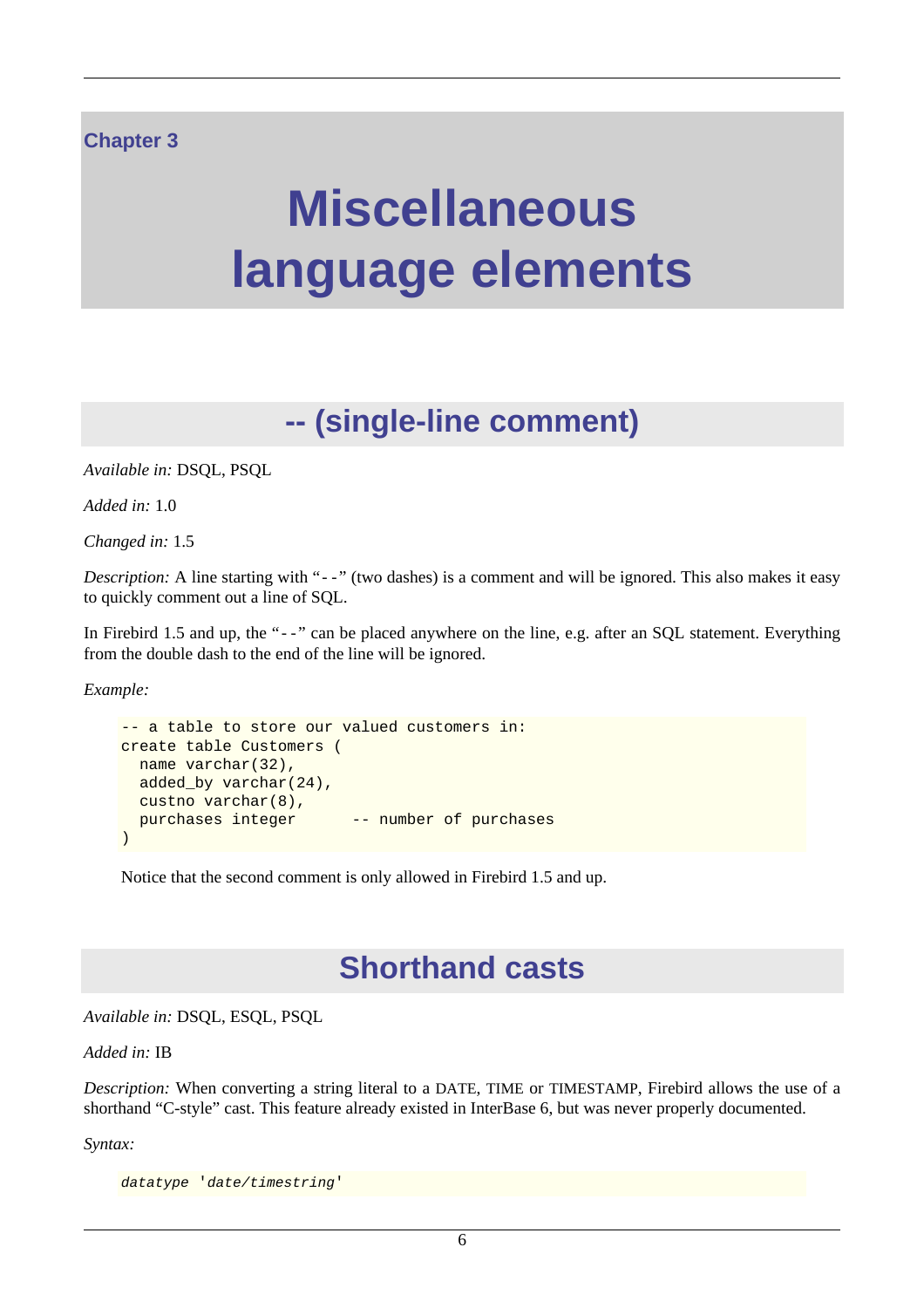*Examples:*

```
update People set AgeCat = 'Old'
  where BirthDate < date '1-Jan-1943'
insert into Appointments
   (Employee_Id, Client_Id, App_date, App_time)
values
   (973, 8804, date 'today' + 2, time '16:00')
new.lastmod = timestamp 'now';
```
<span id="page-16-0"></span>*See also:* [CAST](#page-105-0)

## **CASE construct**

*Available in:* DSQL, PSQL

*Added in:* 1.5

*Description:* A CASE construct returns exactly one value from a number of possibilities. There are two syntactic variants:

- The simple CASE, comparable to a Pascal case or a C switch.
- <span id="page-16-1"></span>• The searched CASE, which works like a series of "if ... else if ... else if" clauses.

## **Simple CASE**

*Syntax:*

```
CASE <expression>
   WHEN <exp1> THEN result1
   WHEN <exp2> THEN result2
    ...
    [ELSE defaultresult]
END
```
When this variant is used,  $\langle$  expression> is compared to  $\langle$  exp1>,  $\langle$  exp2> etc., until a match is found, upon which the corresponding result is returned. If there is no match and there is an ELSE clause, defaultresult is returned. If there is no match and no ELSE clause, NULL is returned.

The match is determined with the "=" operator, so if  $\leq$   $\leq$   $\leq$   $\leq$   $\leq$   $\leq$   $\leq$   $\leq$   $\leq$   $\leq$   $\leq$   $\leq$   $\leq$   $\leq$   $\leq$   $\leq$   $\leq$   $\leq$   $\leq$   $\leq$   $\leq$   $\leq$   $\leq$   $\leq$   $\leq$   $\leq$   $\leq$   $\leq$  not even those that are NULL.

The results don't have to be literal values: they may also be field or variable names, compound expressions, or NULL literals.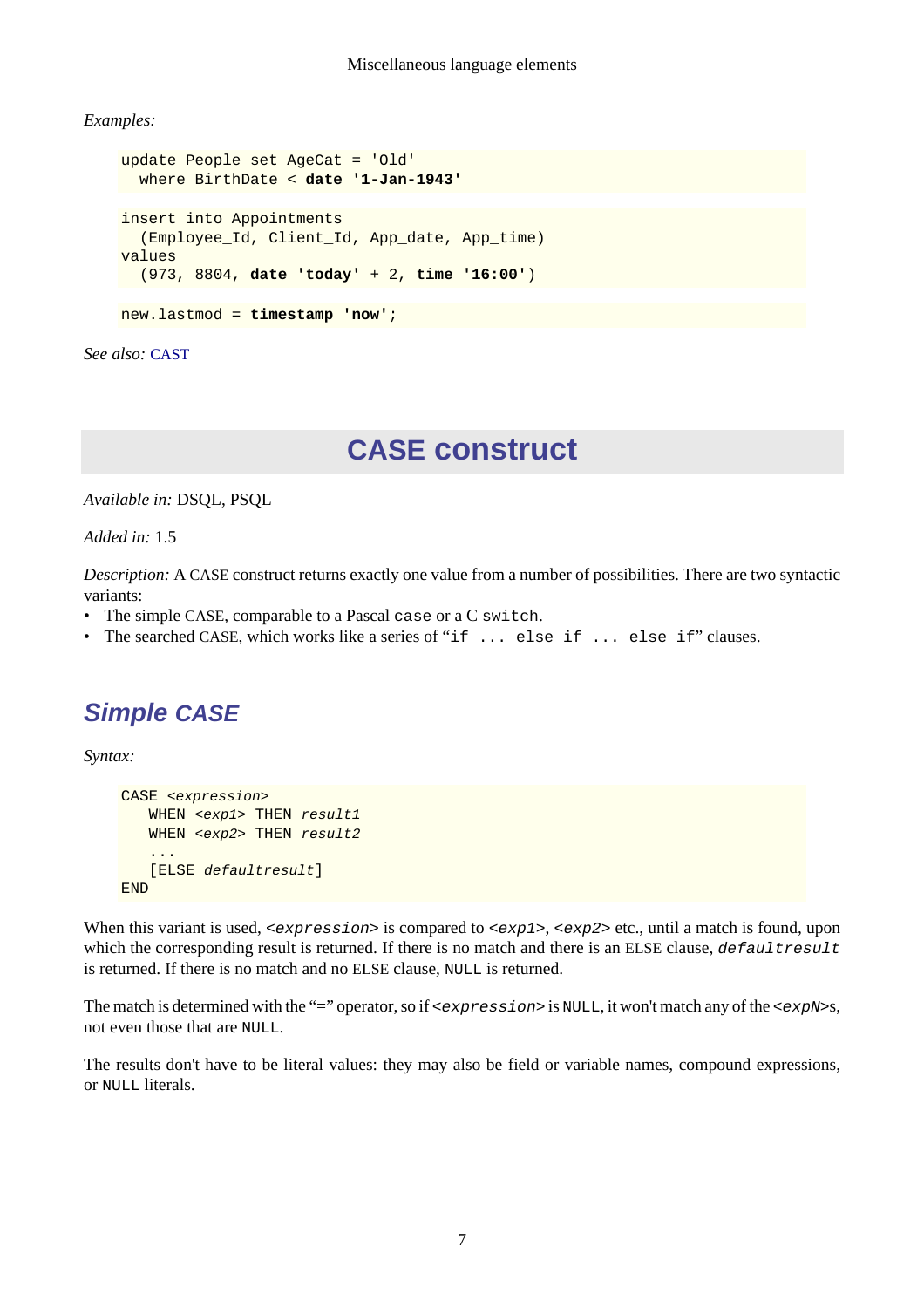*Example:*

```
select name,
        age,
        case upper(sex)
          when 'M' then 'Male'
          when 'F' then 'Female'
          else 'Unknown'
        end,
        religion
from people
```
## <span id="page-17-0"></span>**Searched CASE**

*Syntax:*

```
CASE
   WHEN <bool exp1> THEN result1
   WHEN <br/>bool_exp2> THEN result2
    ...
    [ELSE defaultresult]
END
```
Here, the <bool\_expN>s are tests that give a ternary boolean result: true, false, or NULL. The first expression evaluating to TRUE determines the result. If no expression is TRUE and there is an ELSE clause, defaultresult is returned. If no expression is TRUE and there is no ELSE clause, NULL is returned.

As with the simple CASE, the results don't have to be literal values: they may also be field or variable names, compound expressions, or NULL literals.

*Example:*

```
CanVote = case
             when Age >= 18 then 'Yes'
             when Age < 18 then 'No'
             else 'Unsure'
           end;
```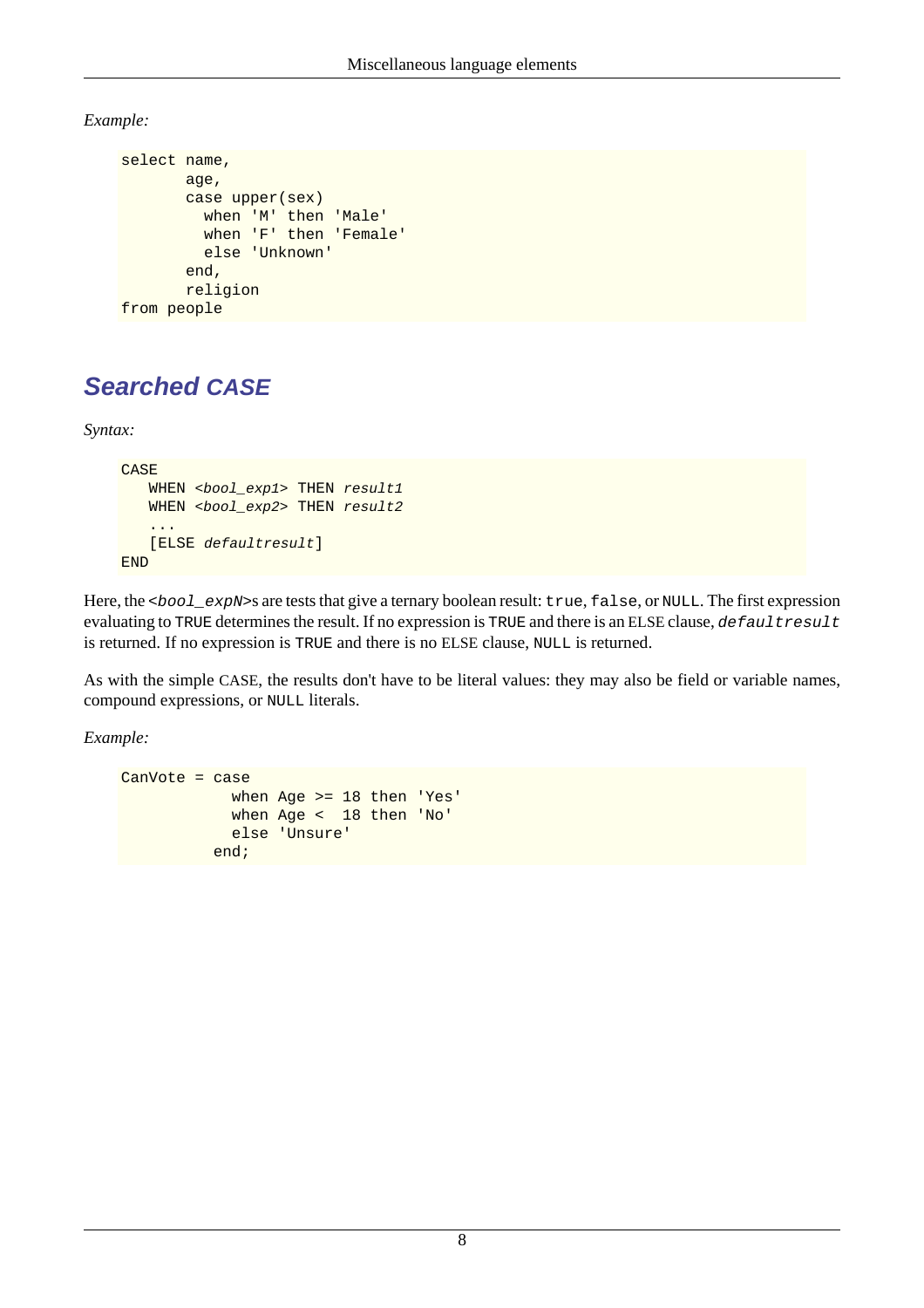#### <span id="page-18-0"></span>**Chapter 4**

# <span id="page-18-1"></span>**Data types and subtypes**

## **BIGINT data type**

*Added in:* 1.5

*Description:* BIGINT is the SQL99-compliant 64-bit signed integer type. It is available in Dialect 3 only.

BIGINT numbers range from -2<sup>63</sup> .. 2<sup>63</sup>-1, or -9,223,372,036,854,775,808 .. 9,223,372,036,854,775,807.

*Example:*

```
create table WholeLottaRecords (
  id bigint not null primary key,
  description varchar(32)
)
```
## **BLOB data type**

*Changed in:* 2.0

*Description:* Several enhancements have been implemented for text BLOBs:

- DML COLLATE clauses are now supported.
- Equality comparisons can be performed on the full BLOB contents.

• Character set conversions are possible when assigning a BLOB to a BLOB or a string to a BLOB. When defining binary BLOBs, the mnemonic binary can now be used instead of the integer 0.

*Examples:*

```
select NameBlob from MyTable
  where NameBlob collate pt_br = 'João'
create table MyPictures (
  id int not null primary key,
  title varchar(40),
 description varchar(200),
  picture blob sub_type binary
)
```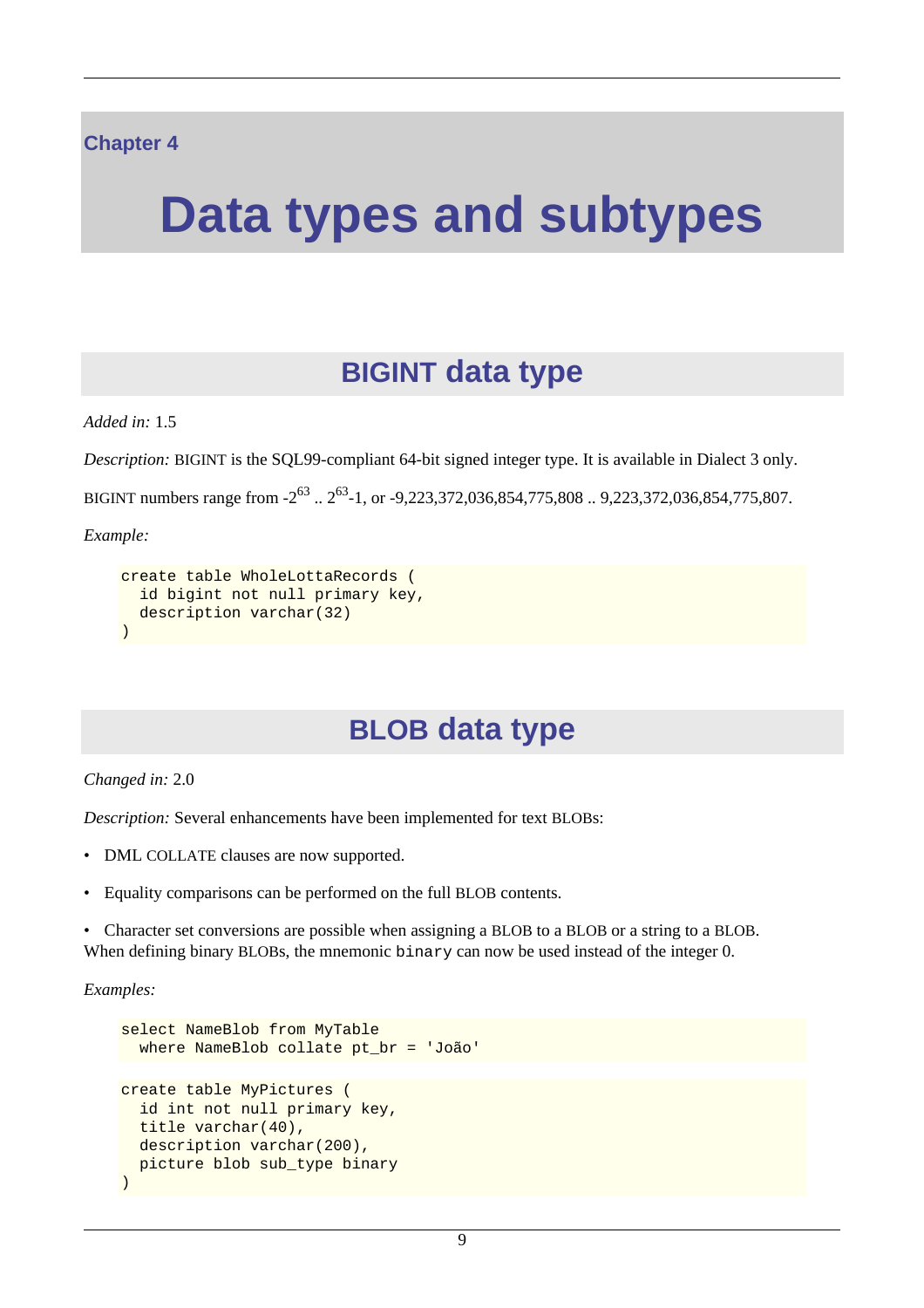## **New character sets**

<span id="page-19-0"></span>*Added in:* 1.0, 1.5, 2.0

The following table lists the character sets added in Firebird.

<span id="page-19-1"></span>

|  | Table 4.1. Character sets new in Firebird |  |  |  |
|--|-------------------------------------------|--|--|--|
|--|-------------------------------------------|--|--|--|

| <b>Name</b>    | Max bytes/ch.  | <b>Languages</b>           | <b>Added</b> in |  |
|----------------|----------------|----------------------------|-----------------|--|
| <b>DOS737</b>  | $\mathbf{1}$   | Greek                      | 1.5             |  |
| <b>DOS775</b>  | $\mathbf{1}$   | <b>Baltic</b>              | 1.5             |  |
| <b>DOS858</b>  | $\mathbf{1}$   | $=$ DOS850 plus $\in$ sign | 1.5             |  |
| DOS862         | $\mathbf{1}$   | Hebrew                     | 1.5             |  |
| DOS864         | $\mathbf{1}$   | Arabic                     | 1.5             |  |
| <b>DOS866</b>  | $\mathbf{1}$   | Russian                    | 1.5             |  |
| DOS869         | $\mathbf{1}$   | Modern Greek               | 1.5             |  |
| ISO8859_2      | $\mathbf{1}$   | Latin-2, Central European  | 1.0             |  |
| ISO8859_3      | $\mathbf{1}$   | Latin-3, Southern European | 1.5             |  |
| ISO8859_4      | $\mathbf{1}$   | Latin-4, Northern European | 1.5             |  |
| ISO8859_5      | $\mathbf{1}$   | Cyrillic                   | 1.5             |  |
| ISO8859_6      | $\mathbf{1}$   | Arabic                     | 1.5             |  |
| ISO8859_7      | $\mathbf{1}$   | Greek                      | 1.5             |  |
| ISO8859_8      | $\mathbf{1}$   | Hebrew                     | 1.5             |  |
| ISO8859_9      | $\mathbf{1}$   | Latin-5, Turkish           | 1.5             |  |
| ISO8859_13     | $\mathbf{1}$   | Latin-7, Baltic Rim        | 1.5             |  |
| KOI8R          | $\mathbf{1}$   | Russian                    | 2.0             |  |
| KOI8U          | $\mathbf{1}$   | Ukrainian                  | 2.0             |  |
| UTF8 $(*)$     | $\overline{4}$ | All                        | 2.0             |  |
| WIN1255        | $\mathbf{1}$   | Hebrew                     | 1.5             |  |
| WIN1256        | $\mathbf{1}$   | Arabic                     | 1.5             |  |
| WIN1257        | $\mathbf{1}$   | <b>Baltic</b>              | 1.5             |  |
| <b>WIN1258</b> | $\mathbf{1}$   | Vietnamese                 | 2.0             |  |

<sup>(\*)</sup>In Firebird 1.5, UTF8 is an alias for UNICODE\_FSS. This character set has some inherent problems. In Firebird 2, UTF8 is a character set in its own right, without the drawbacks of UNICODE\_FSS.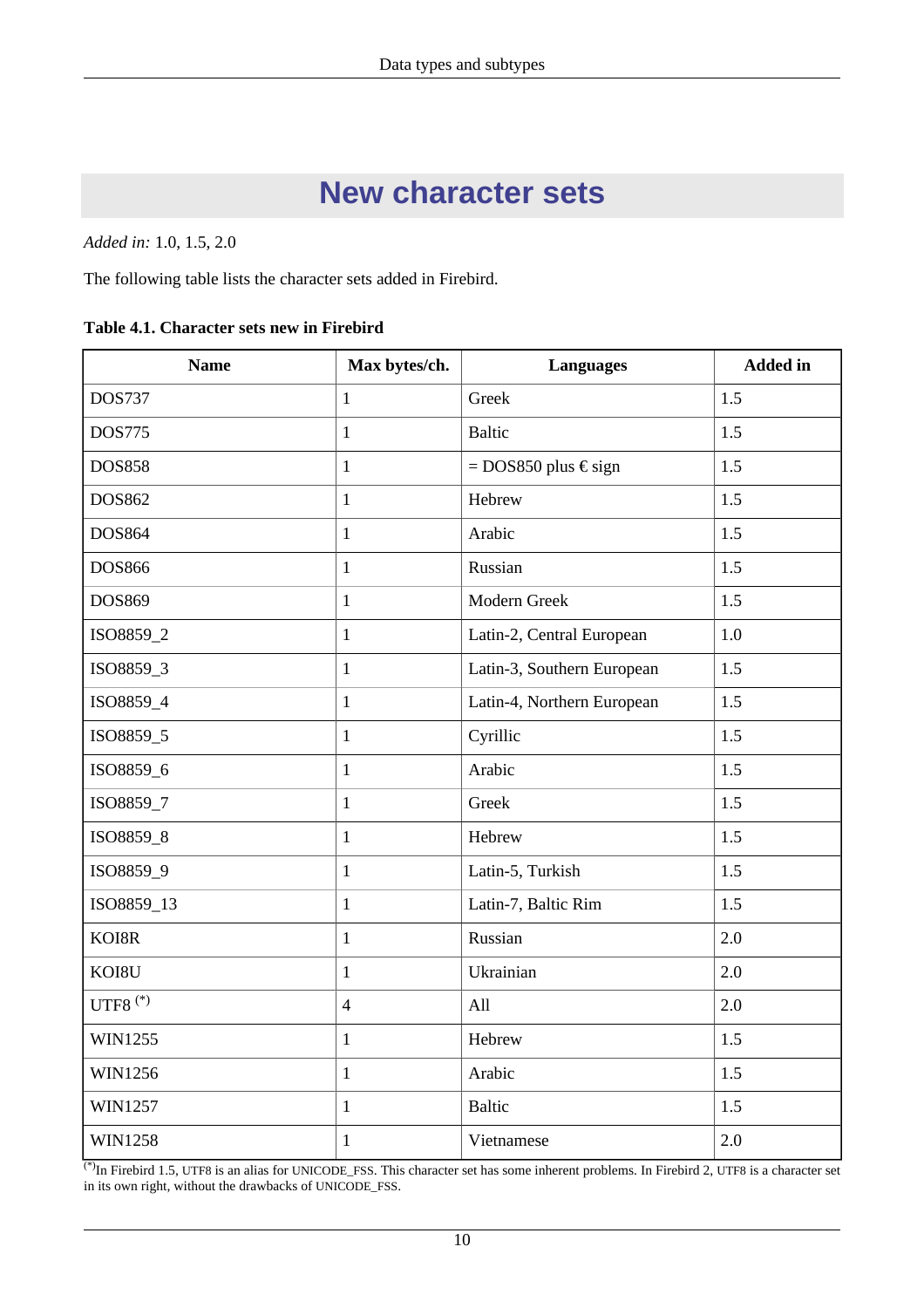# <span id="page-20-0"></span>**Character set NONE handling changed**

*Changed in:* 1.5.1

*Description:* Firebird 1.5.1 has improved the way character set NONE data are moved to and from fields or variables with another character set, resulting in fewer transliteration errors. For more details, see the [Note](#page-138-1) at the end of the book.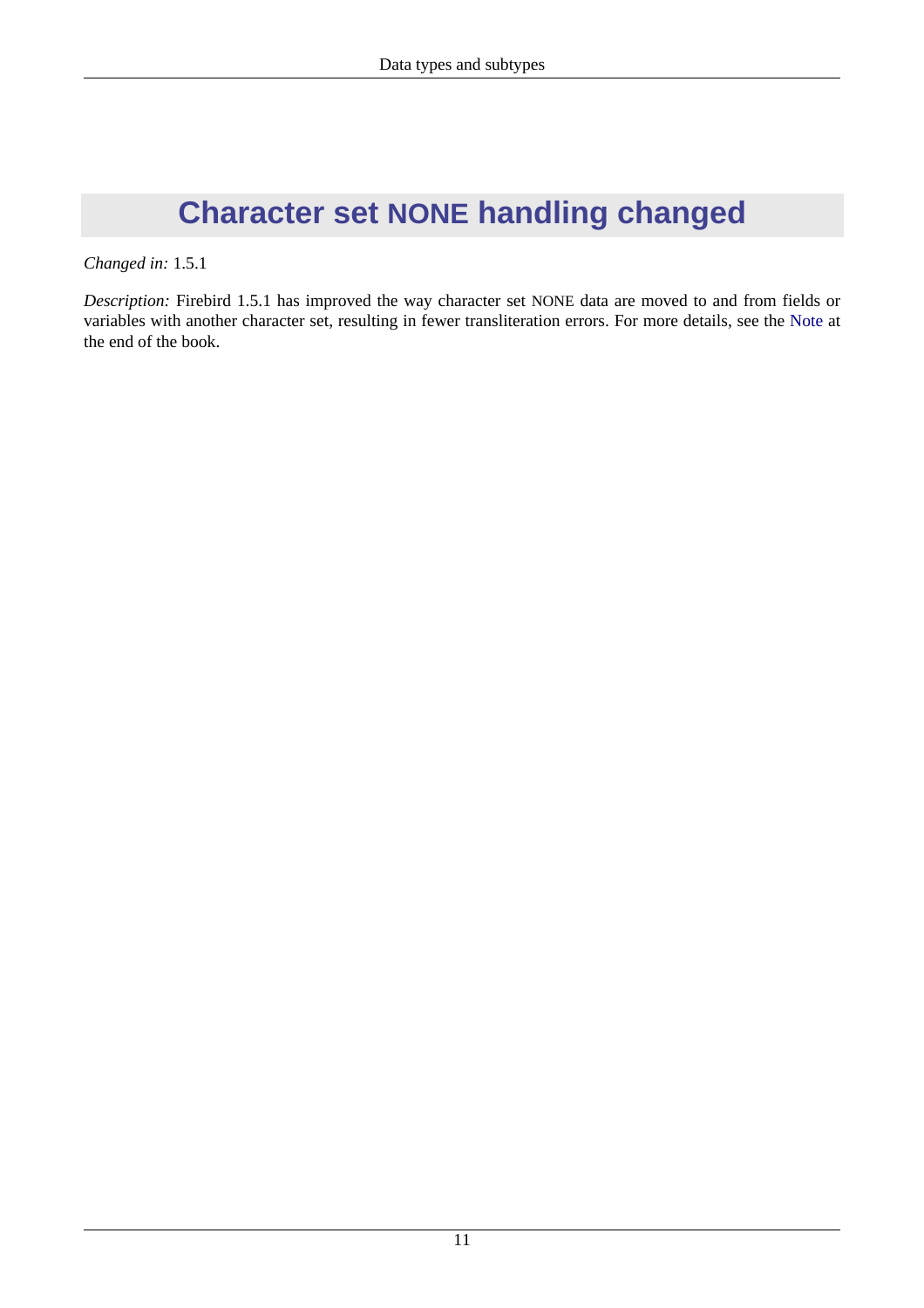# **New collations**

<span id="page-21-0"></span>*Added in:* 1.0, 1.5, 1.5.1, 2.0

The following table lists the collations added in Firebird. The "Details" column is based on what has been reported in the Release Notes and other documents. The information in this column is probably incomplete; some collations with an empty Details field may still be case insensitive (ci), accent insensitive (ai) or dictionary-sorted (dic).

| <b>Collation</b><br><b>Character set</b><br>Language |                   | <b>Details</b>               | <b>Added in</b> |       |
|------------------------------------------------------|-------------------|------------------------------|-----------------|-------|
| ISO8859_1                                            | ES_ES_CI_AI       | Spanish                      | ci, ai          | 2.0   |
|                                                      | PT_BR             | <b>Brazilian Portuguese</b>  | ci, ai          | 2.0   |
| ISO8859_2                                            | $CS_CZ$           | Czech                        |                 | 1.0   |
|                                                      | ISO_HUN           | Hungarian                    |                 | 1.5   |
|                                                      | ISO_PLK           | Polish                       |                 | 2.0   |
| ISO8859_13                                           | $LT_LTT$          | Lithuanian                   |                 | 1.5.1 |
| UTF8                                                 | <b>UCS_BASIC</b>  | All                          |                 | 2.0   |
|                                                      | <b>UNICODE</b>    | All                          | dic             | 2.0   |
| <b>WIN1250</b>                                       | BS_BA             | Bosnian                      |                 | 2.0   |
|                                                      | PXW_HUN           | Hungarian                    | $\overline{c}$  | 1.0   |
|                                                      | WIN_CZ            | Czech                        | ci              | 2.0   |
|                                                      | WIN_CZ_CI_AI      | Czech                        | ci, ai          | 2.0   |
| <b>WIN1251</b>                                       | <b>WIN1251_UA</b> | <b>Ukrainian and Russian</b> |                 | 1.5   |
| <b>WIN1252</b>                                       | WIN_PTBR          | <b>Brazilian Portuguese</b>  | ci, ai          | 2.0   |
| WIN1257                                              | <b>WIN1257_EE</b> | Estonian                     | dic             | 2.0   |
|                                                      | WIN1257_LT        | Lithuanian                   | dic             | 2.0   |
|                                                      | <b>WIN1257_LV</b> | Latvian                      | dic             | 2.0   |
| KOI8R                                                | KOI8R_RU          | Russian                      | dic             | 2.0   |
| KOI8U                                                | KOI8U_UA          | Ukrainian                    | dic             | 2.0   |

#### <span id="page-21-1"></span>**Table 4.2. Collations new in Firebird**

#### **A note on the UTF8 collations**

The UCS\_BASIC collation sorts in Unicode code-point order: A, B, a, b, á... This is exactly the same as UTF8 with no collation specified. UCS\_BASIC was added to comply with the SQL standard.

The UNICODE collation sorts using UCA (Unicode Collation Algorithm): a, A, á, b, B...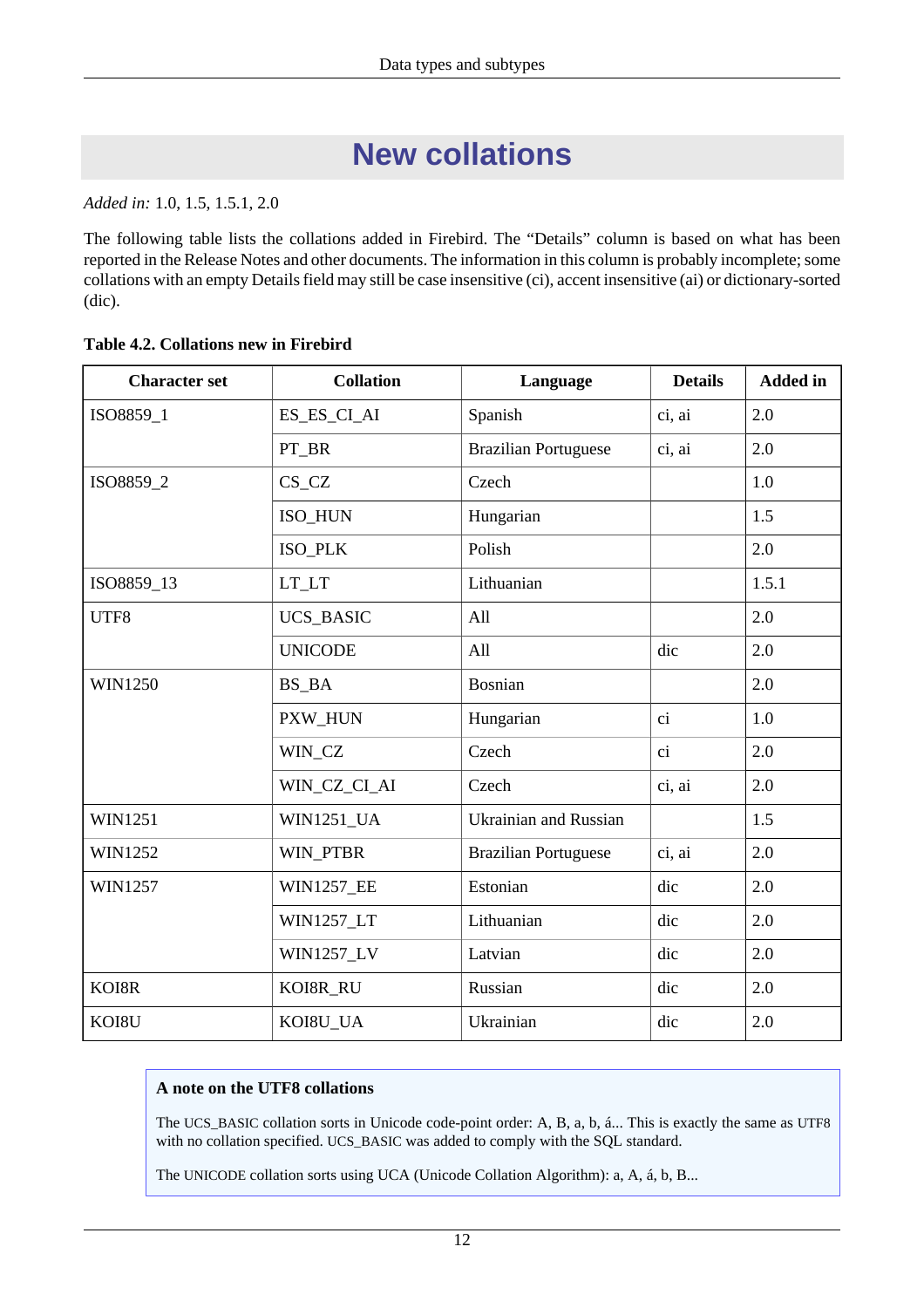#### <span id="page-22-0"></span>**Chapter 5**

# **DDL statements**

## **ALTER DATABASE**

<span id="page-22-1"></span>*Available in:* DSQL, ESQL

*Description:* Alters a database's file organisation or toggles its "safe-to-copy" state.

*Syntax:*

```
ALTER {DATABASE | SCHEMA}
   [<add_sec_clause> [<add_sec_clause> ...]]
    [ADD DIFFERENCE FILE 'filepath' | DROP DIFFERENCE FILE]
    [{BEGIN | END} BACKUP]
<add_sec_clause> ::= ADD <sec_file> [<sec_file> ...]
<sec_file> ::= FILE 'filepath'
                           [STARTING [AT [PAGE]] pagenum]
                           [LENGTH [=] num [PAGE[S]]
```
<span id="page-22-2"></span>The DIFFERENCE FILE and BACKUP clauses, added in Firebird 2.0, are not available in ESQL.

#### **BEGIN BACKUP**

*Available in:* DSQL

*Added in:* 2.0

*Description:* Freezes the main database file so that it can be backed up safely by filesystem means, even while users are connected and perform operations on the data. Any mutations to the database will be written to a separate file, the *delta file*. Contrary to what the syntax suggests, this statement does *not* initiate the backup itself; it merely creates the conditions.

*Example:*

<span id="page-22-3"></span>alter database begin backup

#### **END BACKUP**

*Available in:* DSQL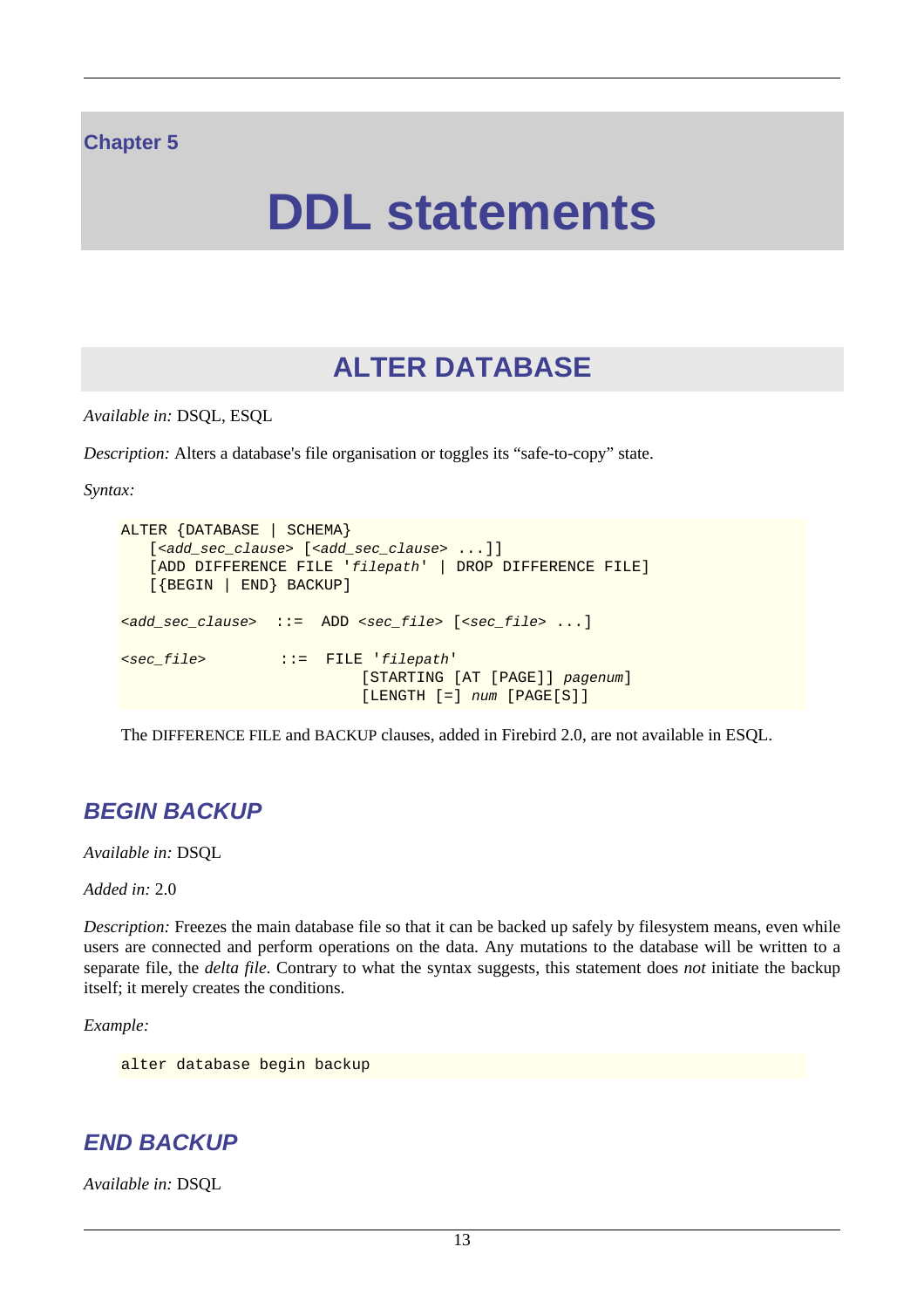#### *Added in:* 2.0

*Description:* Merges the delta file back into the main database file and restores the normal state of operation, thus closing the time window during which safe backups could be made via the filesystem. (Safe backups with gbak are still possible.)

#### *Example:*

alter database end backup

#### **Tip**

Instead of BEGIN and END BACKUP, consider using Firebird's nbackup tool: it can freeze and unfreeze the main database file as well as make full and incremental backups. A manual for nbackup is available via the [Firebird Documentation Index.](http://www.firebirdsql.org/index.php?op=doc)

### <span id="page-23-0"></span>**ADD DIFFERENCE FILE**

*Available in:* DSQL

*Added in:* 2.0

*Description:* Presets path and name of the delta file to which mutations are written when the database goes into "copy-safe" mode after an ALTER DATABASE BEGIN BACKUP command.

*Example:*

alter database add difference file 'C:\Firebird\Databases\Fruitbase.delta'

*Notes:*

- This statement doesn't really add any file. It just overrides the default path and name for the delta file that's going to be created if and when the database enters copy-safe mode.
- If you provide a relative path here (or a bare filename), it will be appended to the current directory as seen from the server. On Windows, this is often the system directory.
- If you want to change an existing path and name, [DROP](#page-23-1) the old one first and then ADD the new one.
- <span id="page-23-1"></span>• When not overridden, the delta file gets the same path and filename as the database itself, but with the extension .delta

#### **DROP DIFFERENCE FILE**

*Available in:* DSQL

*Added in:* 2.0

*Description:* Removes the delta file path and name that were previously set with ALTER DATABASE ADD DIF-FERENCE FILE. This statement doesn't really drop a file. It only erases the name and path that would otherwise have been used the next time around and reverts to the default behaviour.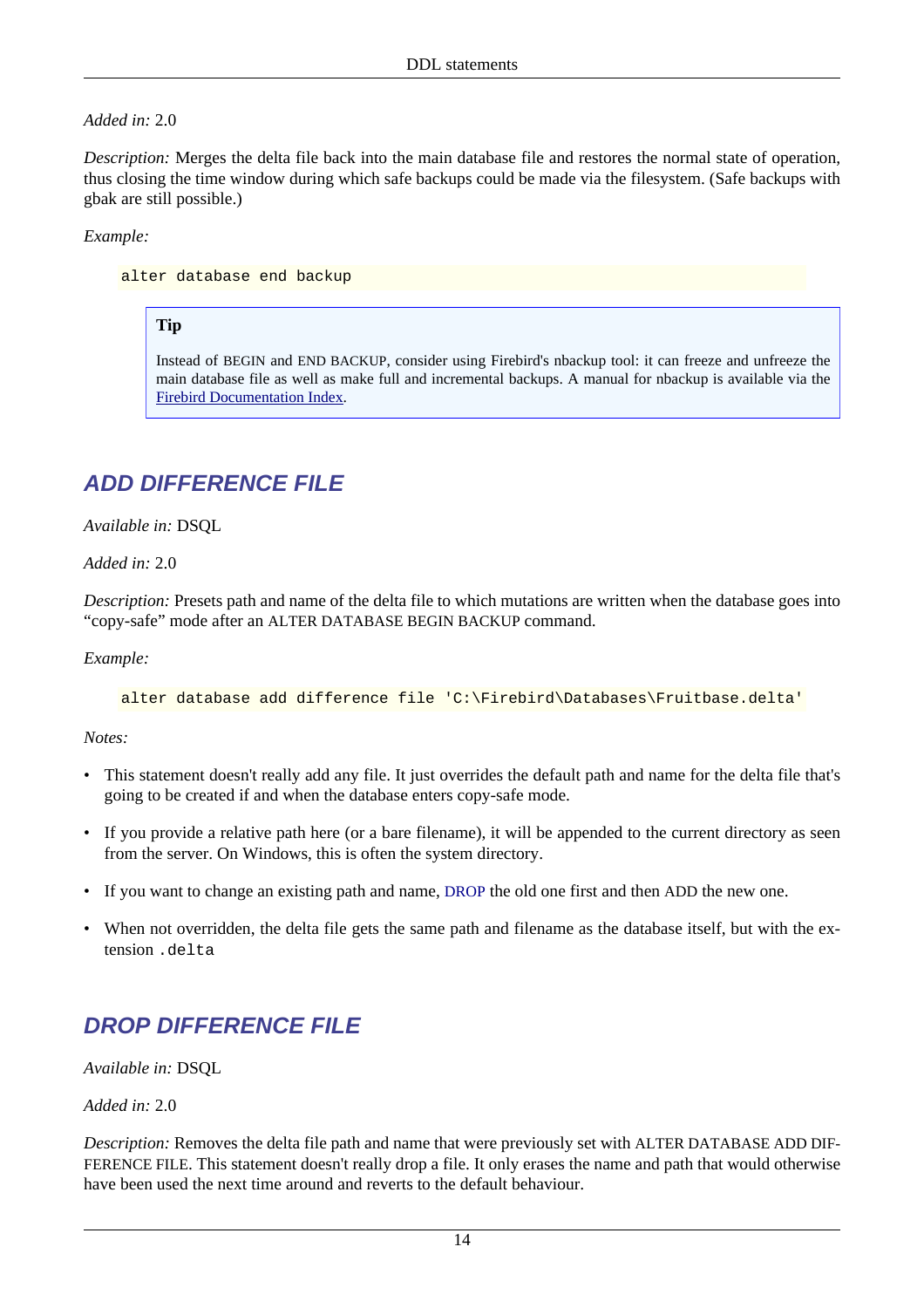*Example:*

```
alter database drop difference file
```
## **ALTER DOMAIN**

<span id="page-24-1"></span>*Available in:* DSQL, ESQL

## **Rename domain**

*Added in:* IB

*Description:* Renaming of a domain is possible with the TO clause. This feature was introduced in InterBase 6, but left out of the *Language Reference*.

*Example:*

alter domain posint to plusint

<span id="page-24-2"></span>• The TO clause can be combined with other clauses and need not come first in that case.

### **SET DEFAULT to any context variable**

*Changed in:* IB

*Description:* Any context variable that is assignment-compatible to the domain's datatype can be used as a default. This was already the case in InterBase 6, but the *Language Reference* only mentioned USER.

*Example:*

```
alter domain DDate
  set default current_date
```
## **ALTER EXTERNAL FUNCTION**

*Available in:* DSQL

*Added in:* 2.0

*Description:* Alters an external function's module name and/or entry point. Existing dependencies are preserved.

*Syntax:*

```
ALTER EXTERNAL FUNCTION funcname
    <modification> [<modification>]
```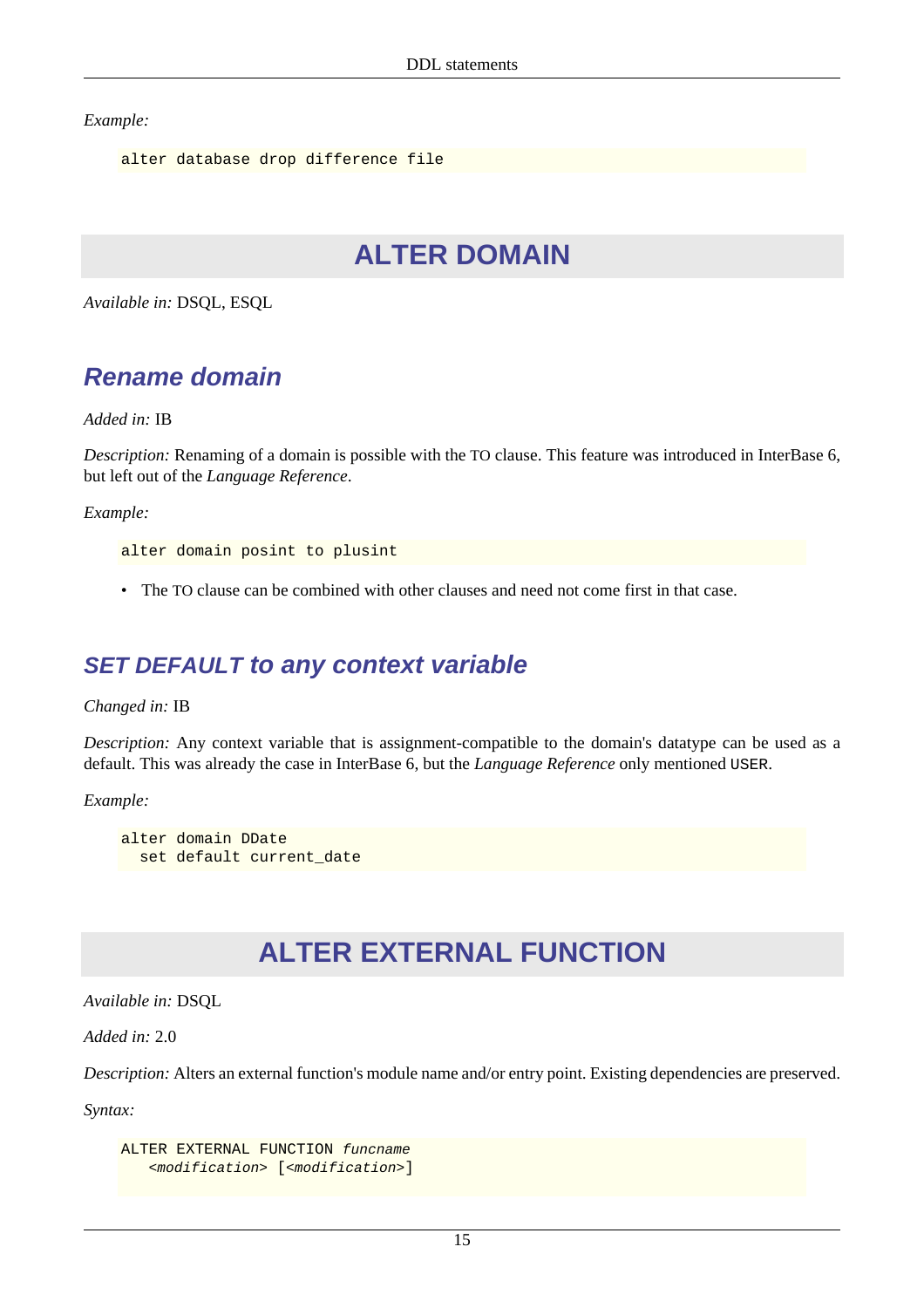<modification> ::= ENTRY\_POINT 'new-entry-point' | MODULE\_NAME 'new-module-name'

*Example:*

<span id="page-25-0"></span>alter external function Phi module name 'NewUdfLib'

## **ALTER PROCEDURE**

<span id="page-25-1"></span>*Available in:* DSQL, ESQL

#### **Default argument values**

*Added in:* 2.0

*Description:* You can now provide default values for stored procedure arguments, allowing the caller to omit one or more items from the end of the argument list.

*Syntax:*

```
ALTER PROCEDURE procname (<inparam> [, <inparam> ...])
     ...
\langleinparam> ::= paramname datatype [\{\text{= } \mid DEFAULT} value]
```
**Important:** If you give a parameter a default value, all parameters coming after it must also get default values.

*Example:*

```
alter procedure TestProc
  (a int, b int default 1007, s varchar(12) = ' - ')
 ...
```
### <span id="page-25-2"></span>**Restriction on altering used procedures**

*Changed in:* 2.0, 2.0.1

<span id="page-25-3"></span>*Description:* In Firebird 2.0 only, a restriction is in place which prevents anyone from dropping, altering or recreating a trigger or stored procedure if it has been used since the database was opened. This restriction has been removed again in version 2.0.1. Still, performing these operations on a live database is potentially risky and should only be done with the utmost care.

## **ALTER SEQUENCE**

*Available in:* DSQL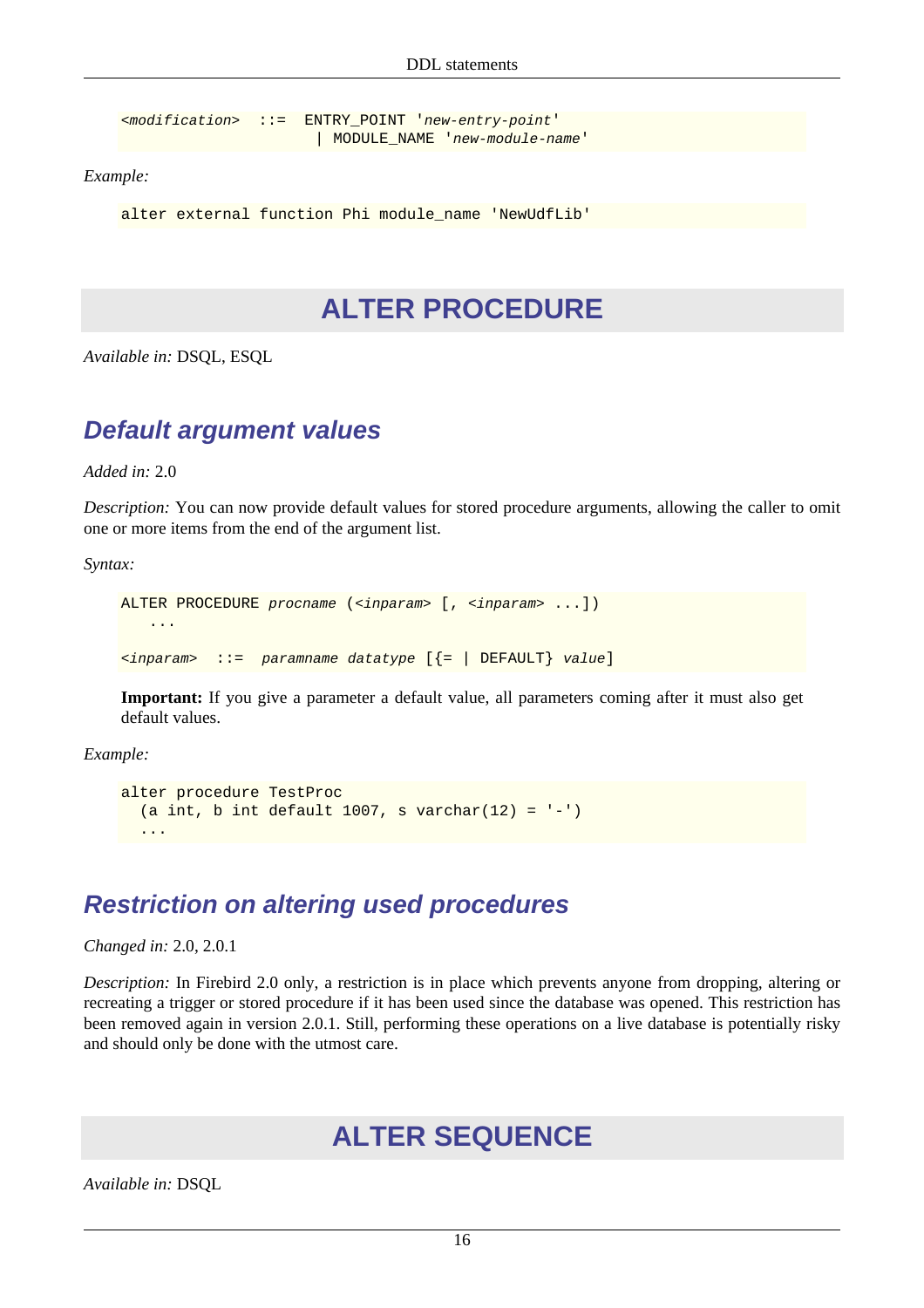#### *Added in:* 2.0

*Description:* (Re)initializes a sequence or generator to the given value. SEQUENCE is the SQL-compliant term for what InterBase and Firebird have always called a generator. "ALTER SEQUENCE ... RESTART WITH" is fully equivalent to "SET GENERATOR ... TO" and is the recommended syntax from Firebird 2.0 onward.

*Syntax:*

ALTER SEQUENCE sequence-name RESTART WITH <newval>

<newval> ::= A signed 64-bit integer value.

*Example:*

```
alter sequence seqtest restart with 0
```
#### **Warning**

Careless use of ALTER SEQUENCE is a mighty fine way of screwing up your database! Under normal circumstances you should only use it right after CREATE SEQUENCE, to set the initial value.

<span id="page-26-0"></span>*See also:* [CREATE SEQUENCE](#page-36-0)

## **ALTER TABLE**

<span id="page-26-1"></span>*Available in:* DSQL, ESQL

#### **ADD column: Context variables as defaults**

#### *Changed in:* IB

*Description:* Any context variable that is assignment-compatible to the new column's datatype can be used as a default. This was already the case in InterBase 6, but the *Language Reference* only mentioned USER.

*Example:*

```
alter table MyData
  add MyDay date default current_date
```
#### <span id="page-26-2"></span>**ALTER COLUMN: DROP DEFAULT**

*Available in:* DSQL

*Added in:* 2.0

*Description:* Firebird 2 adds the possibility to drop a column-level default. Once the default is dropped, there will either be no default in place or – if the column's type is a DOMAIN with a default – the domain default will resurface.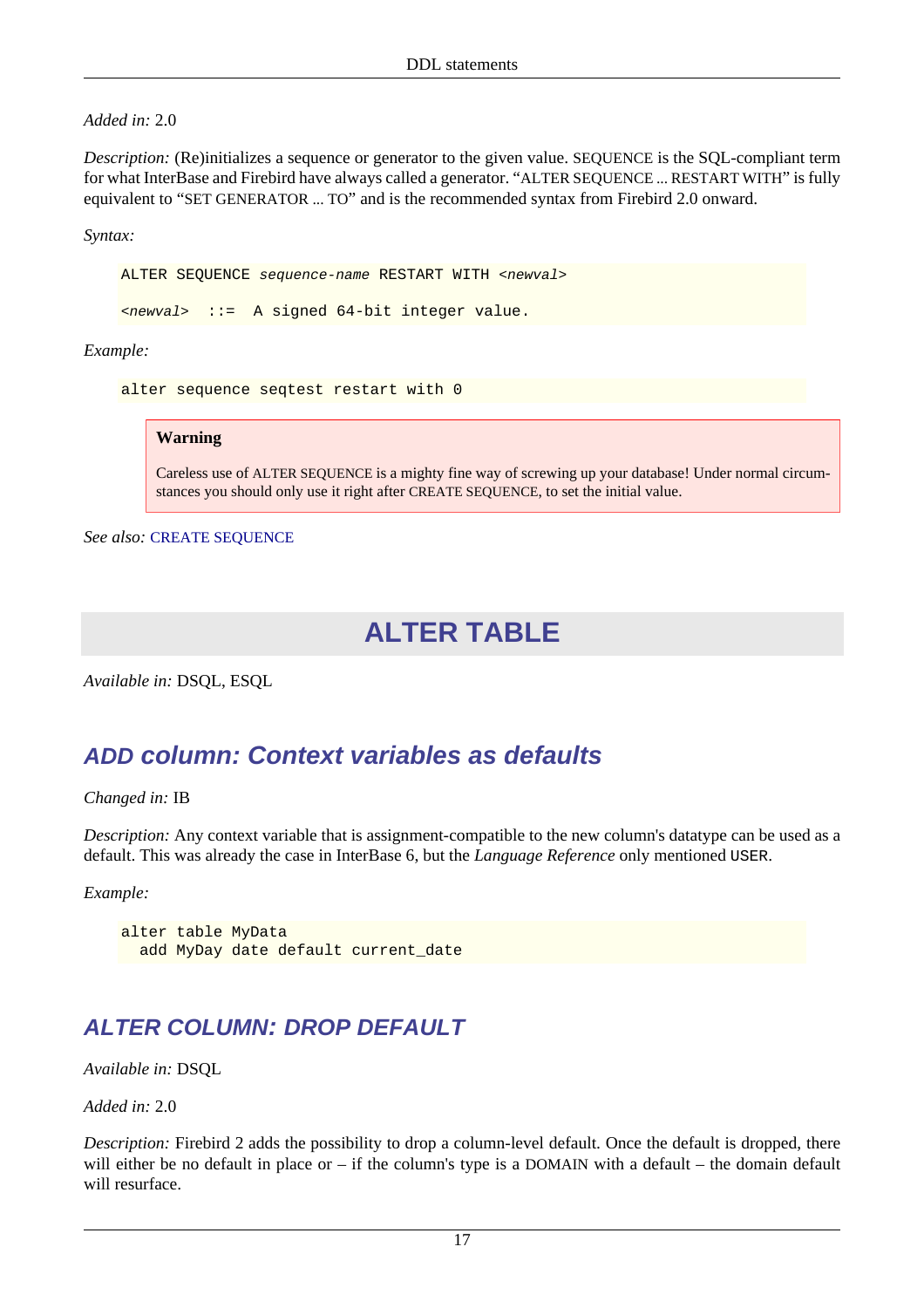*Syntax:*

```
ALTER TABLE tablename ALTER [COLUMN] colname DROP DEFAULT
```
*Example:*

alter table Trees alter Girth drop default

<span id="page-27-0"></span>An error is raised if you use DROP DEFAULT on a column that doesn't have a default or whose effective default is domain-based.

#### **ALTER COLUMN: SET DEFAULT**

*Available in:* DSQL

*Added in:* 2.0

*Description:* Firebird 2 adds the possibility to set/alter defaults on existing columns. If the column already had a default, the new default will replace it. Column-level defaults always override domain-level defaults.

*Syntax:*

```
ALTER TABLE tablename ALTER [COLUMN] colname SET DEFAULT <default>
```

```
<default> ::= literal-value | context-variable | NULL
```
*Example:*

alter table Customers alter EnteredBy set default current\_user

#### **Tip**

If you want to switch off a domain-based default on a column, set the column default to NULL.

#### <span id="page-27-1"></span>**ALTER COLUMN: POSITION now 1-based**

#### *Changed in:* 1.0

*Description:* When changing a column's position, the engine now interprets the new position as 1-based. This is in accordance with the SQL standard and the InterBase documentation, but in practice InterBase interpreted the position as 0-based.

*Syntax:*

ALTER TABLE tablename ALTER [COLUMN] colname POSITION <newpos>

<newpos> ::= an integer between 1 and the number of columns

*Example:*

alter table Stock alter Quantity position 3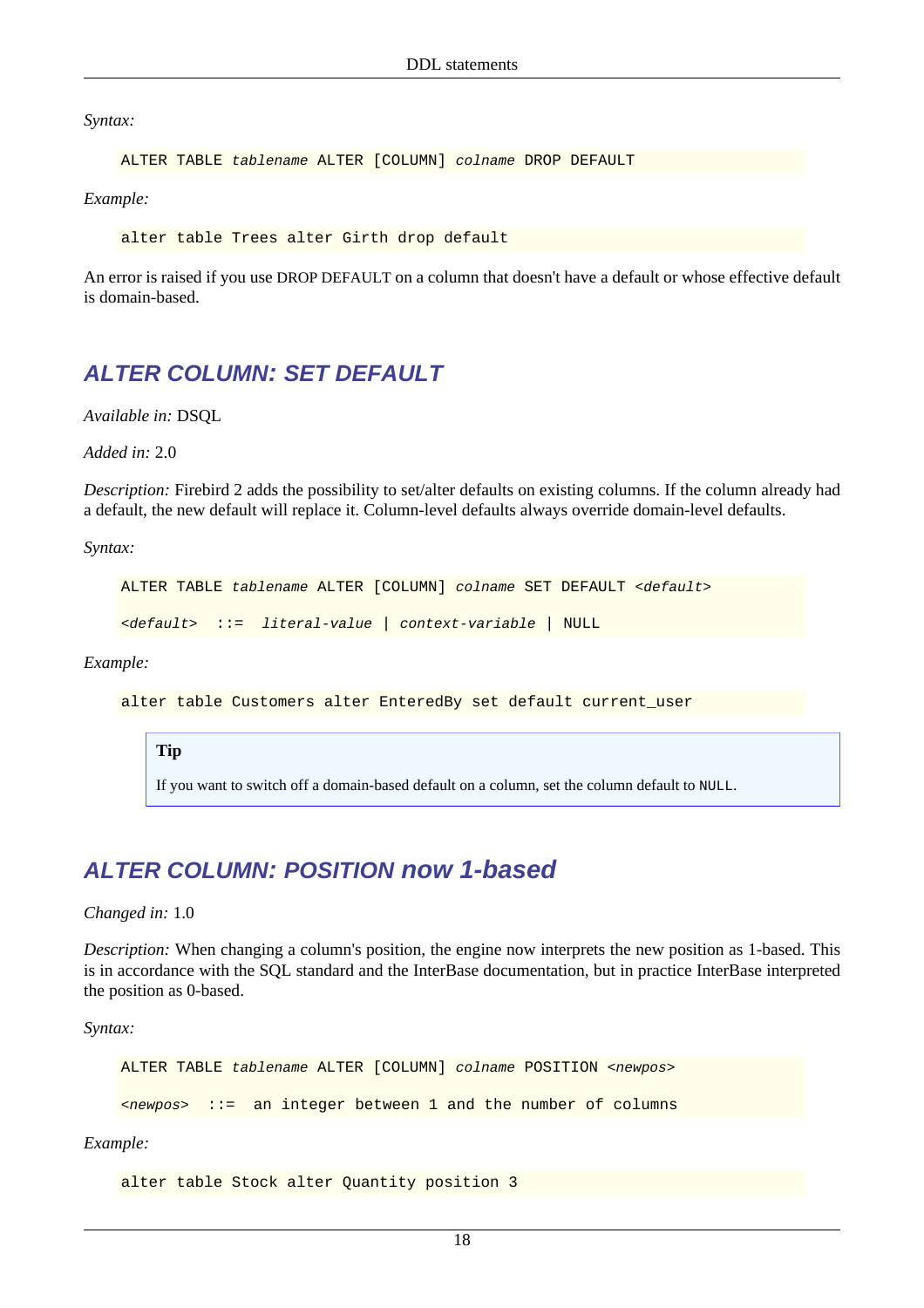#### **Note**

Don't confuse this with the POSITION in CREATE/ALTER TRIGGER. Trigger positions are and will remain 0 based.

#### <span id="page-28-0"></span>**CHECK accepts NULL outcome**

*Changed in:* 2.0

*Description:* If a CHECK constraint resolves to NULL, Firebird versions before 2.0 reject the input. Following the SQL standard to the letter, Firebird 2.0 and above let NULLs pass and only consider the check failed if the outcome is false. For more information see under [CREATE TABLE](#page-36-2).

#### <span id="page-28-1"></span>**FOREIGN KEY without target column references PK**

*Changed in:* IB

*Description:* If you create a foreign key without specifying a target column, it will reference the **primary key** of the target table. This was already the case in InterBase 6, but the IB Language Reference wrongly states that in such cases, the engine scans the target table for a column with the same name as the referencing column.

*Example:*

```
create table eik (
  a int not null primary key,
  b int not null unique
);
create table beuk (
  b int
);
alter table beuk
  add constraint fk_beuk
  foreign key (b) references eik;
-- beuk.b now references eik.a, not eik.b !
```
#### <span id="page-28-2"></span>**FOREIGN KEY creation no longer requires exclusive access**

*Changed in:* 2.0

<span id="page-28-3"></span>*Description:* In Firebird 2.0 and above, adding a foreign key constraint no longer requires exclusive access to the database.

#### **UNIQUE** constraints now allow **NULL**<sub>s</sub>

*Changed in:* 1.5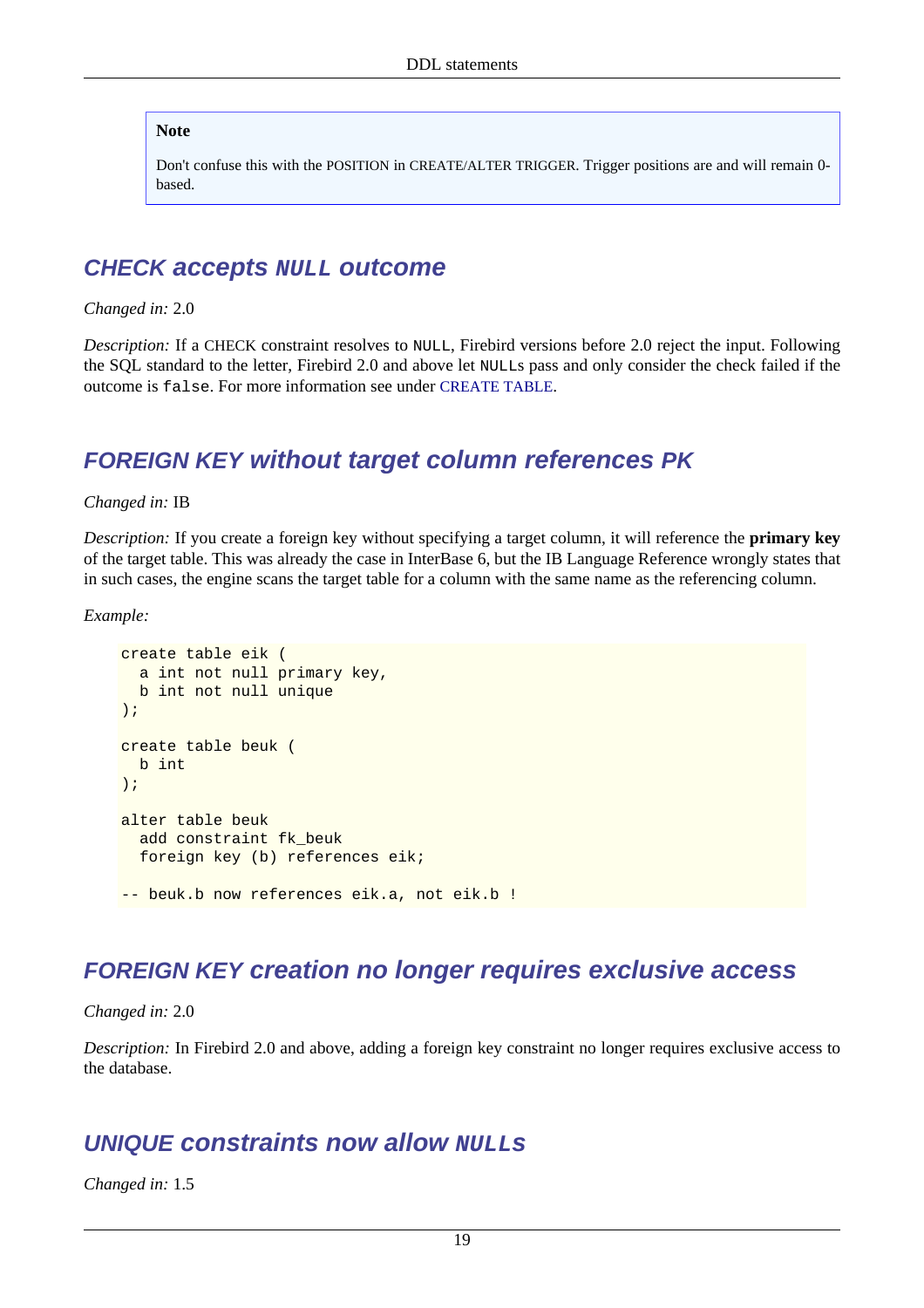<span id="page-29-0"></span>*Description:* In compliance with the SQL-99 standard, NULLs – even multiple – are now allowed in columns with a UNIQUE constraint. For a full discussion, see *CREATE TABLE :: UNIQUE [constraints now allow](#page-38-1)* NULL*s*.

#### **USING INDEX subclause**

*Available in:* DSQL

*Added in:* 1.5

*Description:* A USING INDEX subclause can be placed at the end of a primary, unique or foreign key definition. Its purpose is to

- provide a user-defined name for the automatically created index that enforces the constraint, and
- optionally define the index to be ascending or descending (the default being ascending).

*Syntax:*

```
[ADD] [CONSTRAINT constraint-name]
   <constraint-type> <constraint-definition>
    [USING [ASC[ENDING] | DESC[ENDING]] INDEX index_name]
```
<span id="page-29-1"></span>For a full discussion and examples, see *[CREATE TABLE](#page-38-2) :: USING INDEX subclause*.

## **ALTER TRIGGER**

*Available in:* DSQL, ESQL

*Description:* Alters an existing trigger. The table or view that the trigger belongs to cannot be changed.

*Syntax:*

```
ALTER TRIGGER name
    [ACTIVE | INACTIVE]
    [{BEFORE | AFTER} <action_list>]
    [POSITION number]
    [AS <trigger_body>]
<action_list> ::= <action> [OR <action> [OR <action>]]
<action> ::= INSERT | UPDATE | DELETE
```
### <span id="page-29-2"></span>**Multi-action triggers**

*Added in:* 1.5

<span id="page-29-3"></span>*Description:* The ALTER TRIGGER syntax (see above) has been extended to support multi-action triggers. For a full discussion of this feature, see *CREATE TRIGGER [:: Multi-action triggers](#page-40-0)*.

#### **Restriction on altering used triggers**

*Changed in:* 2.0, 2.0.1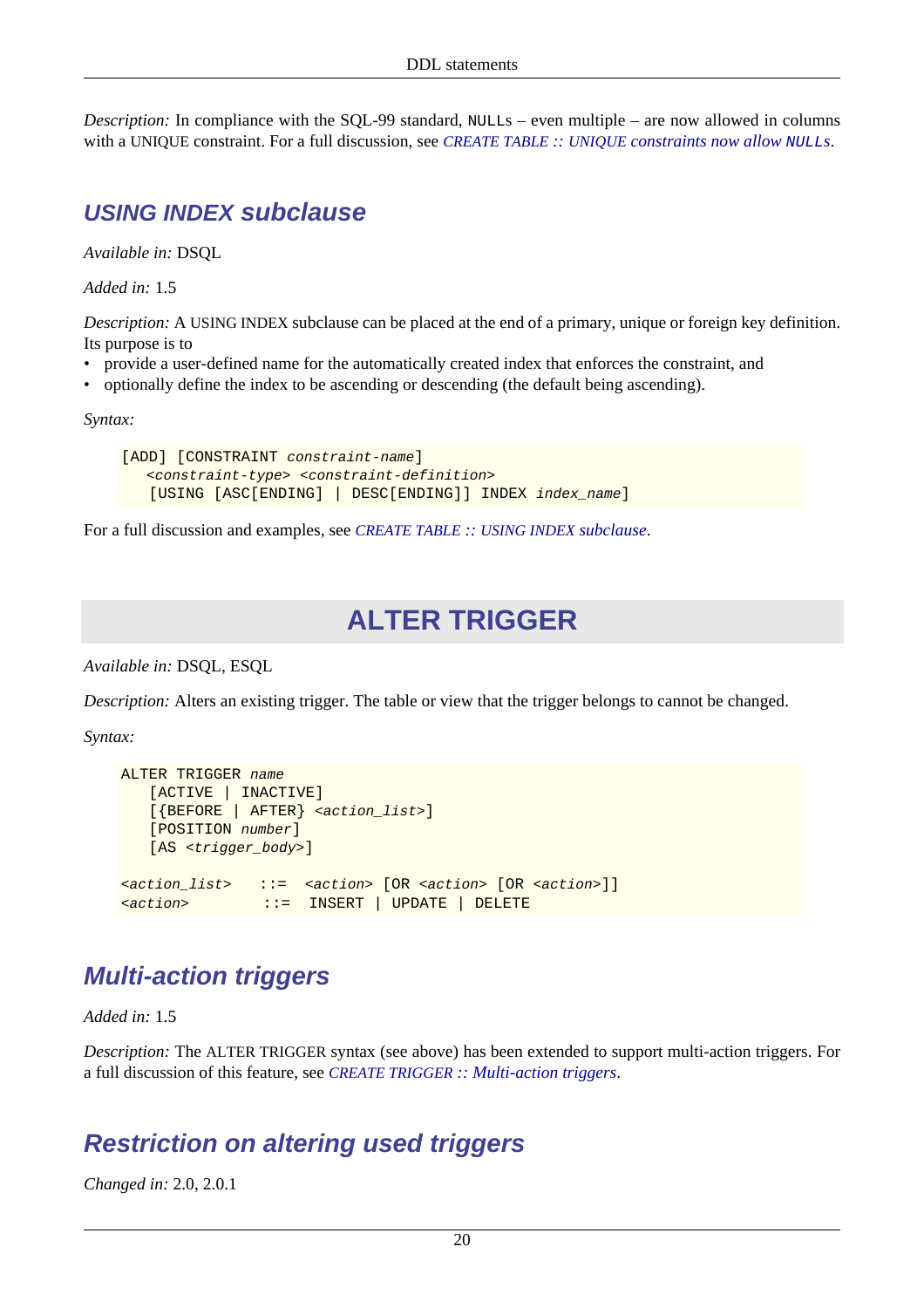*Description:* In Firebird 2.0 only, a restriction is in place which prevents anyone from dropping, altering or recreating a trigger or stored procedure if it has been used since the database was opened. This restriction has been removed again in version 2.0.1. Still, performing these operations on a live database is potentially risky and should only be done with the utmost care.

#### <span id="page-30-0"></span>**PLAN allowed in trigger code**

*Changed in:* 1.5

<span id="page-30-1"></span>*Description:* Before Firebird 1.5, a trigger containing a PLAN statement would be rejected by the compiler. Now a valid plan can be included and will be used.

#### **ALTER TRIGGER no longer increments table change count**

*Changed in:* 1.0

*Description:* Each time you use CREATE, ALTER or DROP TRIGGER, InterBase increments the metadata change counter of the associated table. Once that counter reaches 255, no more metadata changes are possible on the table (you can still work with the data though). A backup-restore cycle is needed to reset the counter and perform metadata operations again.

While this obligatory cleanup after many metadata changes is in itself a useful feature, it also means that users who regularly use ALTER TRIGGER to deactivate triggers during e.g. bulk import operations are forced to backup and restore much more often then needed.

<span id="page-30-2"></span>Since changes to triggers don't imply structural changes to the table itself, Firebird no longer increments the table change counter when CREATE, ALTER or DROP TRIGGER is used. One thing has remained though: once the counter is at 255, you can no longer create, alter or drop triggers for that table.

## **COMMENT**

*Available in:* DSQL

*Added in:* 2.0

*Description:* Allows you to enter comments for metadata objects. The comments will be stored in the various RDB\$DESCRIPTION text BLOB fields in the system tables, from where client applications can pick them up.

*Syntax:*

```
COMMENT ON <object> IS {'sometext' | NULL}
<object> ::= DATABASE
                       | <basic-type> objectname
                       | COLUMN relationname.fieldname
                    | PARAMETER procname.paramname
<basic-type> ::= CHARACTER SET | COLLATION | DOMAIN | EXCEPTION
                       | EXTERNAL FUNCTION | FILTER | GENERATOR | INDEX
                       | PROCEDURE | ROLE | SEQUENCE | TABLE | TRIGGER | VIEW
```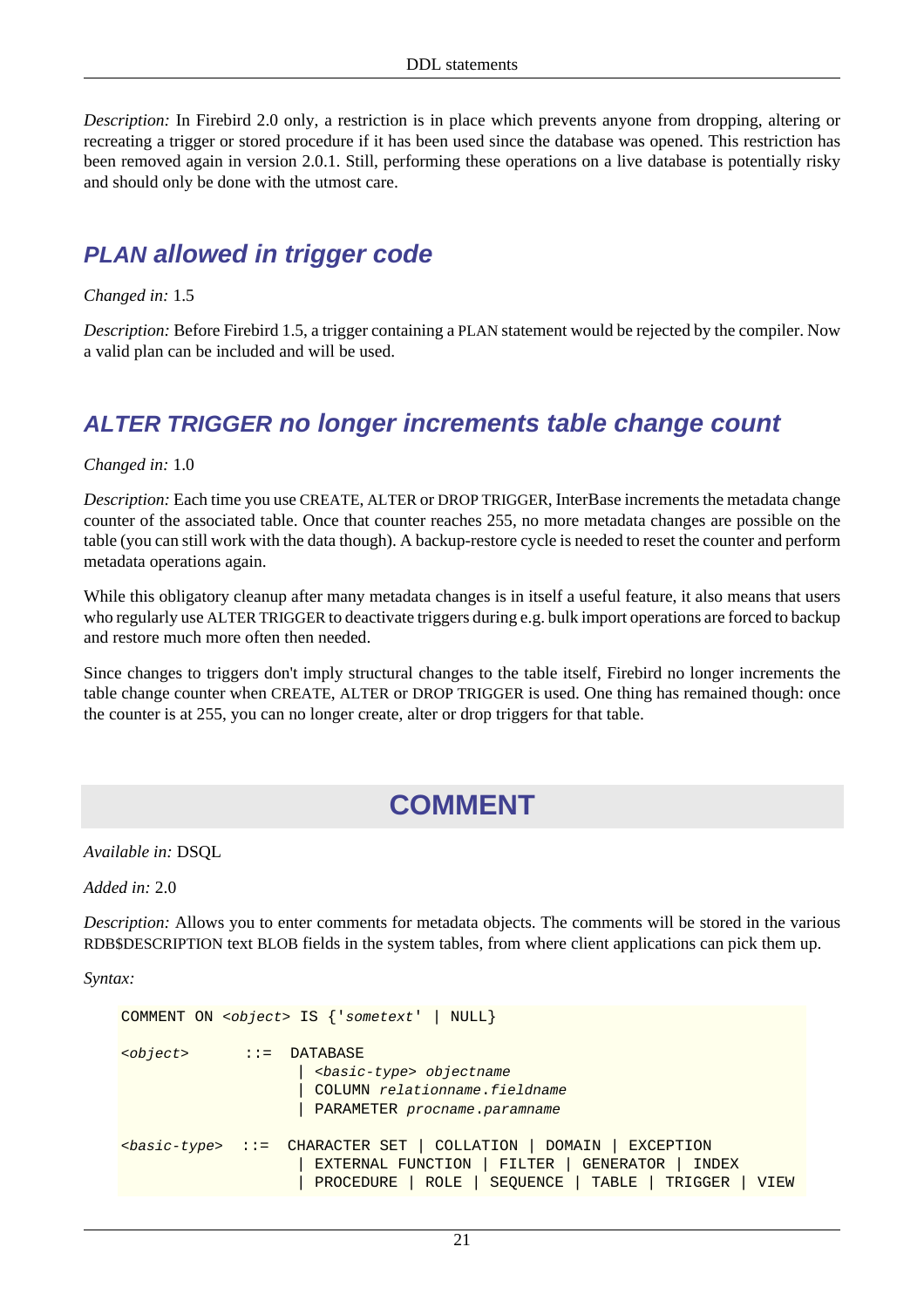**Note**

If you enter an empty comment (''), it will end up as NULL in the database.

*Examples:*

```
comment on database is 'Here''s where we keep all our customer records.'
comment on table Metals is 'Also for alloys'
comment on column Metals.IsAlloy is '0 = pure metal, 1 = alloy'
comment on index ix_sales is 'Set inactive during bulk inserts!'
```
## **CREATE DATABASE**

<span id="page-31-0"></span>*Available in:* DSQL, ESQL

*Syntax (partial):*

```
CREATE {DATABASE | SCHEMA}
 ...
   [PAGE SIZE [-] < size>]
 ...
    [DIFFERENCE FILE 'filepath']
<size> ::= 1024 | 2048 | 4096 | 8192 | 16384
```
#### <span id="page-31-1"></span>**16 Kb page size supported**

*Changed in:* 1.0

<span id="page-31-2"></span>*Description:* The maximum database page size has been raised from 8192 to 16384 bytes.

#### **DIFFERENCE FILE parameter**

*Added in:* 2.0

<span id="page-31-3"></span>*Description:* For a full description of this parameter, see *ALTER DATABASE :: [ADD DIFFERENCE FILE](#page-23-0)*.

## **CREATE DOMAIN**

*Available in:* DSQL, ESQL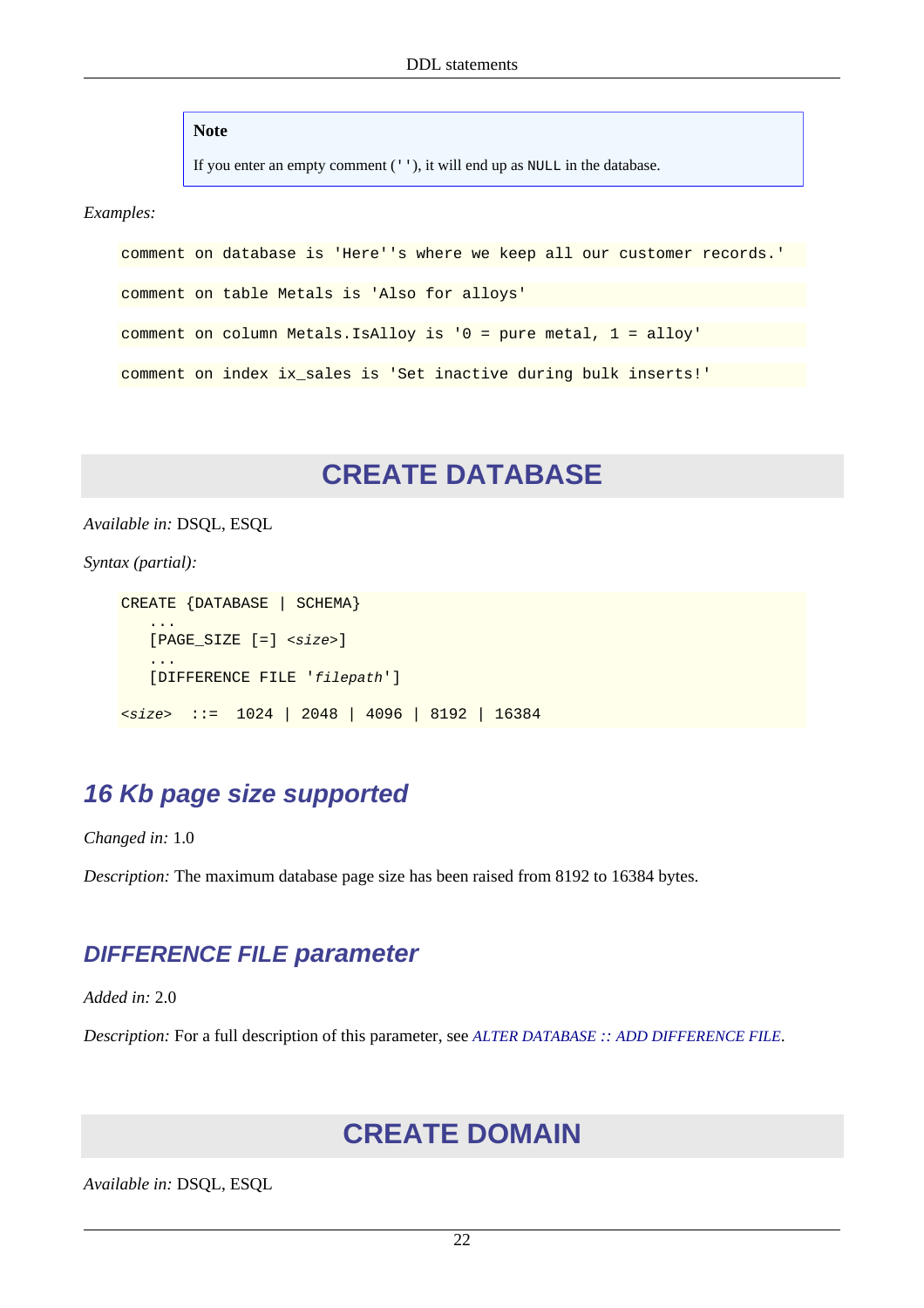## <span id="page-32-0"></span>**Context variables as defaults**

*Changed in:* IB

*Description:* Any context variable that is assignment-compatible to the new domain's datatype can be used as a default. This was already the case in InterBase 6, but the *Language Reference* only mentioned USER.

*Example:*

```
create domain DDate as
   date
   default current_date
  not null
```
## **CREATE EXCEPTION**

<span id="page-32-2"></span>*Available in:* DSQL, ESQL

#### **Message length increased**

*Changed in:* 2.0

*Description:* In Firebird 2.0 and higher, the maximum length of the exception message has been raised from 78 to 1021.

*Example:*

```
create exception Ex_TooManyManagers
   'Too many managers: An attempt was made to create more managers than the
   maximum defined in the Limits table. If you really need to create more
   managers than you have now, raise the limit first. However, please consult
    your department''s manager before doing so. Otherwise, your decision may
    be overturned later and the additional manager(s) removed.'
```
**Note**

<span id="page-32-3"></span>The maximum exception message length depends on a certain system table field. Therefore, pre-2.0 databases need to be backed up and restored under Firebird 2.x before they can store exception messages of up to 1021 bytes.

## **CREATE GENERATOR**

*Available in:* DSQL, ESQL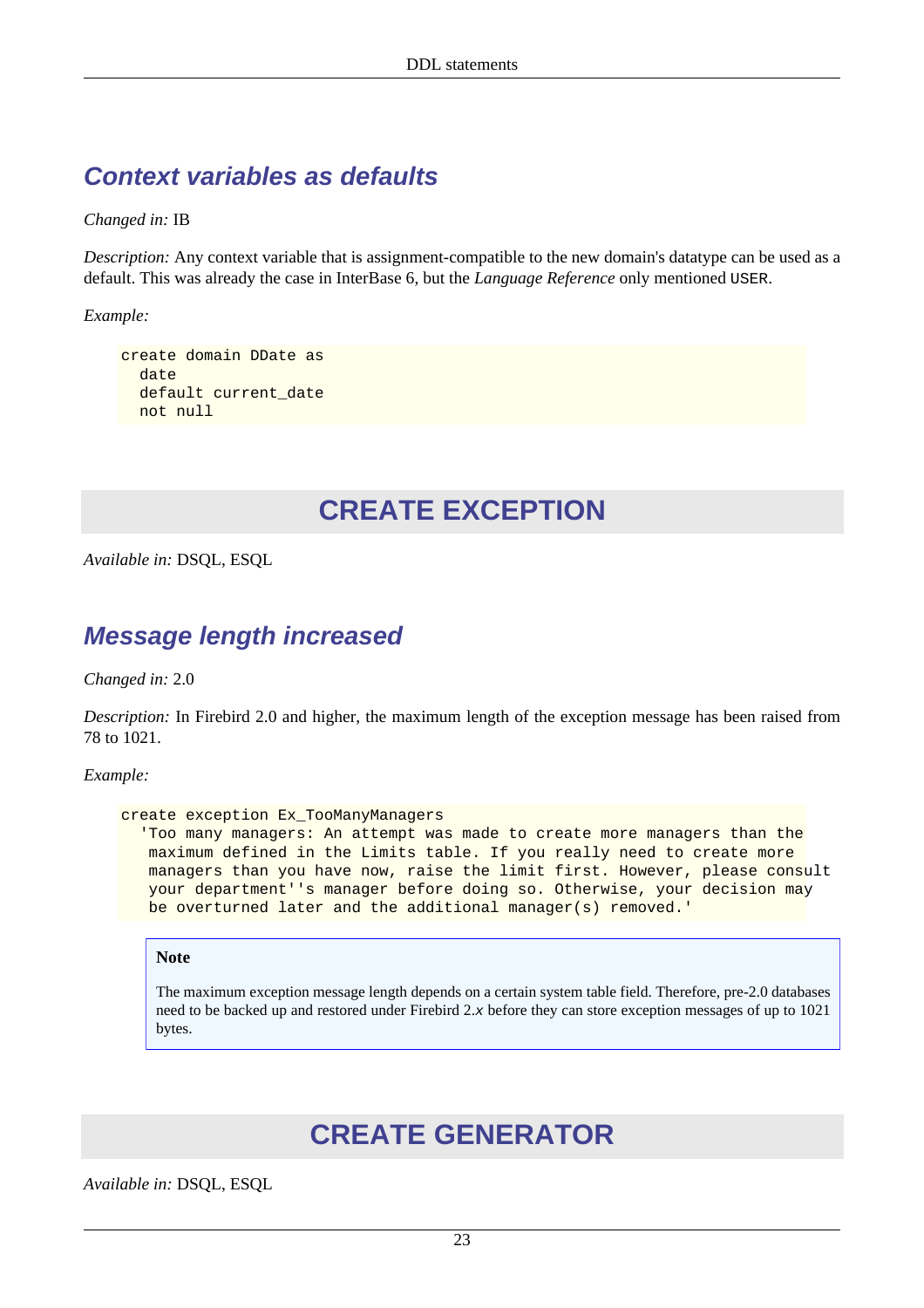<span id="page-33-0"></span>*Better alternative:* [CREATE SEQUENCE](#page-36-0)

### **CREATE SEQUENCE preferred**

*Changed in:* 2.0

<span id="page-33-1"></span>*Description:* From Firebird 2.0 onward, the SQL-compliant [CREATE SEQUENCE](#page-36-0) syntax is preferred.

## **Maximum number of generators significantly raised**

*Changed in:* 1.0

<span id="page-33-2"></span>*Description:* InterBase reserved only one database page for generators, limiting the total number to 123 (on 1K) pages) – 1019 (on 8K pages). Firebird has done away with that limit; you can now create more than 32,000 generators per database.

## **CREATE INDEX**

*Available in:* DSQL, ESQL

*Description:* Creates an index on a table for faster searching, sorting and/or grouping.

*Syntax:*

```
CREATE [UNIQUE] [ASC[ENDING] | [DESC[ENDING]] INDEX indexname
    ON tablename
   \{ ( < \text{col} > [ , < \text{col} > ... ] ) \mid \text{COMPUTED BY } (expression) \}<col> ::= a column not of type ARRAY, BLOB or COMPUTED BY
```
#### <span id="page-33-3"></span>**UNIQUE indices now allow NULLs**

*Changed in:* 1.5

*Description:* In compliance with the SQL-99 standard, NULLs – even multiple – are now allowed in columns that have a UNIQUE index defined on them. For a full discussion, see *[CREATE TABLE](#page-38-1) :: UNIQUE constraints [now allow](#page-38-1)* NULL*s*. As far as NULLs are concerned, the rules for unique indices are exactly the same as those for unique keys.

## <span id="page-33-4"></span>**Indexing on expressions**

*Added in:* 2.0

*Description:* Instead of one or more columns, you can now also specify a single COMPUTED BY expression in an index definition. Expression indices will be used in appropriate queries, provided that the expression in the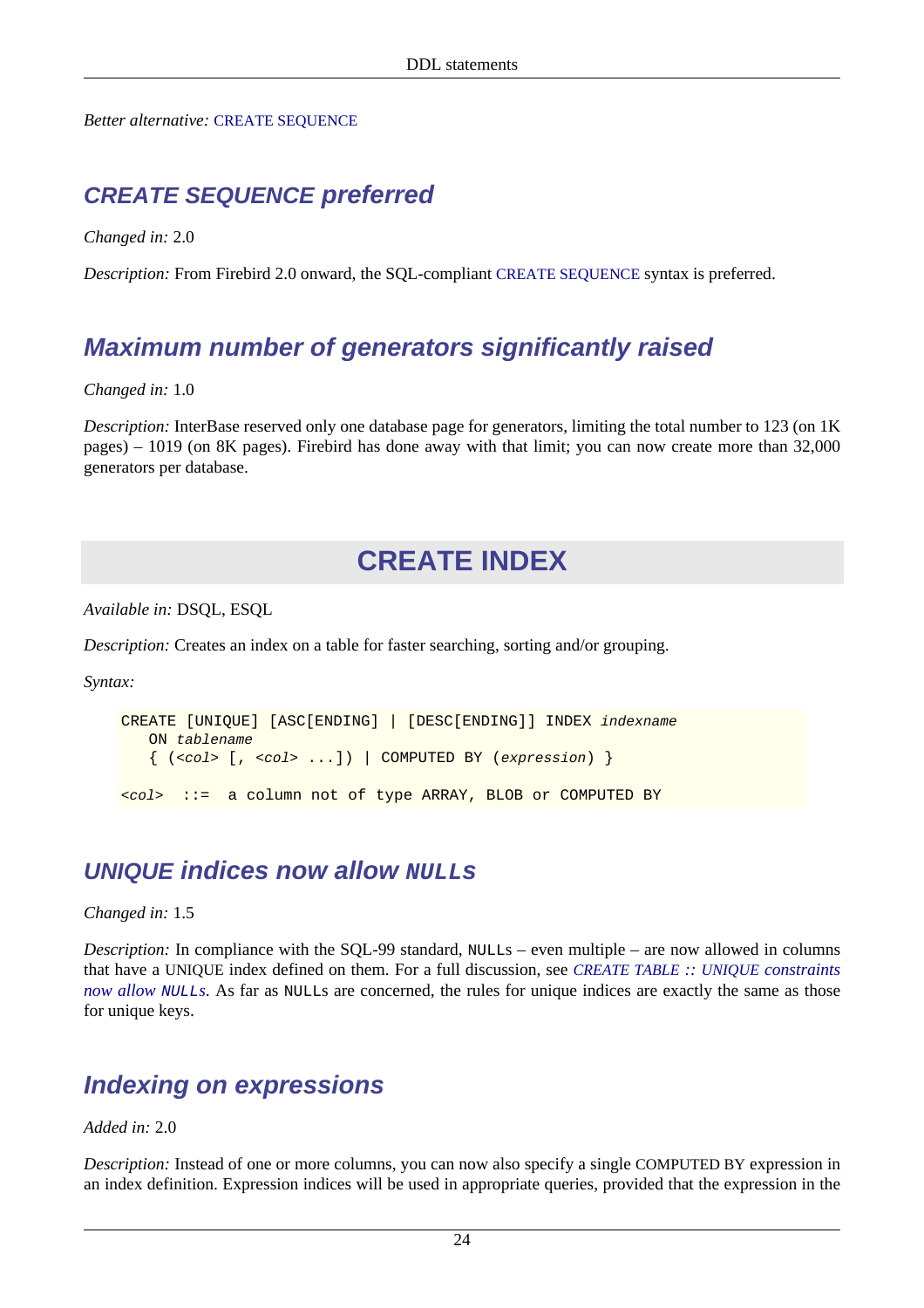WHERE, ORDER BY or GROUP BY clause exactly matches the expression in the index definition. Multi-segment expression indices are not supported, but the expression itself may involve multiple columns.

*Examples:*

```
create index ix upname on persons computed by (upper(name));
commit;
-- the following queries will use ix_upname:
select * from persons order by upper(name);
select * from persons where upper(name) starting with 'VAN';
delete from persons where upper(name) = 'BROWN';
delete from persons where upper(name) = 'BROWN' and age > 65;
create descending index ix_events_yt
  on MyEvents
  computed by (extract(year from StartDate) || Town);
commit;
-- the following query will use ix_events_yt:
select * from MyEvents
  order by extract(year from StartDate) || Town desc;
```
### <span id="page-34-0"></span>**Maximum index key length increased**

*Changed in:* 2.0

*Description:* The maximum length of index keys, which used to be fixed at 252 bytes, is now equal to 1/4 of the page size, i.e. varying from 256 to 4096. The maximum indexable string length in bytes is 9 less than the key length. The table below shows the indexable string lengths in characters for the various page sizes and character sets.

| Page size | Maximum indexable string length per charset type |              |              |              |  |
|-----------|--------------------------------------------------|--------------|--------------|--------------|--|
|           | 1 byte/char                                      | 2 bytes/char | 3 bytes/char | 4 bytes/char |  |
| 1024      | 247                                              | 123          | 82           | 61           |  |
| 2048      | 503                                              | 251          | 167          | 125          |  |
| 4096      | 1015                                             | 507          | 338          | 253          |  |
| 8192      | 2039                                             | 1019         | 679          | 509          |  |
| 16384     | 4087                                             | 2043         | 1362         | 1021         |  |

<span id="page-34-2"></span>

| Table 5.1. Maximum indexable (VAR)CHAR length |  |  |  |
|-----------------------------------------------|--|--|--|
|-----------------------------------------------|--|--|--|

#### <span id="page-34-1"></span>**Maximum number of indices per table increased**

*Changed in:* 1.0.3, 1.5, 2.0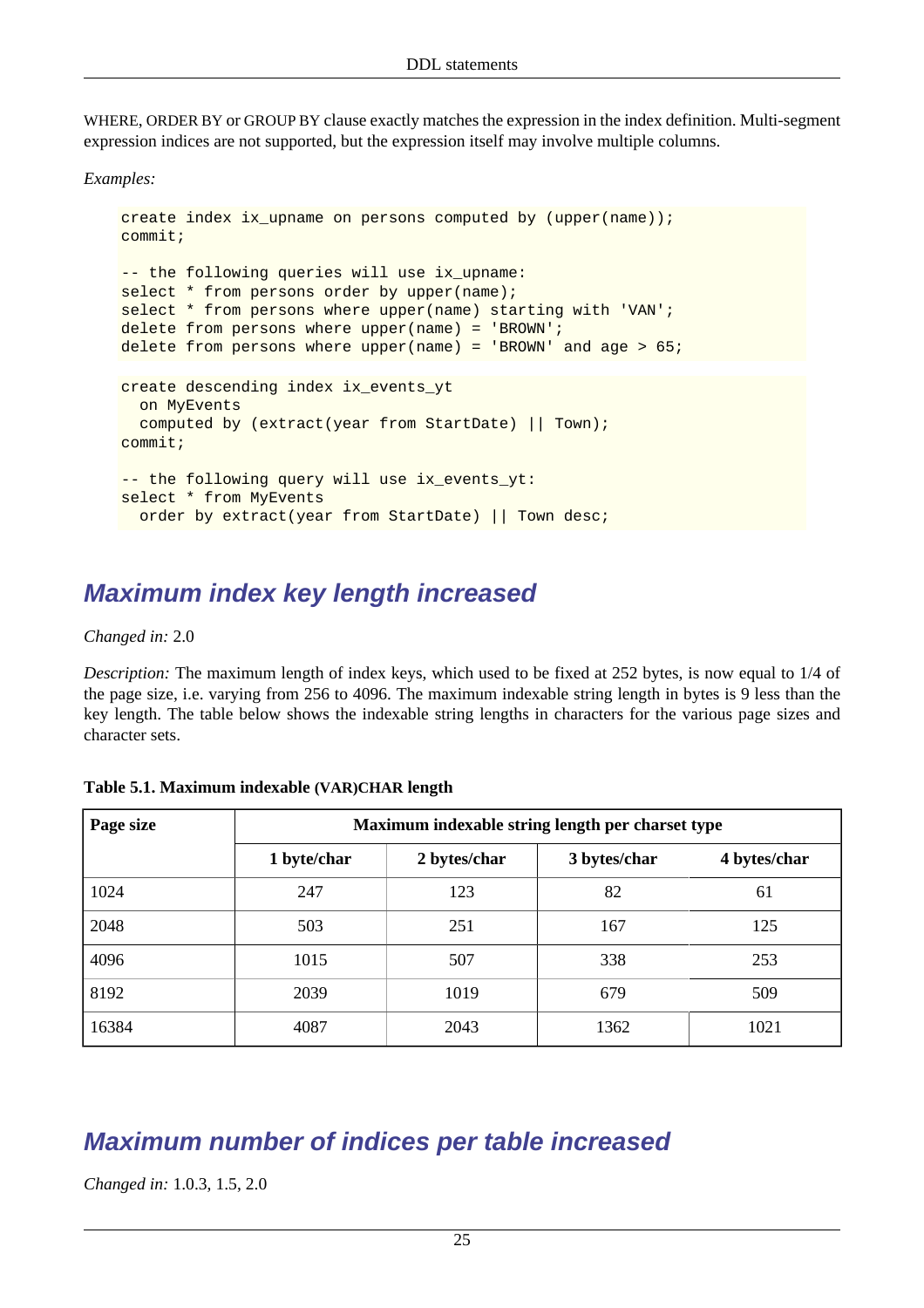*Description:* The maximum number of 65 indices per table has been removed in Firebird 1.0.3, reintroduced at the higher level of 257 in Firebird 1.5, and removed once again in Firebird 2.0.

Although there is no longer a "hard" ceiling, the number of indices creatable in practice is still limited by the database page size and the number of columns per index, as shown in the table below.

| Page size | Number of indices depending on column count |        |        |
|-----------|---------------------------------------------|--------|--------|
|           | 1 col                                       | 2 cols | 3 cols |
| 1024      | 50                                          | 35     | 27     |
| 2048      | 101                                         | 72     | 56     |
| 4096      | 203                                         | 145    | 113    |
| 8192      | 408                                         | 291    | 227    |
| 16384     | 818                                         | 584    | 454    |

<span id="page-35-1"></span>**Table 5.2. Max. indices per table, Firebird 2.0**

Please be aware that under normal circumstances, even 50 indices is way too many and will drastically reduce mutation speeds. The maximum was removed to accommodate data-warehousing applications and the like, which perform lots of bulk operations with the indices temporarily inactivated.

<span id="page-35-0"></span>For a full table also including Firebird versions 1.0–1.5, see the [Notes](#page-144-0) at the end of the book.

## **CREATE PROCEDURE**

*Available in:* DSQL, ESQL

*Changed in:* 2.0

*Description:* It is now possible to provide default values for stored procedure arguments, allowing the caller to omit one or more items from the end of the argument list.

*Syntax:*

```
CREATE PROCEDURE procname (<inparam> [, <inparam> ...])
    ...
\langleinparam> ::= paramname datatype [\{\text{=} | DEFAULT} value]
```
**Important:** If you give a parameter a default value, all parameters coming after it must also get default values.

*Example:*

```
create procedure TestProc
  (a int, b int default 8, s varchar(12) = \cdots)
 ...
```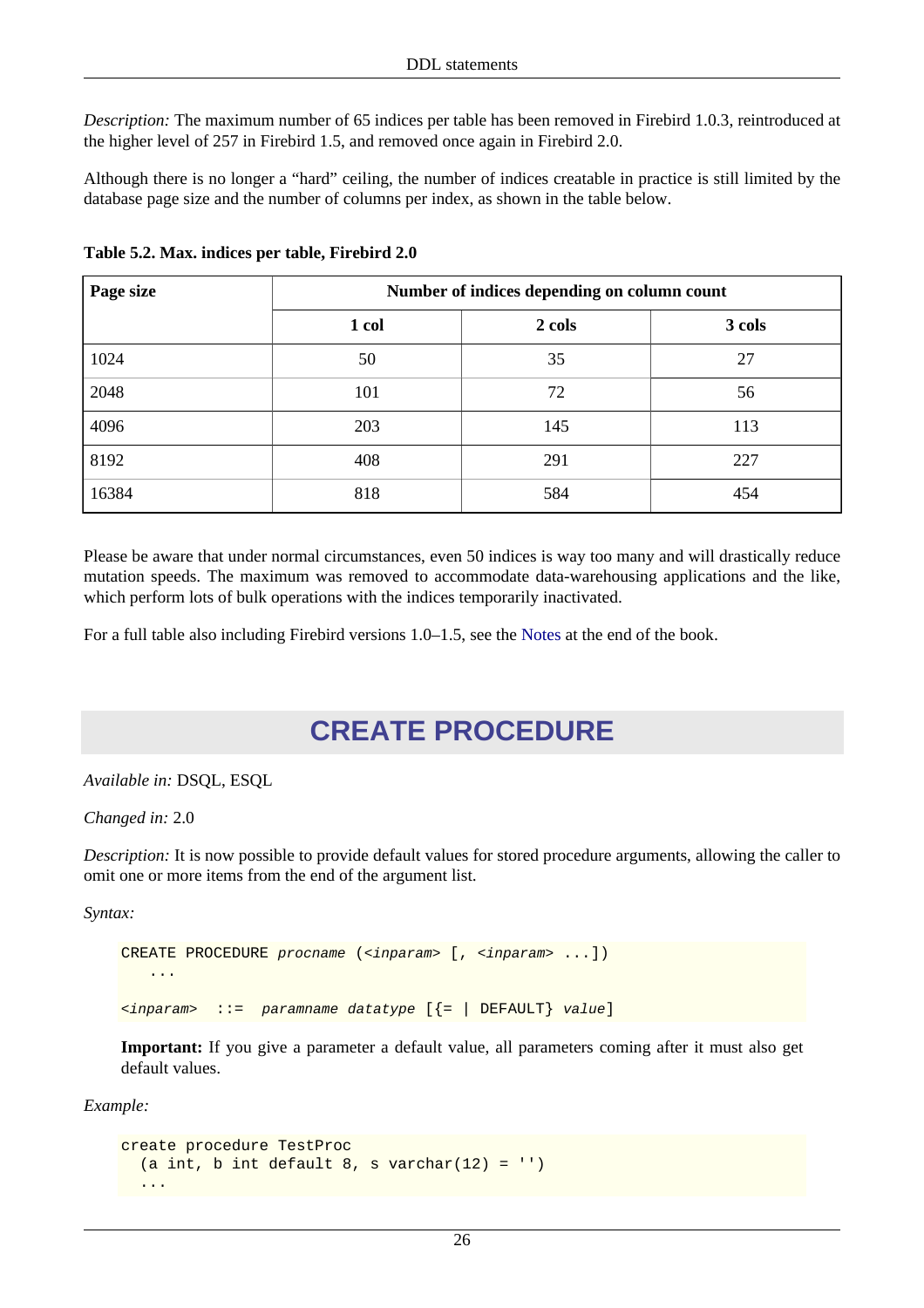## **CREATE SEQUENCE**

<span id="page-36-0"></span>*Available in:* DSQL

*Added in:* 2.0

*Description:* Creates a new sequence or generator. SEQUENCE is the SQL-compliant term for what InterBase and Firebird have always called a generator. CREATE SEQUENCE is fully equivalent to CREATE GENERATOR and is the recommended syntax from Firebird 2.0 onward.

*Syntax:*

CREATE SEQUENCE sequence-name

*Example:*

create sequence seqtest

Because internally sequences and generators are the same thing, you can freely mix the generator and sequence syntaxes, even when operating on the same object. This is not recommended however.

Sequences (or generators) are always stored as 64-bit integer values, regardless of the database dialect. However:

- If the *client* dialect is set to 1, the server passes generator values as truncated 32-bit values to the client.
- If generator values are fed into a 32-bit field or variable, all goes well until the actual value exceeds the 32-bit range. At that point, a dialect 3 database will raise an error whereas a dialect 1 database will silently truncate the value (which could also lead to an error, e.g. if the receiving field has a unique key defined on it).

<span id="page-36-1"></span>*See also:* [ALTER SEQUENCE](#page-25-0), [NEXT VALUE FOR](#page-103-0), [DROP SEQUENCE](#page-46-0)

## **CREATE TABLE**

*Available in:* DSQL, ESQL

### **CHECK accepts NULL outcome**

*Changed in:* 2.0

*Description:* If a CHECK constraint resolves to NULL, Firebird versions before 2.0 reject the input. Following the SQL standard to the letter, Firebird 2.0 and above let NULLs pass and only consider the check failed if the outcome is false.

*Example:*

Checks like these: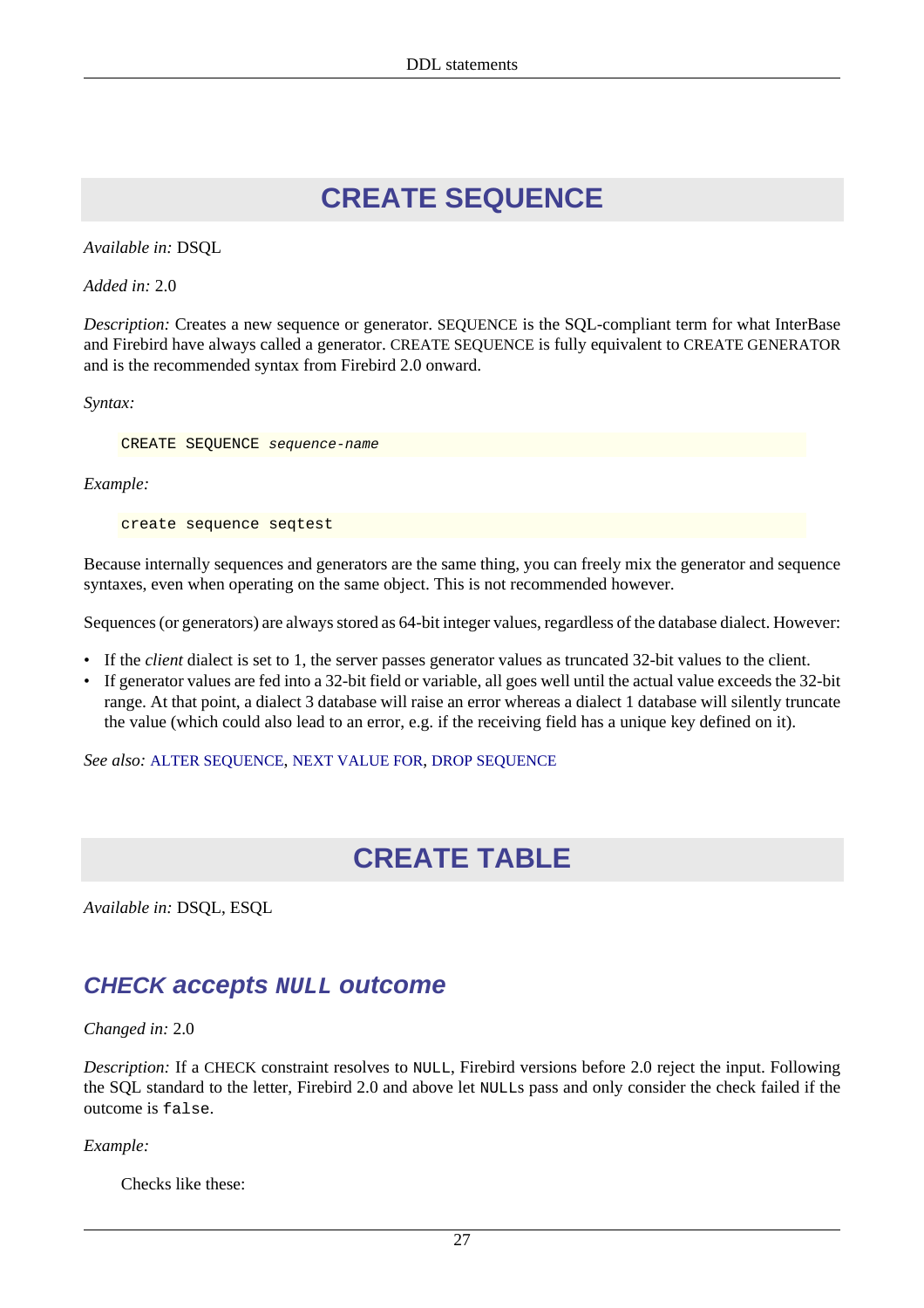```
check (value > 10000)
check (Town like 'Amst%')
check (upper(value) in ( 'A', 'B', 'X' ))
check (Minimum <= Maximum)
```
all *fail* in pre-2.0 Firebird versions if the value to be checked is NULL. In 2.0 and above they *succeed*.

#### **Warning**

This change may cause existing databases to behave differently when migrated to Firebird 2.0+. Carefully examine your CREATE/ALTER TABLE statements and add "and XXX is not null" predicates to your CHECKs if they should continue to reject NULL input.

### **Context variables as column defaults**

*Changed in:* IB

*Description:* Any context variable that is assignment-compatible to the column datatype can be used as a default. This was already the case in InterBase 6, but the *Language Reference* only mentioned USER.

*Example:*

```
create table MyData (
  id int not null primary key,
   record_created timestamp default current_timestamp,
 ...
)
```
### **FOREIGN KEY without target column references PK**

*Changed in:* IB

*Description:* If you create a foreign key without specifying a target column, it will reference the **primary key** of the target table. This was already the case in InterBase 6, but the IB Language Reference wrongly states that in such cases, the engine scans the target table for a column with the same name as the referencing column.

*Example:*

```
create table eik (
  a int not null primary key,
  b int not null unique
);
create table beuk (
  b int references eik
);
-- beuk.b references eik.a, not eik.b !
```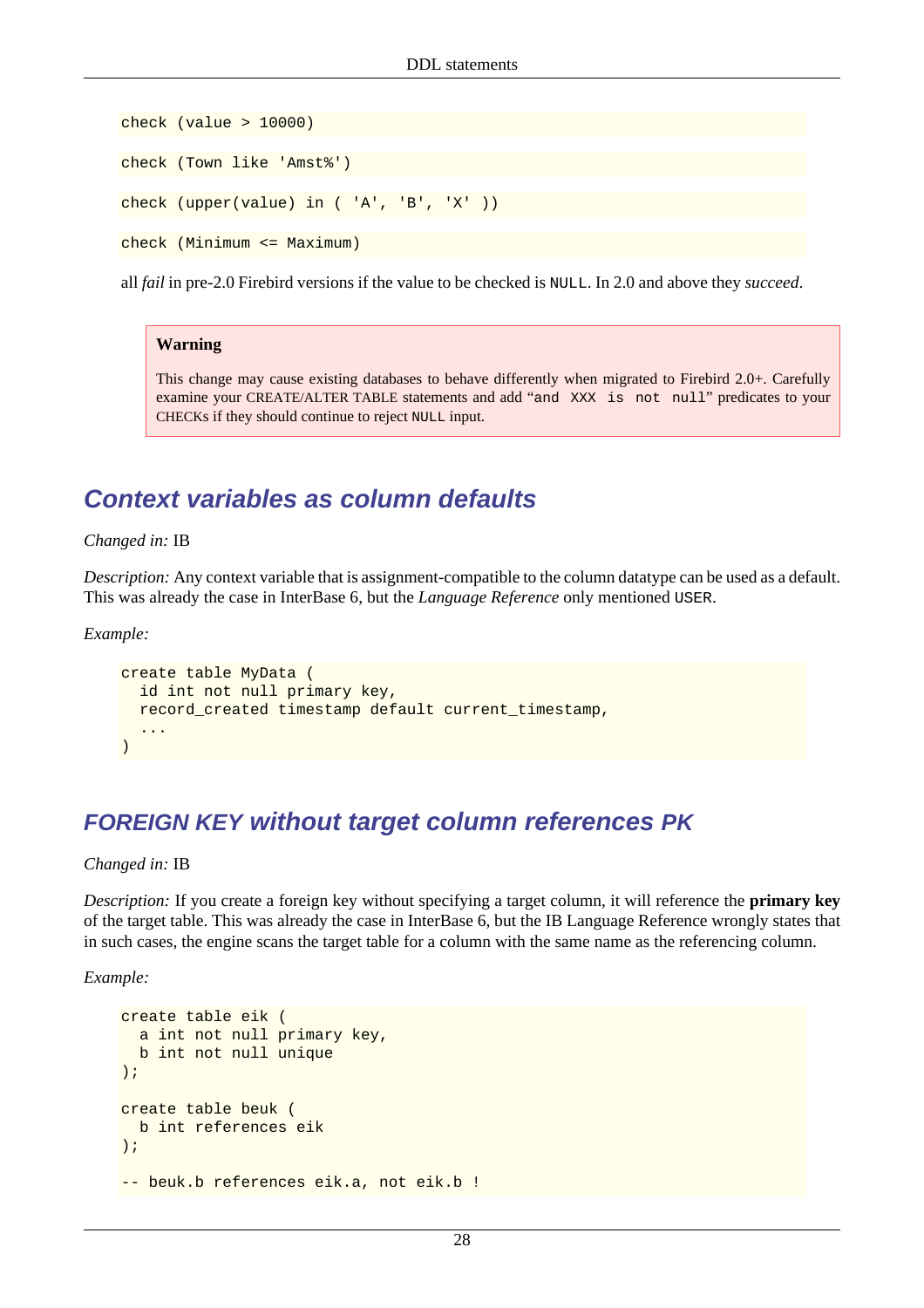### **FOREIGN KEY creation no longer requires exclusive access**

#### *Changed in:* 2.0

*Description:* In Firebird 2.0 and above, creating a foreign key constraint no longer requires exclusive access to the database.

### **UNIQUE** constraints now allow **NULL**<sub>s</sub>

#### *Changed in:* 1.5

*Description:* In compliance with the SQL-99 standard, NULLs – even multiple – are now allowed in columns with a UNIQUE constraint. It is therefore possible to define a UNIQUE key on a column that has no NOT NULL constraint.

For UNIQUE keys that span multiple columns, the logic is a little complicated:

- Multiple rows having *all* the UK columns NULL are allowed.
- Multiple rows having a *different subset* of UK colums NULL are allowed.
- Multiple rows having the *same subset* of UK columns NULL and the rest filled with regular values and those regular values *differ* in at least one column, are allowed.
- Multiple rows having the *same subset* of UK columns NULL and the rest filled with regular values and those regular values are the *same* in every column, are forbidden.

One way of summarizing this is as follows: In principle, all NULLs are considered distinct. But if two rows have exactly the same subset of UK columns filled with non-NULL values, the NULL columns are ignored and the non-NULL columns are decisive, just as if they constituted the entire unique key.

### **USING INDEX subclause**

*Available in:* DSQL

*Added in:* 1.5

*Description:* A USING INDEX subclause can be placed at the end of a primary, unique or foreign key definition. Its purpose is to

- provide a user-defined name for the automatically created index that enforces the constraint, and
- optionally define the index to be ascending or descending (the default being ascending).

Without USING INDEX, indices enforcing named constraints are named after the constraint (this is new behaviour in Firebird 1.5) and indices for unnamed constraints get names like RDB\$FOREIGN13 or something equally romantic.

#### **Note**

You must always provide a *new* name for the index. It is not possible to use pre-existing indices to enforce constraints.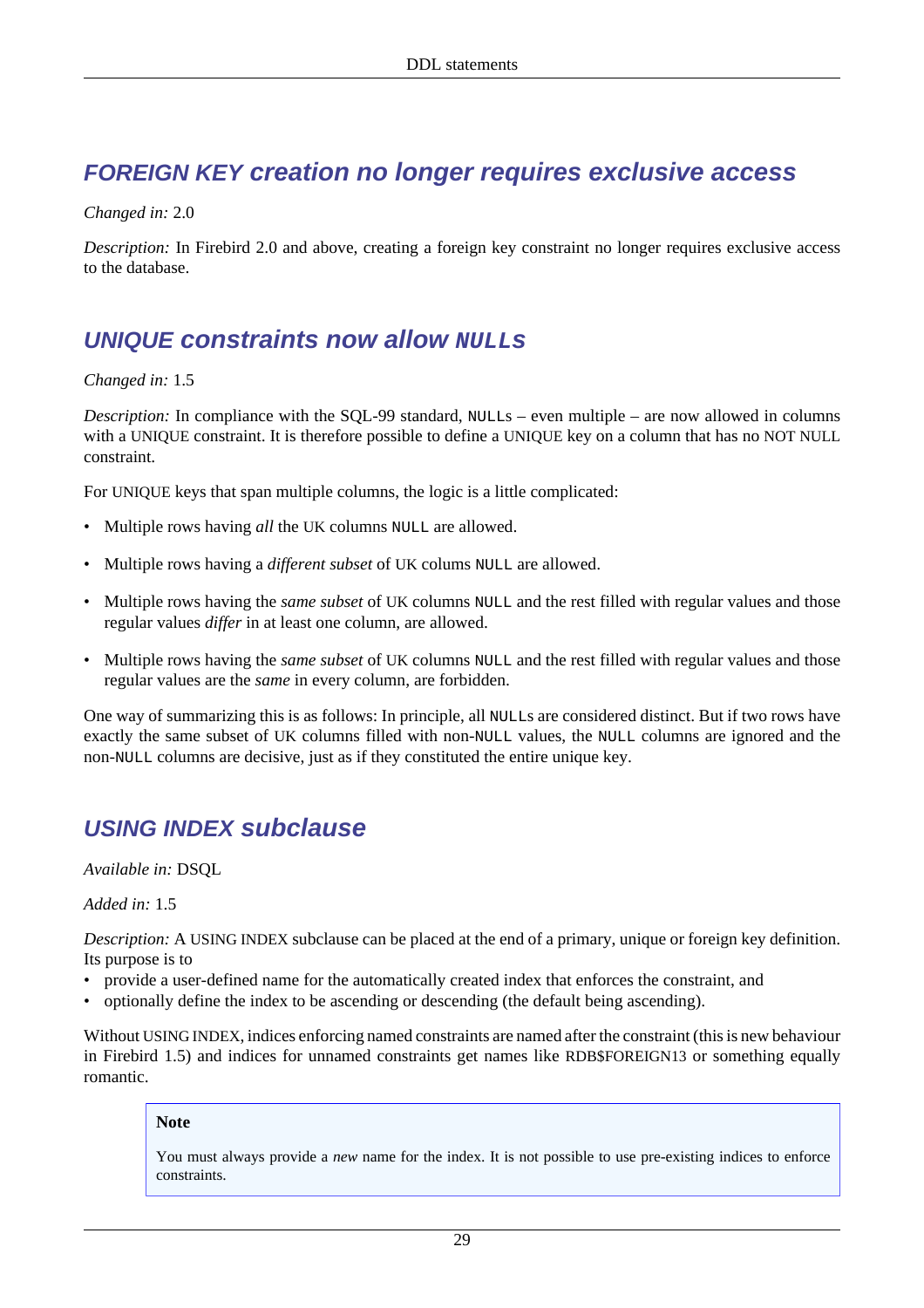USING INDEX can be applied at field level, at table level, and (in ALTER TABLE) with ADD CONSTRAINT. It works with named as well as unnamed key constraints. It does *not* work with CHECK constraints, as these don't have their own enforcing index.

*Syntax:*

```
[CONSTRAINT constraint-name]
    <constraint-type> <constraint-definition>
    [USING [ASC[ENDING] | DESC[ENDING]] INDEX index_name]
```
*Examples:*

The first example creates a primary key constraint PK\_CUST using an index named IX\_CUSTNO:

```
create table customers (
  custno int not null constraint pk_cust primary key using index ix_custno,
 ...
```
This, however:

```
create table customers (
  custno int not null primary key using index ix_custno,
 ...
```
...will give you a PK constraint called INTEG\_7 or something similar, and an index IX\_CUSTNO.

Some more examples:

```
create table people (
   id int not null,
   nickname varchar(12) not null,
   country char(4),
   ..
 ..
  constraint pk people primary key (id),
   constraint uk_nickname unique (nickname) using index ix_nick
)
```

```
alter table people
 add constraint fk people country
   foreign key (country) references countries(code)
  using desc index ix_people_country
```
#### **Important**

<span id="page-39-0"></span>If you define a descending constraint-enforcing index on a primary or unique key, be sure to make any foreign keys referencing it descending as well.

## **CREATE TRIGGER**

*Available in:* DSQL, ESQL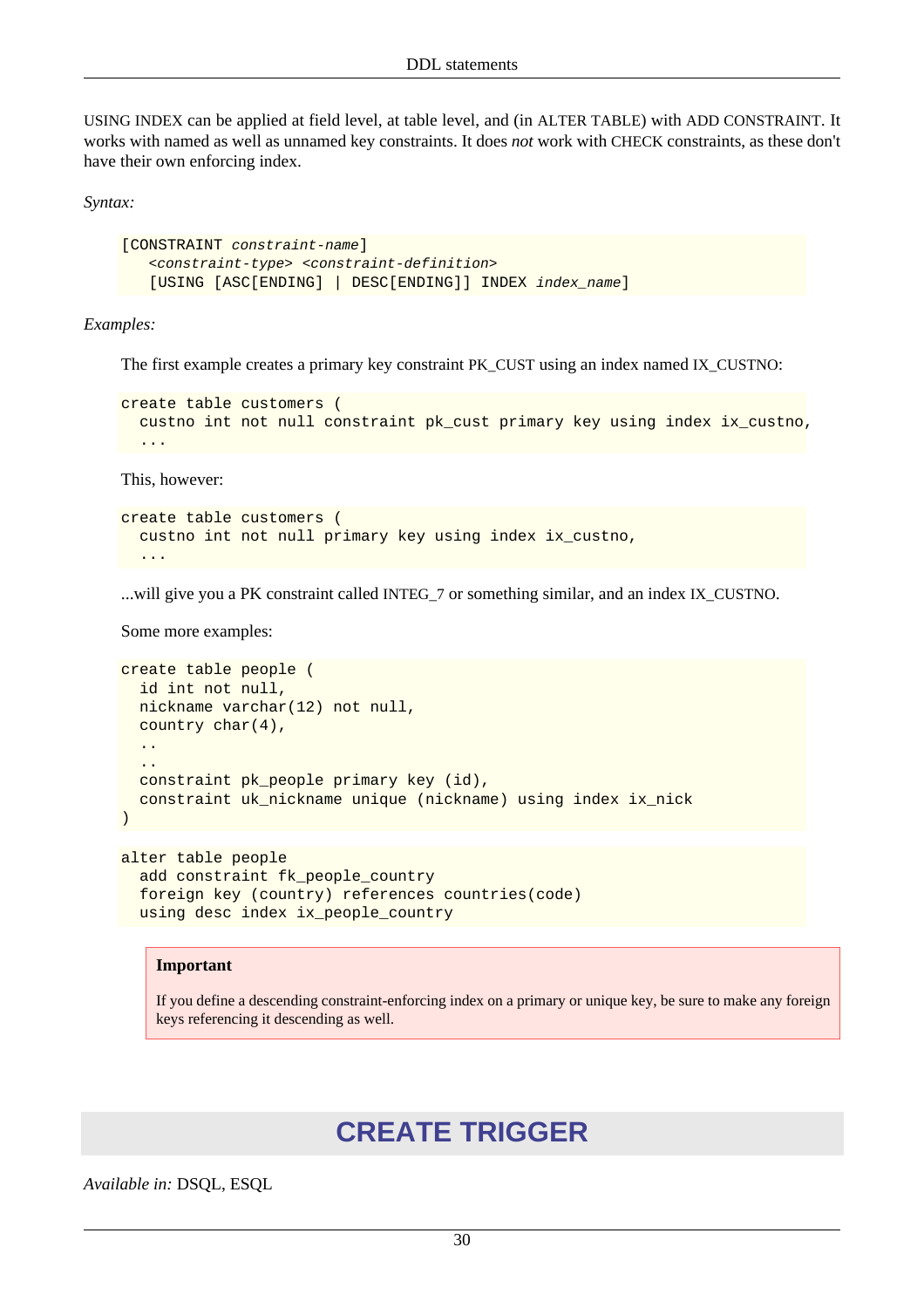*Description:* Creates a trigger, i.e. a block of PSQL code that is executed automatically before or after certain mutations to a table or view.

*Syntax:*

```
CREATE TRIGGER name FOR {table | view}
    [ACTIVE | INACTIVE]
    {BEFORE | AFTER} <action_list>
    [POSITION number]
    AS
    <trigger_body>
<action_list> ::= <action> [OR <action> [OR <action>]]
<action> ::= INSERT | UPDATE | DELETE
```
## **Multi-action triggers**

*Added in:* 1.5

*Description:* Triggers can now be defined to fire upon multiple operations (INSERT and/or UPDATE and/or DELETE). Three new boolean context variables (INSERTING, UPDATING and DELETING) have been added so you can execute code conditionally within the trigger body depending on the type of operation.

*Example:*

```
create trigger biu_parts for parts
  before insert or update
as
begin
   /* conditional code when inserting: */
  if (inserting and new.id is null)
    then new.id = gen_id(gen\_partrec_id, 1);
   /* common code: */
  new.partname_upper = upper(new.partname);
end
```
#### **Note**

In multi-action triggers, both context variables OLD and NEW are always available. If you use them in the wrong situation (i.e. OLD while inserting or NEW while deleting), the following happens:

- If you try to read their field values, NULL is returned.
- If you try to assign values to them, a runtime exception is thrown.

### **CREATE TRIGGER no longer increments table change count**

#### *Changed in:* 1.0

*Description:* In contrast to InterBase, Firebird does not increment the metadata change counter of the associated table when CREATE, ALTER or DROP TRIGGER is used. For a full discussion, see *[ALTER TRIGGER](#page-30-0) no longer [increments table change count](#page-30-0)*.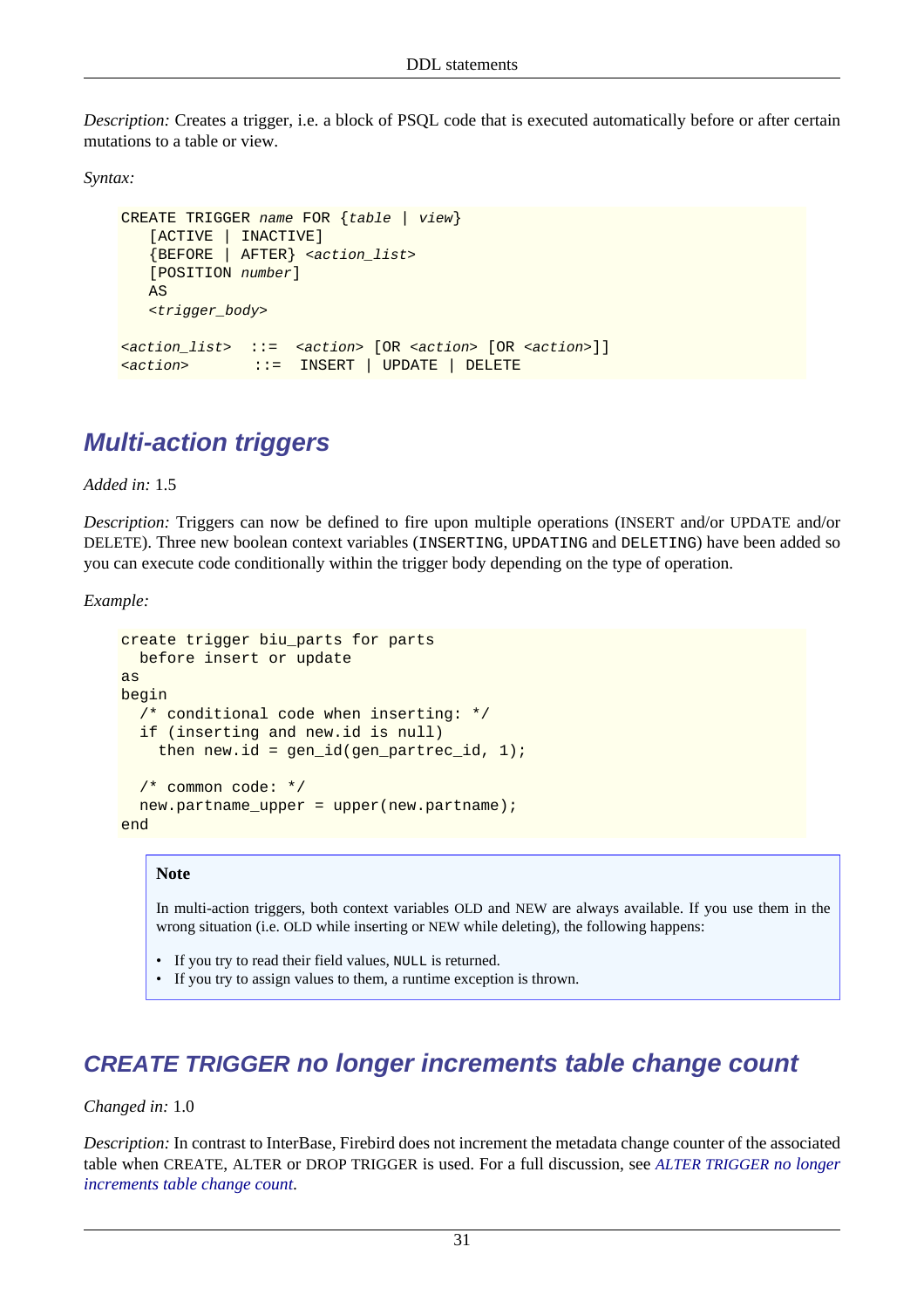## **PLAN allowed in trigger code**

*Changed in:* 1.5

<span id="page-41-1"></span>*Description:* Before Firebird 1.5, a trigger containing a PLAN statement would be rejected by the compiler. Now a valid plan can be included and will be used.

## **CREATE VIEW**

*Available in:* DSQL, ESQL

### **Full SELECT syntax supported**

*Changed in:* 2.0

*Description:* From Firebird 2.0 onward view definitions are considered full-fledged SELECT statements. Consequently, the following elements are (re)allowed in view definitions: FIRST, SKIP, ROWS, ORDER BY, PLAN and UNION.

#### **Note**

The use of a UNION within a view is currently only supported if you supply a column list for the view (this list is normally optional):

```
create view vplanes (make, model) as
   select make, model from jets
     union
   select make, model from props
     union
   select make, model from gliders
In Firebird 2.5, the column list will become optional also for views with UNIONs.
```
## **PLAN subclause disallowed in 1.5, reallowed in 2.0**

*Changed in:* 1.5, 2.0

<span id="page-41-0"></span>*Description:* Firebird versions 1.5.x forbid the use of a PLAN subclause in a view definition. From 2.0 onward a PLAN is allowed again.

### **Triggers on updatable views block auto-writethrough**

*Changed in:* 2.0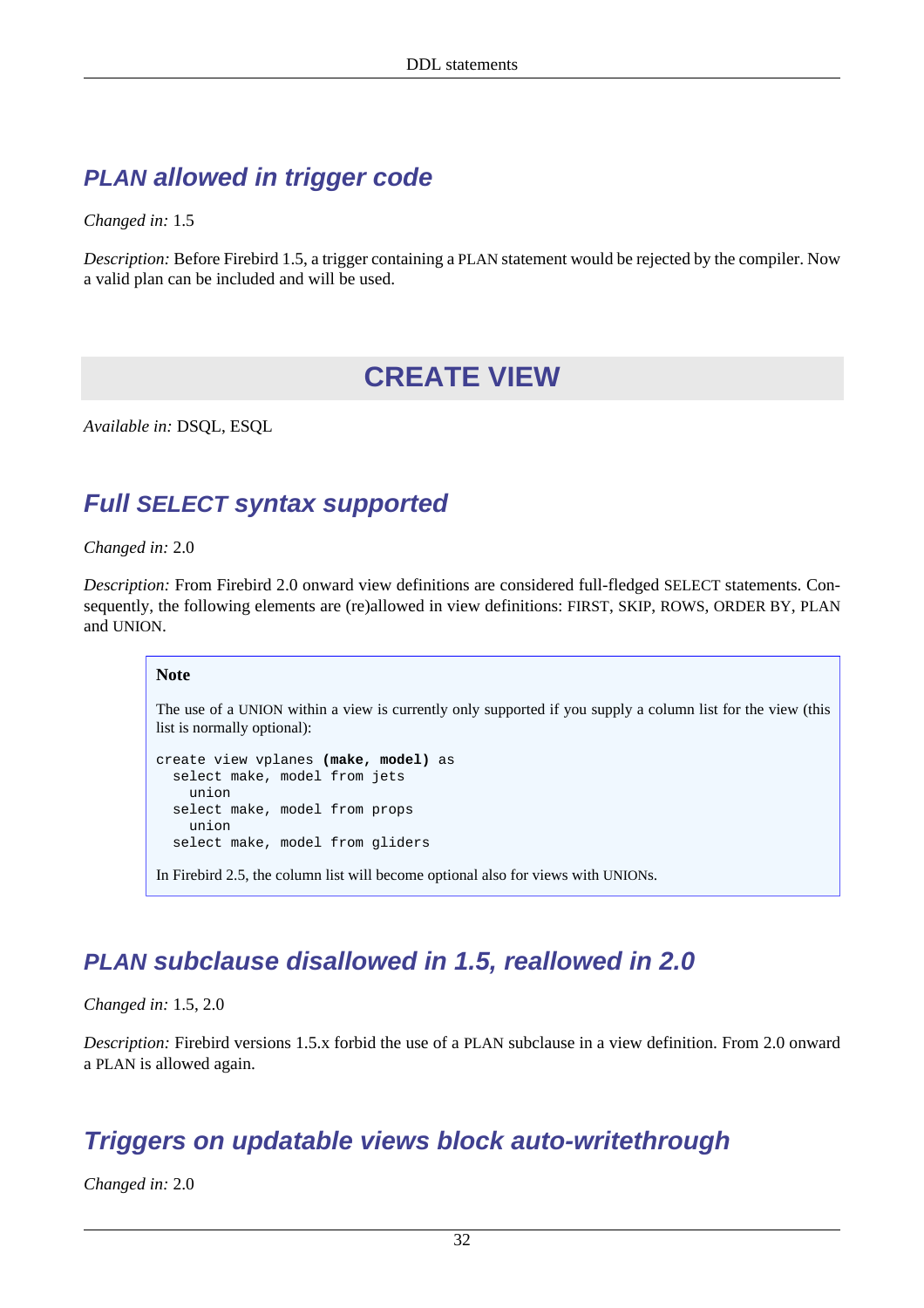*Description:* In versions prior to 2.0, Firebird often did not block the automatic writethrough to the underlying table if one or more triggers were defined on a naturally updatable view. This could cause mutations to be performed twice unintentionally, sometimes leading to data corruption and other mishaps. Starting at Firebird 2.0, this misbehaviour has been corrected: now if you define a trigger on a naturally updatable view, no mutations to the view will be automatically passed on to the table; either your trigger takes care of that, or nothing will. This is in accordance with the description in the InterBase 6 *Data Definition Guide* under *Updating views with triggers*.

#### **Warning**

Some people have developed code that counts on or takes advantage of the prior behaviour. Such code should be corrected for Firebird 2.0 and higher, or mutations may not reach the table at all.

### **View with non-participating NOT NULL columns in base table can be made insertable**

*Changed in:* 2.0

*Description:* Any view whose base table contains one or more non-participating NOT NULL columns is readonly by nature. It can be made updatable by the use of triggers, but even with those, all INSERT attempts into such views used to fail because the NOT NULL constraint on the base table was checked before the view trigger got a chance to put things right. In Firebird 2.0 and up this is no longer the case: provided the right trigger is in place, such views are now insertable.

#### *Example:*

The view below would give validation errors for any insert attempts in Firebird 1.5 and earlier. In Firebird 2.0 and up it is insertable:

```
create table base (x int not null, y int not null);
create view vbase as select x from base;
set term #;
create trigger bi_base for vbase before insert
as
begin
 if (new.x is null) then new.x = 33;
  insert into base values (new.x, 0);
end#
set term ;#
```
#### *Notes:*

- Please notice that the problem described above only occurred for NOT NULL columns that were left *outside* the view.
- Oddly enough, the problem would be gone if the base table itself had a trigger converting NULL input to something valid. But then there was a risk that the insert would take place twice, due to the [auto-writethrough](#page-41-0) [bug](#page-41-0) that has also been fixed in Firebird 2.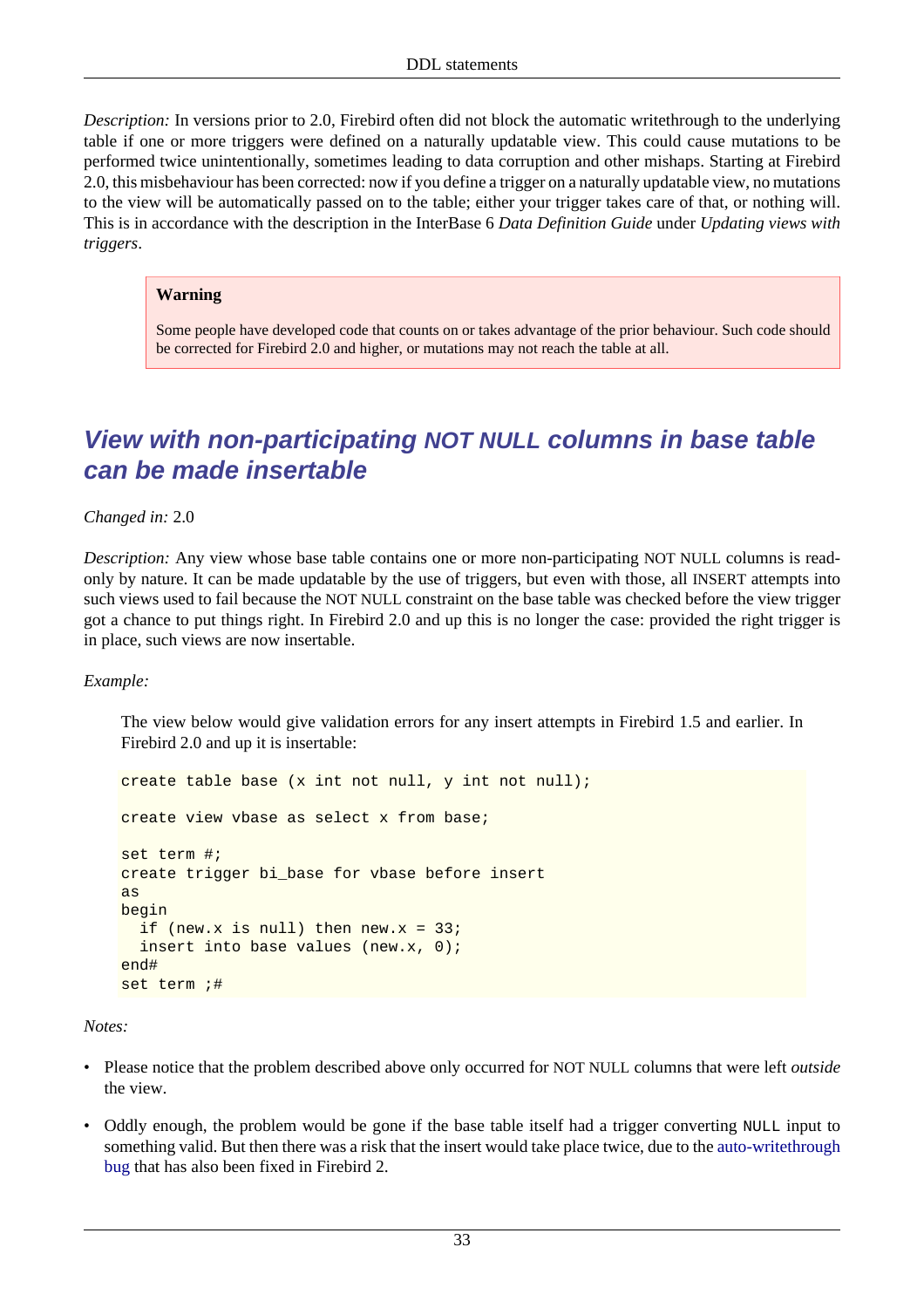## **CREATE OR ALTER EXCEPTION**

*Available in:* DSQL

*Added in:* 2.0

*Description:* If the exception does not yet exist, it is created just as if CREATE EXCEPTION were used. If it already exists, it is altered. Existing dependencies are preserved.

*Syntax:* Exactly the same as for CREATE EXCEPTION.

## **CREATE OR ALTER PROCEDURE**

*Available in:* DSQL

*Added in:* 1.5

*Description:* If the procedure does not yet exist, it is created just as if CREATE PROCEDURE were used. If it already exists, it is altered and recompiled. Existing permissions and dependencies are preserved.

*Syntax:* Exactly the same as for CREATE PROCEDURE.

## **CREATE OR ALTER TRIGGER**

*Available in:* DSQL

*Added in:* 1.5

*Description:* If the trigger does not yet exist, it is created just as if CREATE TRIGGER were used. If it already exists, it is altered and recompiled. Existing permissions and dependencies are preserved.

*Syntax:* Exactly the same as for CREATE TRIGGER.

## **DECLARE EXTERNAL FUNCTION**

*Available in:* DSQL, ESQL

*Description:* This statement makes an external function (UDF) known to the database.

*Syntax:*

```
DECLARE EXTERNAL FUNCTION localname
   [<arg type decl> [, <arg type decl> ...]]
```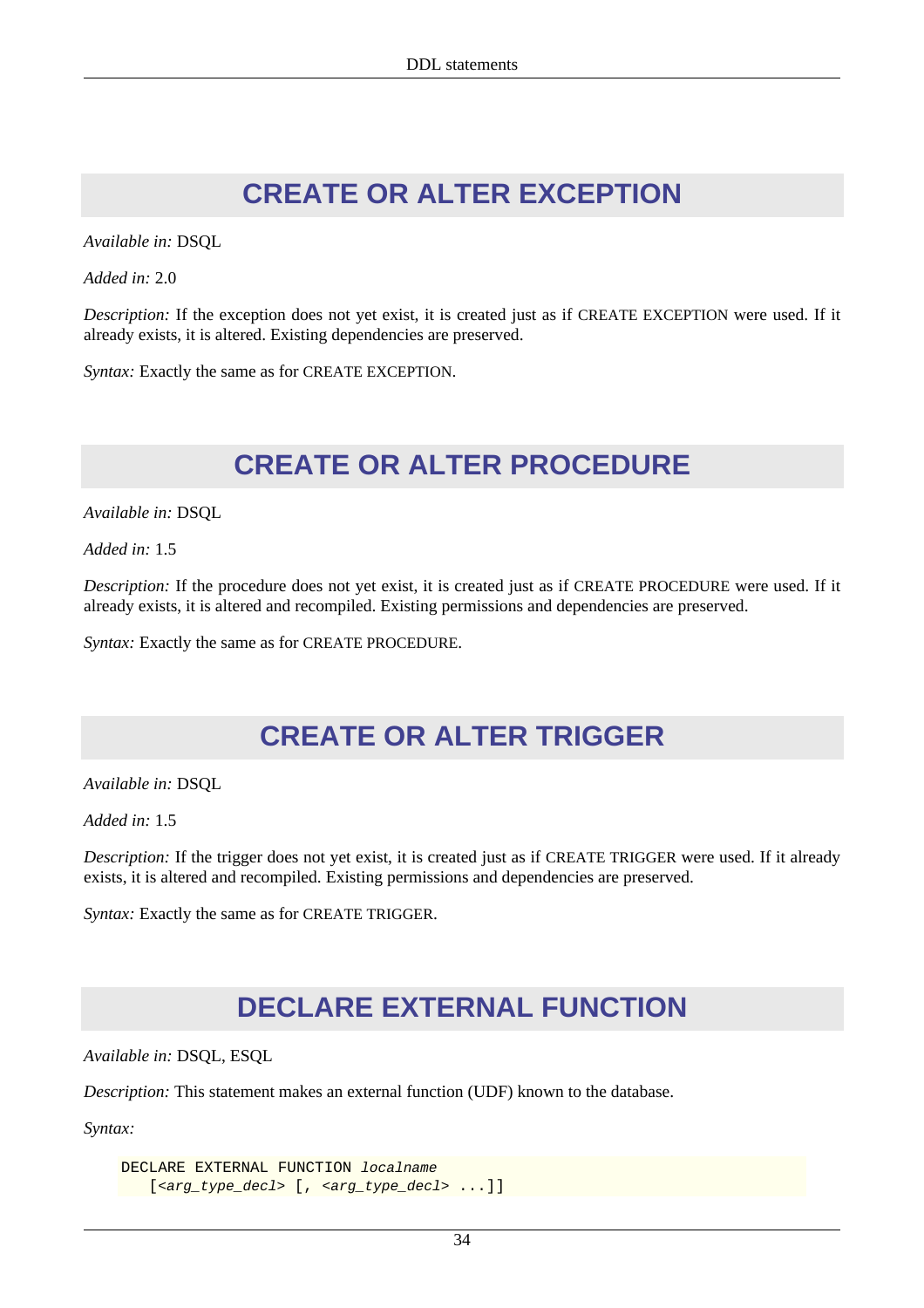```
 RETURNS {<return_type_decl> | PARAMETER 1-based_pos} [FREE_IT]
    ENTRY_POINT 'function_name' MODULE_NAME 'library_name'
<arg_type_decl> ::= sqltype [BY DESCRIPTOR] | CSTRING(length)
<return_type_decl> ::= sqltype [BY {DESCRIPTOR|VALUE}] | CSTRING(length)
```
#### **Restrictions**

• The BY DESCRIPTOR passing method is not supported in ESQL.

You may choose *localname* freely; this is the name by which the function will be known to your database. You may also vary the length argument of CSTRING parameters (more about CSTRINGs in the [note](#page-142-0) near the end of the book).

### **BY DESCRIPTOR parameter passing**

*Available in:* DSQL

*Added in:* 1.0

*Description:* Firebird introduces the possibility to pass parameters BY DESCRIPTOR; this mechanism facilitates the processing of NULLs in a meaningful way. Notice that this only works if the person who wrote the function has implemented it. Simply adding "BY DESCRIPTOR" to an existing declaration does not make it work – on the contrary! Always use the declaration block provided by the function designer.

### **RETURNS PARAMETER n**

*Available in:* DSQL, ESQL

*Added in:* IB 6

*Description:* In order to return a BLOB, an extra input parameter must be declared and a "RETURNS PARAMETER n" clause added – n being the position of said parameter. This clause dates back to InterBase 6 beta, but somehow didn't make it into the *Language Reference* (it is documented in the *Developer's Guide* though).

## **DECLARE FILTER**

*Available in:* DSQL, ESQL

*Changed in:* 2.0

*Description:* Makes a BLOB filter available to the database.

*Syntax:*

```
DECLARE FILTER filtername
    INPUT_TYPE <sub_type> OUTPUT_TYPE <sub_type>
    ENTRY_POINT 'function_name' MODULE_NAME 'library_name'
```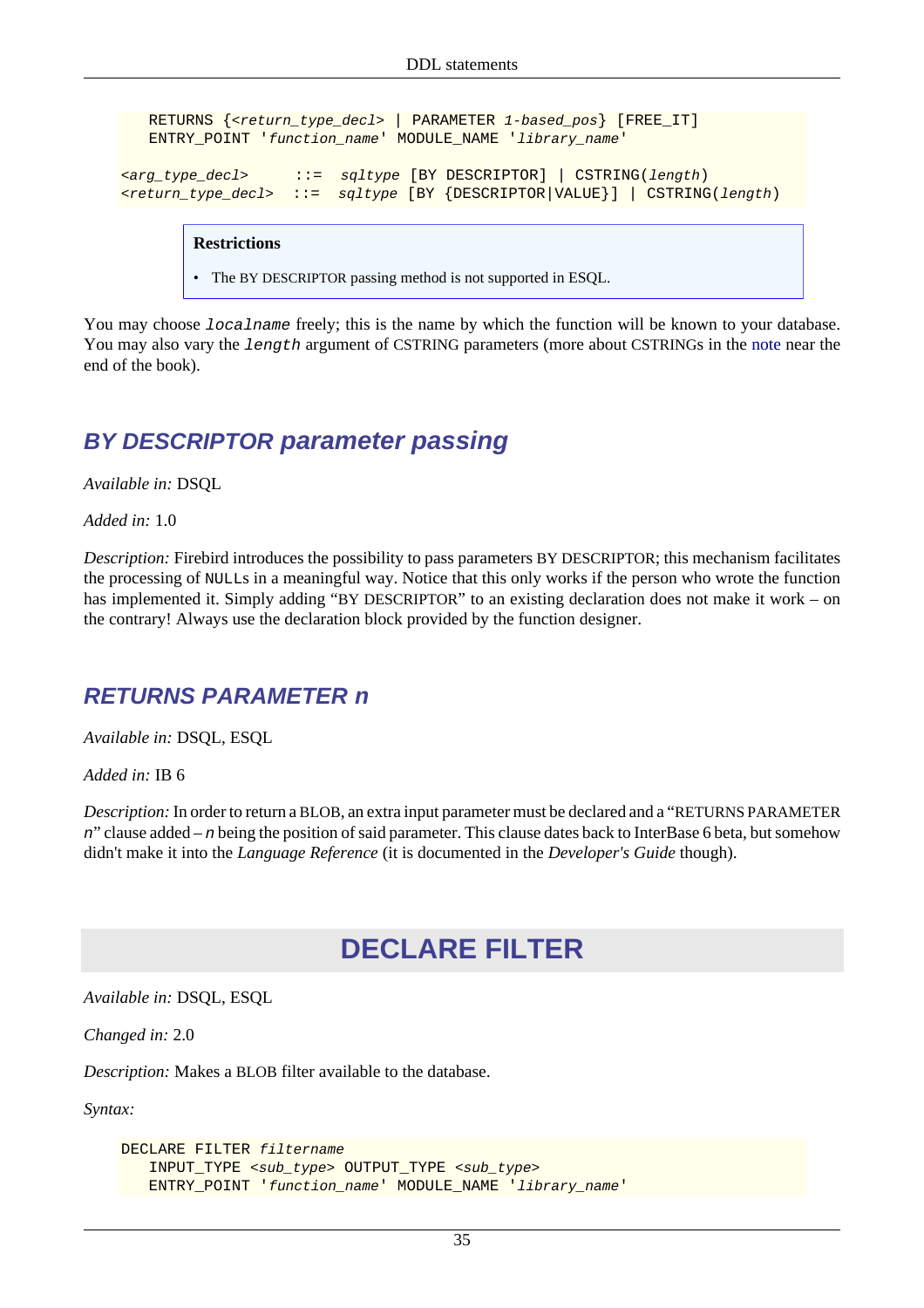```
<sub_type> ::= number | <mnemonic>
<mnemonic> ::= binary | text | blr | acl | ranges | summary | format
                    | transaction_description | external_file_description
                   user_defined
```
- In Firebird 2 and up, no two BLOB filters in a database may have the same combination of input and output type. Declaring a filter with an already existing input-output type combination will fail. Restoring pre-2.0 databases that contain such "duplicate" filters will also fail.
- The possibility to indicate the BLOB types with their mnemonics instead of numbers was added in Firebird 2. The binary mnemonic for subtype 0 was also added in Firebird 2. The predefined mnemonics are case-insensitive.

*Example:*

```
declare filter Funnel
   input_type blr output_type text
   entry_point 'blr2asc' module_name 'myfilterlib'
```
*User-defined mnemonics:* If you want to define mnemonics for your own BLOB subtypes, you can add them to the RDB\$TYPES system table as shown below. Once committed, the mnemonics can be used in subsequent filter declarations.

```
insert into rdb$types (rdb$field_name, rdb$type, rdb$type_name)
  values ('RDB$FIELD_SUB_TYPE', -33, 'MIDI')
```
The value for rdb\$field name must always be 'RDB\$FIELD SUB TYPE'. If you define your mnemonics in all-uppercase, you can use them case-insensitively and unquoted in your filter declarations.

## **DROP GENERATOR**

*Available in:* DSQL

*Added in:* 1.0

*Better alternative:* [DROP SEQUENCE](#page-46-0)

*Description:* Removes a generator or sequence from the database. Its (very small) storage space will be freed for re-use after a backup-restore cycle.

*Syntax:*

DROP GENERATOR generator-name

From Firebird 2.0 onward, the SQL-compliant [DROP SEQUENCE](#page-46-0) syntax is preferred.

## **DROP PROCEDURE**

*Available in:* DSQL, ESQL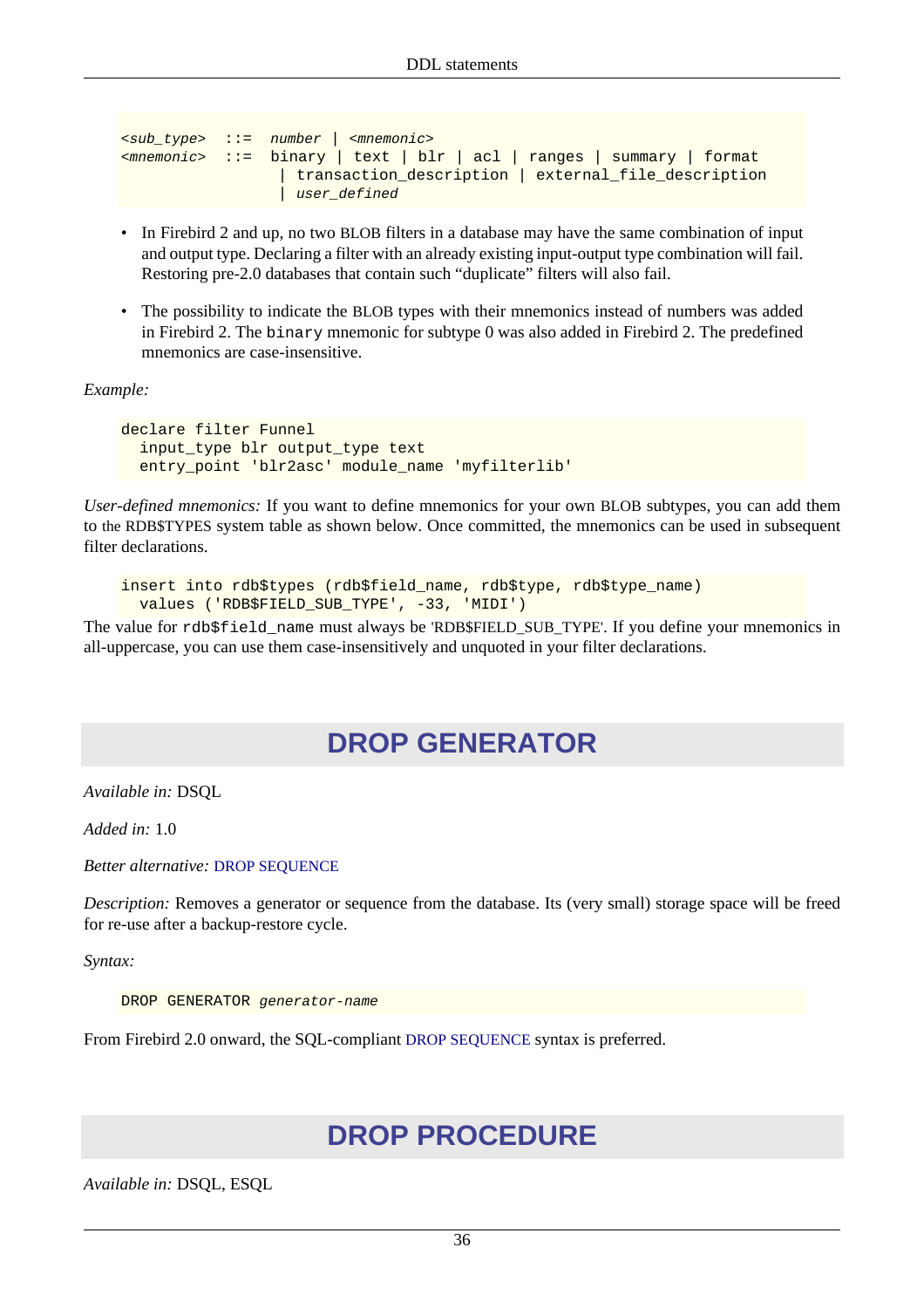## **Restriction on dropping used procedures**

*Changed in:* 2.0, 2.0.1

<span id="page-46-0"></span>*Description:* In Firebird 2.0 only, a restriction is in place which prevents anyone from dropping, altering or recreating a trigger or stored procedure if it has been used since the database was opened. This restriction has been removed again in version 2.0.1. Still, performing these operations on a live database is potentially risky and should only be done with the utmost care.

## **DROP SEQUENCE**

*Available in:* DSQL

*Added in:* 2.0

*Description:* Removes a sequence or generator from the database. Its (very small) storage space will be freed for re-use after a backup-restore cycle. SEQUENCE is the SQL-compliant term for what InterBase and Firebird have always called a generator. DROP SEQUENCE is fully equivalent to DROP GENERATOR and is the recommended syntax from Firebird 2.0 onward.

*Syntax:*

DROP SEQUENCE sequence-name

*Example:*

drop sequence seqtest

*See also:* [CREATE SEQUENCE](#page-36-0)

## **DROP TRIGGER**

*Available in:* DSQL, ESQL

## **Restriction on dropping used triggers**

*Changed in:* 2.0, 2.0.1

*Description:* In Firebird 2.0 only, a restriction is in place which prevents anyone from dropping, altering or recreating a trigger or stored procedure if it has been used since the database was opened. This restriction has been removed again in version 2.0.1. Still, performing these operations on a live database is potentially risky and should only be done with the utmost care.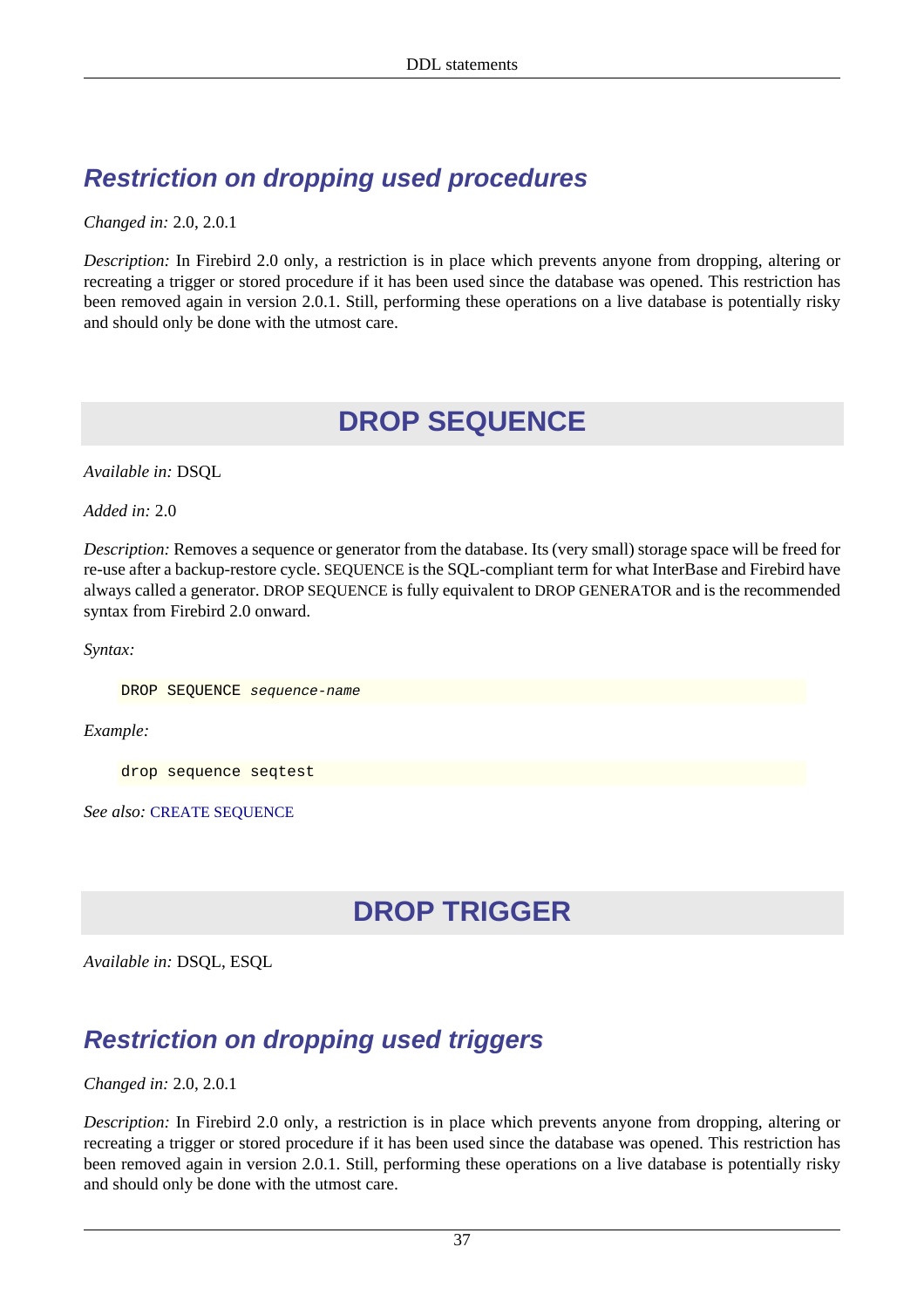### **DROP TRIGGER no longer increments table change count**

*Changed in:* 1.0

*Description:* In contrast to InterBase, Firebird does not increment the metadata change counter of the associated table when CREATE, ALTER or DROP TRIGGER is used. For a full discussion, see *[ALTER TRIGGER](#page-30-0) no longer [increments table change count](#page-30-0)*.

## **RECREATE EXCEPTION**

*Available in:* DSQL

*Added in:* 2.0

*Description:* Creates or recreates an exception. If an exception with the same name already exists, RECREATE EXCEPTION will try to drop it and create a new exception. This wlll fail if there are existing dependencies on the exception.

*Syntax:* Exactly the same as CREATE EXCEPTION.

**Note**

If you use RECREATE EXCEPTION on an exception that has dependent objects, you may not get an error message until you try to commit your transaction.

## **RECREATE PROCEDURE**

*Available in:* DSQL

*Added in:* 1.0

*Description:* Creates or recreates a stored procedure. If a procedure with the same name already exists, RECRE-ATE PROCEDURE will try to drop it and create a new procedure. RECREATE PROCEDURE will fail if the existing SP is in use.

*Syntax:* Exactly the same as [CREATE PROCEDURE](#page-35-0).

## **Restriction on recreating used procedures**

*Changed in:* 2.0, 2.0.1

*Description:* In Firebird 2.0 only, a restriction is in place which prevents anyone from dropping, altering or recreating a trigger or stored procedure if it has been used since the database was opened. This restriction has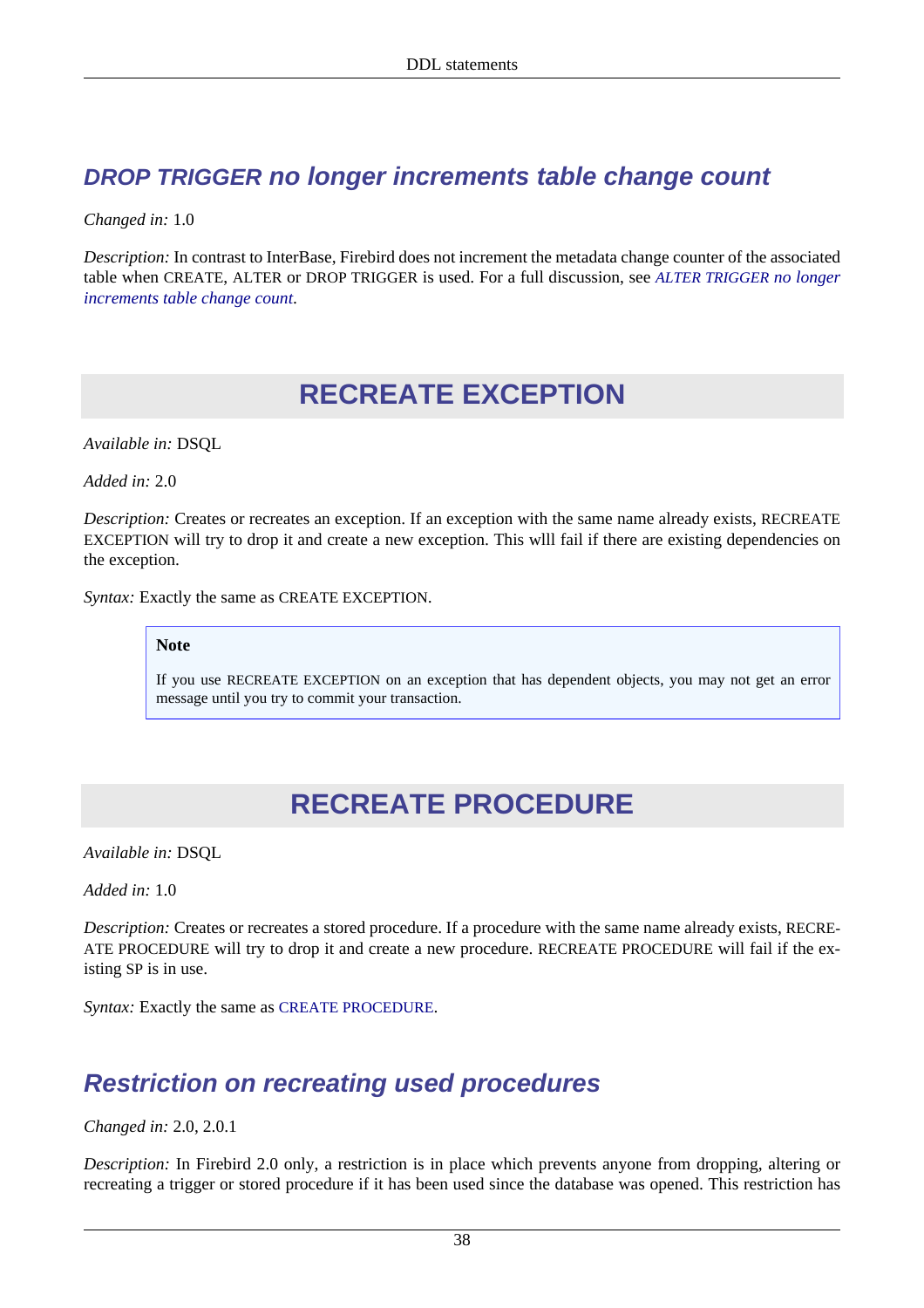been removed again in version 2.0.1. Still, performing these operations on a live database is potentially risky and should only be done with the utmost care.

## **RECREATE TABLE**

*Available in:* DSQL

*Added in:* 1.0

*Description:* Creates or recreates a table. If a table with the same name already exists, RECREATE TABLE will try to drop it (destroying all its data in the process!) and create a new table. RECREATE TABLE will fail if the existing table is in use.

*Syntax:* Exactly the same as [CREATE TABLE](#page-36-1).

## **RECREATE TRIGGER**

*Available in:* DSQL

*Added in:* 2.0

*Description:* Creates or recreates a trigger. If a trigger with the same name already exists, RECREATE TRIGGER will try to drop it and create a new trigger. RECREATE TRIGGER will fail if the existing trigger is in use.

*Syntax:* Exactly the same as [CREATE TRIGGER](#page-39-0).

## **Restriction on recreating used triggers**

*Changed in:* 2.0, 2.0.1

*Description:* In Firebird 2.0 only, a restriction is in place which prevents anyone from dropping, altering or recreating a trigger or stored procedure if it has been used since the database was opened. This restriction has been removed again in version 2.0.1. Still, performing these operations on a live database is potentially risky and should only be done with the utmost care.

## **RECREATE VIEW**

*Available in:* DSQL

*Added in:* 1.5

*Description:* Creates or recreates a view. If a view with the same name already exists, RECREATE VIEW will try to drop it and create a new view. RECREATE VIEW will fail if the existing view is in use.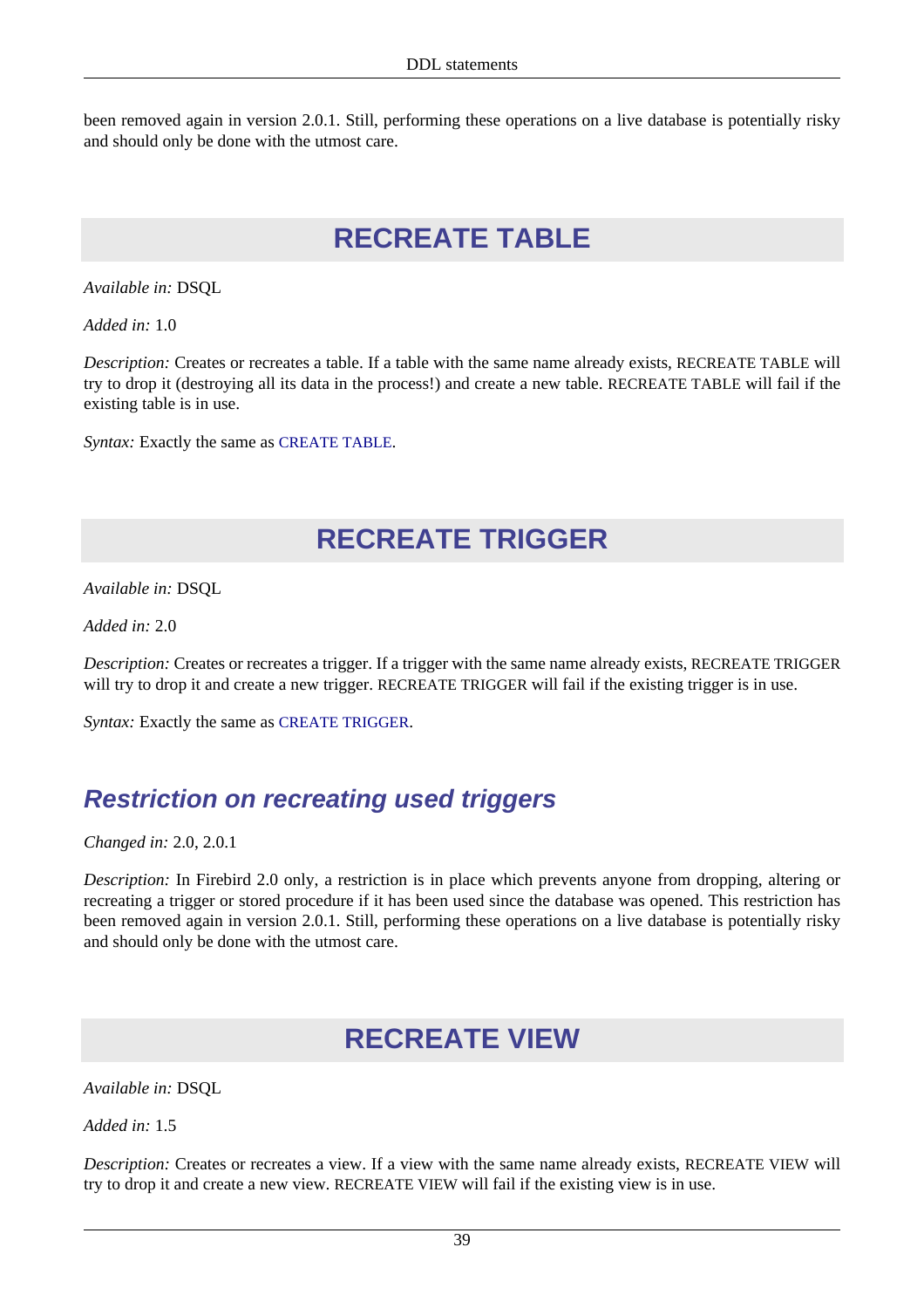*Syntax:* Exactly the same as [CREATE VIEW](#page-41-1).

## **REVOKE ADMIN OPTION**

*Available in:* DSQL

*Added in:* 2.0

*Description:* Revokes a previously granted admin option (the right to pass on a granted role to others) from the grantee, without revoking the role itself. Multiple roles and/or multiple grantees can be handled in one statement.

*Syntax:*

```
REVOKE ADMIN OPTION FOR <role-list> FROM <grantee-list>
<role-list> ::= role [, role ...]
<grantee-list> ::= [USER] <grantee> [, [USER] <grantee> ...]
<grantee> ::= username | PUBLIC
```
*Example:*

revoke admin option for manager from john, paul, george, ringo

If a user has received the admin option from several grantors, each of those grantors must revoke it or the user will still be able to grant the role(s) in question to others.

## **SET GENERATOR**

*Available in:* DSQL, ESQL

*Better alternative:* [ALTER SEQUENCE](#page-25-0)

*Description:* (Re)initializes a generator or sequence to the given value. From Firebird 2 onward, the SQL-compliant [ALTER SEQUENCE](#page-25-0) syntax is preferred.

*Syntax:*

```
SET GENERATOR generator-name TO <new-value>
```

```
<new-value> ::= A 64-bit integer.
```
#### **Warning**

Once a generator or sequence is up and running, you should not tamper with its value (other than retrieving next values with GEN\_ID or NEXT VALUE FOR) unless you know exactly what you are doing.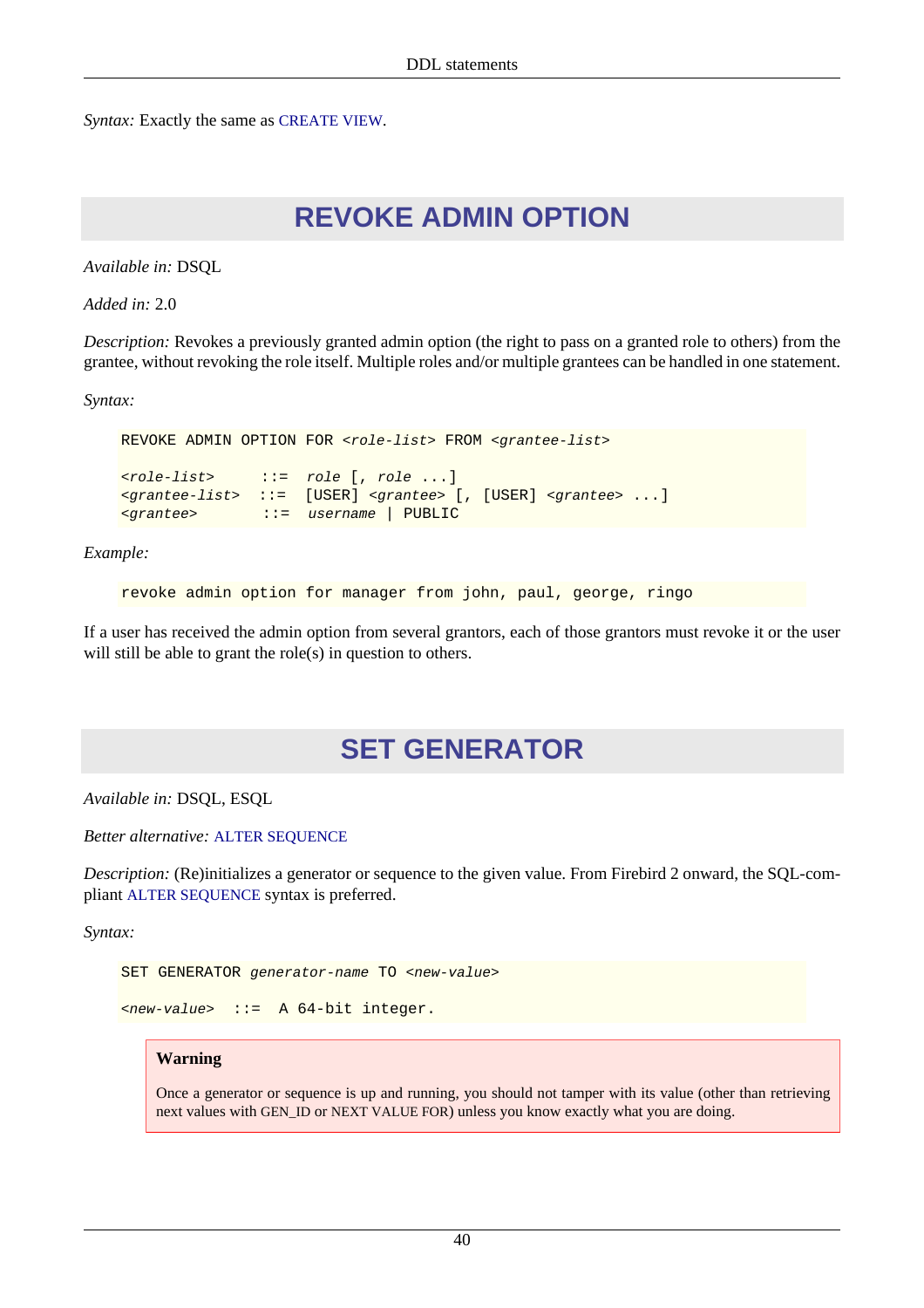#### **Chapter 6**

# **DML statements**

## **DELETE**

*Available in:* DSQL, ESQL, PSQL

*Description:* Deletes rows from a database table (or from one or more tables underlying a view), depending on the WHERE and ROWS clauses.

*Syntax:*

```
DELETE
    [TRANSACTION name]
    FROM {tablename | viewname} [[AS] alias]
    [WHERE {search-conditions | CURRENT OF cursorname}]
    [PLAN plan_items]
    [ORDER BY sort_items]
    [ROWS <m> [TO <n>]]
<m>, <n> ::= Any expression evaluating to an integer.
         Restrictions
         • The TRANSACTION directive is only available in ESQL.
         • In a pure DSQL session, WHERE CURRENT OF isn't of much use, since there exists no DSQL
```
statement to create a cursor. • The PLAN, ORDER BY and ROWS clauses are not available in ESQL.

### **COLLATE subclause for text BLOB columns**

#### *Added in:* 2.0

*Description:* COLLATE subclauses are now also supported for text BLOBs.

*Example:*

```
delete from MyTable
   where NameBlob collate pt_br = 'João'
```
### **ORDER BY**

*Available in:* DSQL, PSQL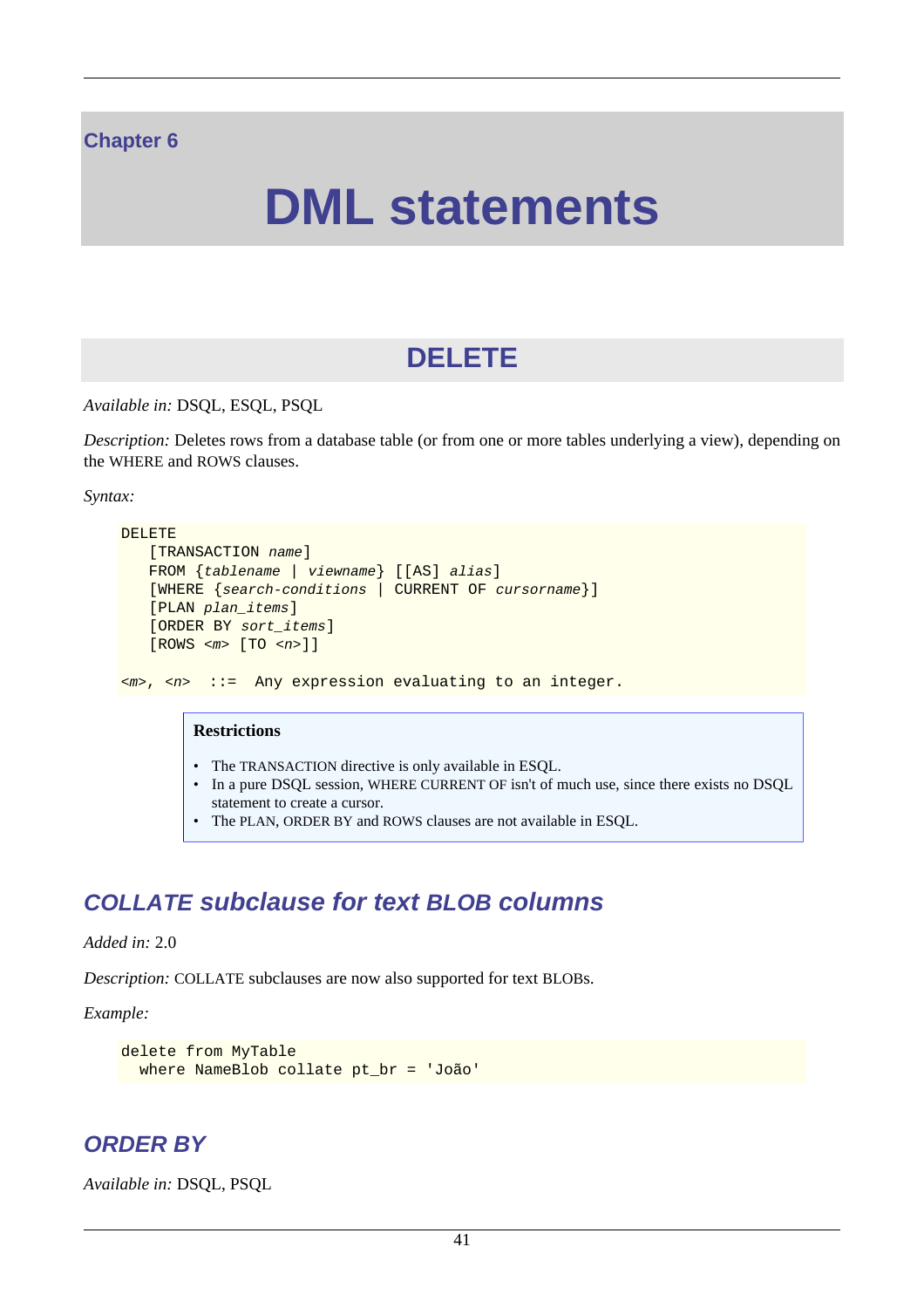#### *Added in:* 2.0

*Description:* DELETE now allows an ORDER BY clause. This only makes sense in combination with ROWS, but is also valid without it.

### **PLAN**

*Available in:* DSQL, PSQL

*Added in:* 2.0

*Description:* DELETE now allows a PLAN clause, so users can optimize the operation manually.

### **Relation alias makes real name unavailable**

*Changed in:* 2.0

*Description:* If you give a table or view an alias in a Firebird 2.0 or above statement, you *must* use the alias, not the table name, if you want to qualify fields from that relation.

*Examples:*

```
Correct usage:
delete from Cities where name starting 'Alex'
delete from Cities where Cities.name starting 'Alex'
delete from Cities C where name starting 'Alex'
delete from Cities C where C.name starting 'Alex'
No longer possible:
delete from Cities C where Cities.name starting 'Alex'
```
#### <span id="page-51-0"></span>**ROWS**

*Available in:* DSQL, PSQL

*Added in:* 2.0

*Description:* Limits the amount of rows deleted to a specified number or range.

*Syntax:*

```
ROWS \langle m \rangle [TO \langle n \rangle]
<m>, <n> ::= Any expression evaluating to an integer.
```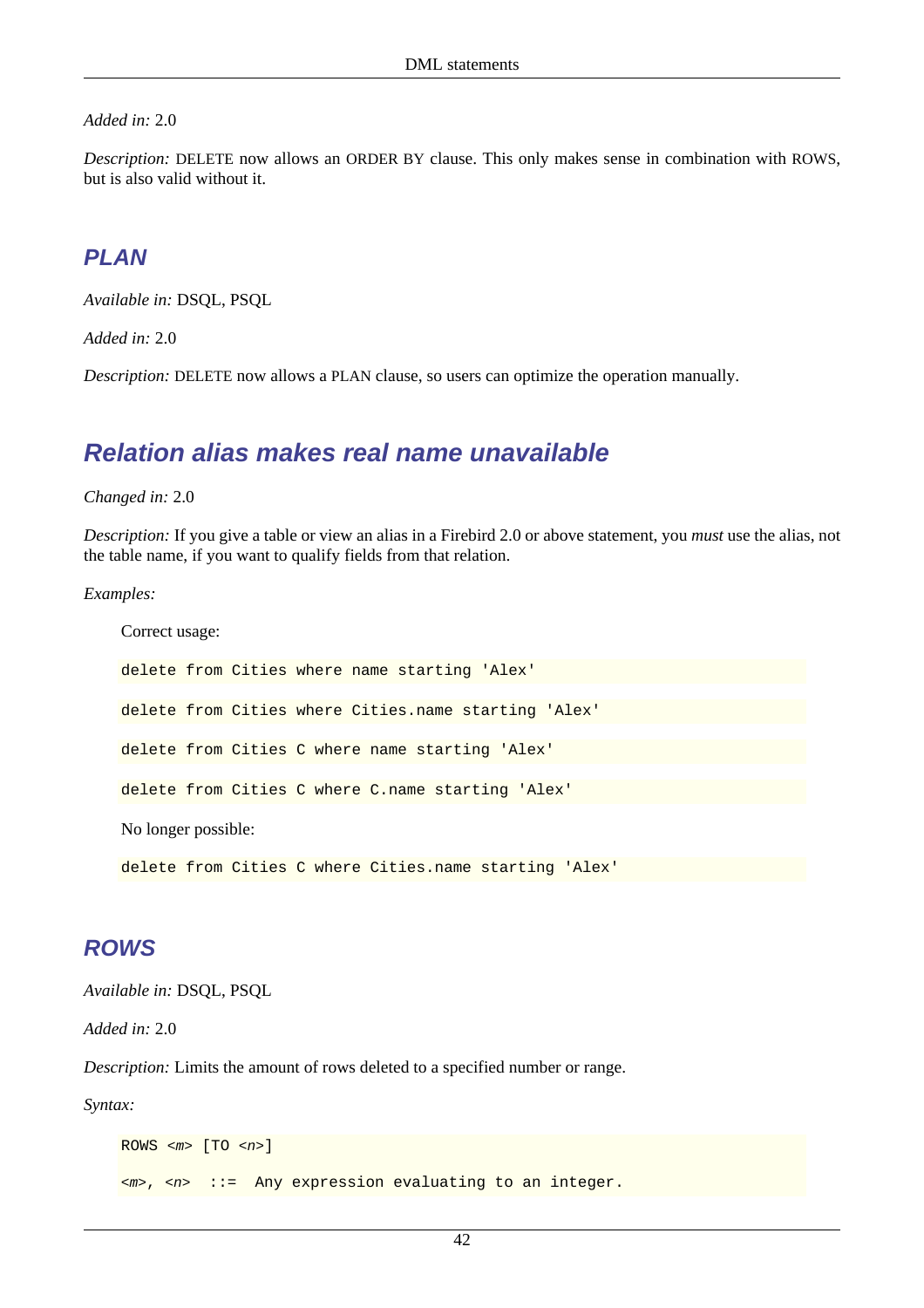With a single argument  $m$ , the deletion is limited to the first  $m$  rows of the dataset defined by the table or view and the optional WHERE and ORDER BY clauses.

Points to note:

- If  $m >$  the total number of rows in the dataset, the entire set is deleted.
- If  $m = 0$ , no rows are deleted.
- If  $m < 0$ , an error is raised.

With two arguments m and n, the deletion is limited to rows m to n inclusively. Row numbers are 1-based.

Points to note when using two arguments:

- If  $m >$  the total number of rows in the dataset, no rows are deleted.
- If m lies within the set but n doesn't, the rows from m to the end of the set are deleted.
- If  $m < 1$  or  $n < 1$ , an error is raised.
- If  $n = m-1$ , no rows are deleted.
- If  $n < m-1$ , an error is raised.

ROWS can also be used with the [SELECT](#page-68-0) and [UPDATE](#page-72-0) statements.

## **EXECUTE BLOCK**

*Available in:* DSQL

*Added in:* 2.0

*Description:* Executes a block of PSQL code as if it were a stored procedure, optionally with input and output parameters and variable declarations. This allows the user to perform "on-the-fly" PSQL within a DSQL context.

*Syntax:*

```
EXECUTE BLOCK [(<inparams>)]
      [RETURNS (<outparams>)]
AS
   [<declarations>]
BEGIN
   [<PSQL statements>]
END
<inparams> ::= paramname type = ? [, <inparams>]
<outparams> ::= paramname type [, <outparams>]
\langle declarations \rangleDECLARE for the exact syntax
```
*Examples:*

This example injects the numbers 0 through 127 and their corresponding ASCII characters into the table ASCIITABLE:

```
execute block
as
declare i int = 0;
begin
   while (i < 128) do
   begin
```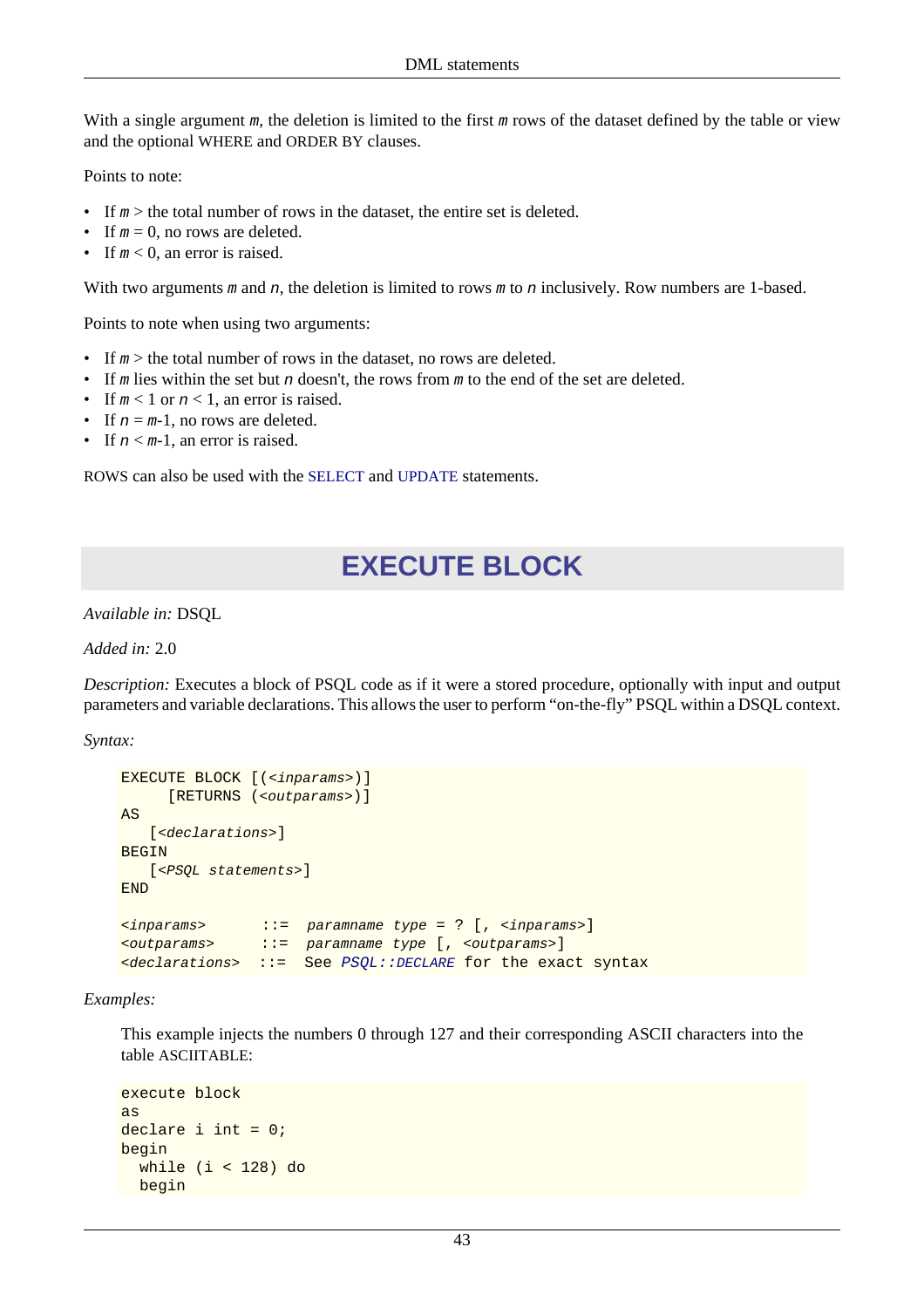```
 insert into AsciiTable values (:i, ascii_char(:i));
    i = i + 1; end
end
```
The next example calculates the geometric mean of two numbers and returns it to the user:

```
execute block (x double precision = ?, y double precision = ?)
returns (gmean double precision)
as
begin
 gmean = sqrt(x*y);
  suspend;
end
```
Because this block has input parameters, it has to be prepared first. Then the parameters can be set and the block executed. It depends on the client software how this must be done and even if it is possible at all – see the notes below.

Our last example takes two integer values, smallest and largest. For all the numbers in the range smallest .. largest, the block outputs the number itself, its square, its cube and its fourth power.

```
execute block (smallest int = ?, largest int = ?)
returns (number int, square bigint, cube bigint, fourth bigint)
as
begin
 number = smallest;
  while (number <= largest) do
  begin
    square = number * number;
     cube = number * square;
    fourth = number * cube;
     suspend;
    number = number + 1; end
end
```
Again, it depends on the client software if and how you can set the parameter values.

*Notes:*

• Some clients, especially those allowing the user to submit several statements at once, may require you to surround the EXECUTE BLOCK statement with SET TERM lines, like this:

```
set term #;
execute block (...)
as
begin
   statement1;
  statement2;
end
#
set term ;#
```
In Firebird's isql client you must set the terminator to something other than ";" before you type in the EXE-CUTE BLOCK statement. Otherwise isql, being line-oriented, will try to execute the part you have entered as soon as it encounters the first semicolon.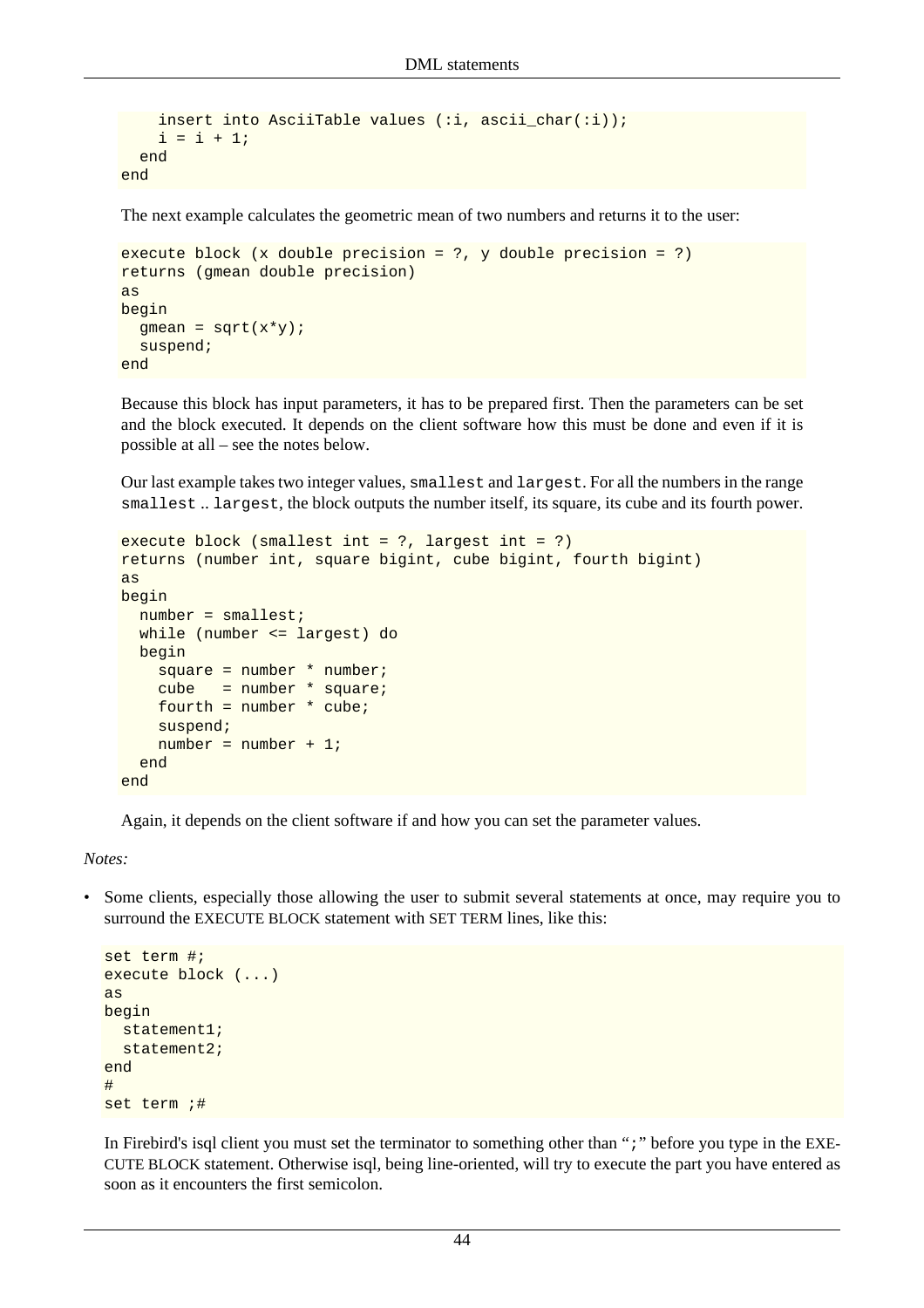- Executing a block without input parameters should be possible with every Firebird client that allows the user to enter his or her own DSQL statements. If there are input parameters, things get trickier: these parameters must get their values after the statement is prepared but before it is executed. This requires special provisions, which not every client application offers. (Firebird's own isql, for one, doesn't.)
- The server only accepts question marks ("?") as placeholders for the input values, not " $:a$ ", ":MyParam" etc., or literal values. Client software may support the " $:xxx$ " form though, which it will preprocess before sending it to the server.
- If the block has output parameters, you *must* use SUSPEND or nothing will be returned.
- Output is always returned in the form of a result set, just as with a SELECT statement. You can't use RETURNING VALUES or execute the block INTO some variables, even if there's only one result row.

## **EXECUTE PROCEDURE**

*Available in:* DSQL, ESQL, PSQL

*Changed in:* 1.5

*Description:* Executes a stored procedure. In Firebird 1.0.x as well as in InterBase, any input parameters for the SP must be supplied as literals, host language variables (in ESQL) or local variables (in PSQL). In Firebird 1.5 and above, input parameters may also be (compound) expressions, except in static ESQL.

*Syntax:*

```
EXECUTE PROCEDURE procname
    [TRANSACTION transaction]
    [<in_item> [, <in_item> ...]]
    [RETURNING_VALUES <out_item> [, <out_item> ...]]
\langle \sin it item> ::= \langle \sin \theta x \sin \theta \rangle [<nullind>]
<out_item> ::= <outvar> [<nullind>]
\langleinparam> ::= an expression evaluating to the declared parameter type
<outvar> ::= a host language or PSQL variable to receive the return value
<nullind> ::= [INDICATOR]:host_lang_intvar
```
#### **Notes**

- TRANSACTION clauses are not supported in PSQL.
- Expression parameters are not supported in static ESQL, and not in Firebird versions below 1.5.
- NULL indicators are only valid in ESQL code. They must be host language variables of type integer.
- In ESQL, variable names used as parameters or outvars must be preceded by a colon (":"). In PSQL the colon is generally optional, but forbidden for the trigger context variables OLD and NEW.

*Examples:*

In PSQL (with optional colons):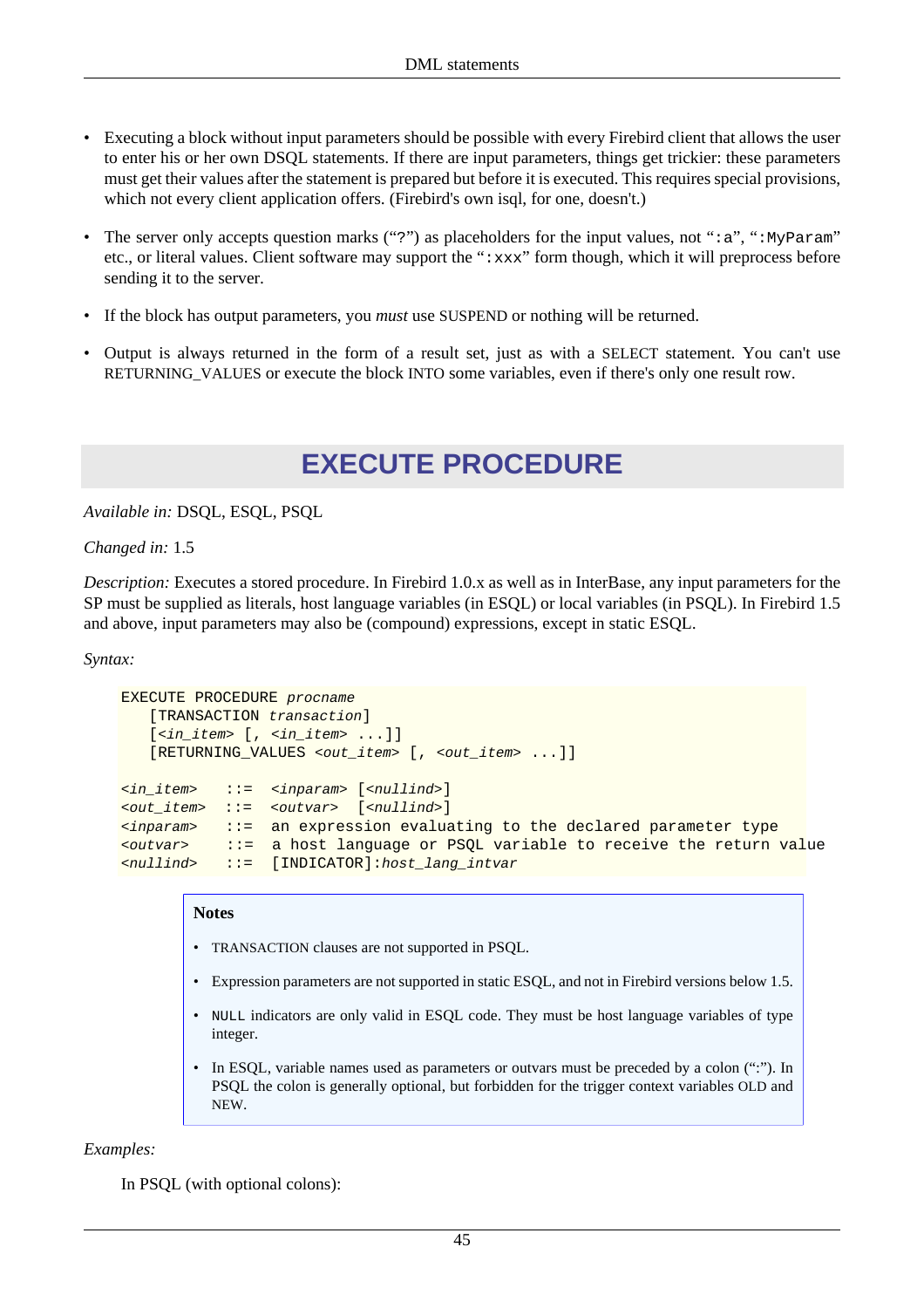```
execute procedure MakeFullName
   :FirstName, :MiddleName, :LastName
  returning_values :FullName;
```
The same call in ESQL (with obligatory colons):

```
exec sql
   execute procedure MakeFullName
     :FirstName, :MiddleName, :LastName
     returning_values :FullName;
```
...and in Firebird's command-line utility isql (with literal parameters):

```
execute procedure MakeFullName
   'J', 'Edgar', 'Hoover';
```
**Note:** In isql, don't use RETURNING\_VALUES. Any output values are shown automatically.

Finally, a PSQL example with expression parameters, only possible in Firebird 1.5 and up:

```
execute procedure MakeFullName
   'Mr./Mrs. ' || FirstName, MiddleName, upper(LastName)
  returning_values FullName;
```
### **INSERT**

*Available in:* DSQL, ESQL, PSQL

*Changed in:* 2.0

*Description:* Adds rows to a database table, or to one or more tables underlying a view. Field values can be given in the VALUES clause (in which case exactly one row is inserted) or they can come from a SELECT statement.

*Syntax:*

```
INSERT [TRANSACTION name]
    INTO {tablename | viewname} [(<columns>)]
    {VALUES (<values>) [RETURNING <values> [INTO <variables>]]
     | <select_expr>}
<columns> ::= colname [, colname ...]
<values> ::= value [, value ...]
<variables> ::= :varname [, :varname ...]
<select_expr> ::= a SELECT returning a set whose columns fit the target
```
#### **Restrictions**

- The TRANSACTION directive is only available in ESQL.
- The RETURNING clause is not available in ESQL.
- The "INTO <variables>" subclause is only available in PSQL.
- The trigger context variables OLD and NEW must not be preceded by a colon (":").
- New in 2.0: No column may appear more than once in the insert list.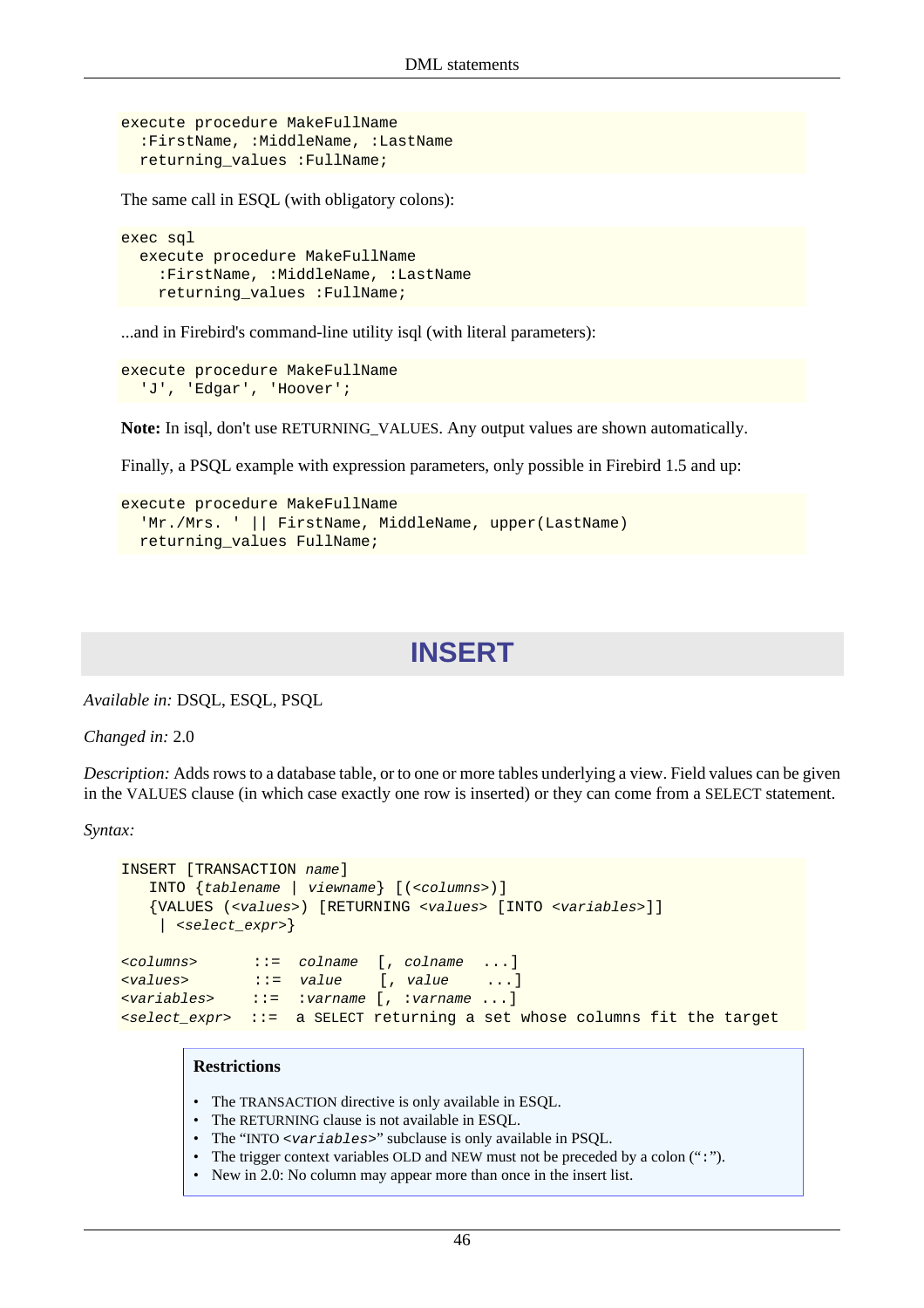### **RETURNING clause**

*Available in:* DSQL, PSQL

*Added in:* 2.0

*Description:* An "INSERT ... VALUES" query may optionally specify a RETURNING clause in order to return the values that have actually been stored. The clause, if present, need not contain all of the insert columns and may also contain other columns or expressions. The returned values reflect any changes that may have been made in BEFORE tiggers, but not those in AFTER triggers.

*Example:*

insert into Scholars (firstname, lastname, address, phone, email) values ('Henry', 'Higgins', '27A Wimpole Street', '3231212', null) returning lastname, fullname, id

*Note: In Firebird 2.0, the RETURNING clause is only supported for "INSERT ... VALUES" queries. With "IN-*SERT ... SELECT" it is rejected, even if it concerns a singleton select. This limitation will be lifted in version 2.1.

### **UNION allowed in feeding SELECT**

*Changed in:* 2.0

*Description:* A SELECT query used in an INSERT statement may now be a UNION.

*Example:*

```
insert into Members (number, name)
   select number, name from NewMembers where Accepted = 1
     union
   select number, name from SuspendedMembers where Vindicated = 1
```
## **SELECT**

*Available in:* DSQL, ESQL, PSQL

## **Aggregate functions: Extended functionality**

*Changed in:* 1.5

*Description:* Several types of mixing and nesting aggragate functions are supported since Firebird 1.5. They will be discussed in the following subsections. To get the complete picture, also look at the SELECT :: GROUP BY sections.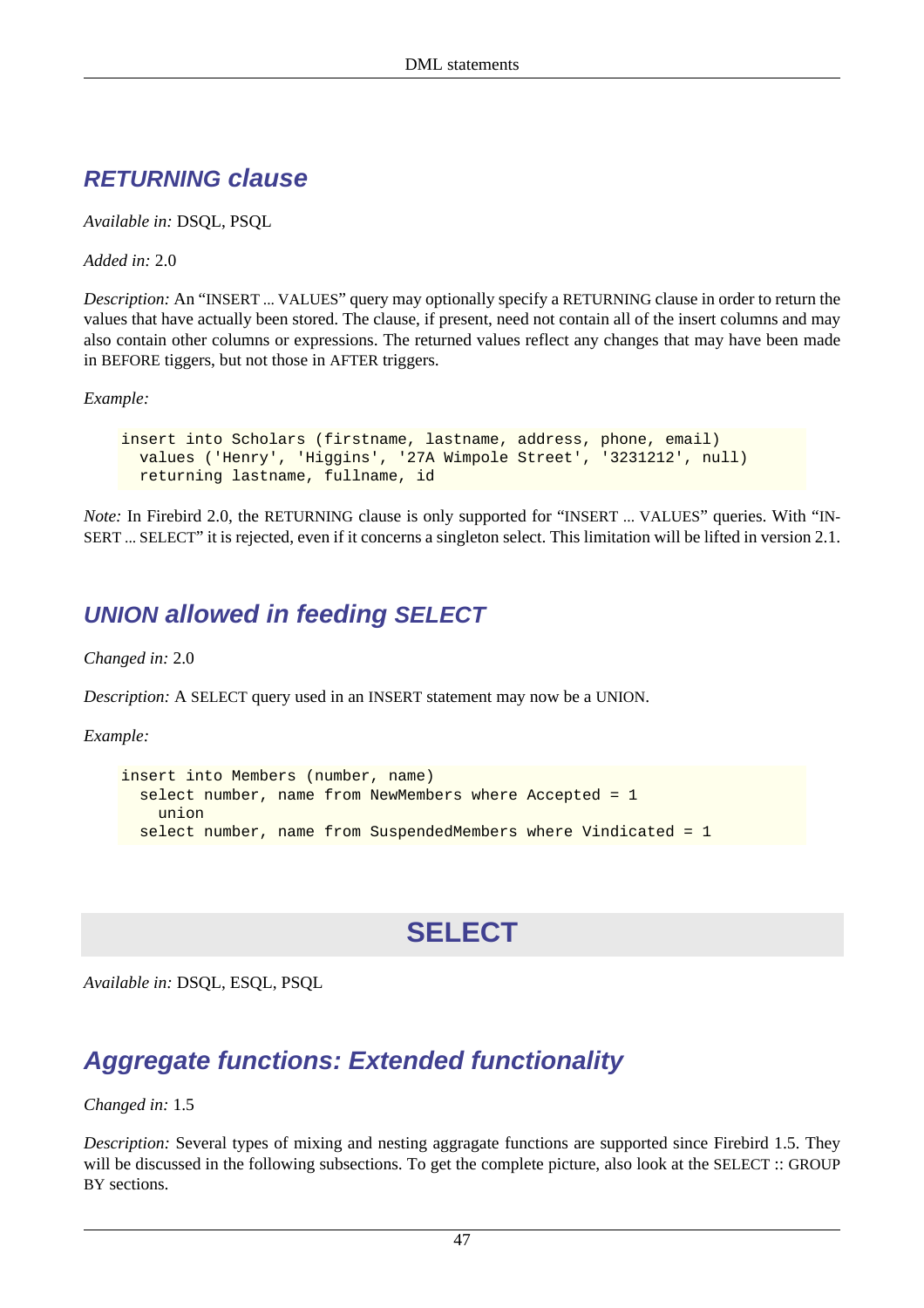#### **Mixing aggregate functions from different contexts**

Firebird 1.5 and up allow the use of aggregate functions from different contexts inside a single expression.

*Example:*

```
select
  r.rdb$relation_name as "Table name",
   ( select max(i.rdb$statistics) || ' (' || count(*) || ')'
     from rdb$relation_fields rf
    where rf.rdb$relation_name = r.rdb$relation_name
   ) as "Max. IndexSel (# fields)"
from
  rdb$relations r
  join rdb$indices i on (i.rdb$relation name = r.rdb$relation name)
group by r.rdb$relation_name
having max(i.rdb$statistics) > 0
order by 2
```
This admittedly rather contrived query shows, in the second column, the maximum index selectivity of any index defined on a table, followed by the table's field count between parentheses. Of course you would normally display the field count in a separate column, or in the column with the table name, but the purpose here is to demonstrate that you can combine aggregates from different contexts in a single expression.

#### **Warning**

Firebird 1.0 also executes this type of query, but gives the wrong results!

#### **Aggregate functions and GROUP BY items inside subqueries**

Since Firebird 1.5 it is possible to use aggregate functions and/or expressions contained in the GROUP BY clause inside a subquery.

#### *Examples:*

This query returns each table's ID and field count. The subquery refers to  $f$ lds.rdb $f$ relation name, which is also a GROUP BY item:

```
select
   flds.rdb$relation_name as "Relation name",
   ( select rels.rdb$relation_id
     from rdb$relations rels
    where rels.rdb$relation_name = flds.rdb$relation_name
   ) as "ID",
   count(*) as "Fields"
from rdb$relation_fields flds
group by flds.rdb$relation_name
```
The next query shows the last field from each table and and its 1-based position. It uses the aggregate function MAX in a subquery.

```
select
  flds.rdb$relation_name as "Table",
```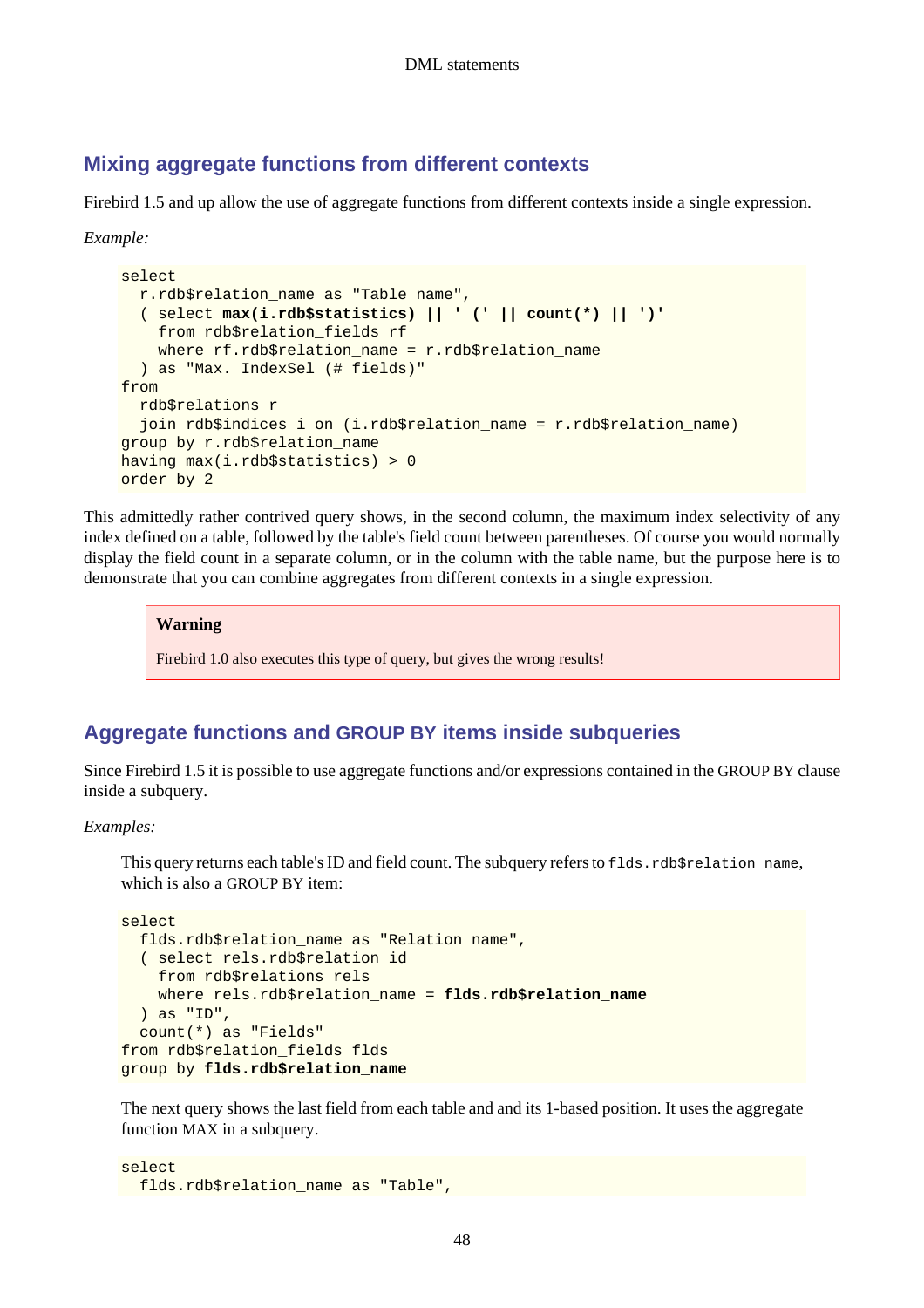```
 ( select flds2.rdb$field_name
     from rdb$relation_fields flds2
     where
       flds2.rdb$relation_name = flds.rdb$relation_name
       and flds2.rdb$field_position = max(flds.rdb$field_position)
   ) as "Last field",
  max(flds.rdb$field_position) + 1 as "Last fieldpos"
from rdb$relation_fields flds
group by 1
```
The subquery also contains the GROUP BY item flds.rdb\$relation\_name, but that's not immediately obvious because in this case the GROUP BY clause uses the column number.

#### <span id="page-58-0"></span>**Subqueries inside aggregate functions**

Using a singleton subselect inside (or as) an aggregate function argument is supported in Firebird 1.5 and up.

*Example:*

```
select
   r.rdb$relation_name as "Table",
   sum( (select count(*)
         from rdb$relation_fields rf
         where rf.rdb$relation_name = r.rdb$relation_name)
   ) as "Ind. x Fields"
from
   rdb$relations r
   join rdb$indices i
    on (i.rdb$relation name = r.rdb$relation name)
group by
   r.rdb$relation_name
```
### **Nesting aggregate function calls**

Firebird 1.5 allows the indirect nesting of aggregate functions, provided that the inner function is from a lower SQL context. Direct nesting of aggregate function calls, as in "COUNT( MAX( price ) )", is still forbidden and punishable by exception.

<span id="page-58-1"></span>*Example:* See under *[Subqueries inside aggregate functions](#page-58-0)*, where COUNT() is used inside a SUM().

#### **Aggregate statements: Stricter HAVING and ORDER BY**

Firebird 1.5 and above are stricter than previous versions about what can be included in the HAVING and ORDER BY clauses. If, in the context of an aggregate statement, an operand in a HAVING or ORDER BY item contains a column name, it is only accepted if one of the following is true:

- The column name appears in an aggregate function call (e.g. "HAVING MAX(SALARY) > 10000").
- The operand equals or is based upon a non-aggregate column that appears in the GROUP BY list (by name or position).

"Is based upon" means that the operand need not be exactly the same as the column name. Suppose there's a non-aggregate column "STR" in the select list. Then it's OK to use expressions like "UPPER(STR)", "STR || '!'"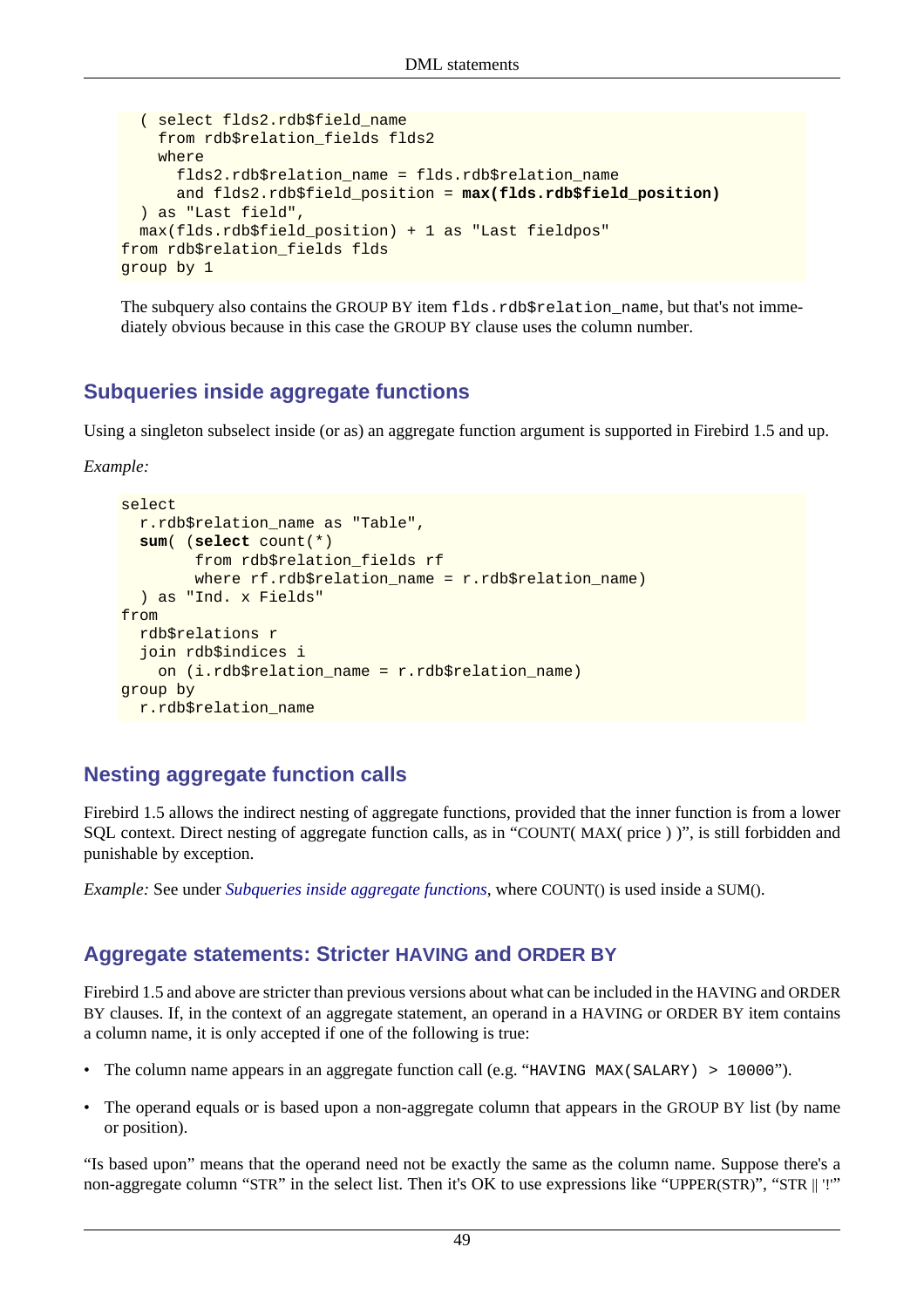or "SUBSTRING(STR FROM 4 FOR 2)" in the HAVING clause – even if these expressions don't appear as such in the SELECT or GROUP BY list.

### **COLLATE subclause for text BLOB columns**

*Added in:* 2.0

*Description:* COLLATE subclauses are now also supported for text BLOBs.

*Example:*

```
select NameBlob from MyTable
  where NameBlob collate pt_br = 'João'
```
## <span id="page-59-0"></span>**Derived tables ("SELECT FROM SELECT")**

*Added in:* 2.0

*Description:* A derived table is the result set of a SELECT query, used in an outer SELECT as if it were an ordinary table. In other words, it is a subquery in the FROM clause.

*Syntax:*

```
(select-query)
    [[AS] derived-table-alias]
   [(<derived-column-aliases>)]
<derived-column-aliases> := column-alias [, column-alias ...]
```
#### *Examples:*

The derived table in the query below (shown in boldface) contains all the relation names in the database followed by their field count. The outer SELECT produces, for each existing field count, the number of relations having that field count.

```
select fieldcount,
        count(relation) as num_tables
from (select r.rdb$relation_name as relation,
                count(*) as fieldcount
         from rdb$relations r
                join rdb$relation_fields rf
                  on rf.rdb$relation_name = r.rdb$relation_name
         group by relation)
group by fieldcount
```
A trivial example demonstrating the use of a derived table alias and column aliases list (both are optional):

```
select dbinfo.descr,
       dbinfo.def_charset
from (select * from rdb$database) dbinfo
          (descr, rel_id, sec_class, def_charset)
```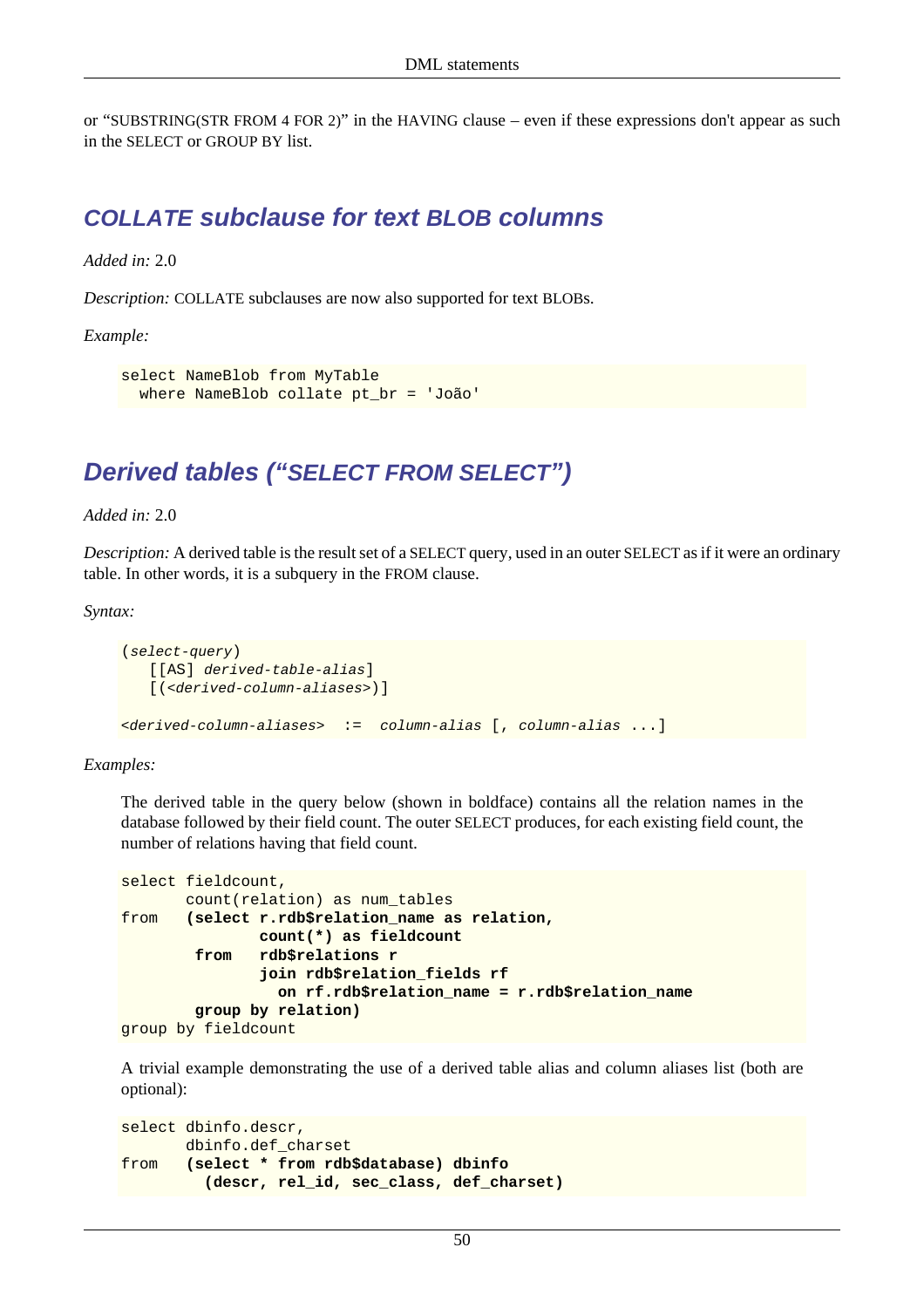#### *Notes:*

- Derived tables can be nested.
- Derived tables can be unions and can be used in unions. They can contain aggregate functions, subselects and joins, and can themselves be used in aggregate functions, subselects and joins. They can also be or contain queries on selectable stored procedures. They can have WHERE, ORDER BY and GROUP BY clauses, FIRST, SKIP or ROWS directives, etc. etc.
- Every column in a derived table *must* have a name. If it doesn't have one by nature (e.g. because it's a constant) it must either be given an alias in the usual way, or a column aliases list must be added to the derived table specification.
- The column aliases list is optional, but if it is used it must be complete. That is: it must contain an alias for every column in the derived table.
- <span id="page-60-0"></span>• The optimizer can handle a derived table very efficiently. However, if the derived table is involved in an inner join and contains a subquery, then no join order can be made.

### **FIRST and SKIP**

*Available in:* DSQL, PSQL

*Added in:* 1.0

*Changed in:* 1.5

*Better alternative:* [ROWS](#page-68-0)

*Description:* FIRST limits the output of a query to the first so-many rows. SKIP will suppress the given number of rows before starting to return output.

#### **Tip**

In Firebird 2.0 and up, use the SQL-compliant [ROWS](#page-68-0) syntax instead.

*Syntax:*

```
SELECT [FIRST (<int-expr>)] [SKIP (<int-expr>)] <columns> FROM ...
\langleint-expr> ::= Any expression evaluating to an integer.
<columns> ::= The usual output column specifications.
```
#### **Note**

If  $\langle$ int-expr> is an integer literal or a query parameter, the "()" may be omitted. Subselects on the other hand require an extra pair of parentheses.

FIRST and SKIP are both optional. When used together as in "FIRST m SKIP n", the n topmost rows of the output set are discarded and the first m rows of the remainder are returned.

SKIP 0 is allowed, but of course rather pointless. FIRST 0 is allowed in version 1.5 and up, where it returns an empty set. In 1.0.x, FIRST 0 causes an error. Negative SKIP and/or FIRST values always result in an error.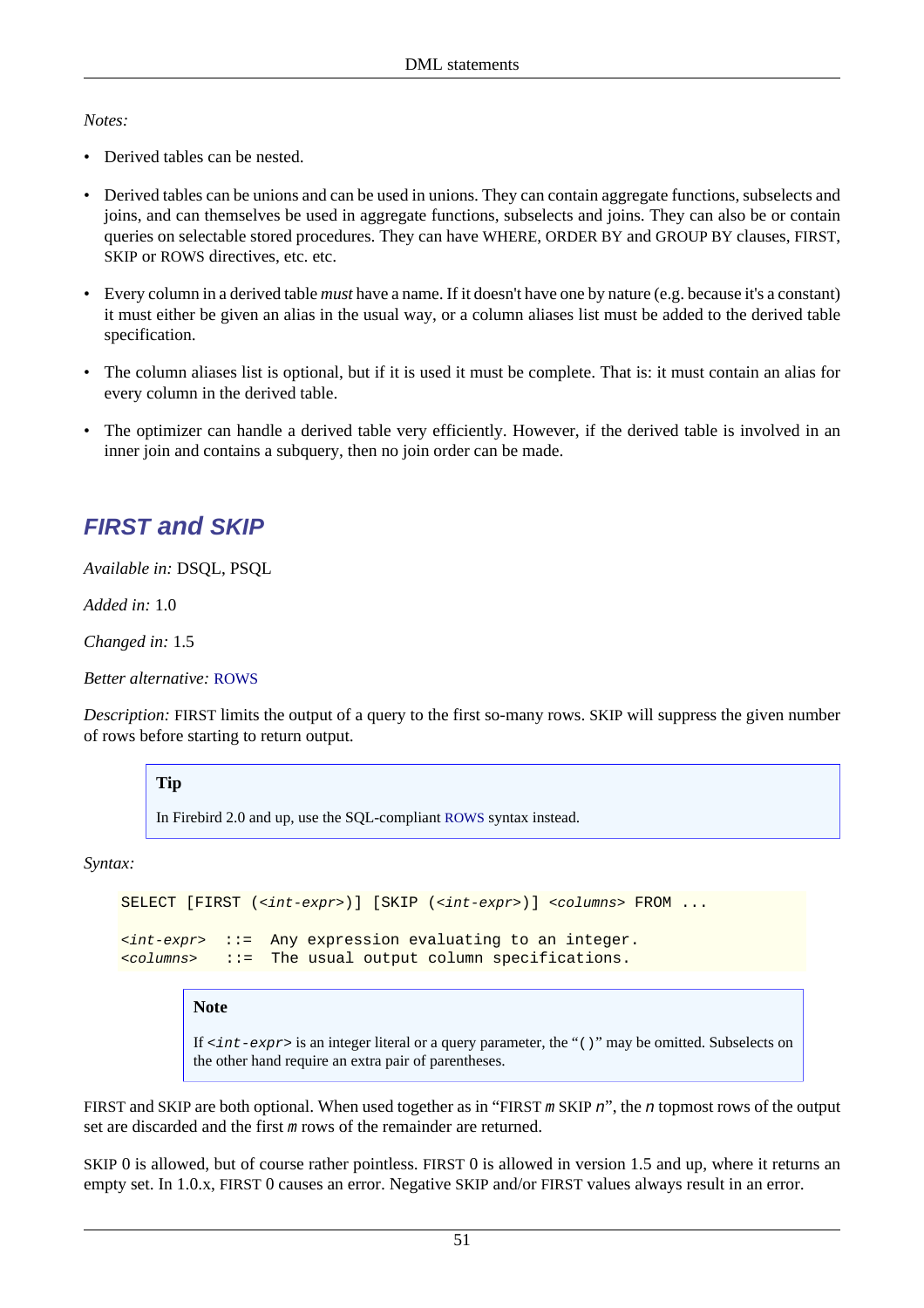If a SKIP lands past the end of the dataset, an empty set is returned. If the number of rows in the dataset (or the remainder after a SKIP) is less than the value given after FIRST, that smaller number of rows is returned. These are valid results, not error situations.

*Examples:*

The following query will return the first 10 names from the People table:

select first 10 id, name from People order by name asc

The following query will return everything *but* the first 10 names:

select skip 10 id, name from People order by name asc

And this one returns the last 10 rows. Notice the double parentheses:

```
select skip ((select count(*) - 10 from People))
   id, name from People
  order by name asc
```
This query returns rows 81–100 of the People table:

```
select first 20 skip 80 id, name from People
  order by name asc
```
**Two Gotchas with FIRST in subselects**

• This:

delete from MyTable where ID in (select first 10 ID from MyTable)

will delete all of the rows in the table. Ouch! The sub-select is evaluating each 10 candidate rows for deletion, deleting them, slipping forward 10 more... ad infinitum, until there are no rows left. Beware! Or better: use the ROWS syntax, available since Firebird 2.0.

• Oueries like:

...where F1 in (select first 5 F2 from Table2 order by 1 desc)

won't work as expected, because the optimization performed by the engine transforms the IN predicate to the correlated EXISTS predicate shown below. It's obvious that in this case FIRST N doesn't make any sense:

```
...where exists
    ( select first 5 F2 from Table2
    where Table2.F2 = Table1.F1
     order by 1 desc )
```
### **GROUP BY**

*Description:* GROUP BY merges rows that have the same combination of values and/or NULLs in the item list into a single row. Any aggregate functions in the select list are applied to each group individually instead of to the dataset as a whole.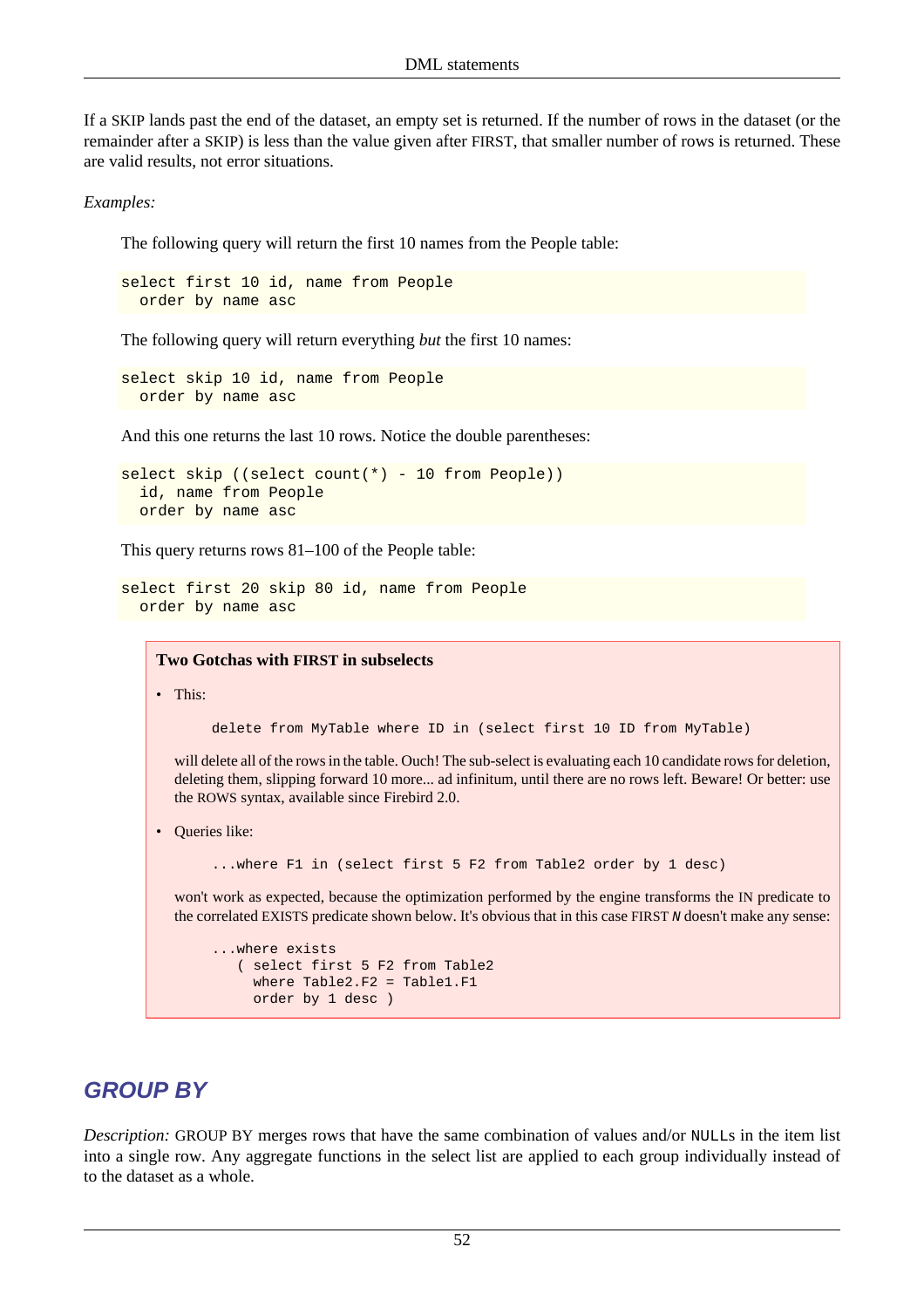*Syntax:*

```
SELECT ... FROM ...
   GROUP BY <item> [, <item> ...]
    ...
<item> ::= column-name [COLLATE collation-name]
                   | column-alias
                   | column-position
                  expression
```
- Only non-negative integer *literals* will be interpreted as column positions. If they are outside the range from 1 to the number of columns, an error is raised. Integer values resulting from expressions or parameter substitutions are simply invariables and will be used as such in the grouping. They will have no effect though, as their value is the same for each row.
- A GROUP BY item cannot be a reference to an aggregate function (including one that is buried inside an expression) from the same context.
- The select list may not contain expressions that can have different values within a group. To avoid this, the rule of thumb is to include each non-aggregate item from the select list in the GROUP BY list (whether by copying, alias or position).

*Note:* If you group by a column position, the expression at that position is copied internally from the select list. If it concerns a subquery, that subquery will be executed at least twice.

### **Grouping by alias, position and expressions**

*Changed in:* 1.0, 1.5, 2.0

*Description:* In addition to column names, Firebird 2 allows column aliases, column positions and arbitrary valid expressions as GROUP BY items.

*Examples:*

These three queries all achieve the same result:

```
select strlen(lastname) as len_name, count(*)
   from people
  group by len_name
select strlen(lastname) as len_name, count(*)
   from people
  group by 1
select strlen(lastname) as len_name, count(*)
   from people
  group by strlen(lastname)
```
*History:* Grouping by UDF results was added in Firebird 1. Grouping by column positions, CASE outcomes and a limited number of internal functions in Firebird 1.5. Firebird 2 added column aliases and expressions in general as valid GROUP BY items ("expressions in general" absorbing the UDF, CASE and internal functions lot).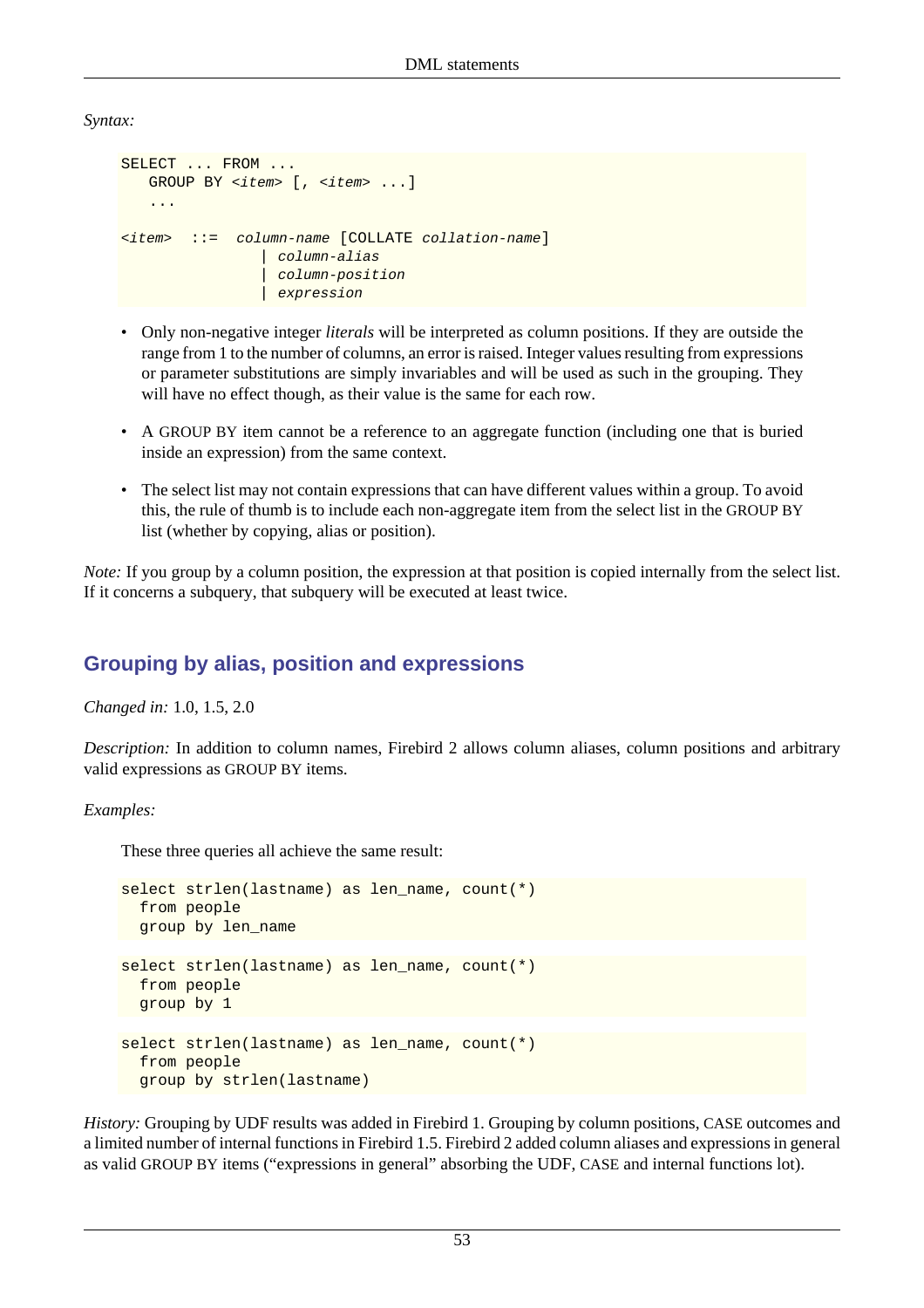### **HAVING: Stricter rules**

*Changed in:* 1.5

*Description:* See *[Aggregate statements: Stricter](#page-58-1) HAVING and ORDER BY*.

### **JOIN**

### **Ambiguous field names rejected**

*Changed in:* 1.0

*Description:* InterBase 6 accepts and executes statements like the one below, which refers to an unqualified column name even though that name exists in both tables participating in the JOIN:

```
select buses.name, garages.name
   from buses join garages on buses.garage_id = garage.id
  where name = 'Phideaux III'
```
The results of such a query are unpredictable. Firebird Dialect 3 returns an error if there are ambiguous field names in JOIN statements. Dialect 1 gives a warning but will execute the query anyway.

#### **CROSS JOIN**

*Added in:* 2.0

*Description:* Firebird 2.0 supports CROSS JOIN, which performs a full set multiplication on the tables involved. Previously you had to achieve this by joining on a tautology (a condition that is always true) or by using the comma syntax, now deprecated.

*Syntax:*

```
SELECT ...
    FROM table1 CROSS JOIN table2
    [WHERE ...]
    ...
```
**Note:** If you use CROSS JOIN, you can't use ON.

*Example:*

```
select * from Men cross join Women
order by Men.age, Women.age
-- old syntax:
-- select * from Men join Women on 1 = 1
-- order by Men.age, Women.age
-- comma syntax:
-- select * from Men, Women
-- order by Men.age, Women.age
```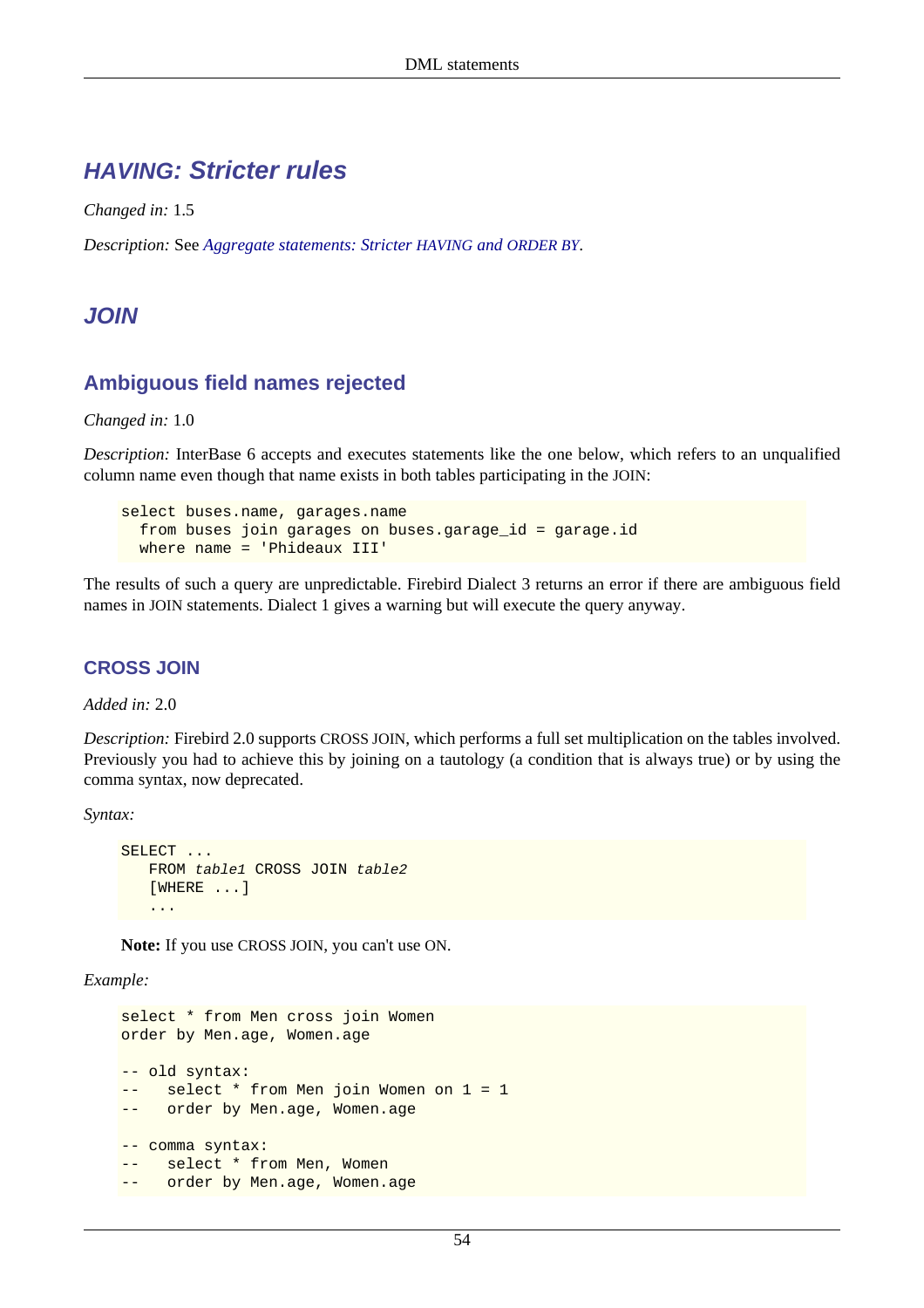### **ORDER BY**

*Syntax:*

```
SELECT ... FROM ...
 ...
     ORDER BY <ordering-item> [, <ordering-item> ...]
\left\{\text{cot} - \text{cot} \right\} ::= \left\{\text{col} - \text{name} \mid \text{col} - \text{alias} \mid \text{col} - \text{position} \mid \text{expression}\right\} [COLLATE collation-name]
                                       [ASC[ENDING] | DESC[ENDING]]
                                       [NULLS {FIRST|LAST}]
```
### **Order by colum alias**

*Added in:* 2.0

*Description:* Firebird 2.0 and above support ordering by column alias.

*Example:*

```
select rdb$character_set_id as charset_id,
        rdb$collation_id as coll_id,
        rdb$collation_name as name
from rdb$collations
order by charset id, coll id
```
### **Ordering by column position causes \* expansion**

*Changed in:* 2.0

*Description:* If you order by column position in a "SELECT \*" query, the engine will now expand the \* to determine the sort column(s).

*Examples:*

The following wasn't possible in pre-2.0 versions:

select \* from rdb\$collations order by 3, 2

The following would sort the output set on Films.Director in previous versions. In Firebird 2 and up, it will sort on the second column of Books:

```
select Books.*, Films.Director from Books, Films
order by 2
```
#### **Ordering by expressions**

*Added in:* 1.5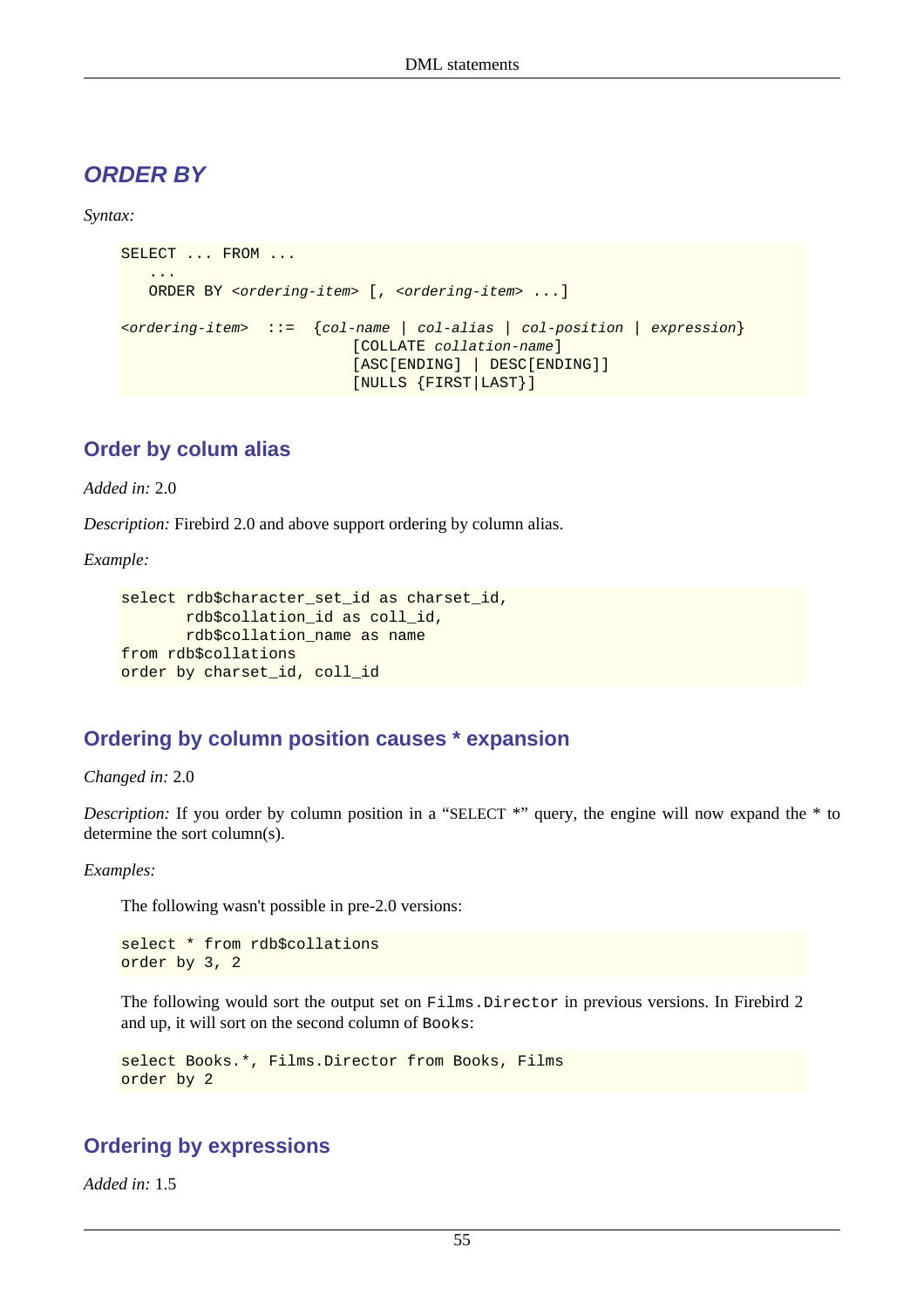*Description:* Firebird 1.5 introduced the possibility to use expressions as ordering items. Please note that expressions consisting of a single non-negative whole number will be interpreted as column positions and cause an exception if they're not in the range from 1 to the number of columns.

*Example:*

select x, y, note from Pairs order by x+y desc

#### **Note**

The number of function or procedure invocations resulting from a sort based on a UDF or stored procedure is unpredictable, regardless whether the ordering is specified by the expression itself or by the column position number.

*Notes:*

- The number of function or procedure invocations resulting from a sort based on a UDF or stored procedure is unpredictable, regardless whether the ordering is specified by the expression itself or by the column position number.
- Only non-negative whole number *literals* are interpreted as column positions. A whole number resulting from an expression evaluation or parameter substitution is seen as an integer invariable and will lead to a dummy sort, since its value is the same for each row.

#### **NULLs placement**

*Changed in:* 1.5, 2.0

*Description:* Firebird 1.5 has introduced the per-column NULLS FIRST and NULLS LAST directives to specify where NULLs appear in the sorted column. Firebird 2.0 has changed the default placement of NULLs.

Unless overridden by NULLS FIRST or NULLS LAST, NULLs in ordered columns are placed as follows:

- In Firebird 1.0 and 1.5: at the end of the sort, regardless whether the order is ascending or descending.
- In Firebird 2.0 and up: at the *start* of ascending orderings and at the *end* of descending orderings.

See also the table below for an overview of the different versions.

| Ordering                                | <b>NULLS</b> placement |                     |                   |
|-----------------------------------------|------------------------|---------------------|-------------------|
|                                         | <b>Firebird 1</b>      | <b>Firebird 1.5</b> | <b>Firebird 2</b> |
| order by Field [asc]                    | <b>bottom</b>          | <b>bottom</b>       | top               |
| order by Field desc                     | <b>bottom</b>          | <b>bottom</b>       | <b>bottom</b>     |
| order by Field [asc   desc] nulls first |                        | top                 | top               |
| order by Field [asc   desc] nulls last  |                        | <b>bottom</b>       | bottom            |

#### **Table 6.1. NULLs placement in ordered columns**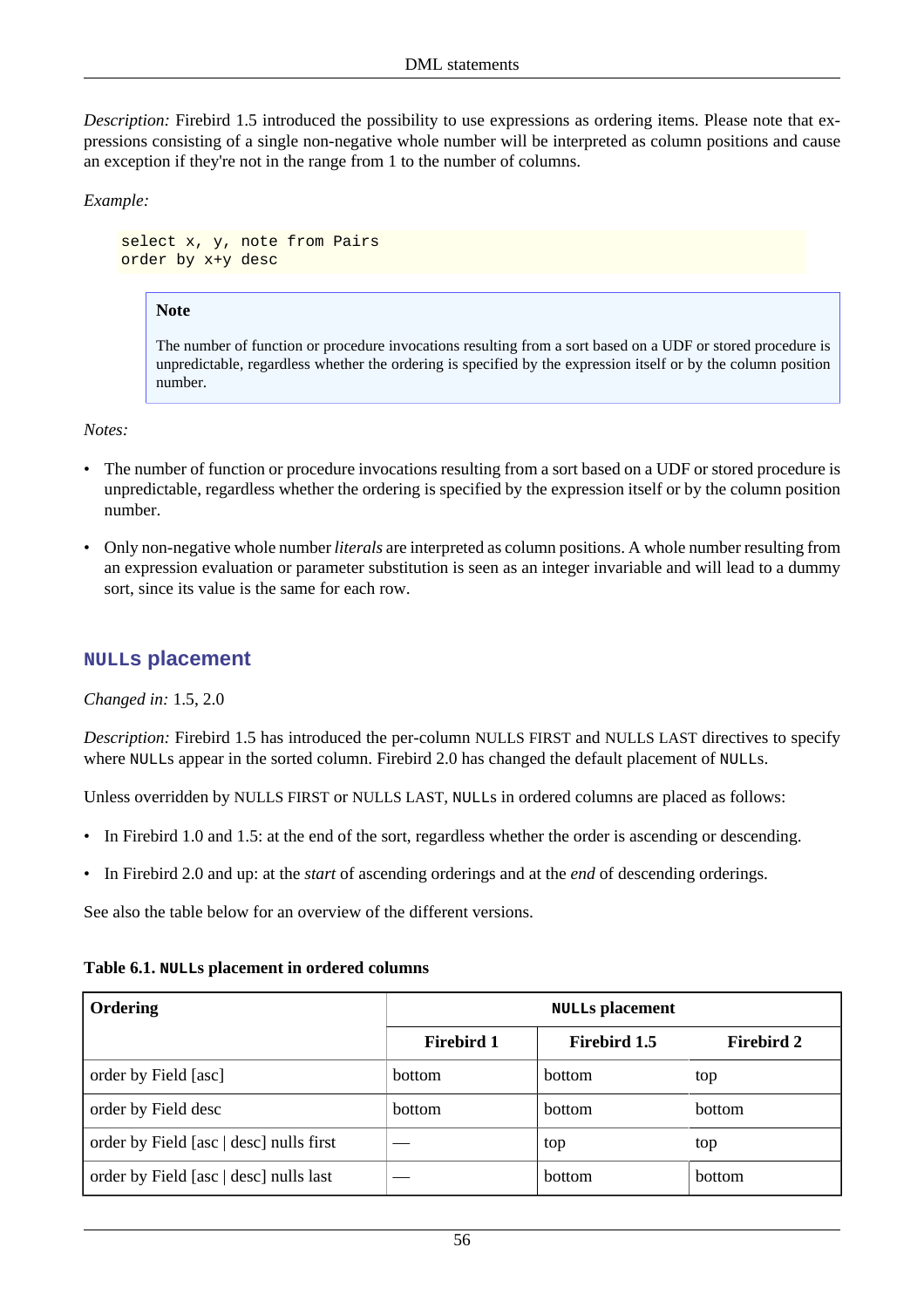#### **Notes**

- Pre-existing databases may need a backup-restore cycle before they show the correct NULL ordering behaviour under Firebird 2.0 and up.
- No index will be used on columns for which a non-default NULLS placement is chosen. In Firebird 1.5, that is the case with NULLS FIRST. In 2.0 and higher, with NULLS LAST on ascending and NULLS FIRST on descending sorts.

*Examples:*

```
select * from msg
  order by process_time desc nulls first
select * from document
   order by strlen(description) desc
  rows 10
select doc_number, doc_date from payorder
union all
select doc_number, doc_date from budgorder
  order by 2 desc nulls last, 1 asc nulls first
```
#### **Stricter ordering rules with aggregate statements**

*Changed in:* 1.5

*Description:* See *[Aggregate statements: Stricter](#page-58-1) HAVING and ORDER BY*.

#### **PLAN**

*Available in:* DSQL, ESQL, PSQL

*Description:* Specifies a user plan for the data retrieval, overriding the plan that the optimizer would have generated automatically.

*Syntax:*

```
PLAN <plan_expr>
\langle \varphi \rangle \langle \rangle \langle \rangle \langle \rangle \langle \rangle \langle \rangle \langle \rangle \langle \rangle \langle \rangle \langle \rangle \langle \rangle \langle \rangle \langle \rangle \langle \rangle \langle \rangle \langle \rangle \langle \rangle \langle \rangle \langle \rangle \langle \rangle \langle \rangle \langle 
<plan_item> ::= <basic_item> | <plan_expr>

                                       {NATURAL
                                        | INDEX (<indexlist>))
                                           | ORDER index [INDEX (<indexlist>)]}
<indexlist> ::= index [, index ...]
```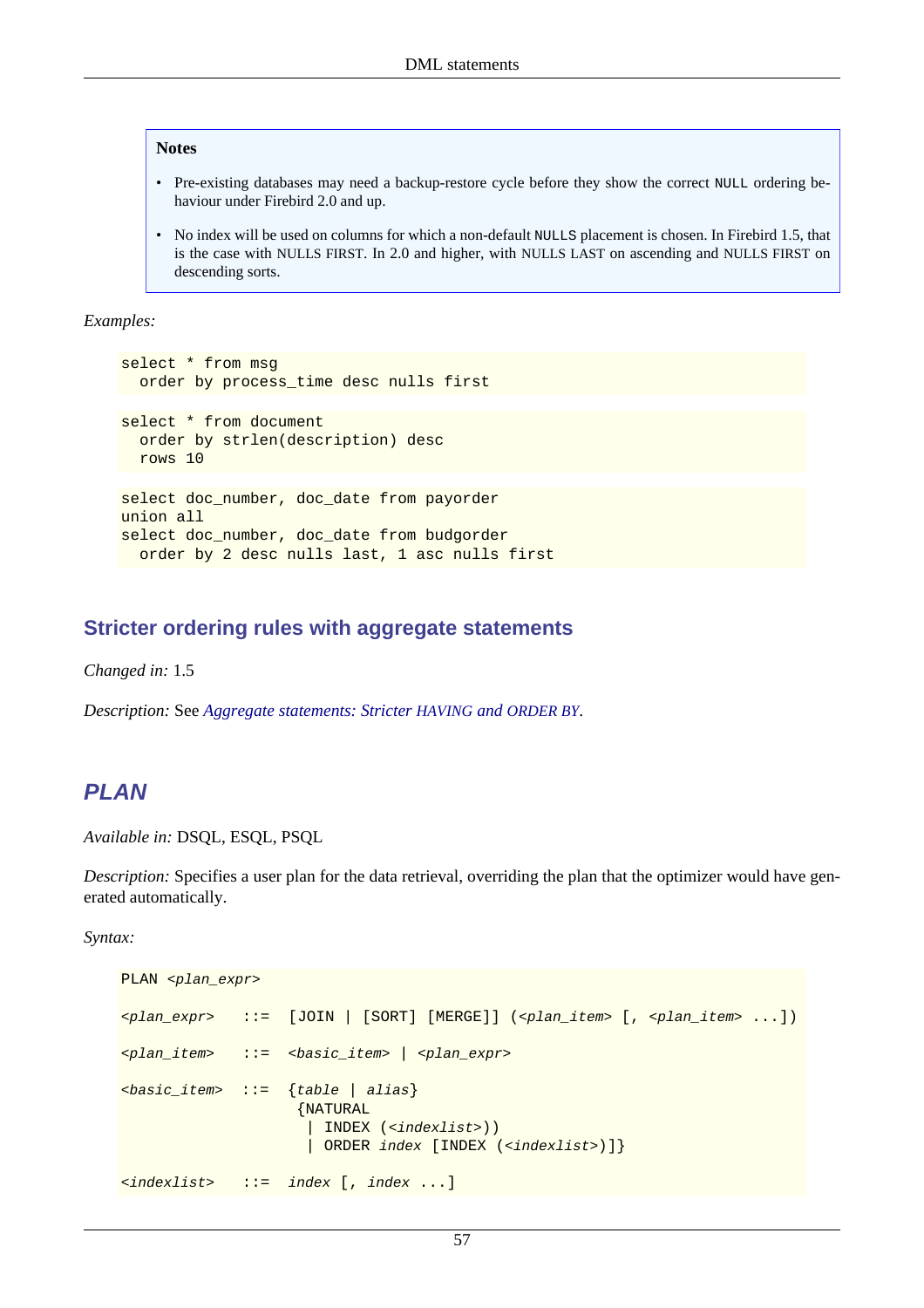### **Handling of user PLANs improved**

*Changed in:* 2.0

*Description:* Firbird 2 has implemented the following improvements in the handling of user-specified PLANs:

- Plan fragments are propagated to nested levels of joins, enabling manual optimization of complex outer joins.
- User-supplied plans will be checked for correctness in outer joins.
- Short-circuit optimization for user-supplied plans has been added.
- A user-specified access path can be supplied for any SELECT-based statement or clause.

#### **ORDER with INDEX**

*Changed in:* 2.0

*Description:* A single plan item can now contain both an ORDER and an INDEX directive (in that order).

*Example:*

plan (MyTable order ix\_myfield index (ix\_this, ix\_that))

#### **PLAN must include all tables**

*Changed in:* 2.0

*Description:* In Firebird 2 and up, a PLAN clause must handle all the tables in the query. Previous versions sometimes accepted incomplete plans, but this is no longer the case.

### **Relation alias makes real name unavailable**

*Changed in:* 2.0

*Description:* If you give a table or view an alias in a Firebird 2.0 or above statement, you *must* use the alias, not the table name, if you want to qualify fields from that relation.

*Examples:*

```
Correct usage:
select pears from Fruit
select Fruit.pears from Fruit
select pears from Fruit F
select F.pears from Fruit F
```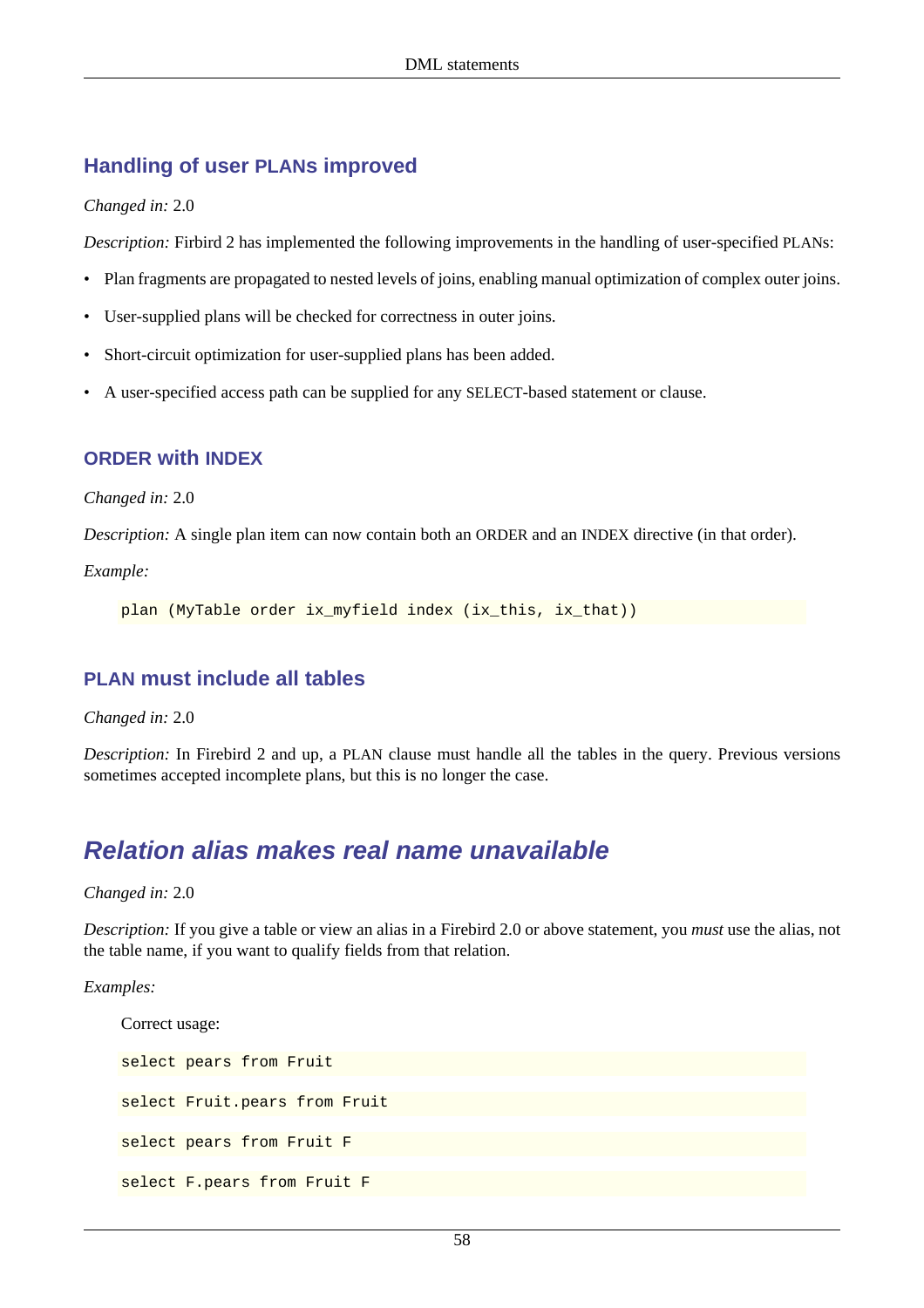No longer possible:

```
select Fruit.pears from Fruit F
```
### **ROWS**

*Available in:* DSQL, PSQL

*Added in:* 2.0

*Description:* Limits the amount of rows returned by the SELECT statement to a specified number or range.

*Syntax:*

With a single SELECT:

```
SELECT <columns> FROM ...
    [WHERE ...]
    [ORDER BY ...]
   ROWS \langle m \rangle [TO \langle n \rangle]
<columns> ::= The usual output column specifications.
<m>, <n> ::= Any expression evaluating to an integer.
```
With a UNION:

```
SELECT [FIRST p] [SKIP q] <columns> FROM ...
    [WHERE ...]
    [ORDER BY ...]
UNION [ALL | DISTINCT]
SELECT [FIRST r] [SKIP s] <columns> FROM ...
    [WHERE ...]
    [ORDER BY ...]
ROWS \langle m \rangle [TO \langle n \rangle]
```
With a single argument m, the first m rows of the dataset are returned.

Points to note:

- If  $m >$  the total number of rows in the dataset, the entire set is returned.
- If  $m = 0$ , an empty set is returned.
- If  $m < 0$ , an error is raised.

With two arguments m and n, rows m to n of the dataset are returned, inclusively. Row numbers are 1-based.

Points to note when using two arguments:

- If  $m >$  the total number of rows in the dataset, an empty set is returned.
- If m lies within the set but n doesn't, the rows from m to the end of the set are returned.
- If  $m < 1$  or  $n < 1$ , an error is raised.
- If  $n = m-1$ , an empty set is returned.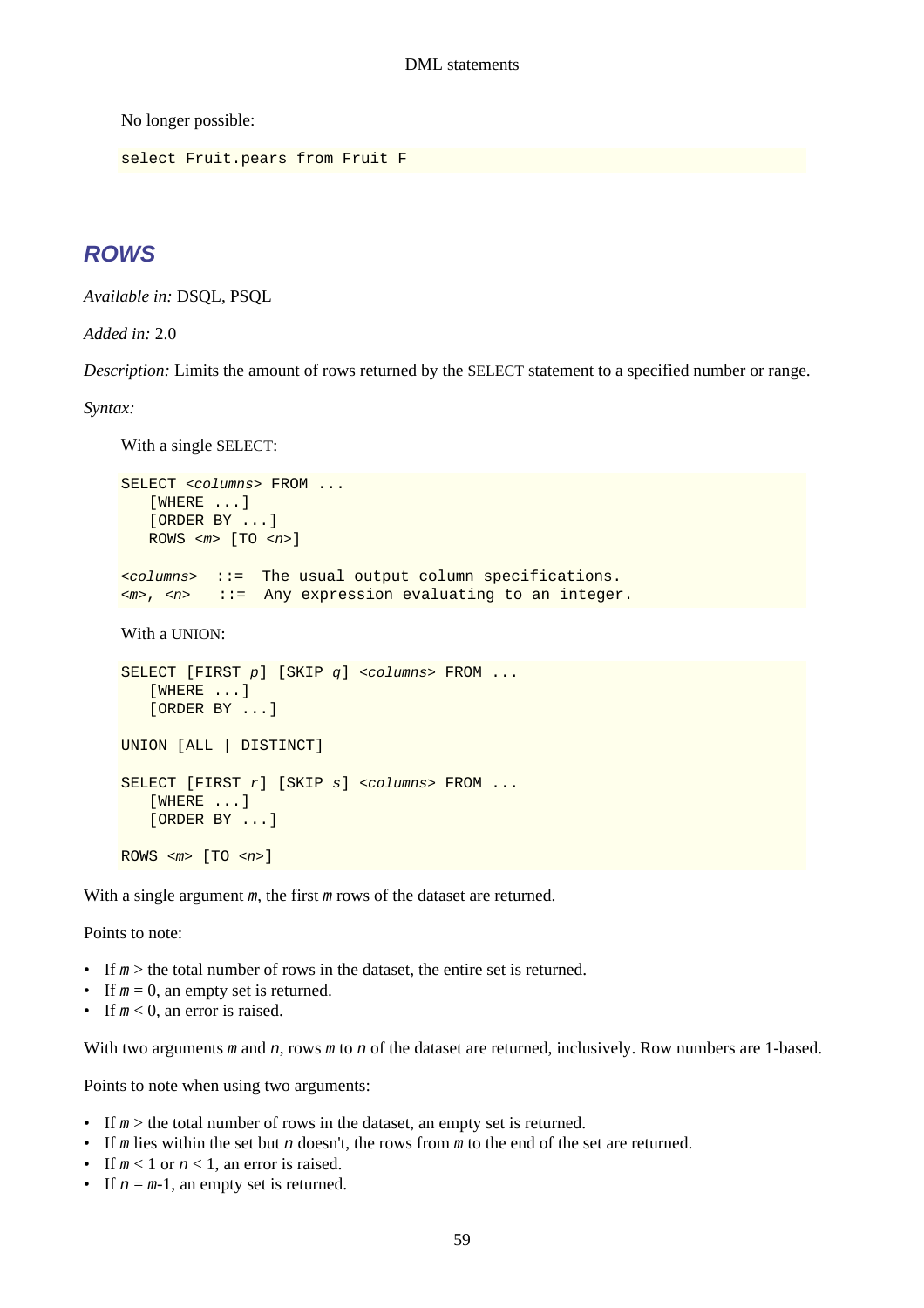• If  $n < m-1$ , an error is raised.

The SQL-compliant ROWS syntax obviates the need for [FIRST](#page-60-0) and SKIP, except in one case: a SKIP without FIRST, which returns the entire remainder of the set after skipping a given number of rows. (You can often "fake it" though, by supplying a second argument that you know to be bigger than the number of rows in the set.)

You cannot use ROWS together with FIRST and/or SKIP in a single SELECT statement, but is it valid to use one form in the top-level statement and the other in subselects, or to use the two syntaxes in different subselects.

When used with a UNION, the ROWS subclause applies to the UNION as a whole and must be placed after the last SELECT. If you want to limit the output of one or more individual SELECTs within the UNION, you have two options: either use FIRST/SKIP on those SELECT statements, or convert them to [derived tables](#page-59-0) with ROWS clauses.

ROWS can also be used with the [UPDATE](#page-72-0) and [DELETE](#page-51-0) statements.

### **UNION**

*Available in:* DSQL, ESQL, PSQL

#### **UNIONs in subqueries**

*Changed in:* 2.0

*Description:* UNIONs are now allowed in subqueries. This applies not only to column-level subqueries in a SELECT list, but also to subqueries in ANY|SOME, ALL and IN predicates, as well as the optional SELECT expression that feeds an INSERT.

*Example:*

```
select name, phone, hourly_rate from clowns
where hourly_rate < all
   (select hourly_rate from jugglers
      union
    select hourly_rate from acrobats)
order by hourly rate
```
#### **UNION DISTINCT**

*Added in:* 2.0

*Description:* You can now use the optional DISTINCT keyword when defining a UNION. This will show duplicate rows only once instead of every time they occur in one of the tables. Since DISTINCT, being the opposite of ALL, is the default mode anyway, this doesn't add any new functionality.

*Syntax:*

```
SELECT (...) FROM (...)
UNION [DISTINCT | ALL]
SELECT (...) FROM (...)
```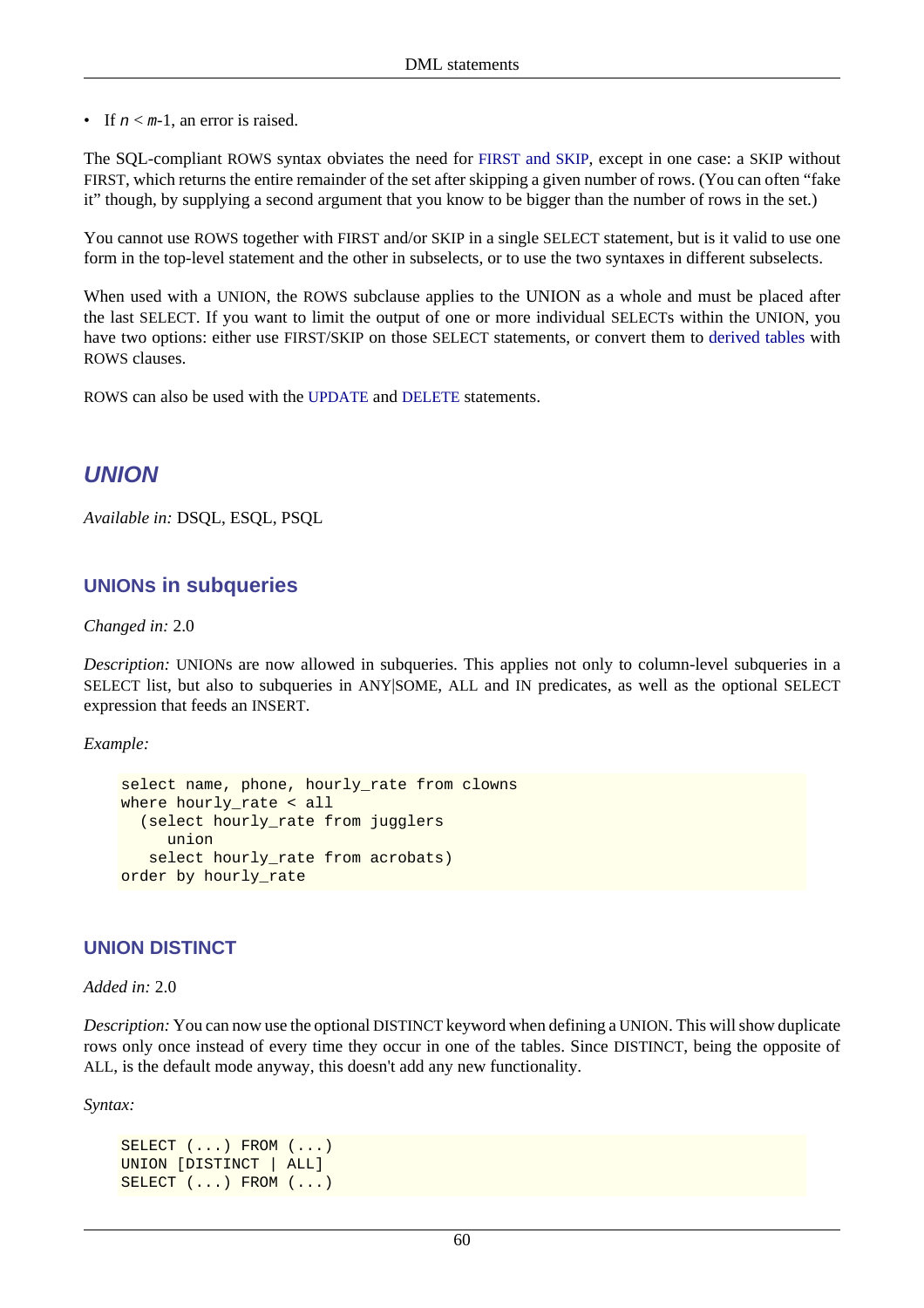*Example:*

```
select name, phone from translators
  union distinct
select name, phone from proofreaders
```
Translators who also work as proofreaders (a not uncommon combination) will show up only once in the result set, provided their phone number is the same in both tables. The same result would have been obtained without DISTINCT. With ALL, they would appear twice.

### **WITH LOCK**

*Available in:* DSQL, PSQL

*Added in:* 1.5

*Description:* WITH LOCK provides a limited explicit pessimistic locking capability for cautious use in conditions where the affected row set is:

- a. extremely small (ideally, a singleton), *and*
- b. precisely controlled by the application code.

#### **This is for experts only!**

The need for a pessimistic lock in Firebird is very rare indeed and should be well understood before use of this extension is considered.

It is essential to understand the effects of transaction isolation and other transaction attributes before attempting to implement explicit locking in your application.

*Syntax:*

```
SELECT ... FROM single table
    [WHERE ...]
    [FOR UPDATE [OF ...]]
    WITH LOCK
```
If the WITH LOCK clause succeeds, it will secure a lock on the selected rows and prevent any other transaction from obtaining write access to any of those rows, or their dependants, until your transaction ends.

If the FOR UPDATE clause is included, the lock will be applied to each row, one by one, as it is fetched into the server-side row cache. It becomes possible, then, that a lock which appeared to succeed when requested will nevertheless *fail subsequently*, when an attempt is made to fetch a row which becomes locked by another transaction.

WITH LOCK can only be used with a top-level, single-table SELECT statement. It is *not* available:

- in a subquery specification;
- for joined sets;
- with the DISTINCT operator, a GROUP BY clause or any other aggregating operation;
- with a view;
- with the output of a selectable stored procedure;
- with an external table.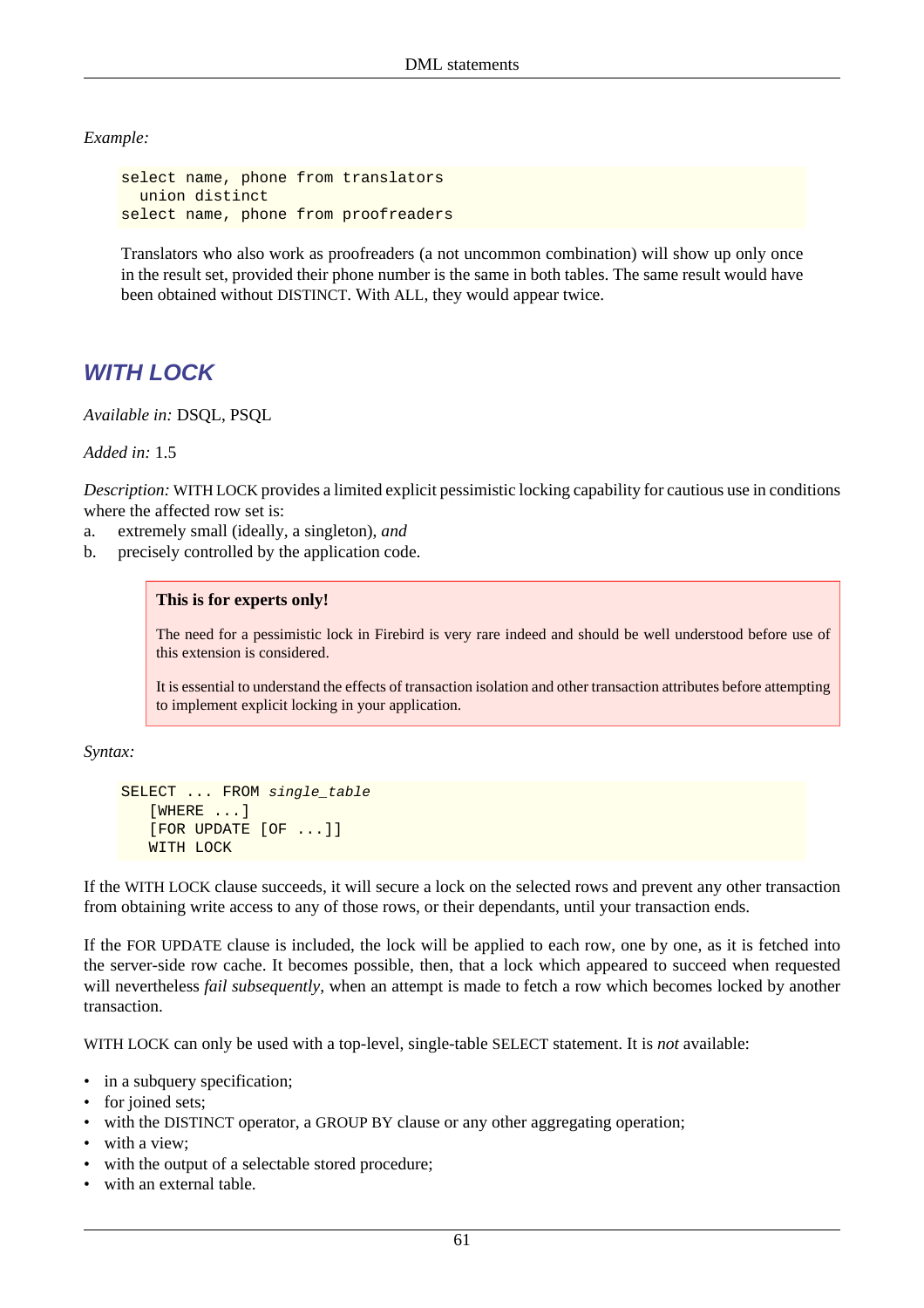A lengthier, more in-depth discussion of "SELECT ... WITH LOCK" is included in the [Notes](#page-139-0). It is a must-read for everybody who considers using this feature.

## **UPDATE**

*Available in:* DSQL, ESQL, PSQL

*Description:* Changes values in a table (or in one or more tables underlying a view). The columns affected are specified in the SET clause; the rows affected may be limited by the WHERE and ROWS clauses.

*Syntax:*

```
UPDATE [TRANSACTION name] {tablename | viewname} [[AS] alias]
   SET col = newval [, col = newval ...]
    [WHERE {search-conditions | CURRENT OF cursorname}]
    [PLAN plan_items]
    [ORDER BY sort_items]
    [ROWS <m> [TO <n>]]
```
 $\langle m \rangle$ ,  $\langle n \rangle$  ::= Any expression evaluating to an integer.

#### **Restrictions**

- The TRANSACTION directive is only available in ESOL.
- In a pure DSQL session, WHERE CURRENT OF isn't of much use, since there exists no DSQL statement to create a cursor.
- The PLAN, ORDER BY and ROWS clauses are not available in ESQL.
- New in 2.0: No column may be SET more than once in the same UPDATE statement.

### **COLLATE subclause for text BLOB columns**

*Added in:* 2.0

*Description:* COLLATE subclauses are now also supported for text BLOBs.

*Example:*

```
update MyTable
  set NameBlobSp = 'Juan'
  where NameBlobBr collate pt_br = 'João'
```
### **ORDER BY**

*Available in:* DSQL, PSQL

*Added in:* 2.0

*Description:* UPDATE now allows an ORDER BY clause. This only makes sense in combination with ROWS, but is also valid without it.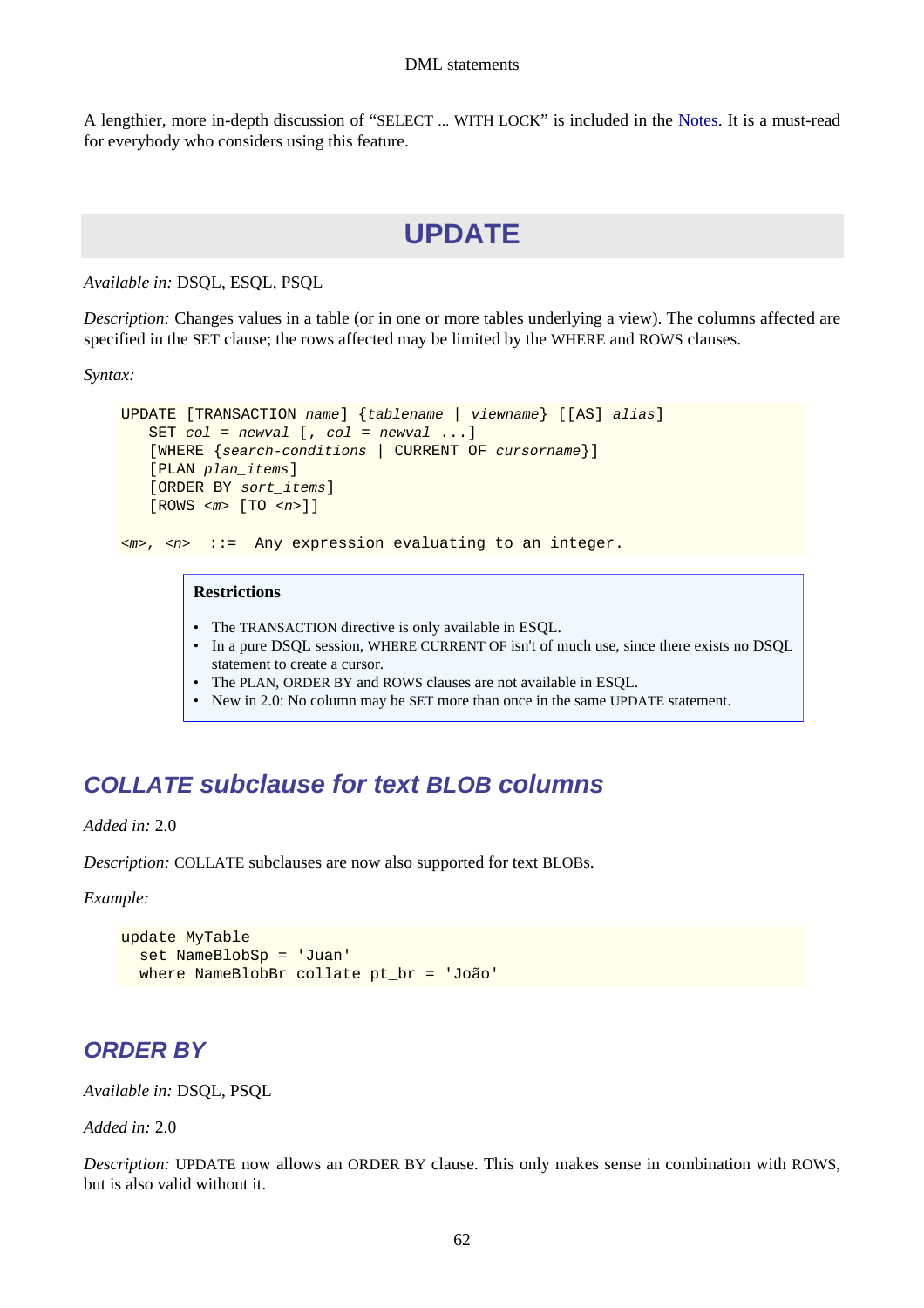## **PLAN**

*Available in:* DSQL, PSQL

*Added in:* 2.0

*Description:* UPDATE now allows a PLAN clause, so users can optimize the operation manually.

# **Relation alias makes real name unavailable**

#### *Changed in:* 2.0

*Description:* If you give a table or view an alias in a Firebird 2.0 or above statement, you *must* use the alias, not the table name, if you want to qualify fields from that relation.

#### *Examples:*

```
Correct usage:
update Fruit set soort = 'pisang' where ...
update Fruit set Fruit.soort = 'pisang' where .
update Fruit F set soort = 'pisang' where ...
update Fruit F set F.soort = 'pisang' where ...
No longer possible:
update Fruit F set Fruit.soort = 'pisang' where ...
```
## **ROWS**

*Available in:* DSQL, PSQL

*Added in:* 2.0

*Description:* Limits the amount of rows updated to a specified number or range.

*Syntax:*

```
ROWS \langle m \rangle [TO \langle n \rangle]
\langle m \rangle, \langle n \rangle ::= Any expression evaluating to an integer.
```
With a single argument m, the update is limited to the first m rows of the dataset defined by the table or view and the optional WHERE and ORDER BY clauses.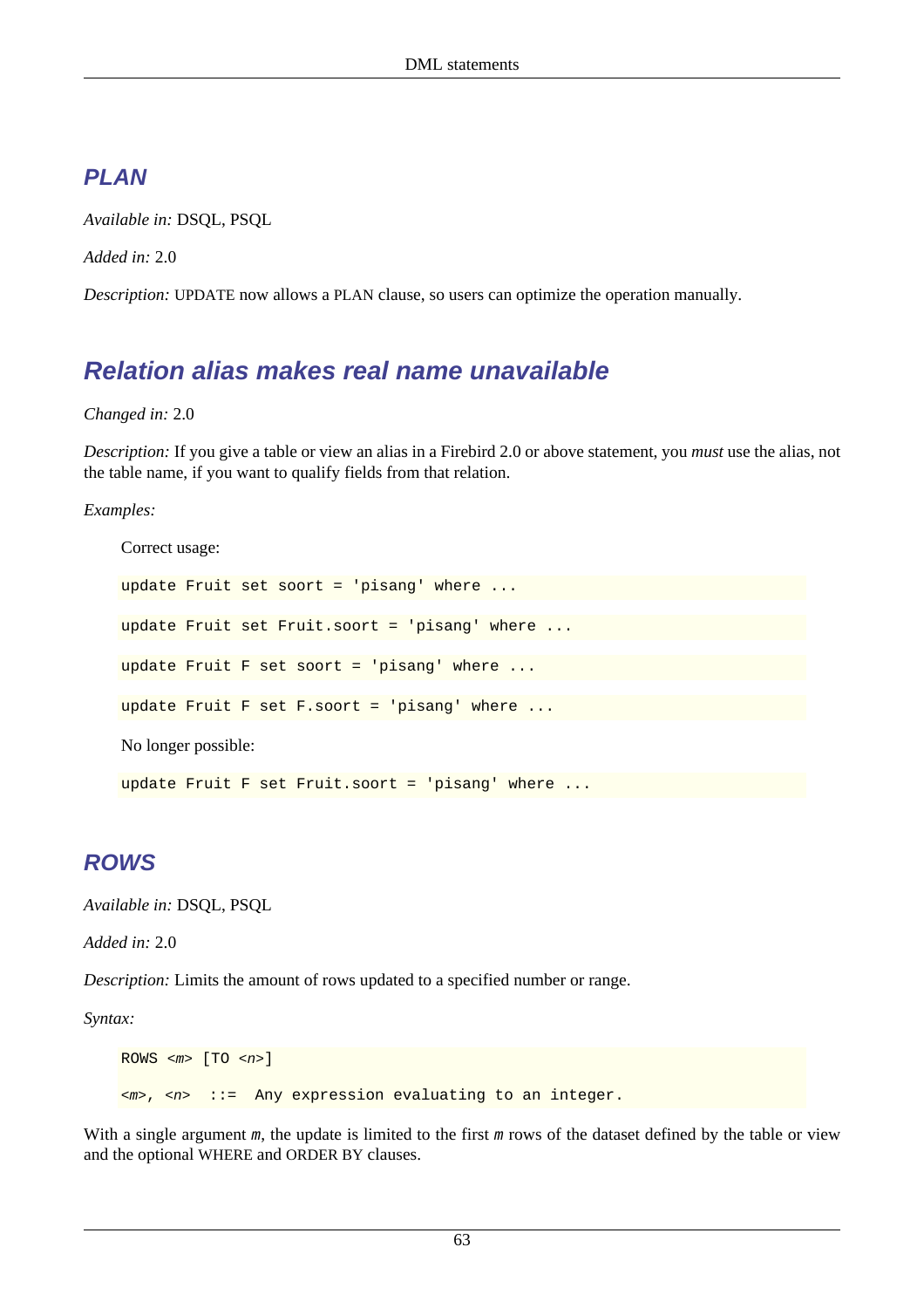#### Points to note:

- If  $m >$  the total number of rows in the dataset, the entire set is updated.
- If  $m = 0$ , no rows are updated.
- If  $m < 0$ , an error is raised.

With two arguments  $m$  and  $n$ , the update is limited to rows  $m$  to  $n$  inclusively. Row numbers are 1-based.

Points to note when using two arguments:

- If  $m >$  the total number of rows in the dataset, no rows are updated.
- If m lies within the set but n doesn't, the rows from  $m$  to the end of the set are updated.
- If  $m < 1$  or  $n < 1$ , an error is raised.
- If  $n = m-1$ , no rows are updated.
- If  $n < m-1$ , an error is raised.

ROWS can also be used with the [SELECT](#page-68-0) and [DELETE](#page-51-0) statements.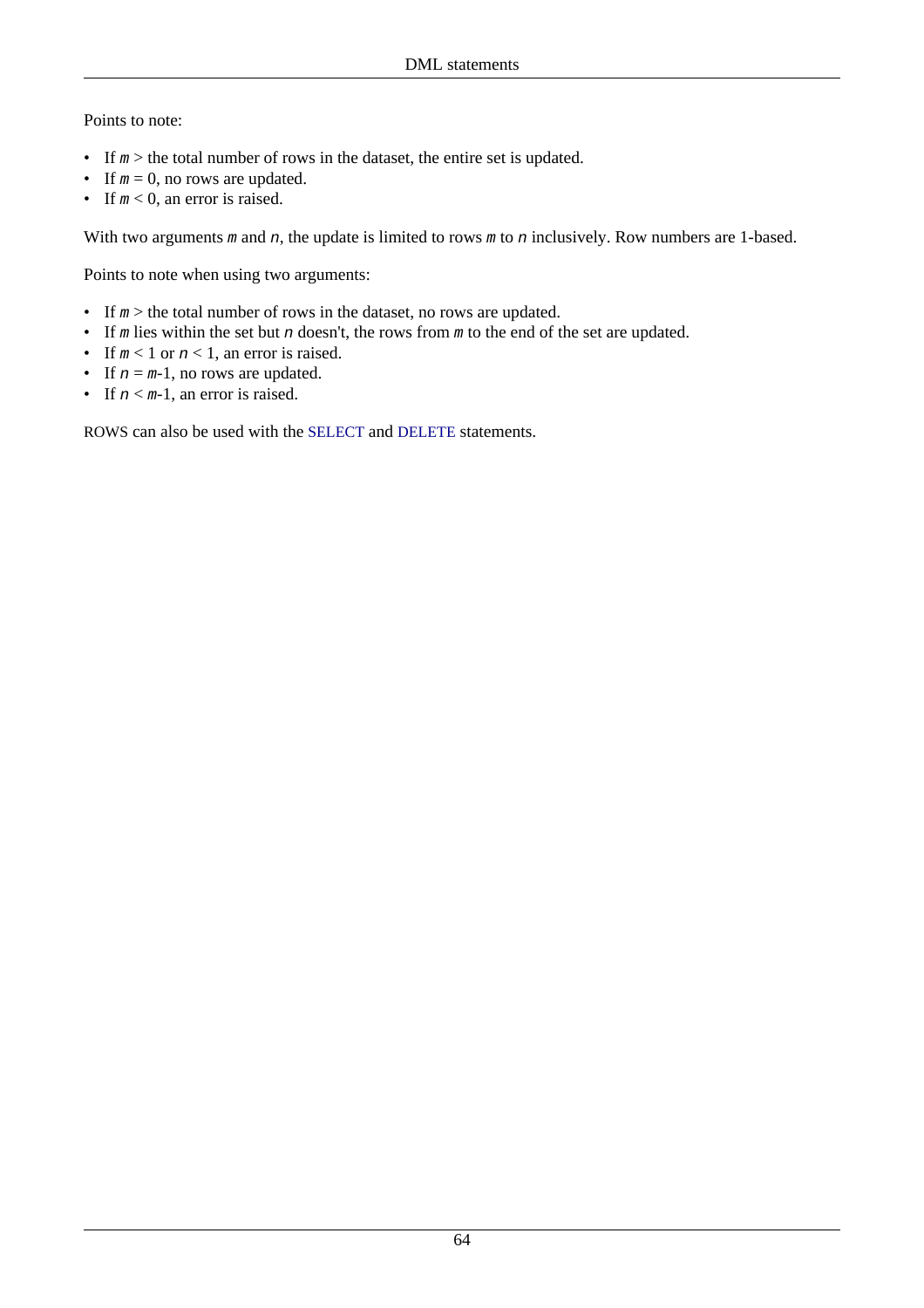### **Chapter 7**

# **Transaction control statements**

# **RELEASE SAVEPOINT**

*Available in:* DSQL

*Added in:* 1.5

*Description:* Deletes a named savepoint, freeing up all the resources it binds.

*Syntax:*

RELEASE SAVEPOINT name [ONLY]

Unless ONLY is added, all the savepoints created after the named savepoint are released as well.

For a full discussion of savepoints, see *[SAVEPOINT](#page-75-0)*.

# **ROLLBACK**

*Available in:* DSQL, ESQL

*Syntax:*

```
ROLLBACK [WORK]
   [TRANSACTION tr_name]
    [RETAIN [SNAPSHOT] | TO [SAVEPOINT] sp_name | RELEASE]
```
- The TRANSACTION clause is only available in ESQL.
- The RELEASE clause is only available in ESQL, and is discouraged.
- RETAIN and TO are only available in DSQL.

### **ROLLBACK RETAIN**

*Available in:* DSQL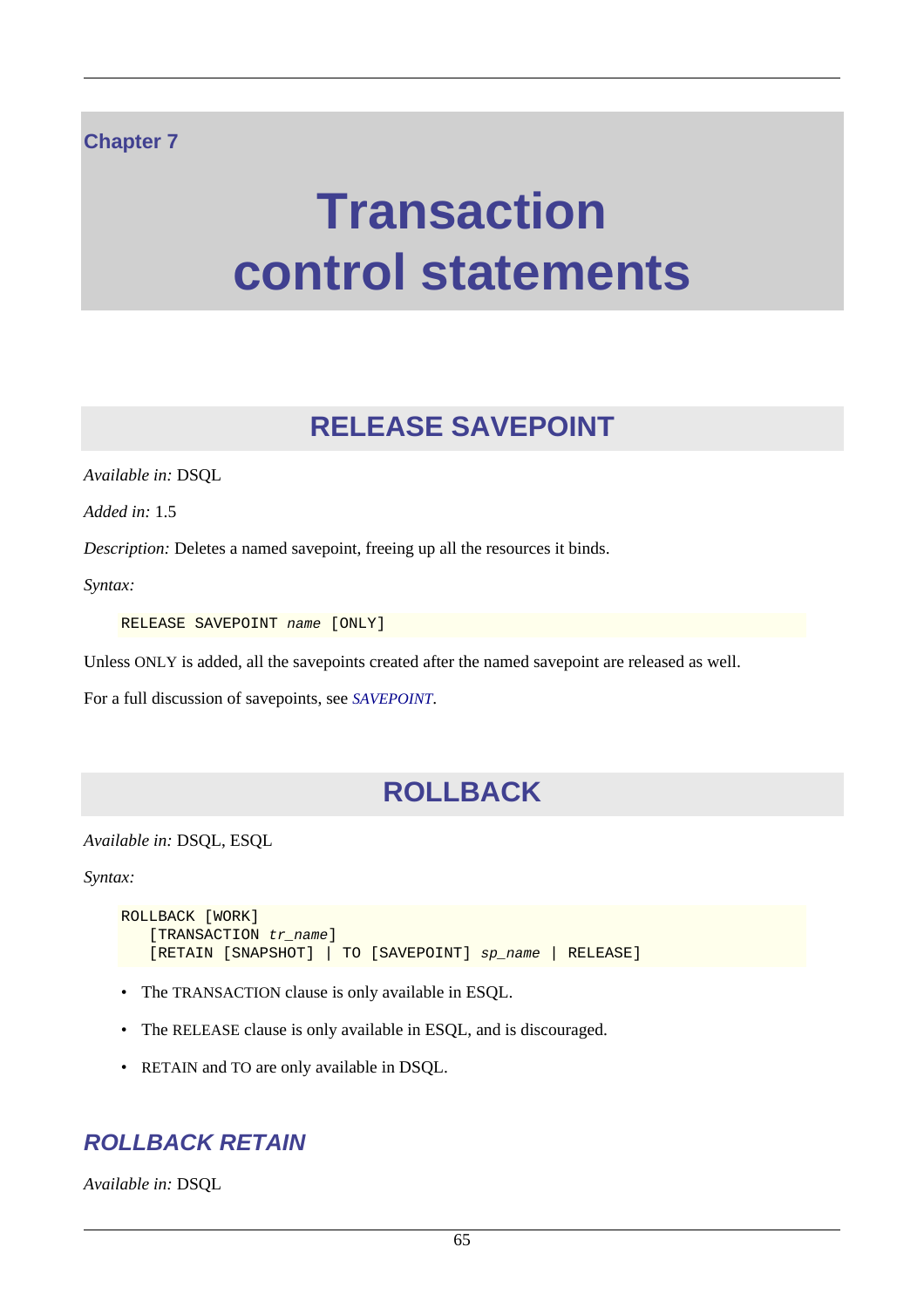#### *Added in:* 2.0

*Description:* Undoes all the database changes carried out in the transaction without closing it. User variables set with [RDB\\$SET\\_CONTEXT\(\)](#page-113-0) remain unchanged.

*Syntax:*

ROLLBACK [WORK] RETAIN [SNAPSHOT]

#### **Note**

The functionality provided by ROLLBACK RETAIN has been present since InterBase 6, but the only way to access it was through the API call isc\_rollback\_retaining().

## **ROLLBACK TO SAVEPOINT**

*Available in:* DSQL

*Added in:* 1.5

*Description:* Undoes everything that happened in a transaction since the creation of the savepoint.

*Syntax:*

ROLLBACK [WORK] TO [SAVEPOINT] name

ROLLBACK TO SAVEPOINT performs the following operations:

- All the database mutations performed within the transaction since the savepoint was created are undone. User variables set with [RDB\\$SET\\_CONTEXT\(\)](#page-113-0) remain unchanged.
- All savepoints created after the one named are destroyed. All earlier savepoints are preserved, as is the savepoint itself. This means that you can rollback to the same savepoint several times.
- All implicit and explicit record locks acquired since the savepoint are released. Other transactions that have requested access to rows locked after the savepoint must continue to wait until the transaction is committed or rolled back. Other transactions that have not already requested the rows can request and access the unlocked rows immediately.

<span id="page-75-0"></span>For a full discussion of savepoints, see *[SAVEPOINT](#page-75-0)*.

# **SAVEPOINT**

*Available in:* DSQL

*Added in:* 1.5

*Description:* Creates an SQL-99 compliant savepoint, to which you can later rollback your work without rolling back the entire transaction. Savepoint mechanisms are also known as "nested transactions".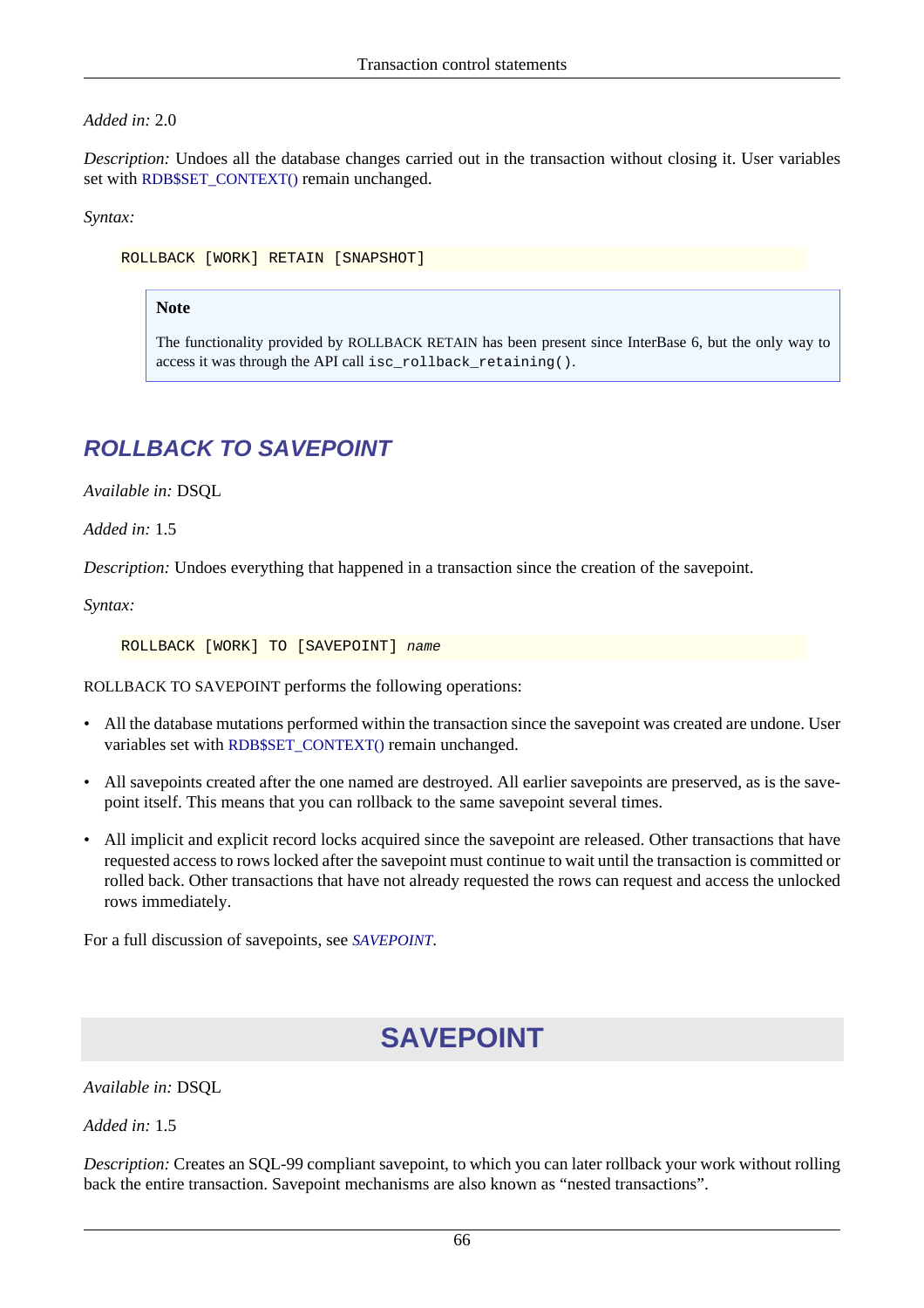*Syntax:*

SAVEPOINT <name> <name> ::= a user-chosen identifier, unique within the transaction

If the supplied name exists already within the same transaction, the existing savepoint is deleted and a new one is created with the same name.

If you later want to rollback your work to the point where the savepoint was created, use:

ROLLBACK [WORK] TO [SAVEPOINT] name

ROLLBACK TO SAVEPOINT performs the following operations:

- All the database mutations performed within the transaction since the savepoint was created are undone. User variables set with [RDB\\$SET\\_CONTEXT\(\)](#page-113-0) remain unchanged.
- All savepoints created after the one named are destroyed. All earlier savepoints are preserved, as is the savepoint itself. This means that you can rollback to the same savepoint several times.
- All implicit and explicit record locks acquired since the savepoint are released. Other transactions that have requested access to rows locked after the savepoint must continue to wait until the transaction is committed or rolled back. Other transactions that have not already requested the rows can request and access the unlocked rows immediately.

The internal savepoint bookkeeping can consume huge amounts of memory, especially if you update the same records multiple times in one transaction. If you don't need a savepoint anymore but you're not yet ready to end the transaction, you can delete the savepoint and free the resources it uses with:

RELEASE SAVEPOINT name [ONLY]

With ONLY, the named savepoint is the only one that gets released. Without it, all savepoints created after it are released as well.

*Example DSQL session using a savepoint:*

```
create table test (id integer);
commit;
insert into test values (1);
commit;
insert into test values (2);
savepoint y;
delete from test;
select * from test; -- returns no rows
rollback to y;
select * from test; -- returns two rows
rollback;
select * from test; -- returns one row
```
## **Internal savepoints**

By default, the engine uses an automatic transaction-level system savepoint to perform transaction rollback. When you issue a ROLLBACK statement, all changes performed in this transaction are backed out via a transac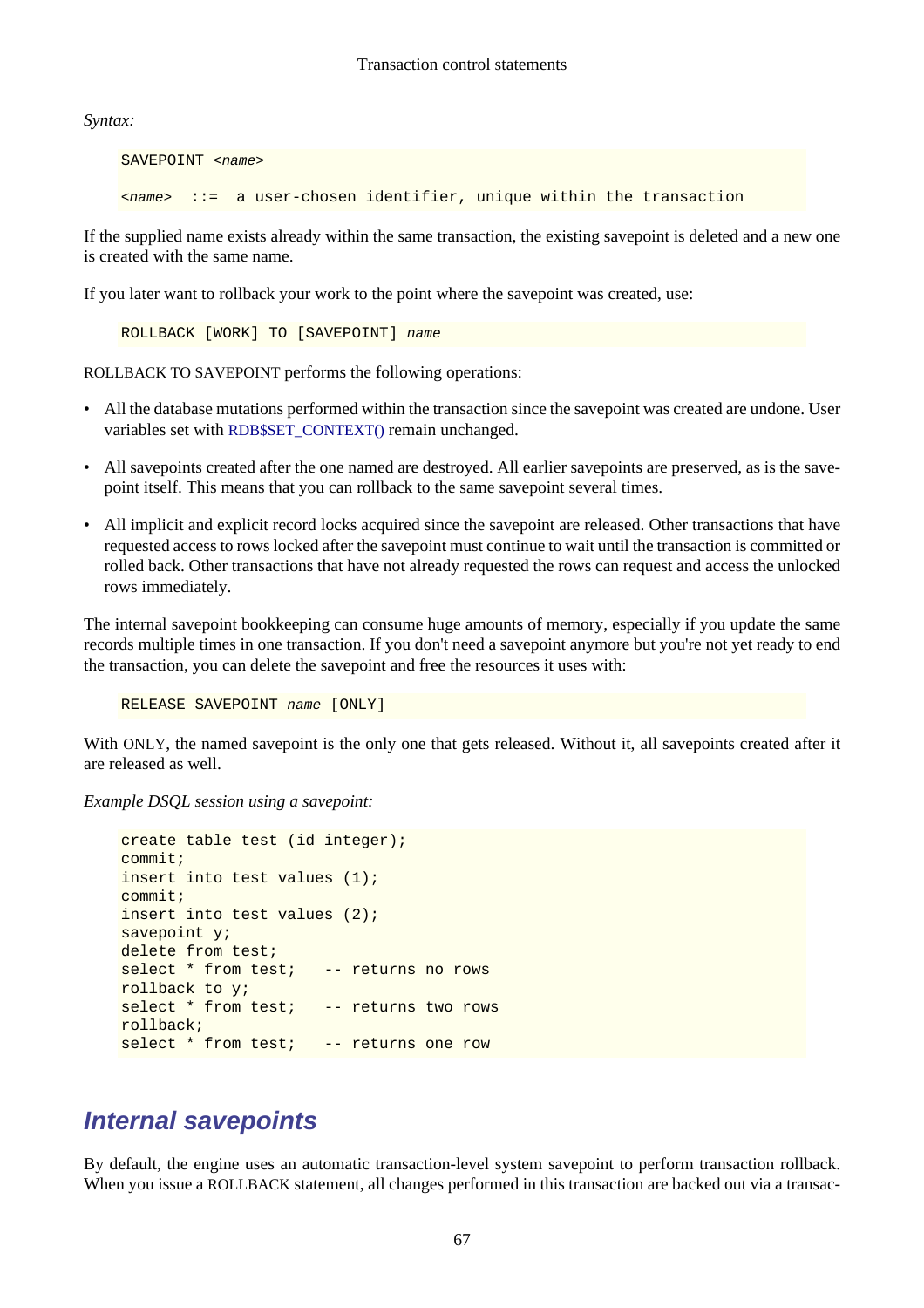tion-level savepoint and the transaction is then committed. This logic reduces the amount of garbage collection caused by rolled back transactions.

When the volume of changes performed under a transaction-level savepoint is getting large  $(10^4 - 10^6$  records affected), the engine releases the transaction-level savepoint and uses the TIP mechanism to roll back the transaction if needed.

#### **Tip**

If you expect the volume of changes in your transaction to be large, you can specify the NO AUTO UNDO option in your SET TRANSACTION statement, or – if you use the API – set the TPB flag isc\_tpb\_no\_auto\_undo. Both prevent the creation of the transaction-level savepoint.

## **Savepoints and PSQL**

Transaction control statements are not allowed in PSQL, as that would break the atomicity of the statement that calls the procedure. But Firebird does support the raising and handling of exceptions in PSQL, so that actions performed in stored procedures and triggers can be selectively undone without the entire procedure failing. Internally, automatic savepoints are used to:

- undo all actions in a BEGIN...END block where an exception occurs;
- undo all actions performed by the SP/trigger (or, in the case of a selectable SP, all actions performed since the last SUSPEND) when it terminates prematurely due to an uncaught error or exception.

Each PSQL exception handling block is also bounded by automatic system savepoints.

# **SET TRANSACTION**

*Available in:* DSQL, ESQL

*Changed in:* 2.0

*Description:* Starts and optionally configures a transaction.

*Syntax:*

```
SET TRANSACTION
    [NAME hostvar]
    [READ WRITE | READ ONLY]
    [ [ISOLATION LEVEL] { SNAPSHOT [TABLE STABILITY]
                           | READ COMMITTED [[NO] RECORD_VERSION] } ]
    [WAIT | NO WAIT]
   [LOCK TIMEOUT seconds]
    [NO AUTO UNDO]
    [IGNORE LIMBO]
    [RESERVING <tables> | USING <dbhandles>]
<tables> ::= <table_spec> [, <table_spec> ...]
<table_spec> ::= tablename [, tablename ...]
```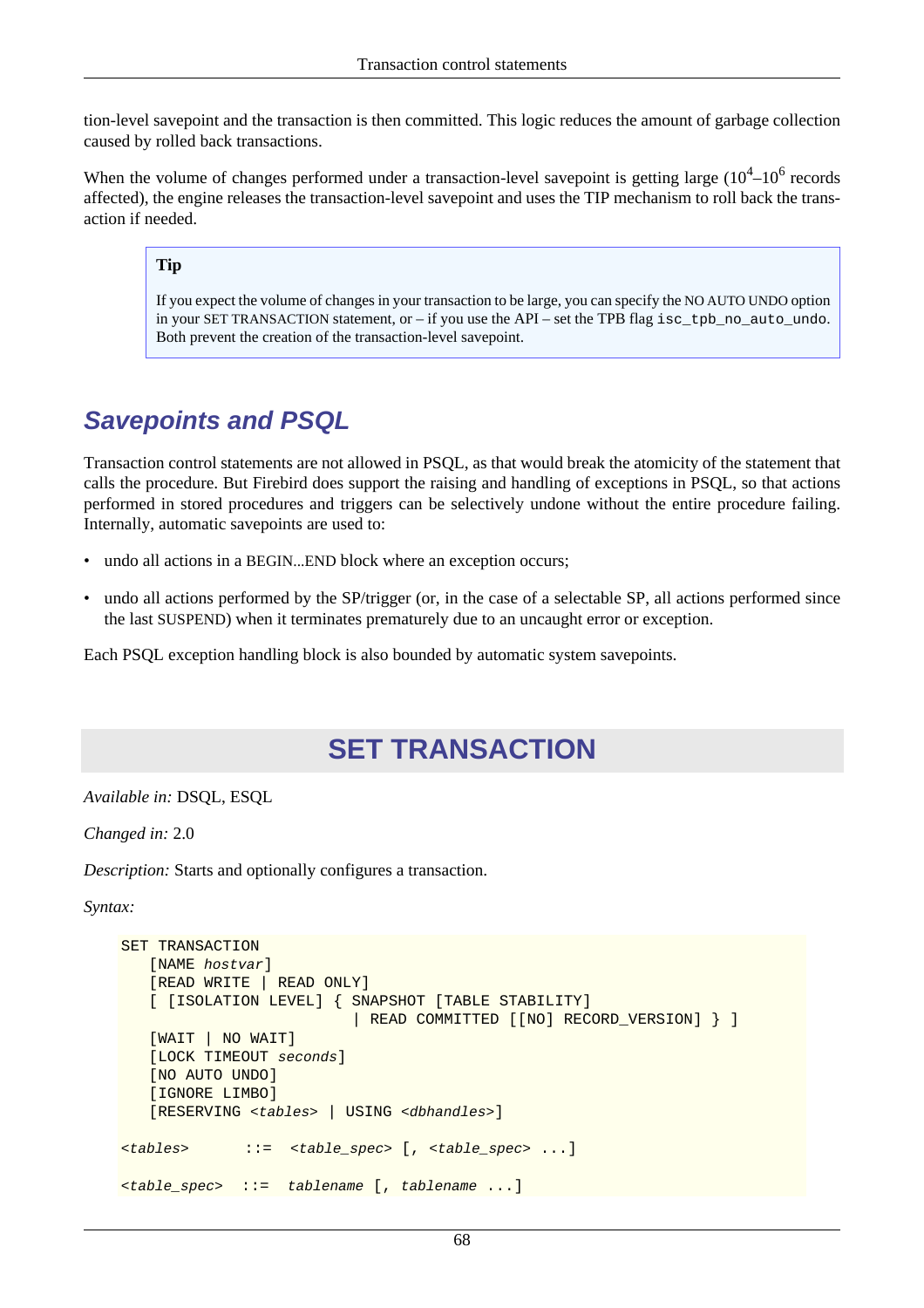```
 [FOR [SHARED | PROTECTED] {READ | WRITE}]
<dbhandles> ::= dbhandle [, dbhandle ...]
```
- The NAME option is only available in ESQL. It must be followed by a previously declared and initialized host-language variable. Without NAME, SET TRANSACTION applies to the default transaction.
- The USING option is also ESQL-only. It limits the databases that the transaction can access to the ones mentioned here.
- IGNORE LIMBO and LOCK TIMEOUT are not supported in ESQL.
- LOCK TIMEOUT and NO WAIT are mutually exclusive.
- Default option settings are: READ WRITE + WAIT + SNAPSHOT.

## **IGNORE LIMBO**

*Available in:* DSQL

*Added in:* 2.0

*Description:* With this option, records created by limbo transactions are ignored. Transactions are in limbo if the second stage of a two-phase commit fails.

#### **Note**

IGNORE LIMBO surfaces the isc\_tpb\_ignore\_limbo TPB parameter, available in the API since InterBase times and mainly used by gfix.

## **LOCK TIMEOUT**

*Available in:* DSQL

*Added in:* 2.0

*Description:* This option is only available for WAIT transactions. It takes a non-negative integer as argument, prescribing the maximum number of seconds that the transaction should wait when a lock conflict occurs. If the the waiting time has passed and the lock has still not been released, an error is generated.

#### **Note**

This is a brand new feature in Firebird 2. Its API equivalent is the new isc\_tpb\_lock\_timeout TPB parameter.

## **NO AUTO UNDO**

*Available in:* DSQL, ESQL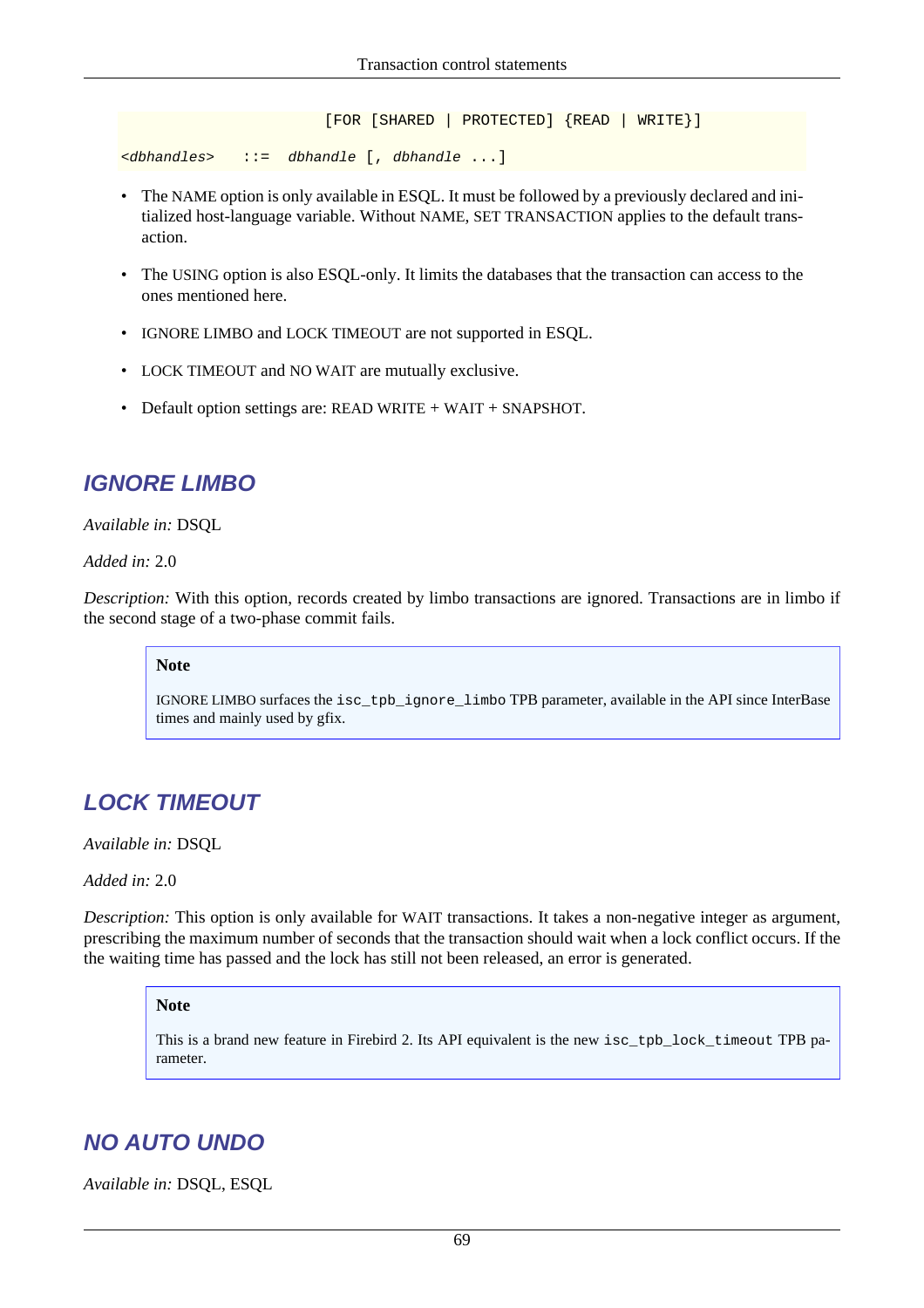#### *Added in:* 2.0

*Description:* With NO AUTO UNDO, the transaction refrains from keeping the log that is normally used to undo changes in the event of a rollback. Should the transaction be rolled back after all, other transactions will pick up the garbage (eventually). This option can be useful for massive insertions that don't need to be rolled back. For transactions that don't perform any mutations, NO AUTO UNDO makes no difference at all.

#### **Note**

NO AUTO UNDO is the SQL equivalent of the isc\_tpb\_no\_auto\_undo TPB parameter, available in the API since InterBase times.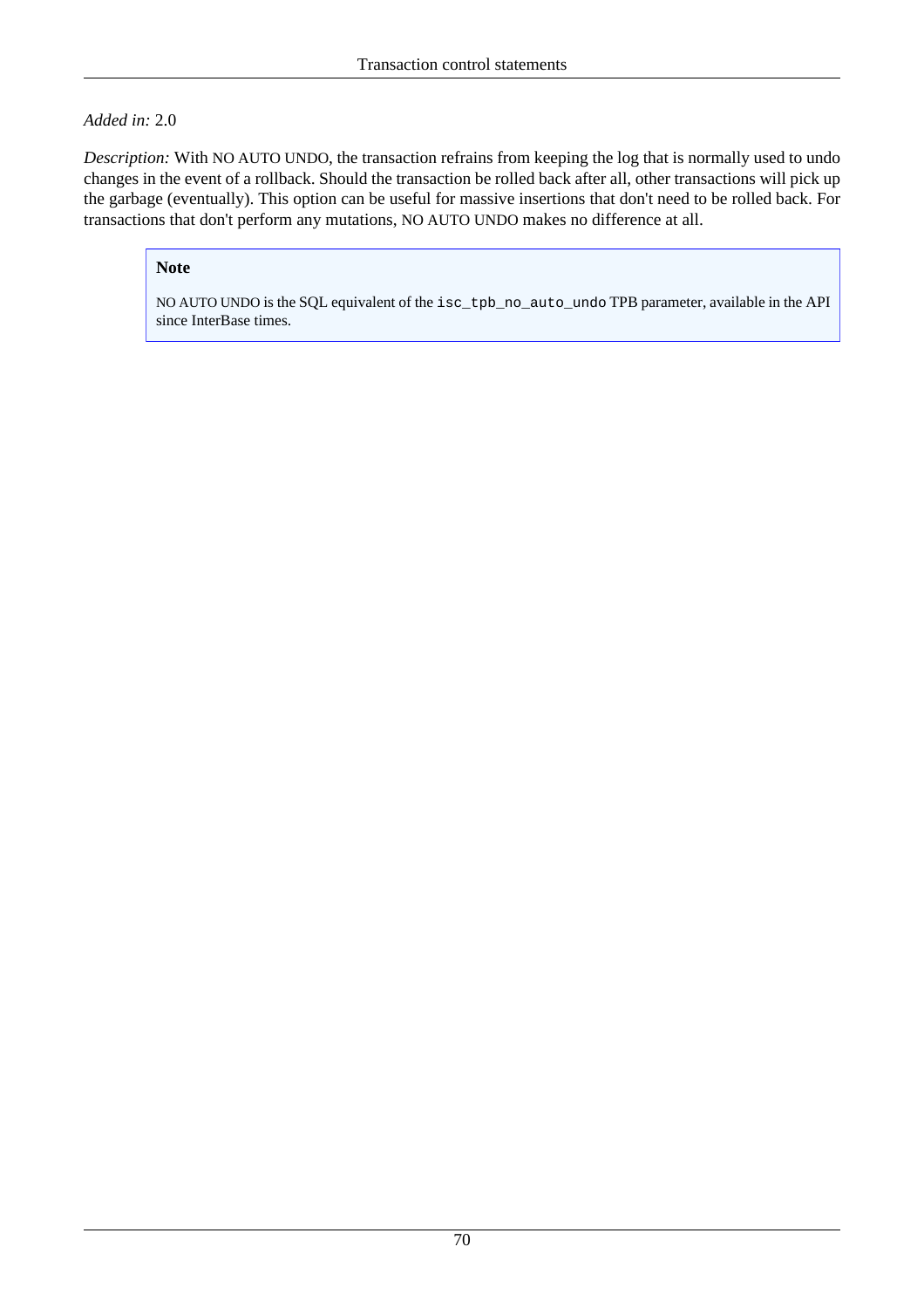### **Chapter 8**

# **PSQL statements**

PSQL – Procedural SQL – is the Firebird stored procedure and trigger language.

# **BEGIN ... END blocks may be empty**

*Available in:* PSQL

*Changed in:* 1.5

*Description:* BEGIN ... END blocks may be empty in Firebird 1.5 and up, allowing you to write stub code without having to resort to dummy statements.

*Example:*

```
create trigger bi_atable for atable
active before insert position 0
as
begin
end
```
# **BREAK**

*Available in:* PSQL

*Added in:* 1.0

*Better alternative:* [LEAVE](#page-89-0)

*Description:* BREAK immediately terminates a WHILE or FOR loop and continues with the first statement after the loop.

*Example:*

```
create procedure selphrase(num int)
returns (phrase varchar(40))
as
begin
   for select Phr from Phrases into phrase do
  begin
     if (num < 1) then break;
     suspend;
   num = num - 1;
```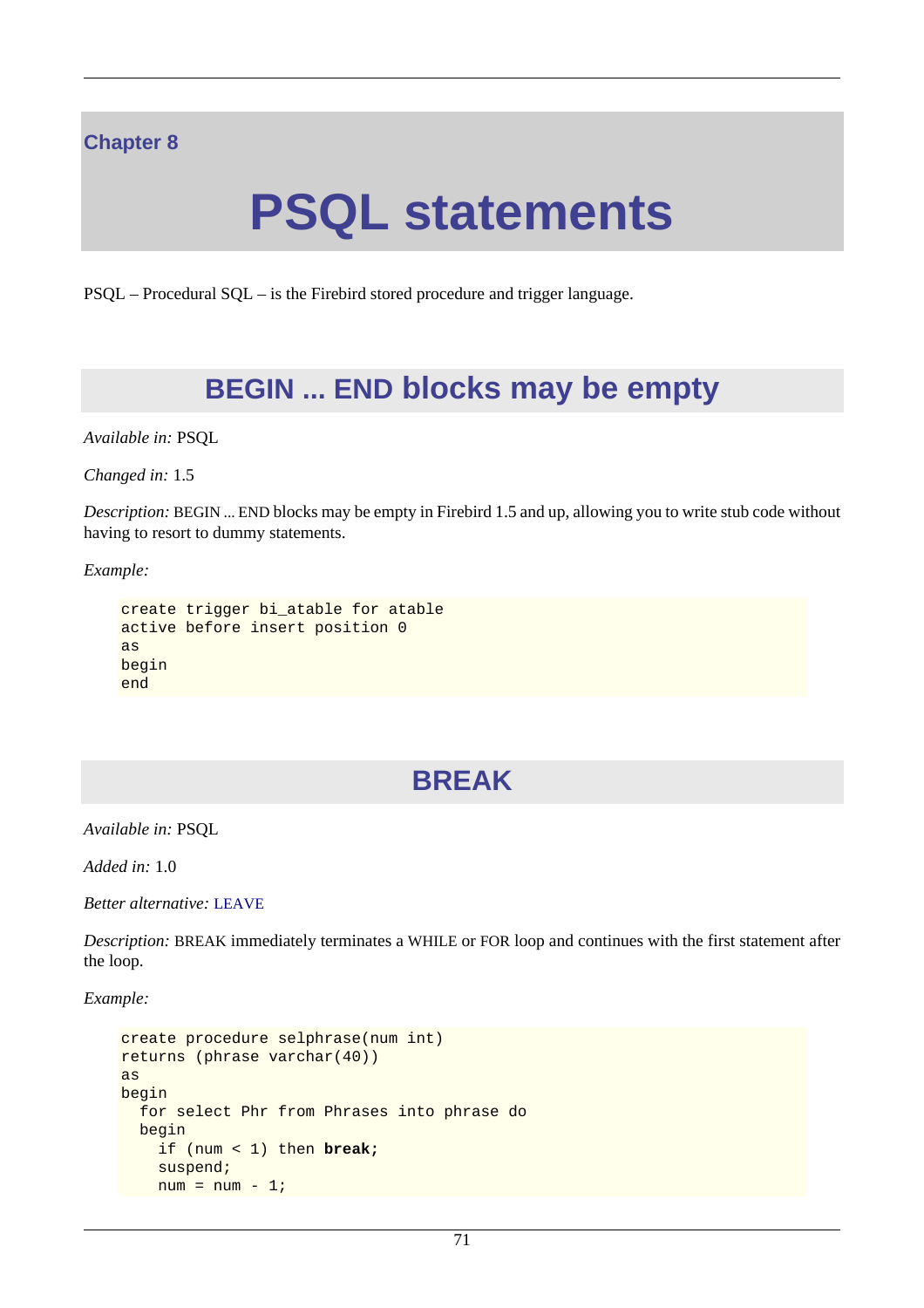```
 end
   phrase = '*** Ready! ***';
   suspend;
end
```
This selectable SP returns at most num rows from the table Phrases. The variable num is decremented in each iteration; once it is smaller than 1, the loop is terminated with BREAK. The program then continues at the line "phrase =  $***$  Ready! \*\*\*';".

#### **Important**

<span id="page-81-1"></span>Since Firebird 1.5, use of the SQL-99 compliant alternative [LEAVE](#page-89-0) is preferred.

# **CLOSE cursor**

*Available in:* PSQL

*Added in:* 2.0

*Description:* Closes an open cursor. Any cursors still open when the trigger, stored procedure or EXECUTE BLOCK statement they belong to is exited, will be closed automatically.

*Syntax:*

CLOSE cursorname;

*Example:* See [DECLARE](#page-81-0) ... CURSOR.

# **DECLARE**

<span id="page-81-0"></span>*Available in:* PSQL

## **DECLARE ... CURSOR**

*Added in:* 2.0

*Description:* Declares a named cursor and binds it to its own SELECT statement. The cursor can later be opened, used to walk the result set, and closed again. Positioned updates and deletes (using [WHERE CURRENT OF](#page-91-0)) are also supported. PSQL cursors are available in triggers, stored procedures and [EXECUTE BLOCK](#page-52-0) statements.

*Syntax:*

DECLARE [VARIABLE] cursorname CURSOR FOR (select-statement);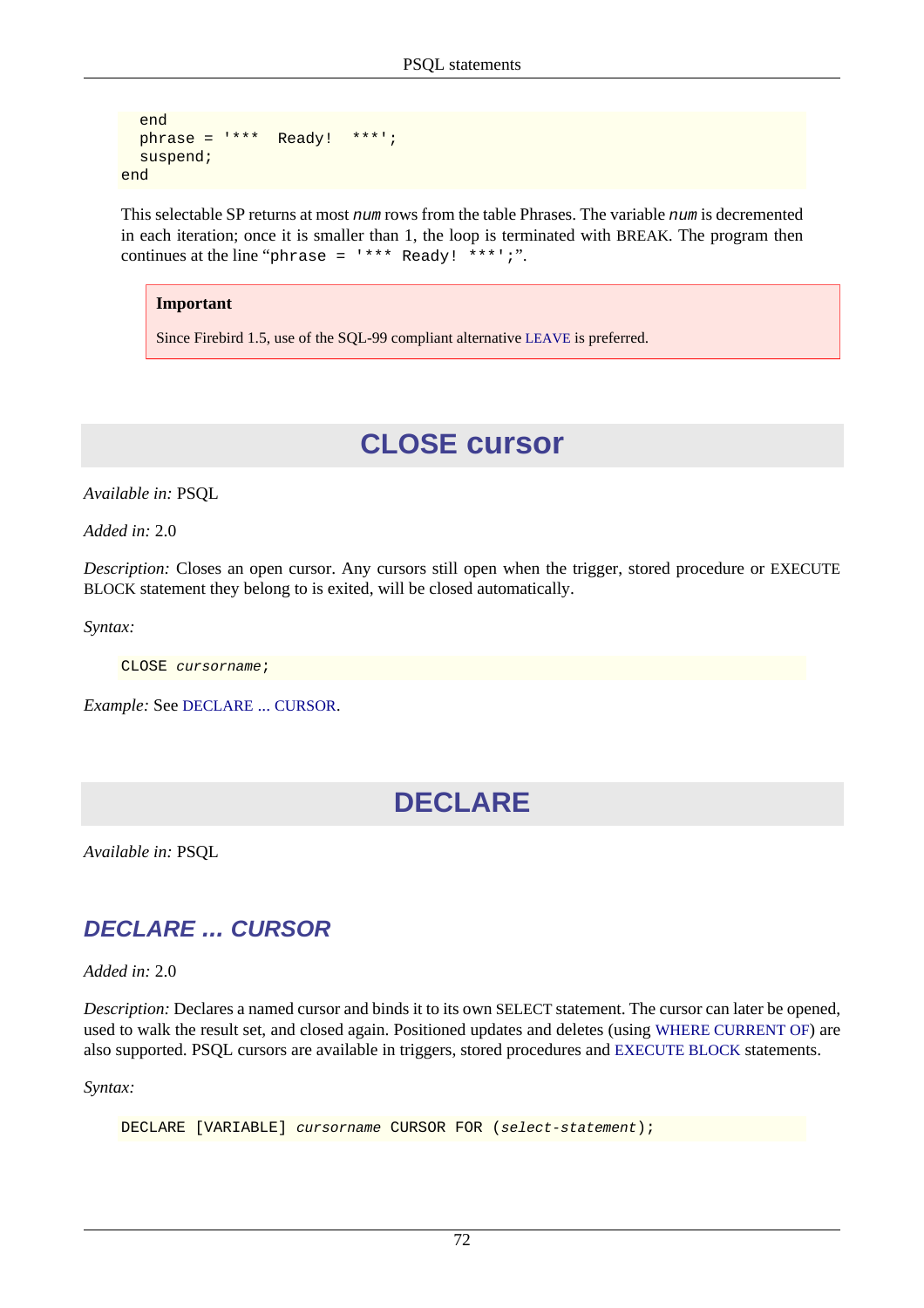*Example:*

```
execute block
returns (relation char(31), sysflag int)
as
declare cur cursor for 
   (select rdb$relation_name, rdb$system_flag from rdb$relations);
begin
   open cur;
   while (1=1) do
   begin
     fetch cur into relation, sysflag;
    if (row_count = 0) then leave;
     suspend;
   end
   close cur;
end
```
*Notes:*

- A "FOR UPDATE" clause is allowed in the SELECT statement, but not required for a positioned update or delete to succeed.
- Make sure that declared cursor names do not clash with any names defined later on in [AS CURSOR](#page-88-0) clauses.
- If you need a cursor to loop through an output set, it is almost always easier and less error-prone to use a FOR SELECT statement with an AS CURSOR clause. Declared cursors must be explicitly opened, fetched from, and closed. Furthermore, you need to check row\_count after every fetch and break out of the loop if it is zero. AS CURSOR takes care of all of that automagically. However, declared cursors give you more control over the sequence of events, and allow you to operate several cursors in parallel.
- The SELECT statement may contain named SQL parameters, like in "select name || : sfx from names where number = : num". Each parameter must be a PSQL variable that has been declared previously (this includes any in/out params of the PSQL module). When the cursor is opened, the parameter is assigned the current value of the variable.
- Caution! If the value of a PSQL variable that is used in the SELECT statement changes during execution of the loop, the statement *may* (but will not always) be re-evaluated for the remaining rows. In general, this situation should be avoided. If you really need this behaviour, test your code thoroughly and make sure you know how variable changes affect the outcome. Also be advised that the behaviour may depend on the query plan, in particular the use of indices. As it is currently not strictly defined, it may change in some future version of Firebird.

*See also:* OPEN [cursor,](#page-90-0) [FETCH](#page-87-0) cursor, [CLOSE](#page-81-1) cursor

# **DECLARE [VARIABLE] with initialization**

#### *Changed in:* 1.5

*Description:* In Firebird 1.5 and above, a PSQL local variable can be initialized upon declaration. The VARIABLE keyword has become optional.

*Syntax:*

DECLARE [VARIABLE] varname datatype [{= | DEFAULT} value];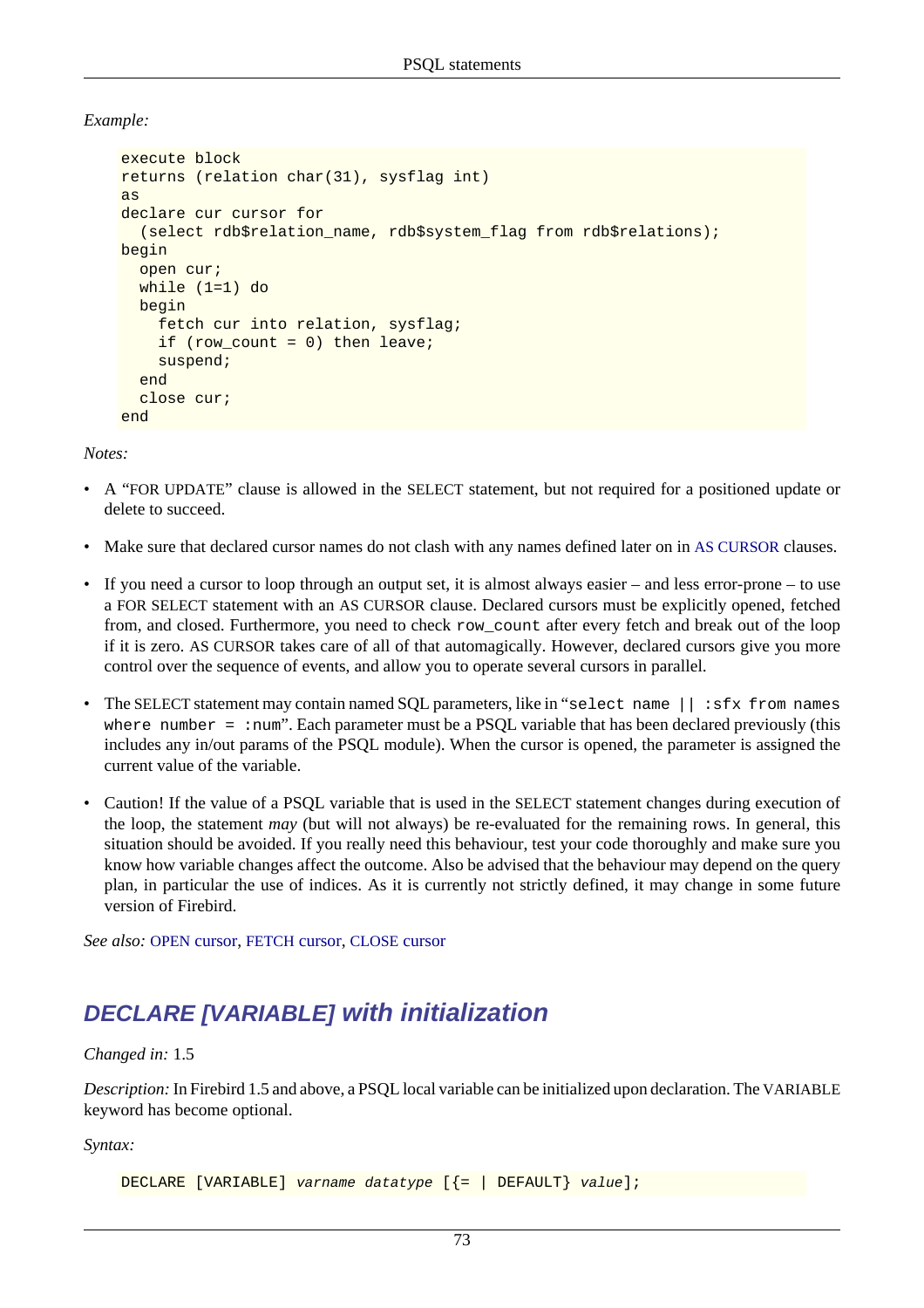*Example:*

```
create procedure proccie (a int)
returns (b int)
as
  declare p int;
  declare q int = 8;
  declare r int default 9;
  declare variable s int;
  declare variable t int = 10;
  declare variable u int default 11;
begin
   <intelligent code here>
end
```
# **EXCEPTION**

*Available in:* PSQL

*Changed in:* 1.5

*Description:* The EXCEPTION syntax has been extended so that the user can

- a. Rethrow a caught exception or error.
- b. Provide a custom message when throwing a user-defined exception.

*Syntax:*

EXCEPTION [<exception-name> [custom-message]]

<exception-name> ::= A previously defined exception name

## **Rethrowing a caught exception**

Within the exception handling block only, you can rethrow the caught exception or error by giving the EXCEP-TION command without any arguments. Outside such blocks, this "bare" command has no effect.

*Example:*

```
when any do
begin
   insert into error_log (...) values (sqlcode, ...);
   exception;
end
```
This example first logs some information about the exception or error, and then rethrows it.

## **Providing a custom error message**

Firebird 1.5 and up allow you to override an exception's default error message by supplying an alternative one when throwing the exception.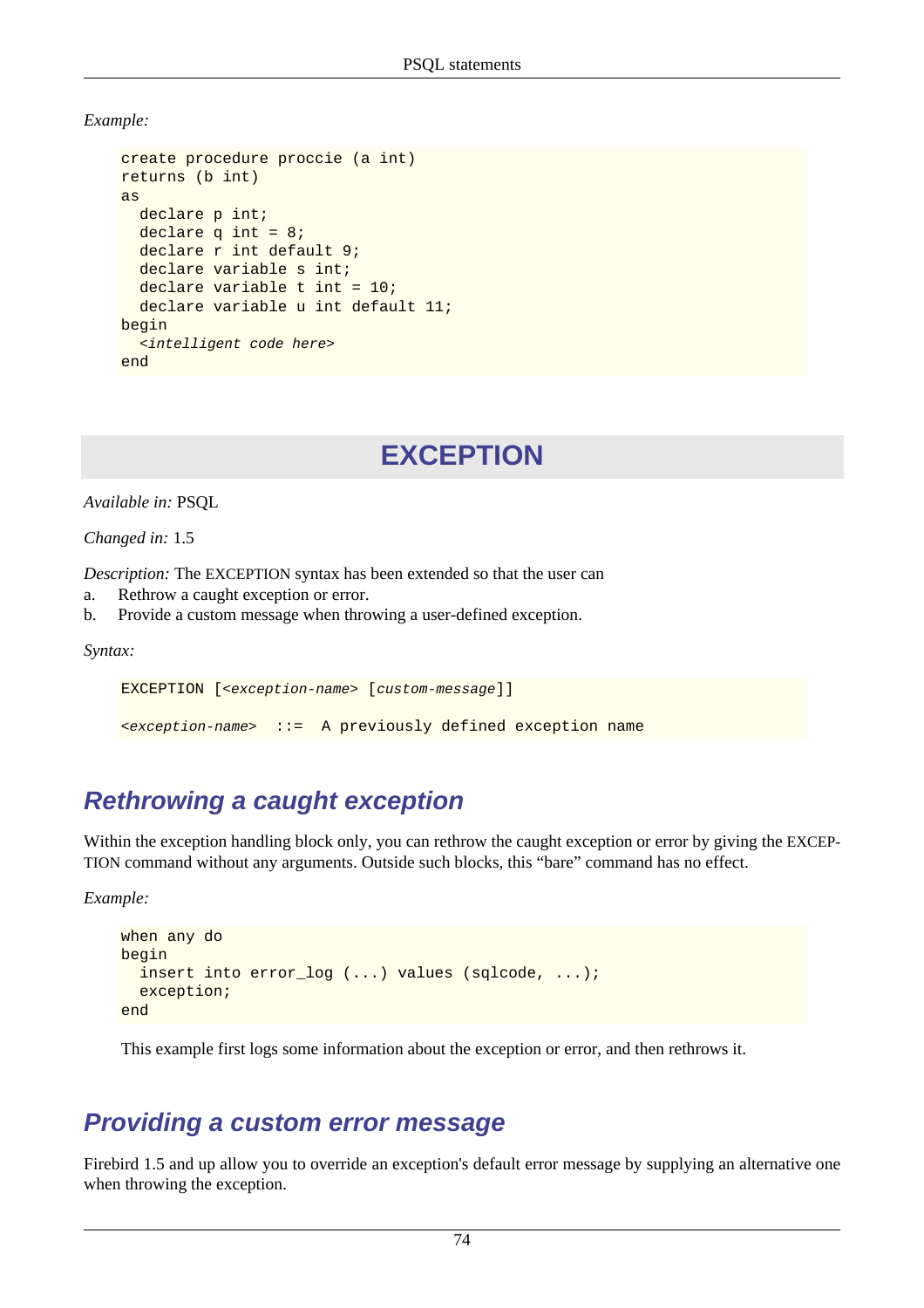*Examples:*

exception ex\_data\_error 'You just lost some valuable data';

exception ex\_bad\_type 'Wrong type for record with id ' || new.id;

**Note**

Starting at version 2.0, the maximum message length is 1021 instead of 78 characters.

# **EXECUTE PROCEDURE**

*Available in:* DSQL, PSQL

*Changed in:* 1.5

*Description:* In Firebird 1.5 and above, (compound) expressions are allowed as input parameters for stored procedures called with EXECUTE PROCEDURE. See *DML statements :: [EXECUTE PROCEDURE](#page-54-0)* for full info and examples.

# **EXECUTE STATEMENT**

*Available in:* PSQL

*Added in:* 1.5

*Description:* EXECUTE STATEMENT takes a single string argument and executes it as if it had been submitted as a DSQL statement. The exact syntax depends on the number of data rows that the supplied statement may return.

## **No data returned**

This form is used with INSERT, UPDATE, DELETE and EXECUTE PROCEDURE statements that return no data.

*Syntax:*

```
EXECUTE STATEMENT <statement>
<statement> ::= An SQL statement returning no data.
```
*Example:*

```
create procedure DynamicSampleOne (ProcName varchar(100))
as
declare variable stmt varchar(1024);
declare variable param int;
```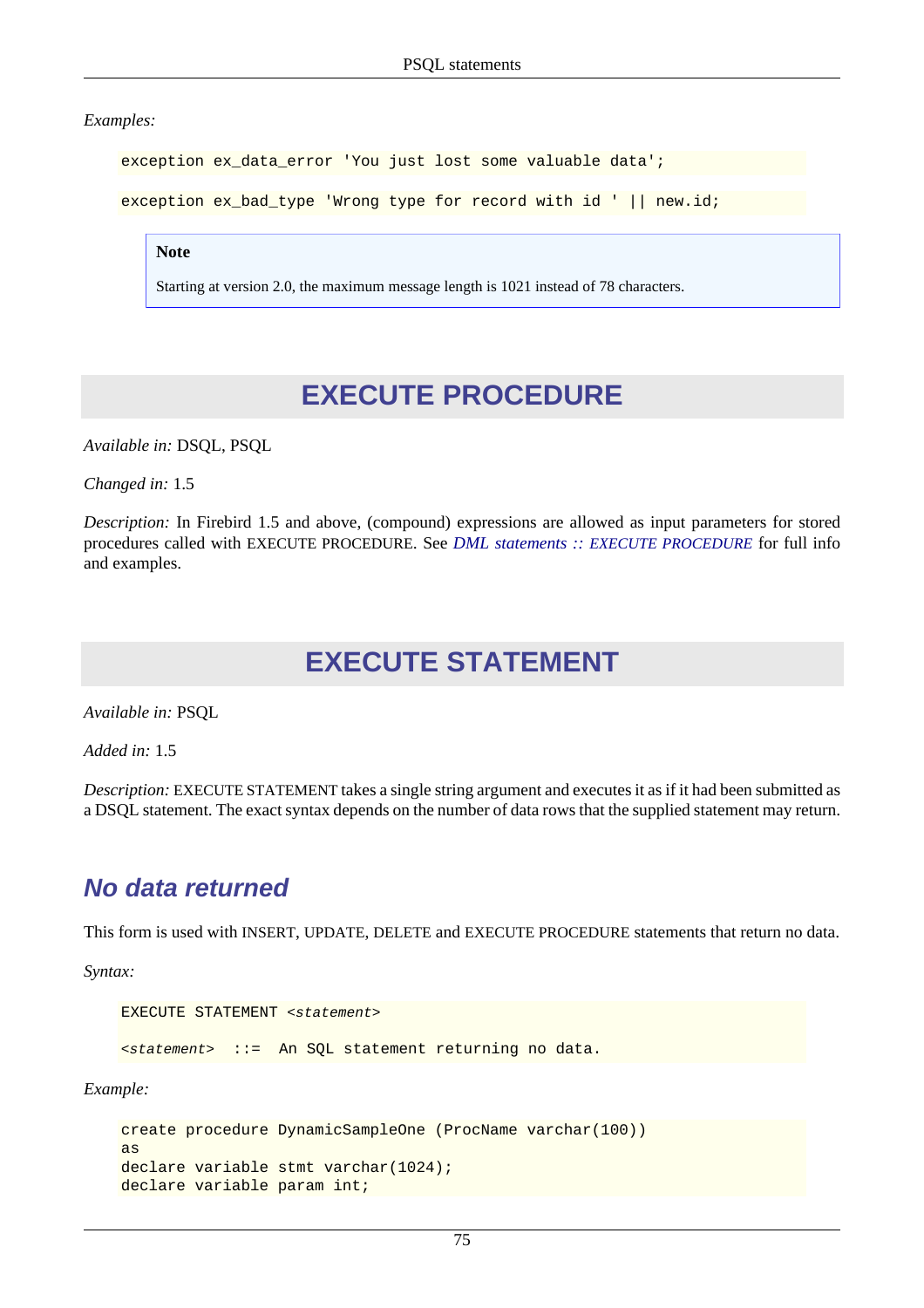```
begin
   select min(SomeField) from SomeTable into param;
    stmt = 'execute procedure ' 
            || ProcName 
            || '(' 
            || cast(param as varchar(20)) 
           | | ')';
    execute statement stmt;
end
```
#### **Warning**

Although this form of EXECUTE STATEMENT can also be used with all kinds of DDL strings (except CRE-ATE/DROP DATABASE), it is generally very, very unwise to use this trick in order to circumvent the no-DDL rule in PSQL.

### **One row of data returned**

This form is used with singleton SELECT statements.

*Syntax:*

```
EXECUTE STATEMENT <select-statement> INTO <var> [, <var> ...]
<select-statement> ::= An SQL statement returning at most one row of data.
<var> ::= A PSQL variable, optionally preceded by ":"
```
*Example:*

```
create procedure DynamicSampleTwo (TableName varchar(100))
as
declare variable param int;
begin
   execute statement
     'select max(CheckField) from ' || TableName into :param;
   if (param > 100) then
     exception Ex_Overflow 'Overflow in ' || TableName;
end
```
## <span id="page-85-0"></span>**Any number of data rows returned**

This form – analogous to "FOR SELECT ... DO" – is used with SELECT statements that may return a multi-row dataset.

*Syntax:*

```
FOR EXECUTE STATEMENT <select-statement> INTO <var> [, <var> ...]
   DO <compound-statement>
<select-statement> ::= Any SELECT statement.
<var> ::= A PSQL variable, optionally preceded by ":"
```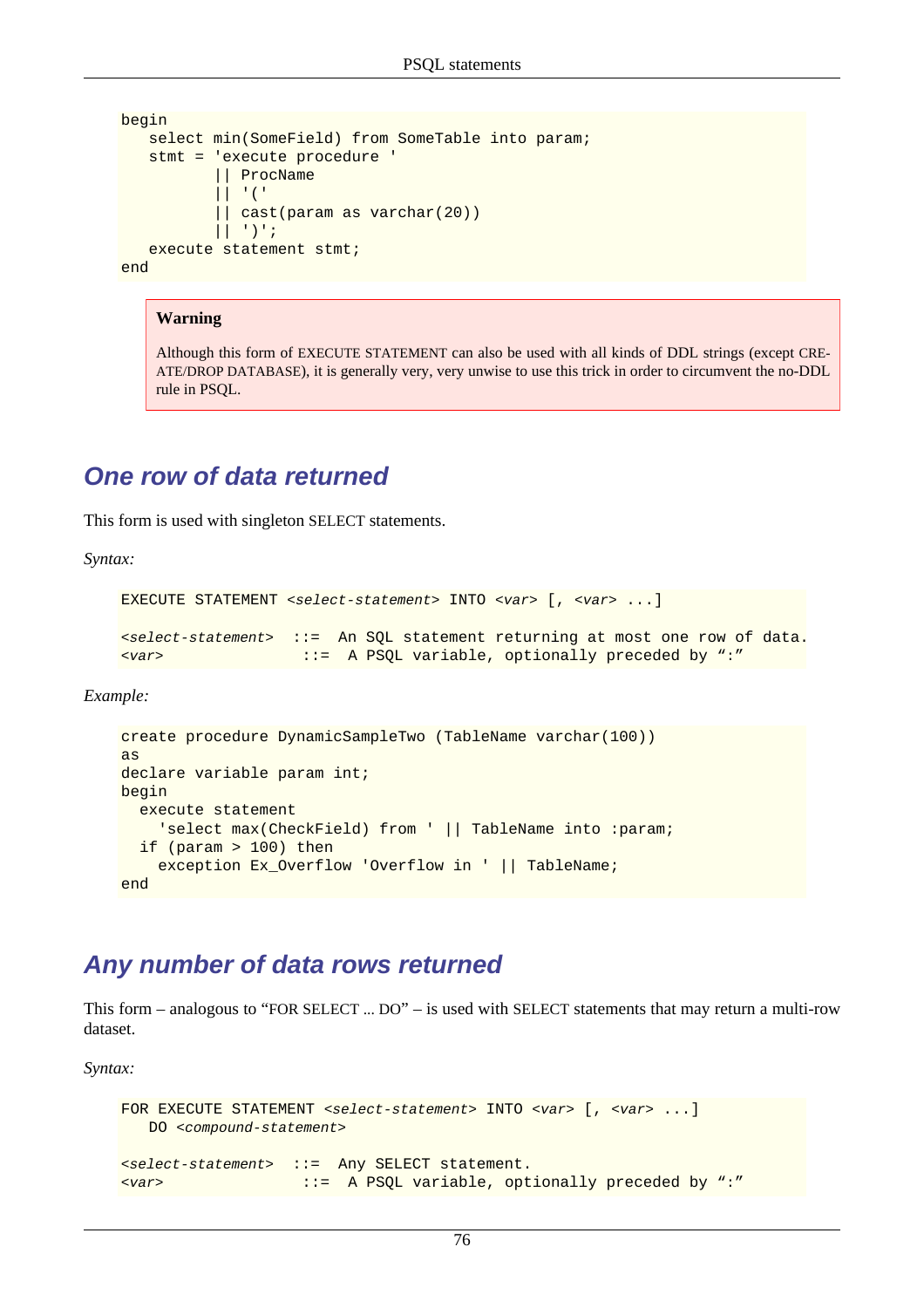*Example:*

```
create procedure DynamicSampleThree 
   ( TextField varchar(100),
     TableName varchar(100) )
returns 
   ( LongLine varchar(32000) )
as
declare variable Chunk varchar(100);
begin
  Chunk = '': for execute statement
     'select ' || TextField || ' from ' || TableName into :Chunk
   do
     if (Chunk is not null) then
       LongLine = LongLine || Chunk || ' ';
   suspend;
end
```
## **Caveats with EXECUTE STATEMENT**

- 1. There is no way to validate the syntax of the enclosed statement.
- 2. There are no dependency checks to discover whether tables or columns have been dropped.
- 3. Operations will be slow because the embedded statement has to be prepared every time it is executed.
- 4. The argument string cannot contain any parameters. All variable substitution into the static part of the DSQL statement should be performed before EXECUTE STATEMENT is called.
- 5. Return values are strictly checked for data type in order to avoid unpredictable type-casting exceptions. For example, the string '1234' would convert to an integer, 1234, but 'abc' would give a conversion error.
- 6. The submitted DSQL statement is always executed with the privileges of the current **user**. Privileges granted to the trigger or SP that contains the EXECUTE STATEMENT statement are not in effect while the DSQL statement runs.

All in all, this feature is intended only for very cautious use and you should always take the above factors into account. Bottom line: use EXECUTE STATEMENT only when other methods are impossible, or perform even worse than EXECUTE STATEMENT.

# **EXIT**

*Available in:* PSQL

*Changed in:* 1.5

*Description:* In Firebird 1.5 and up, EXIT can be used in all PSQL. In earlier versions it is only supported in stored procedures, not in triggers.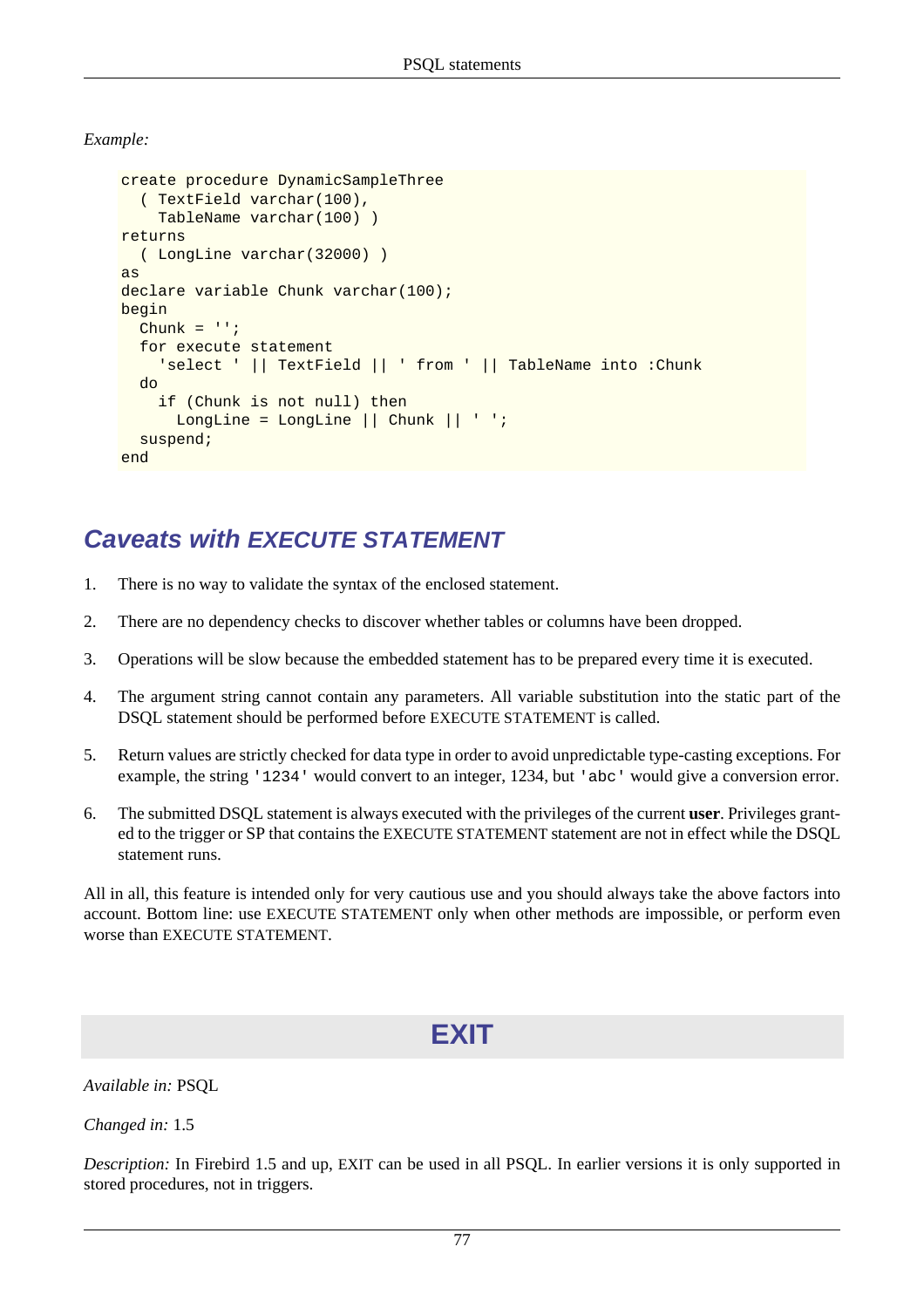# **FETCH cursor**

<span id="page-87-0"></span>*Available in:* PSQL

*Added in:* 2.0

*Description:* Fetches the next data row from a cursor's result set and stores the column values in PSQL variables.

*Syntax:*

```
FETCH cursorname INTO [: ]varname [, [: ]varname ... ];
```
*Notes:*

- The ROW COUNT context variable will be 1 if the fetch returned a data row and 0 if the end of the set has been reached.
- You can do a positioned [UPDATE](#page-71-0) or [DELETE](#page-50-0) on the fetched row with the WHERE CURRENT OF clause.

*Example:* See [DECLARE](#page-81-0) ... CURSOR.

# **FOR EXECUTE STATEMENT ... DO**

*Available in:* PSQL

*Added in:* 1.5

*Description:* See *EXECUTE STATEMENT [:: Any number of data rows returned](#page-85-0)*.

# **FOR SELECT ... INTO ... DO**

*Available in:* PSQL

*Description:* Executes a SELECT statement and retrieves the result set. In each iteration of the loop, the field values of the current row are copied into local variables. Adding an AS CURSOR clause enables positioned deletes and updates. FOR SELECT statements may be nested.

*Syntax:*

```
FOR <select-stmt>
    INTO <var> [, <var> ...]
   [AS CURSOR name]
D<sub>O</sub> <psql-stmt>
<select-stmt> ::= A valid SELECT statement.
<var> ::= A PSQL variable name, optionally preceded by ":"
<sub>psq1-stmt</sub> ::= A single statement or a block of PSQL code.</sub>
```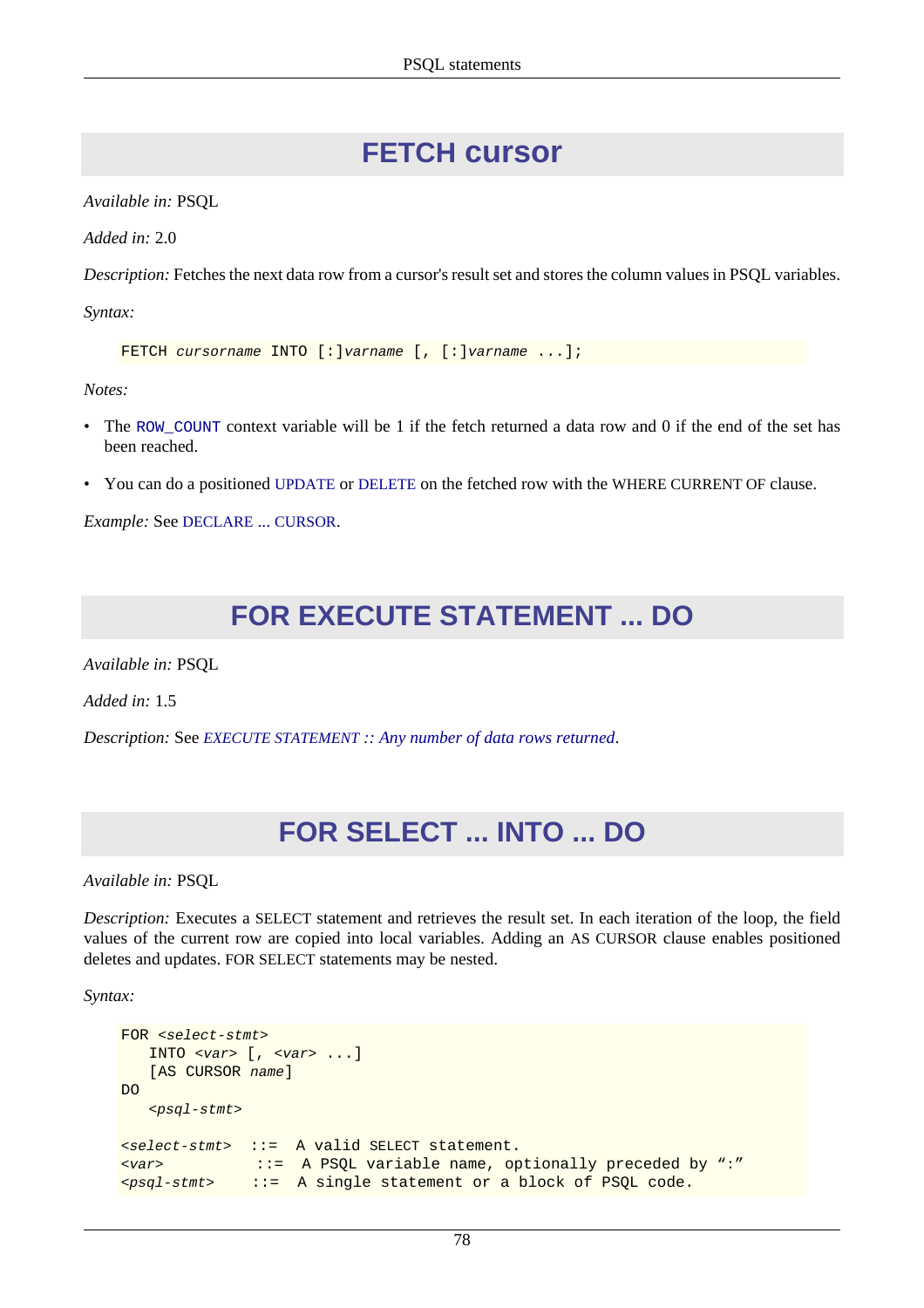- The SELECT statement may contain named SQL parameters, like in "select name || :sfx from names where number = : num". Each parameter must be a PSQL variable that has been declared previously (this includes any in/out params of the PSQL module).
- Caution! If the value of a PSOL variable that is used in the SELECT statement changes during execution of the loop, the statement *may* (but will not always) be re-evaluated for the remaining rows. In general, this situation should be avoided. If you really need this behaviour, test your code thoroughly and make sure you know how variable changes affect the outcome. Also be advised that the behaviour may depend on the query plan, in particular the use of indices. As it is currently not strictly defined, it may change in some future version of Firebird.

*Examples:*

```
create procedure shownums
   returns (aa int, bb int, sm int, df int)
as
begin
   for select distinct a, b from numbers order by a, b
     into :aa, :bb
   do
  begin
    sm = aa + bb;
    df = aa - bb;
     suspend;
   end
end
create procedure relfields
   returns (relation char(32), pos int, field char(32))
as
begin
   for select rdb$relation_name from rdb$relations
       into :relation
   do
   begin
     for select rdb$field_position + 1, rdb$field_name
         from rdb$relation_fields
        where rdb$relation name = :relation order by rdb$field_position
         into :pos, :field
     do
     begin
      if (pos = 2) then relation = " " "'; -- for nicer output
       suspend;
     end
   end
end
```
## <span id="page-88-0"></span>**AS CURSOR clause**

*Available in:* PSQL

*Added in:* IB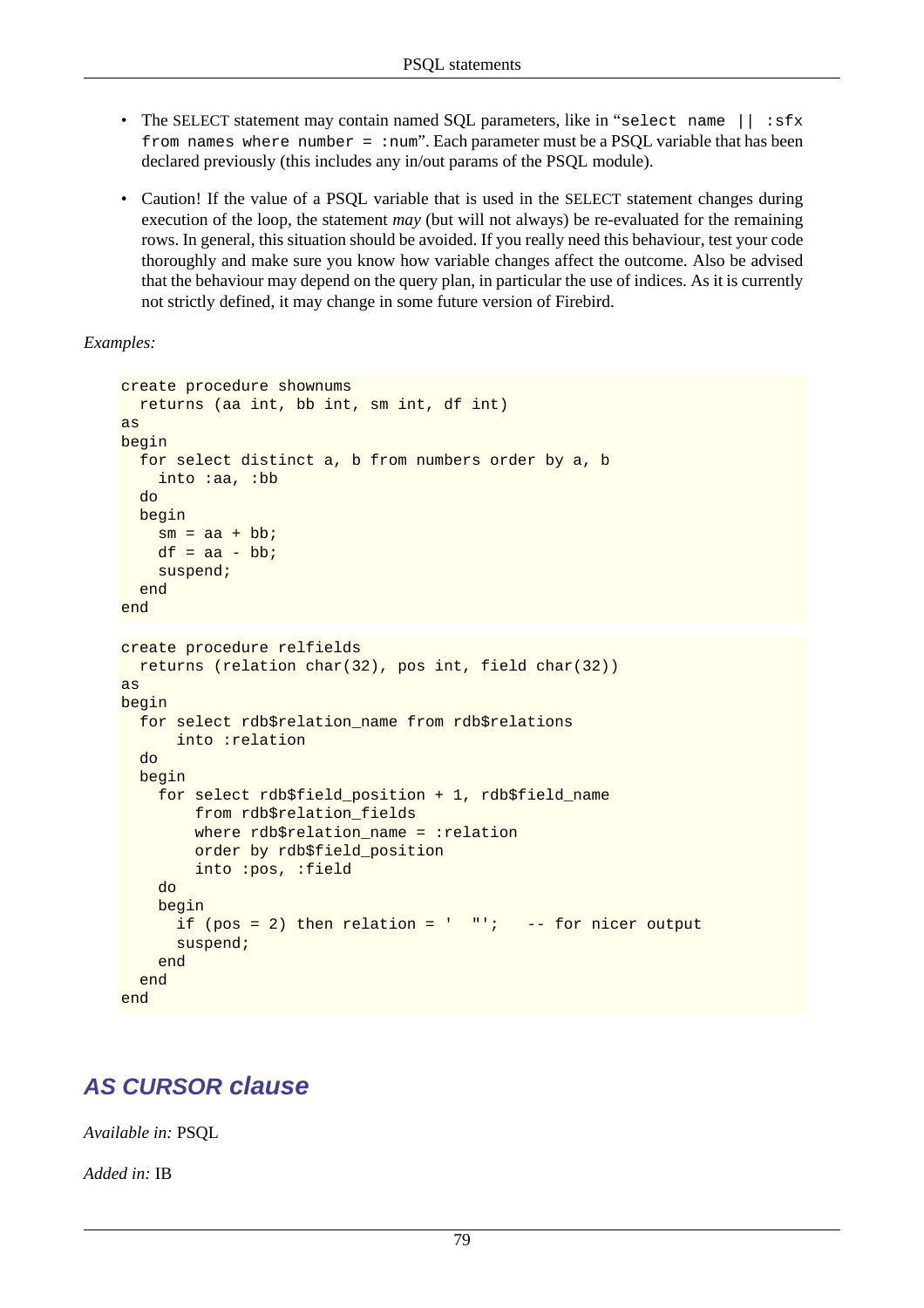*Description:* The optional AS CURSOR clause creates a named cursor that can be referenced (after [WHERE](#page-91-0) [CURRENT OF](#page-91-0)) within the FOR SELECT loop in order to update or delete the current row. This feature was already added in InterBase, but not mentioned in the *Language Reference*.

*Example:*

```
create procedure deltown (towntodelete varchar(24))
   returns (town varchar(24), pop int)
as
begin
   for select town, pop from towns into :town, :pop as cursor tcur do
  begin
     if (town = towntodelete)
       then delete from towns where current of tcur;
       else suspend;
   end
end
```
*Notes:*

- A "FOR UPDATE" clause is allowed in the SELECT statement., but not required for a positioned update or delete to succeed.
- Make sure that cursor names defined here do not clash with any names created earlier on in [DECLARE CUR-](#page-81-0)[SOR](#page-81-0) statements.
- <span id="page-89-0"></span>• AS CURSOR is not supported in FOR EXECUTE STATEMENT loops, even if the statement to execute is a suitable SELECT query.

# **LEAVE**

*Available in:* PSQL

*Added in:* 1.5

*Changed in:* 2.0

*Description:* LEAVE immediately terminates the innermost WHILE or FOR loop. With the optional label argument introduced in Firebird 2.0, LEAVE can break out of surrounding loops as well. Execution continues with the first statement after the outermost terminated loop.

*Syntax:*

```
[label:]
{FOR | WHILE} ... DO
    ...
    (possibly nested loops, with or without labels)
    ...
    LEAVE [label];
```
*Example:*

If an error occurs during the insert in the example below, the event is logged and the loop terminated. The program continues at the line of code reading " $c = 0$ ;"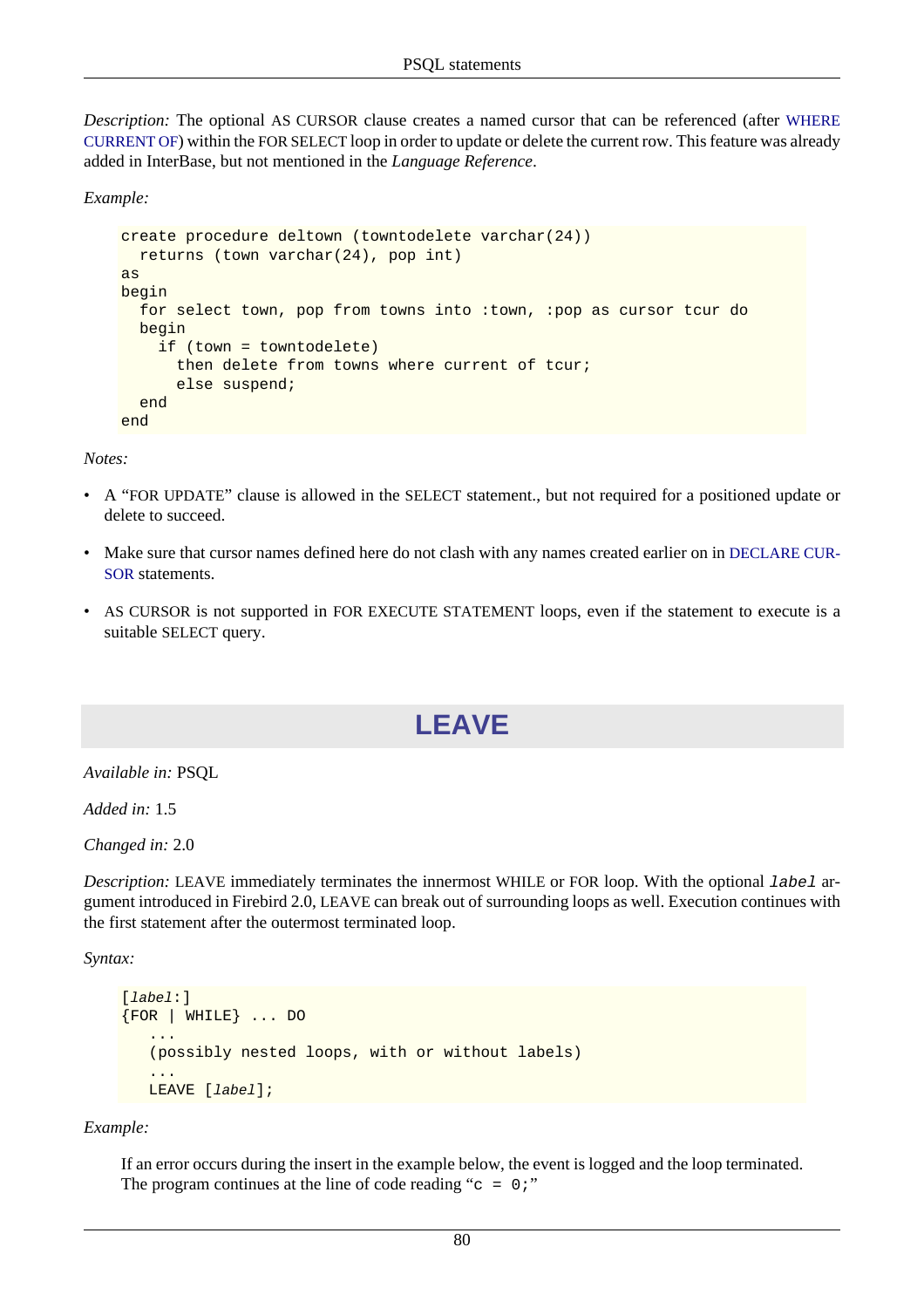```
while (b < 10) do
begin
  insert into Numbers(B) values (:b);
 b = b + 1; when any do
   begin
     execute procedure log_error (current_timestamp, 'Error in B loop');
     leave;
   end
end
c = 0;
```
The next example uses labels. "Leave LoopA" terminates the outer loop, "leave LoopB" the inner loop. Notice that a plain "leave" would also suffice to terminate the inner loop.

```
stmt1 = 'select Name from Farms';
LoopA:
for execute statement : stmt1 into : farm do
begin
   stmt2 = 'select Name from Animals where Farm = ''';
  LoopB:
  for execute statement :stmt2 || :farm || '''' into :animal do
   begin
     if (animal = 'Fluffy') then leave LoopB;
     else if (animal = farm) then leave LoopA;
     else suspend;
   end
end
```
## **OPEN cursor**

<span id="page-90-0"></span>*Available in:* PSQL

*Added in:* 2.0

*Description:* Opens a previously declared cursor, executing its SELECT statement and enabling it to fetch records from the result set.

*Syntax:*

OPEN cursorname;

*Example:* See [DECLARE](#page-81-0) ... CURSOR.

# **PLAN allowed in trigger code**

*Changed in:* 1.5

*Description:* Before Firebird 1.5, a trigger containing a PLAN statement would be rejected by the compiler. Now a valid plan can be included and will be used.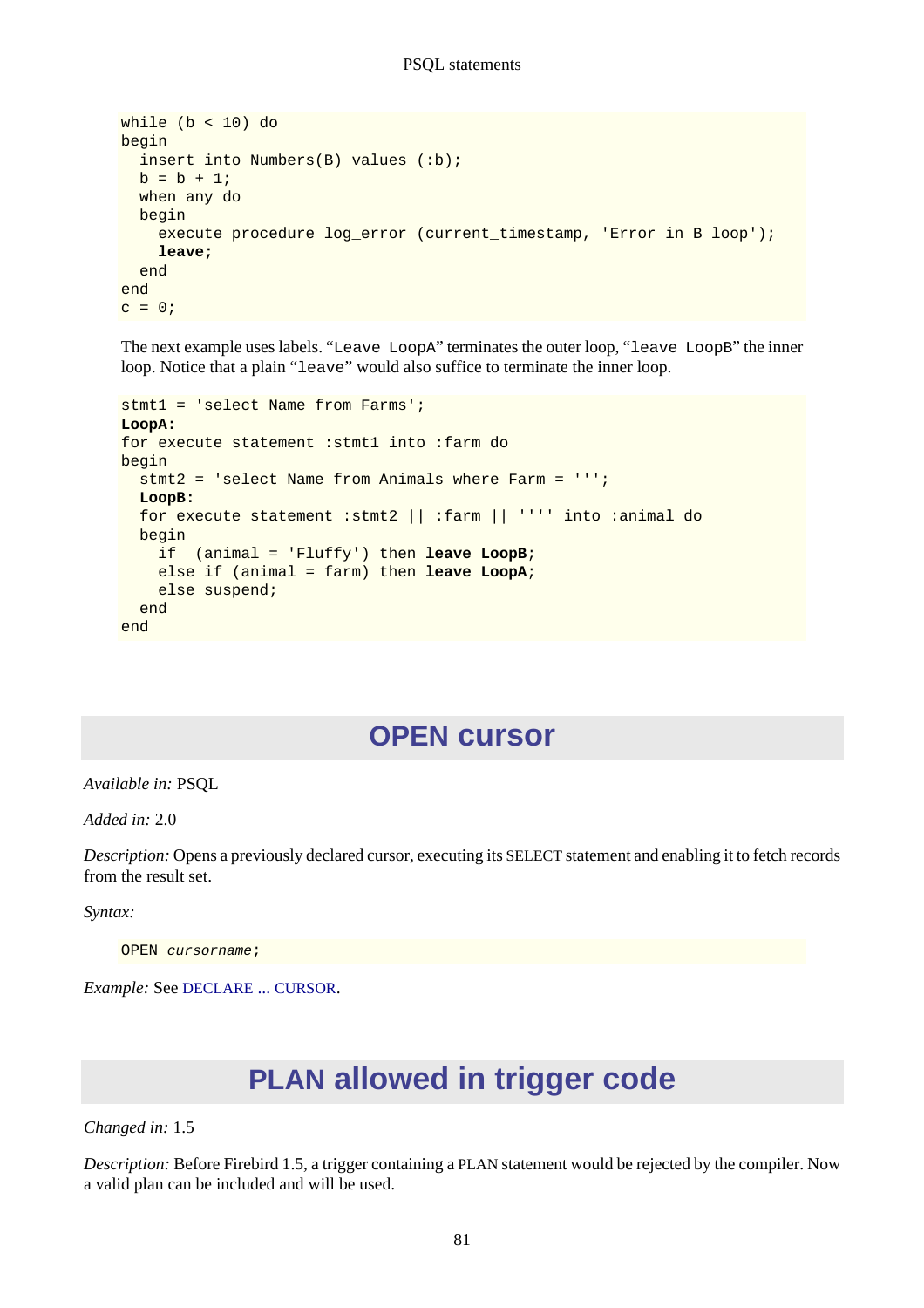# **UDFs callable as void functions**

#### *Changed in:* 2.0

*Description:* In Firebird 2.0 and above, PSQL code may call UDFs without assigning the result value, i.e. like a Pascal procedure or C void function. In most cases this is senseless, because the main purpose of almost every UDF is to produce the result value. Some functions however perform a specific task, and if you're not interested in the result value you can now spare yourself the trouble of assigning it to a dummy variable.

#### **Note**

[RDB\\$GET\\_CONTEXT](#page-112-0) and [RDB\\$SET\\_CONTEXT](#page-113-0), though classified in this guide under internal functions, are actually a kind of auto-declared UDFs. You may therefore call them without catching the result. Of course this only makes sense for RDB\$SET\_CONTEXT.

# <span id="page-91-0"></span>**WHERE CURRENT OF invalid for view cursors**

#### *Changed in:* 2.0

*Description:* In versions 2.0.x, positioned updates and deletes using WHERE CURRENT OF are no longer possible for view cursors, due to some problems that could make such cursors unreliable. This restriction will be lifted again in Firebird 2.1, which has an improved validation logic for views.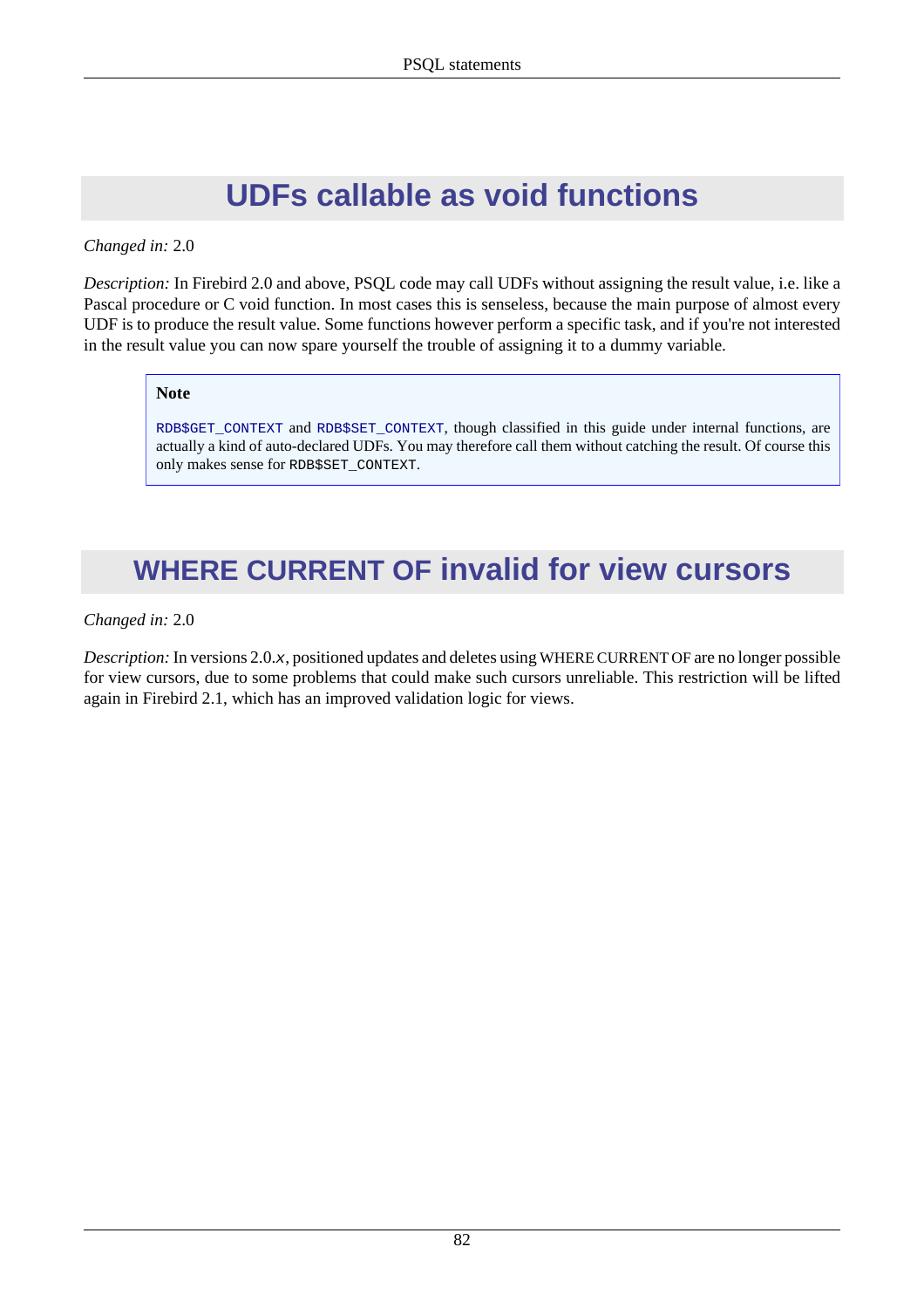#### **Chapter 9**

# **Context variables**

## **CURRENT\_CONNECTION**

*Available in:* DSQL, PSQL

*Added in:* 1.5

*Description:* CURRENT CONNECTION returns a unique identifier for the current connection.

*Type:* INTEGER

*Examples:*

select current\_connection from rdb\$database

execute procedure P\_Login(current\_connection)

The value of CURRENT\_CONNECTION is stored on the database header page and reset upon restore. Since the engine itself is not interested in this value, it is only incremented if the client reads it during a session. Hence it is only useful as a unique identifier, not as an indicator of the number of connections since the creation or latest restoration of the database. Please note that this will change in Firebird 2.1.

### **CURRENT\_ROLE**

*Available in:* DSQL, PSQL

*Added in:* 1.0

*Description:* CURRENT ROLE is a context variable containing the role of the currently connected user. If there is no active role, CURRENT\_ROLE is NONE.

*Type:* VARCHAR(31)

*Example:*

```
if (current_role <> 'MANAGER')
  then exception only managers may delete;
else
 delete from Customers where custno = : custno;
```
CURRENT\_ROLE always represents a valid role or NONE. If a user connects with a non-existing role, the engine silently resets it to NONE without returning an error.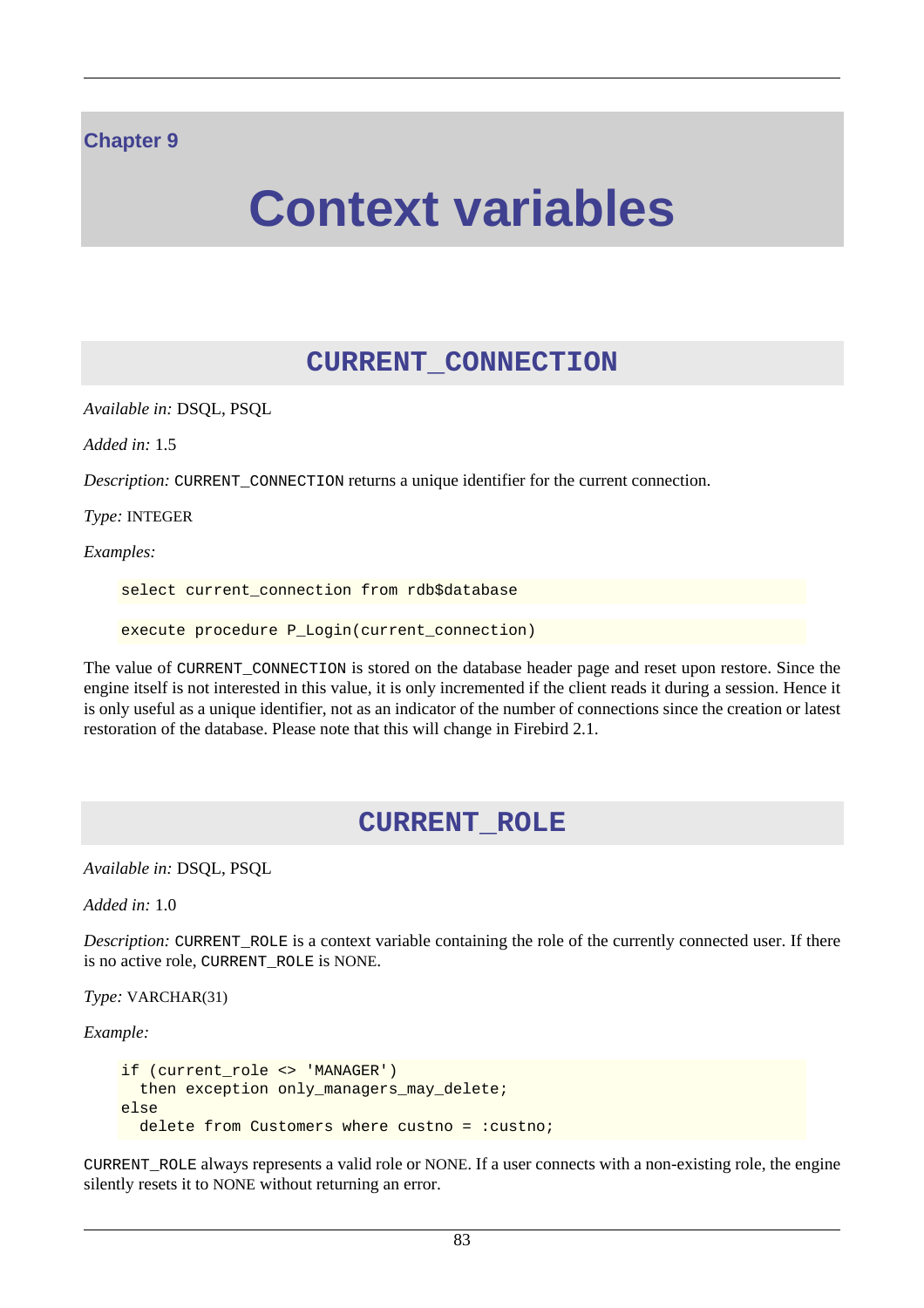#### **CURRENT\_TIME**

<span id="page-93-0"></span>*Available in:* DSQL, PSQL, ESQL

*Changed in:* 2.0

*Description:* CURRENT TIME returns the current server time. In versions prior to 2.0, the fractional part used to be always ".0000", giving an effective precision of 0 decimals. From Firebird 2.0 onward you can specify a precision when polling this variable. The default is still 0 decimals, i.e. seconds precision.

*Type:* TIME

*Syntax:*

```
CURRENT TIME [(precision)]
precision ::= 0 | 1 | 2 | 3
```
The optional precision argument is not supported in ESQL.

*Examples:*

```
select current_time from rdb$database
-- returns e.g. 14:20:19.6170
select current time(2) from rdb$database
-- returns e.g. 14:20:23.1200
```
*Notes:*

- Unlike CURRENT\_TIME, the default precision of CURRENT\_TIMESTAMP has changed to 3 decimals. As a result, CURRENT\_TIMESTAMP is no longer the exact sum of CURRENT\_DATE and CURRENT\_TIME, unless you explicitly specify a precision.
- <span id="page-93-1"></span>• Within a PSQL module (procedure, trigger or executable block), the value of CURRENT TIME will remain constant every time it is read. If multiple modules call or trigger each other, the value will remain constant throughout the duration of the outermost module. If you need a progressing value in PSQL (e.g. to measure time intervals), use ['NOW'](#page-96-0).

### **CURRENT\_TIMESTAMP**

*Available in:* DSQL, PSQL, ESQL

*Changed in:* 2.0

*Description:* CURRENT\_TIMESTAMP returns the current server date and time. In versions prior to 2.0, the fractional part used to be always ".0000", giving an effective precision of 0 decimals. From Firebird 2.0 onward you can specify a precision when polling this variable. The default is 3 decimals, i.e. milliseconds precision.

*Type:* TIMESTAMP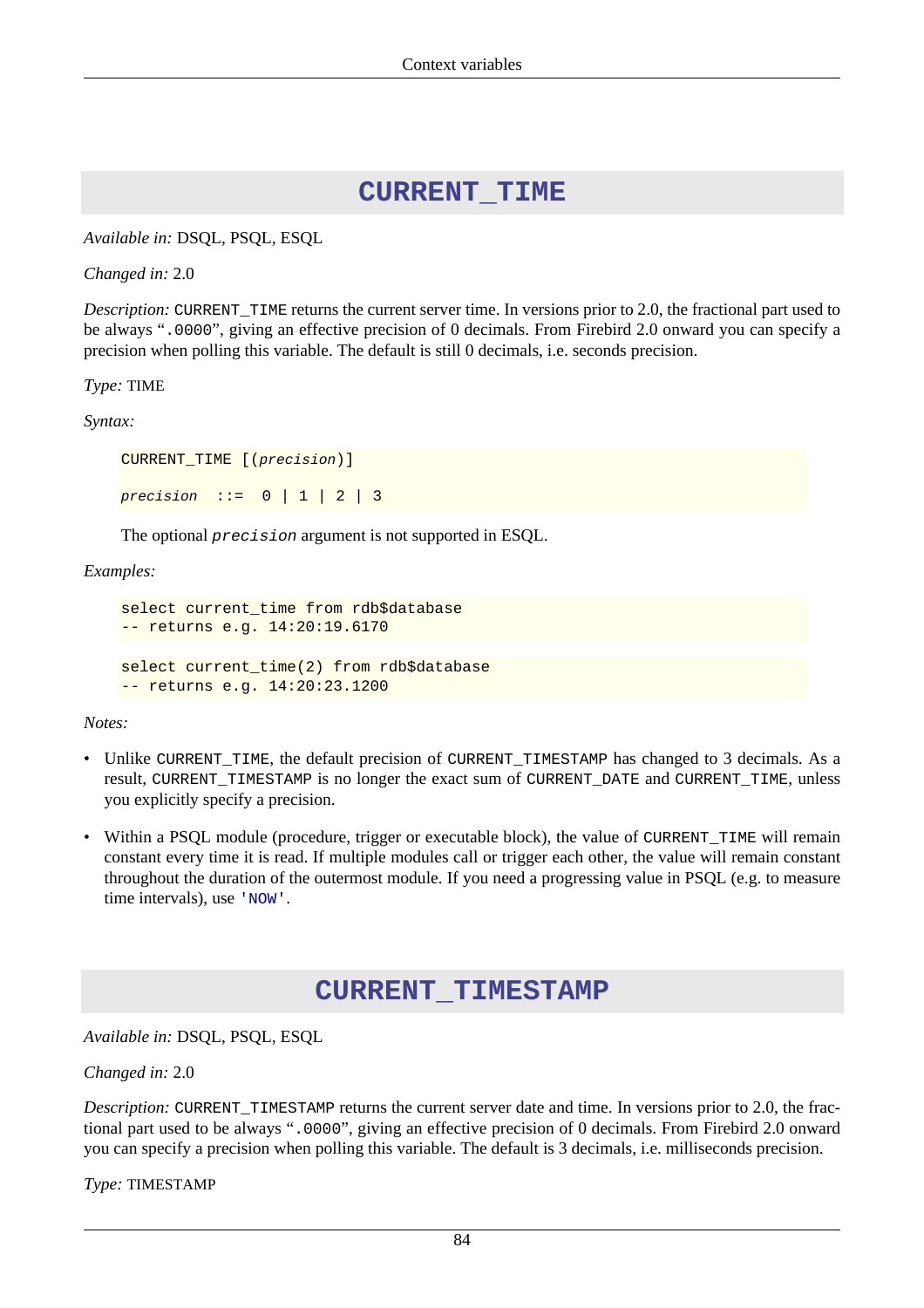*Syntax:*

```
CURRENT_TIMESTAMP [(precision)]
precision ::= 0 | 1 | 2 | 3
```
The optional precision argument is not supported in ESQL.

*Examples:*

```
select current_timestamp from rdb$database
-- returns e.g. 2008-08-13 14:20:19.6170
select current timestamp(2) from rdb$database
-- returns e.g. 2008-08-13 14:20:23.1200
```
*Notes:*

- The default precision of CURRENT\_TIME is still 0 decimals, so in Firebird 2.0 and up CURRENT\_TIMESTAMP is no longer the exact sum of CURRENT\_DATE and CURRENT\_TIME, unless you explicitly specify a precision.
- Within a PSQL module (procedure, trigger or executable block), the value of CURRENT\_TIMESTAMP will remain constant every time it is read. If multiple modules call or trigger each other, the value will remain constant throughout the duration of the outermost module. If you need a progressing value in PSQL (e.g. to measure time intervals), use ['NOW'](#page-96-0).

### **CURRENT\_TRANSACTION**

*Available in:* DSQL, PSQL

*Added in:* 1.5

*Description:* CURRENT TRANSACTION contains the unique identifier of the current transaction.

*Type:* INTEGER

*Examples:*

select current\_transaction from rdb\$database

New.Txn\_ID = current\_transaction;

The value of CURRENT\_TRANSACTION is stored on the database header page and reset upon restore. Unlike CURRENT\_CONNECTION, it is incremented with every new transaction, whether the client reads the value or not.

### **CURRENT\_USER**

*Available in:* DSQL, PSQL

*Added in:* 1.0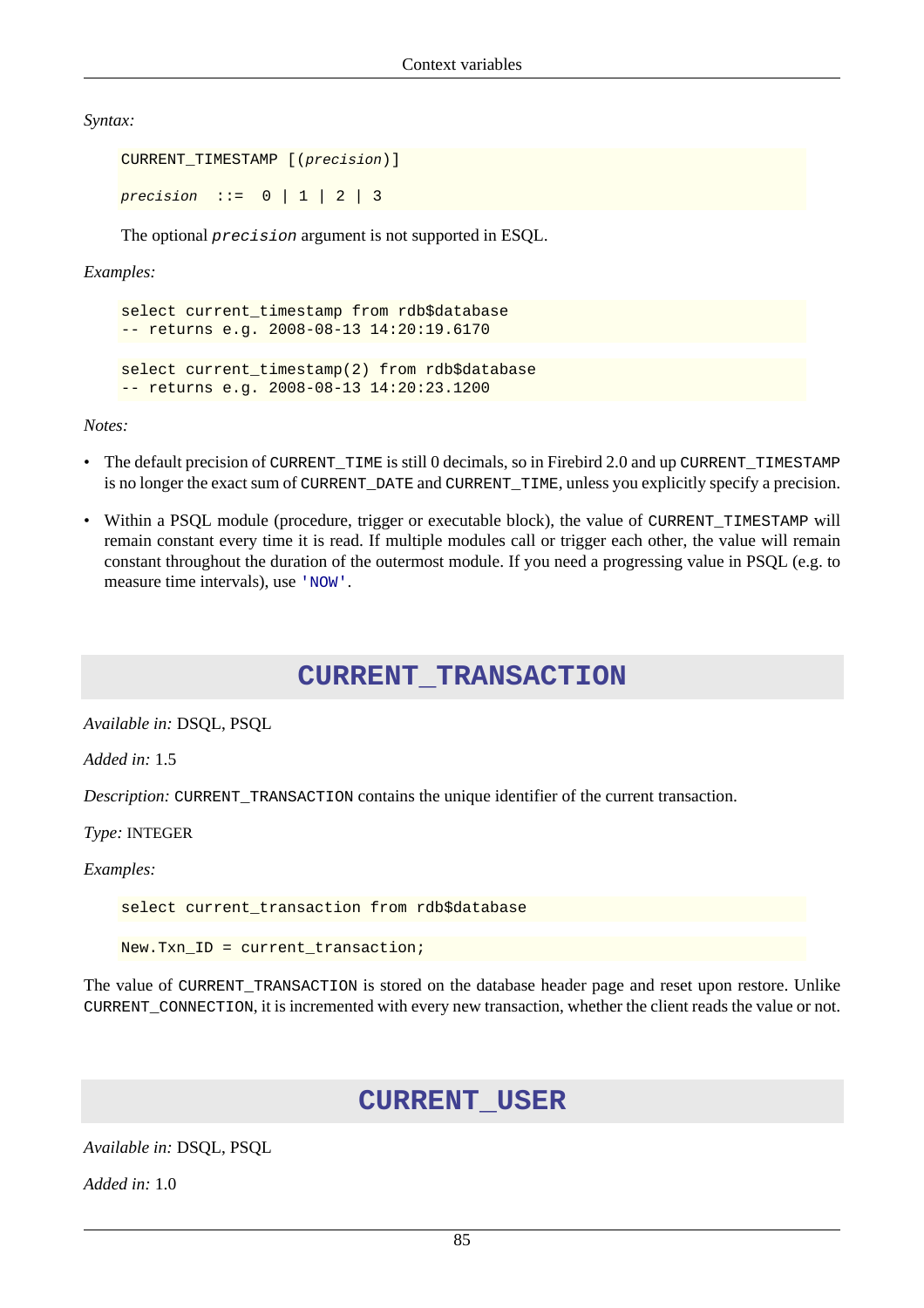*Description:* CURRENT\_USER is a context variable containing the name of the currently connected user. It is fully equivalent to USER.

*Type:* VARCHAR(31)

*Example:*

```
create trigger bi customers for customers before insert as
begin
  New.added_by = CURRENT_USER;
  New.purchases = 0;
end
```
#### **DELETING**

*Available in:* PSQL

*Added in:* 1.5

*Description:* Available in triggers only, DELETING indicates if the trigger fired because of a DELETE operation. Intended for use in [multi-action triggers.](#page-40-0)

*Type:* boolean

*Example:*

```
if (deleting) then
begin
   insert into Removed_Cars (id, make, model, removed)
     values (old.id, old.make, old.model, current_timestamp);
end
```
## **GDSCODE**

*Available in:* PSQL

*Added in:* 1.5

*Changed in:* 2.0

*Description:* In a WHEN GDSCODE handling block, the GDSCODE context variable contains a numerical representation of the current Firebird error code. Starting with Firebird 2.0, the same is true in a WHEN ANY block if its execution was triggered by a Firebird error; otherwise it contains 0. GDSCODE is also 0 in WHEN SQLCODE and WHEN EXCEPTION handlers, as well as everywhere else in PSQL.

*Type:* INTEGER

*Example:*

```
when gdscode 335544551, gdscode 335544552,
      gdscode 335544553, gdscode 335544707
```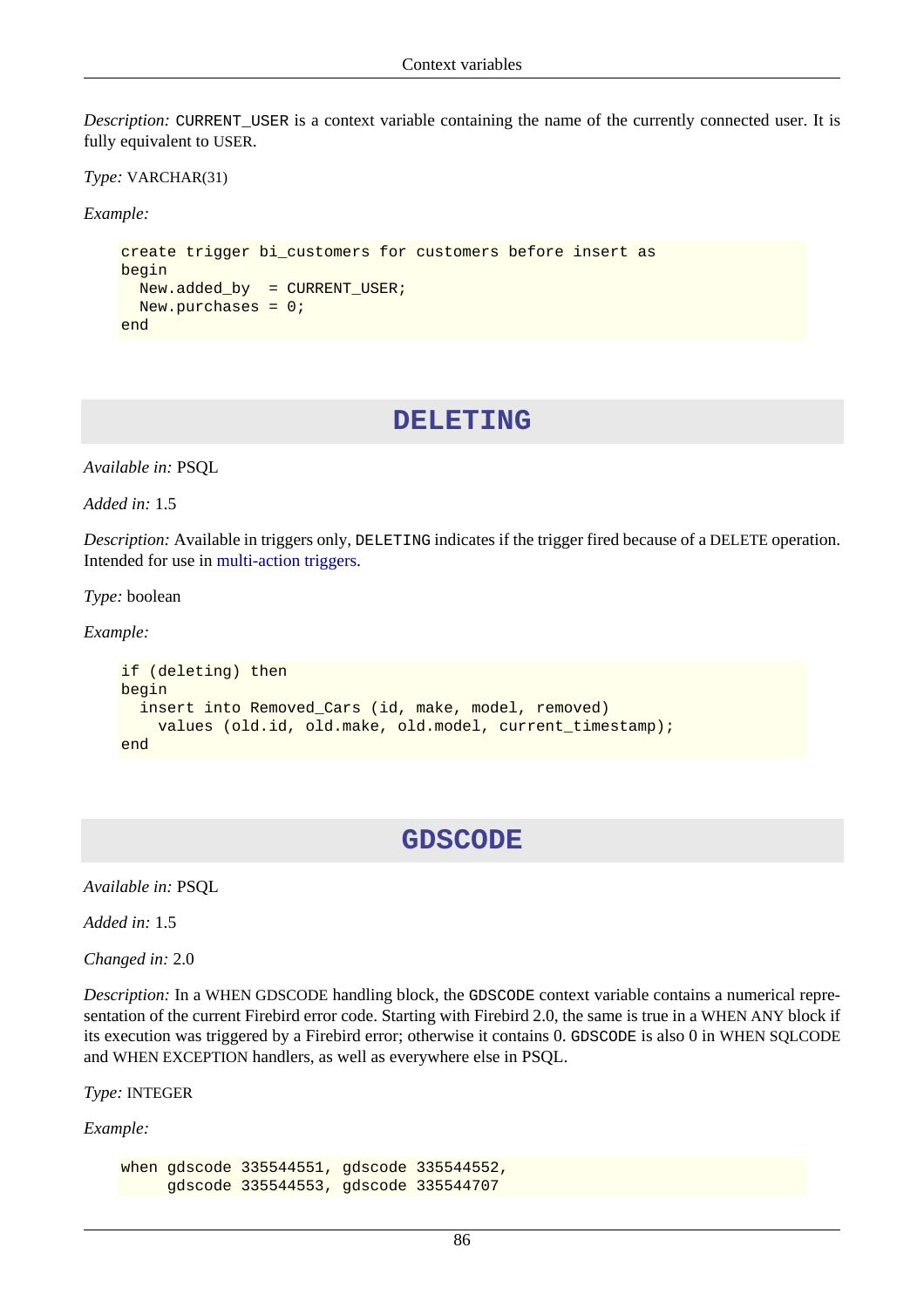```
do
begin
   execute procedure log_grant_error(gdscode);
   exit;
end
```
#### **INSERTING**

*Available in:* PSQL

*Added in:* 1.5

*Description:* Available in triggers only, INSERTING indicates if the trigger fired because of an INSERT operation. Intended for use in [multi-action triggers](#page-40-0).

*Type:* boolean

*Example:*

```
if (inserting or updating) then
begin
   if (new.serial_num is null) then
     new.serial_num = gen_id(gen_serials, 1);
end
```
#### **NEW**

*Available in:* PSQL, triggers only

*Changed in:* 1.5, 2.0

*Description:* NEW contains the new version of a database record that has just been inserted or updated. Starting with Firebird 2.0 it is read-only in AFTER triggers.

*Type:* Data row

#### **Note**

<span id="page-96-0"></span>In multi-action triggers – introduced in Firebird 1.5 – NEW is always available. But if the trigger is fired by a DELETE, there will be no new version of the record. In that situation, reading from NEW will always return NULL; writing to it will cause a runtime exception.

### **'NOW'**

*Available in:* DSQL, PSQL, ESQL

*Changed in:* 2.0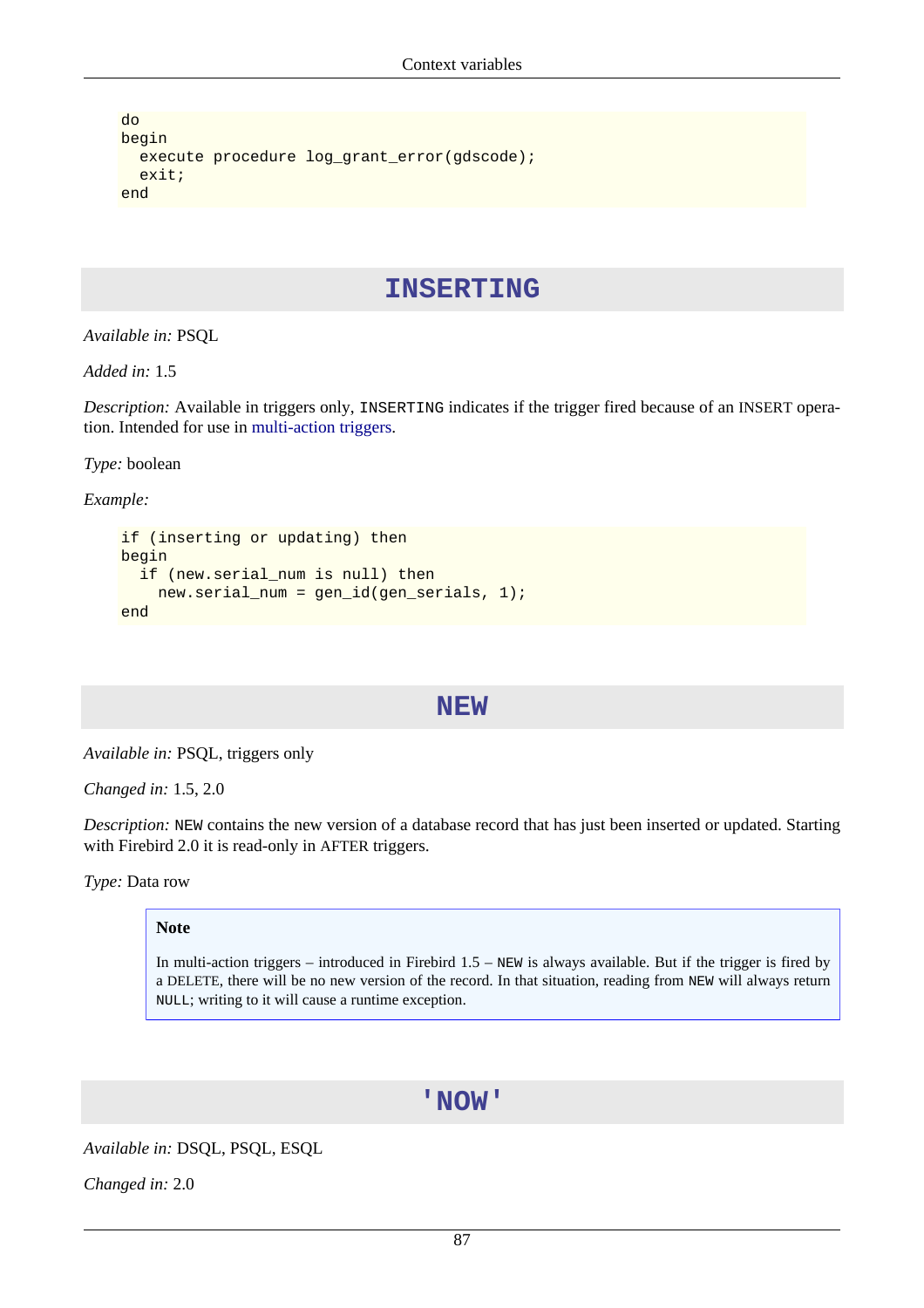*Description:* 'NOW' is not a variable but a string literal. It is, however, special in the sense that when you CAST() it to a date/time type, you will get the current date and/or time. The fractional part of the time used to be always ".0000", giving an effective seconds precision. In Firebird 2.0 the precision is 3 decimals, i.e. milliseconds. 'NOW' is case-insensitive, and the engine ignores leading or trailing spaces when casting.

*Type:* CHAR(3)

*Examples:*

select 'Now' from rdb\$database -- returns 'Now' select cast('Now' as date) from rdb\$database -- returns e.g. 2008-08-13 select cast('now' as time) from rdb\$database -- returns e.g. 14:20:19.6170 select cast('NOW' as timestamp) from rdb\$database -- returns e.g. 2008-08-13 14:20:19.6170

[Shorthand syntax](#page-15-0) for the last three statements:

select date 'Now' from rdb\$database select time 'now' from rdb\$database select timestamp 'NOW' from rdb\$database

*Notes:*

- 'NOW' always returns the actual date/time, even in PSQL modules, where CURRENT\_DATE, [CURRENT\\_TIME](#page-93-0) and [CURRENT\\_TIMESTAMP](#page-93-1) return the same value throughout the duration of the outermost routine. This makes 'NOW' useful for measuring time intervals in triggers, procedures and executable blocks.
- Except in the situation mentioned above, reading CURRENT\_DATE, [CURRENT\\_TIME](#page-93-0) and [CURRENT\\_TIMESTAMP](#page-93-1) is generally preferable to casting 'NOW'. Be aware though that CURRENT\_TIME defaults to seconds precision; to get milliseconds precision, use CURRENT  $TIME(3)$ .

#### **OLD**

*Available in:* PSQL, triggers only

*Changed in:* 1.5, 2.0

*Description:* OLD contains the existing version of a database record just before a deletion or update. Starting with Firebird 2.0 it is read-only.

*Type:* Data row

#### **Note**

In multi-action triggers – introduced in Firebird  $1.5 -$  OLD is always available. But if the trigger is fired by an INSERT, there is obviously no pre-existing version of the record. In that situation, reading from OLD will always return NULL; writing to it will cause a runtime exception.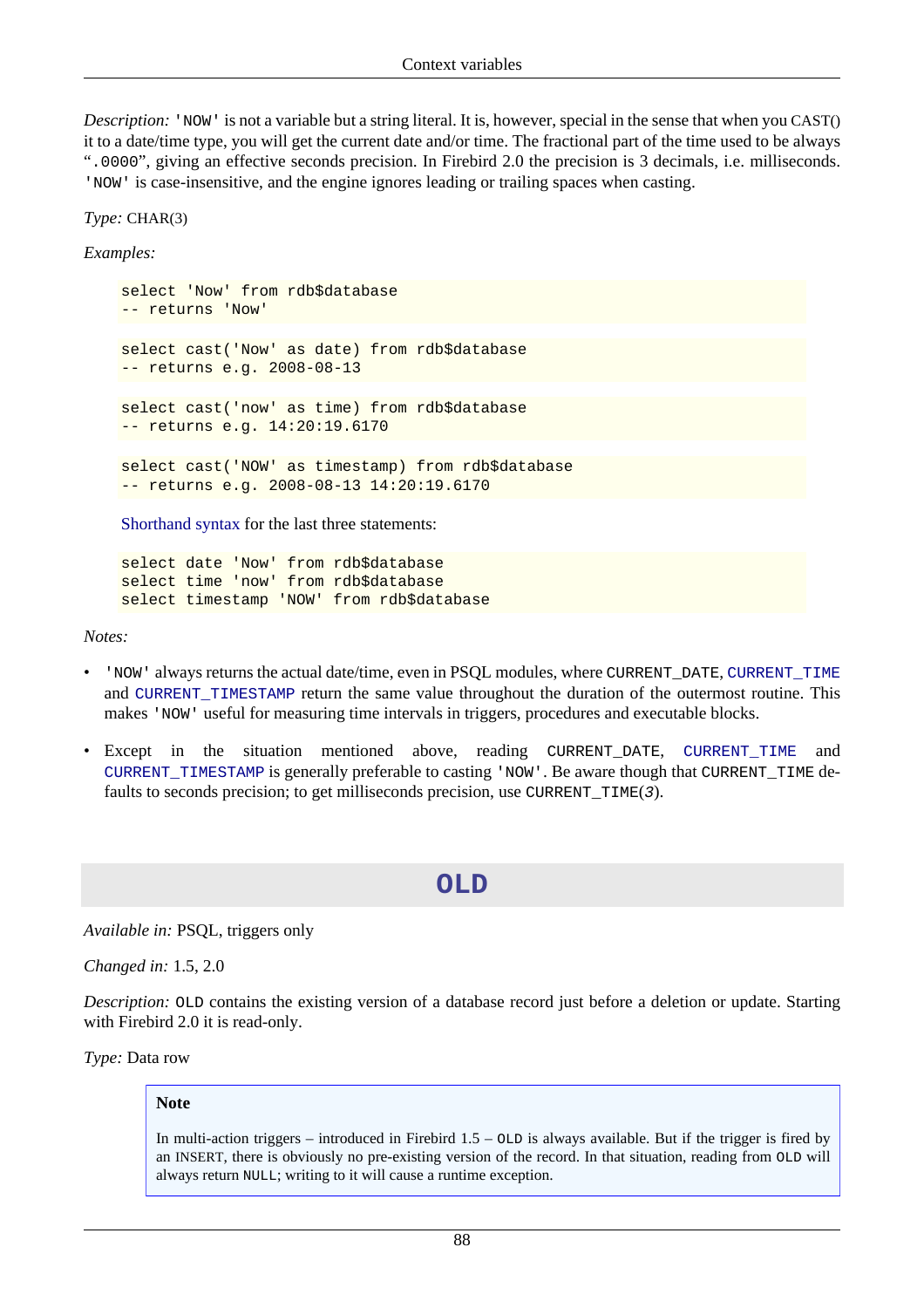## **ROW\_COUNT**

<span id="page-98-0"></span>*Available in:* PSQL

*Added in:* 1.5

*Changed in:* 2.0

*Description:* The ROW\_COUNT context variable contains the number of rows affected by the most recent DML statement (INSERT, UPDATE, DELETE, SELECT or FETCH) in the current trigger, stored procedure or executable block.

*Type:* INTEGER

*Example:*

```
update Figures set Number = 0 where id = :id;if (row_count = 0) then
  insert into Figures (id, Number) values (:id, 0);
```
*Behaviour with SELECT and FETCH:*

- After a singleton SELECT, ROW\_COUNT is 1 if a data row was retrieved and 0 otherwise.
- In a FOR SELECT loop, ROW\_COUNT is incremented with every iteration (starting at 0 before the first).
- After a FETCH from a cursor, ROW\_COUNT is 1 if a data row was retrieved and 0 otherwise. Fetching more records from the same cursor does *not* increment ROW\_COUNT beyond 1.
- In Firebird 1.5. $x$ , ROW COUNT is 0 after any type of SELECT statement.

#### **Note**

ROW\_COUNT cannot be used to determine the number of rows affected by an EXECUTE STATEMENT or EXE-CUTE PROCEDURE command.

## **SQLCODE**

*Available in:* PSQL

*Added in:* 1.5

*Description:* In a WHEN SQLCODE handling block, the SQLCODE context variable contains the current SQL error code. The same is true in a WHEN ANY block if its execution was triggered by an SQL error; otherwise it contains 0. SQLCODE is also 0 in WHEN GDSCODE and WHEN EXCEPTION handlers, as well as everywhere else in PSQL.

*Type:* INTEGER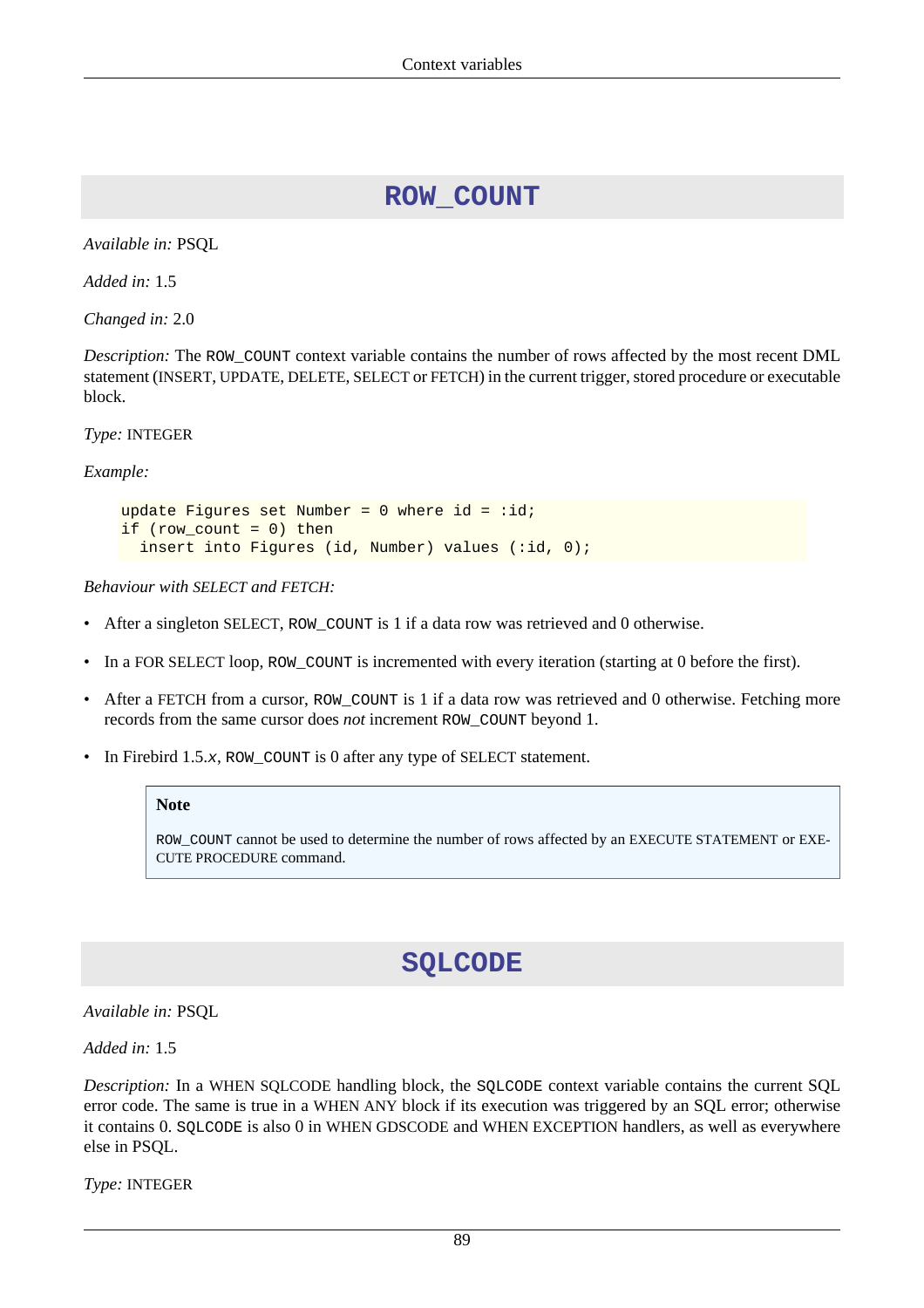*Example:*

```
when any
do
begin
   if (sqlcode <> 0) then
     Msg = 'An SQL error occurred!';
   else
     Msg = 'Something bad happened!';
   exception ex_custom Msg;
end
```
## **UPDATING**

*Available in:* PSQL

*Added in:* 1.5

*Description:* Available in triggers only, UPDATING indicates if the trigger fired because of an UPDATE operation. Intended for use in [multi-action triggers.](#page-40-0)

*Type:* boolean

*Example:*

```
if (inserting or updating) then
begin
   if (new.serial_num is null) then
     new.serial_num = gen_id(gen_serials, 1);
end
```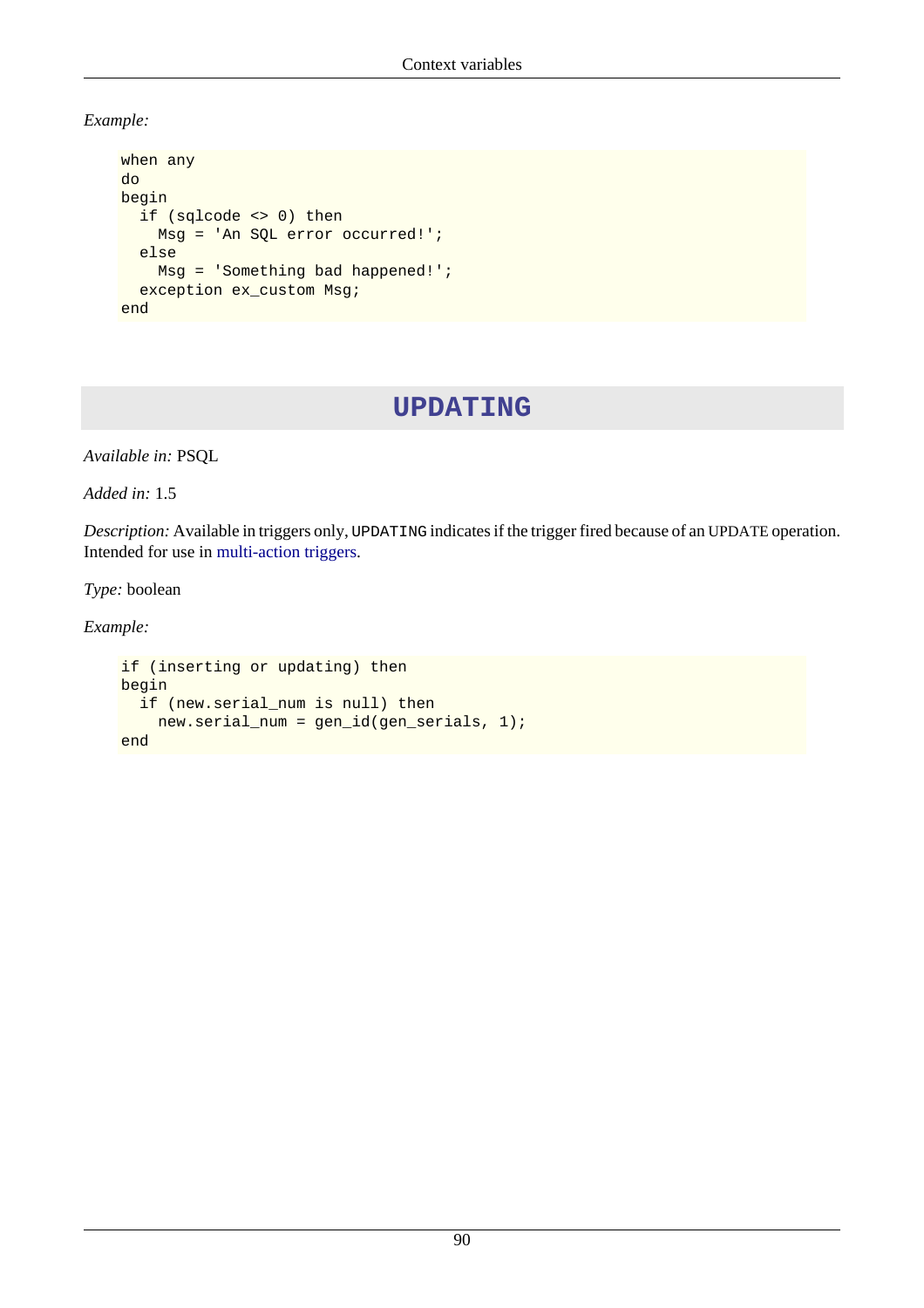# **Operators and predicates**

# **NULL literals allowed as operands**

*Changed in:* 2.0

*Description:* Before Firebird 2.0, most operators and predicates did not allow NULL literals as operands. Tests or operations like "A  $\leq$  NULL", "B + NULL" or "NULL  $\leq$  ANY(...)" would be rejected by the parser. Now they are allowed almost everywhere, but please be aware of the following:

*The vast majority of these newly allowed expressions return* NULL *regardless of the state or value of the other operand, and are therefore worthless for any practicle purpose whatsoever.*

In particular, don't try to determine (non-)nullness of a field or variable by testing with "= NULL" or "<> NULL". Always use "IS [NOT] NULL".

*Predicates:* The IN, ANY/SOME and ALL predicates now also allow NULL literals where they were previously taboo. Here too, there is no practical benefit to enjoy, but the situation is a little more complicated in that predicates with NULLs do not always return a NULL result. For details, see the *Firebird Null Guide*, section *[Predicates](http://www.firebirdsql.org/manual/nullguide-predicates.html)*.

# **|| (string concatenator)**

*Available in:* DSQL, ESQL, PSQL

## **Result type VARCHAR**

*Changed in:* 2.0

*Description:* The result type of string concatenations used to be  $CHAR(n)$ . Starting with Firebird 2.0, it is VARCHAR(n). As a result, the maximum length of a concatenation outcome is now 32765 instead of 32767.

## **Overflow checking**

*Changed in:* 1.0, 2.0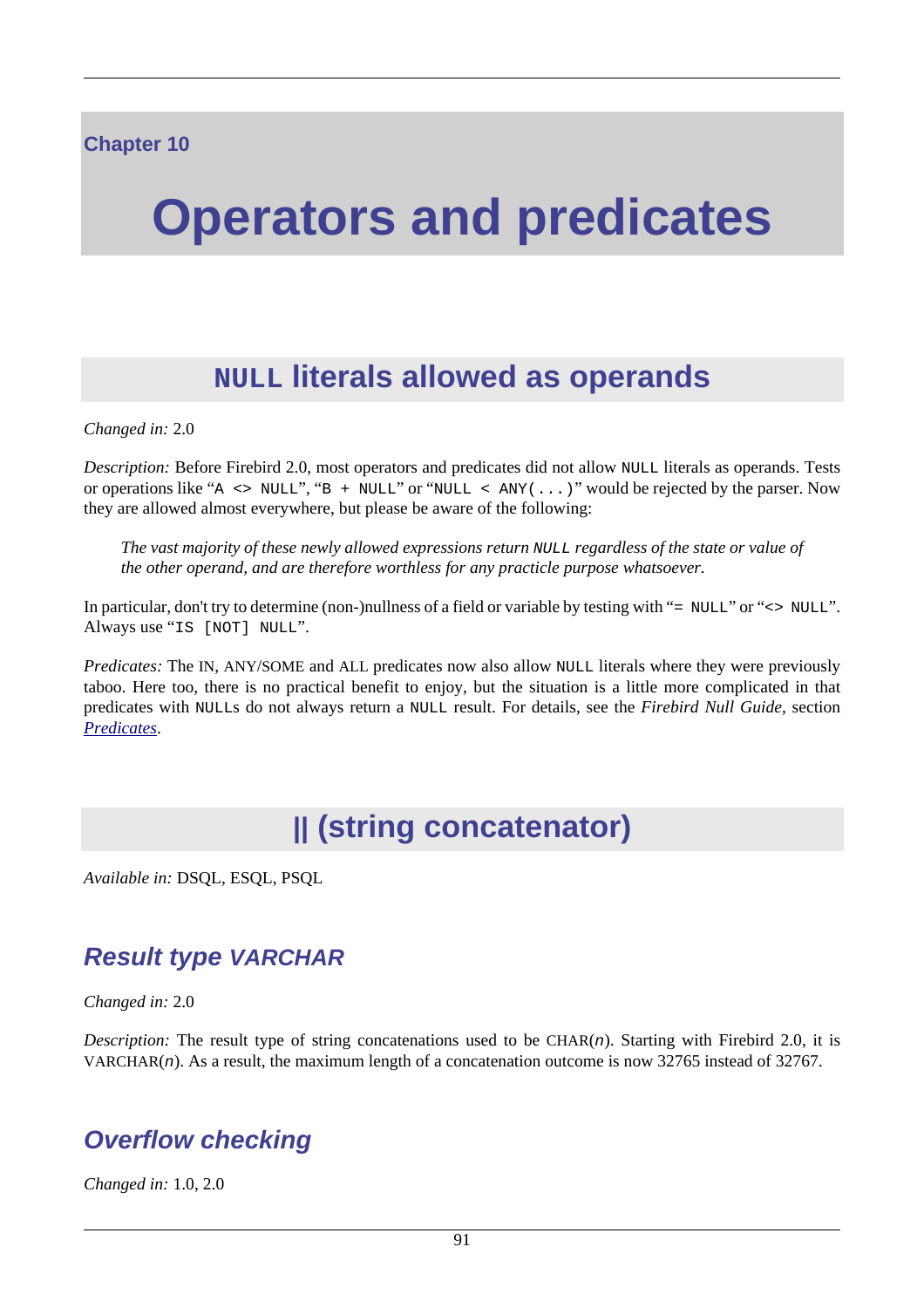*Description:* In Firebird versions 1.x, an error would be raised if the sum of the *declared* string lengths in a concatenation exceeded 65535 bytes, even if the *actual* result lay within the maximum string length of 32767 bytes. In Firebird 2.0 and up, the declared string lengths will never cause an error. Only if the actual outcome exceeds 32765 bytes (the new limit for concatenation results) will an error be raised.

## **ALL**

*Available in:* DSQL, ESQL, PSQL

## **NULL literals allowed**

*Changed in:* 2.0

*Description:* The ALL predicate now allows a NULL as the test value. Notice that this brings no practical benefits. In particular, a NULL test value will not be considered equal to NULLs in the subquery result set. Even if the entire set is filled with NULLs and the operator chosen is "=", the predicate will not return true, but NULL.

## **UNION as subselect**

*Changed in:* 2.0

<span id="page-101-0"></span>*Description:* The subselect in an ALL predicate may now also be a UNION.

# **ANY / SOME**

*Available in:* DSQL, ESQL, PSQL

## **NULL literals allowed**

*Changed in:* 2.0

*Description:* The ANY (or SOME) predicate now allows a NULL as the test value. Notice that this brings no practical benefits. In particular, a NULL test value will not be considered equal to a NULL in the subquery result set.

## **UNION as subselect**

*Changed in:* 2.0

*Description:* The subselect in an ANY (or SOME) predicate may now also be a UNION.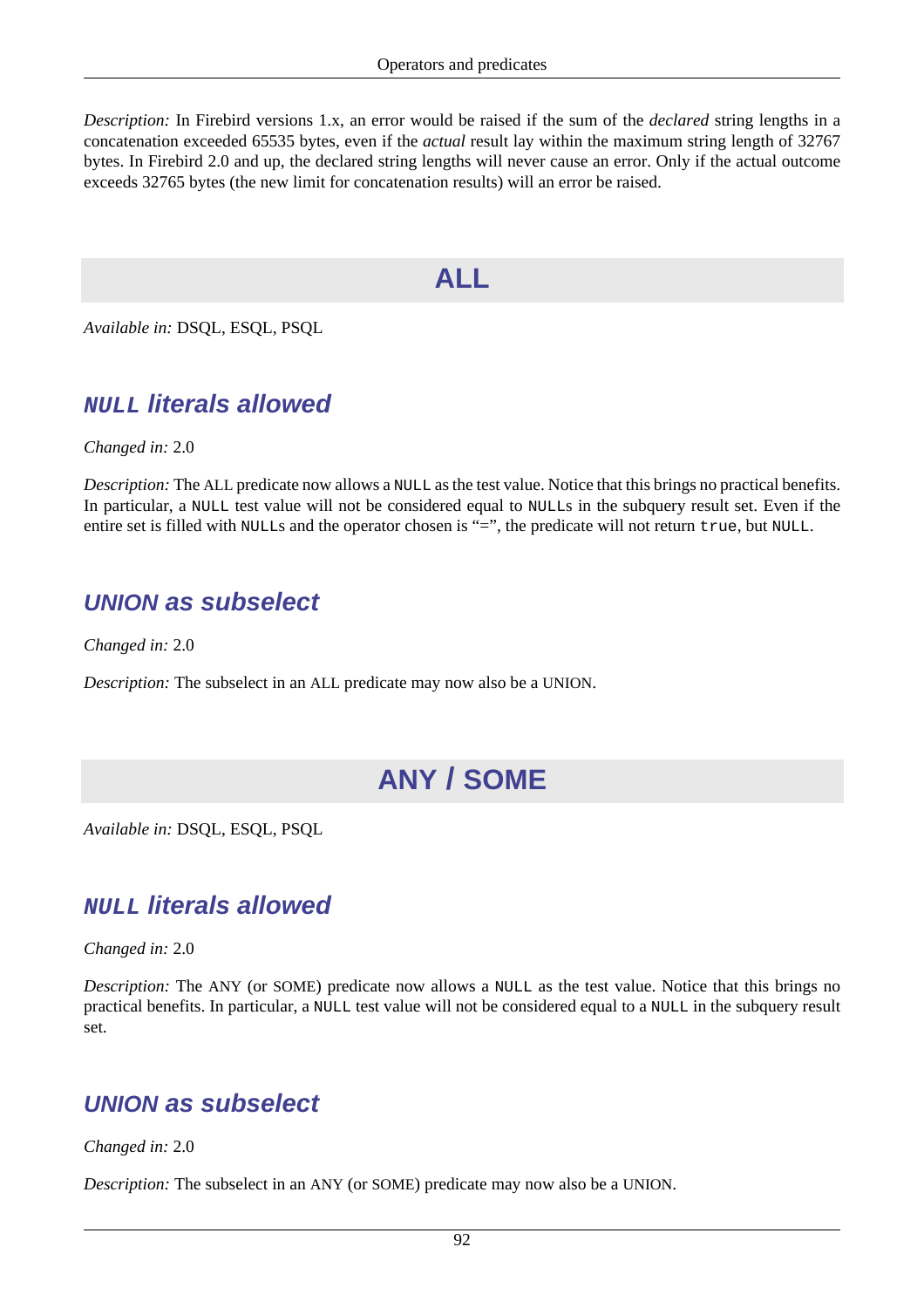## **IN**

*Available in:* DSQL, ESQL, PSQL

## **NULL literals allowed**

*Changed in:* 2.0

*Description:* The IN predicate now allows NULL literals, both as the test value and in the list. Notice that this brings no practical benefits. In particular, "NULL IN (..., NULL, ..., ...)" will not return true and "NULL NOT IN (..., NULL, ..., ...)" will not return false.

## **UNION as subselect**

*Changed in:* 2.0

*Description:* A subselect in an IN predicate may now also be a UNION.

# **IS [NOT] DISTINCT FROM**

*Available in:* DSQL, PSQL

*Added in:* 2.0

*Description:* Two operands are considered DISTINCT if they have a different value or if one of them is NULL and the other isn't. They are NOT DISTINCT if they have the same value or if both of them are NULL.

*Result type:* Boolean

*Syntax:*

op1 IS [NOT] DISTINCT FROM op2

*Examples:*

select id, name, teacher from courses where start\_day is not distinct from end\_day if (New.Job is distinct from Old.Job) then post\_event 'job\_changed';

IS [NOT] DISTINCT FROM always returns true or false, never NULL (unknown). The "=" and "<>" operators, by contrast, return NULL if one or both operands are NULL. See also the table below.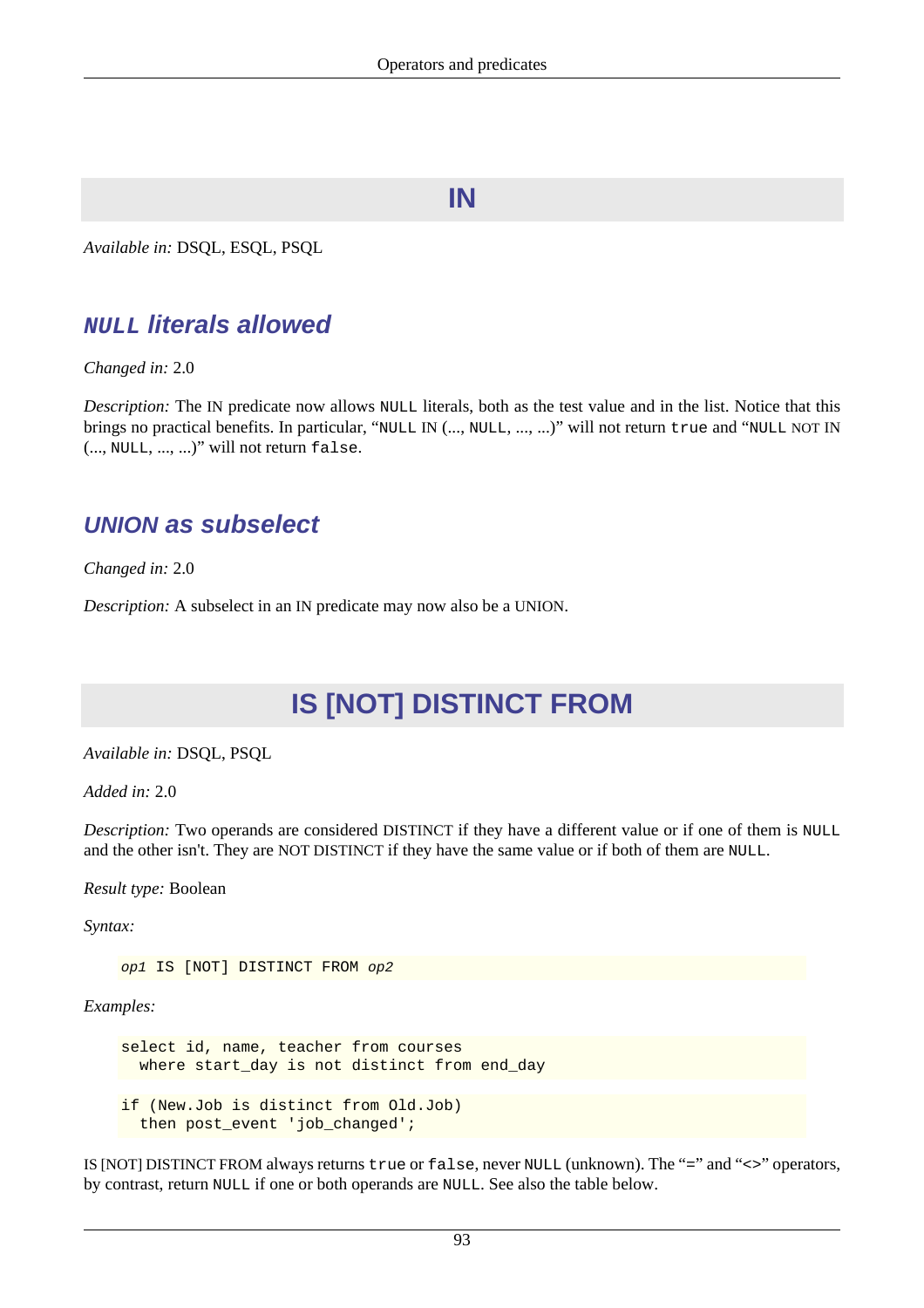| Operand char-<br>acteristics | <b>Results with the different operators</b> |                     |       |                 |
|------------------------------|---------------------------------------------|---------------------|-------|-----------------|
|                              |                                             | <b>NOT DISTINCT</b> | <>    | <b>DISTINCT</b> |
| Same value                   | true                                        | true                | false | false           |
| Different values             | false                                       | false               | true  | true            |
| <b>Both NULL</b>             | NULL                                        | true                | NULL  | false           |
| One NULL                     | <b>NULL</b>                                 | false               | NULL  | true            |

#### **Table 10.1. Comparison of [NOT] DISTINCT to "=" and "<>"**

# **NEXT VALUE FOR**

#### *Available in:* DSQL, PSQL

#### *Added in:* 2.0

*Description:* Returns the next value in a sequence. SEQUENCE is the SQL-compliant term for what InterBase and Firebird have always called a generator. NEXT VALUE FOR is fully equivalent to GEN\_ID(..., 1) and is the recommended syntax from Firebird 2.0 onward.

*Syntax:*

NEXT VALUE FOR sequence-name

*Example:*

new.cust\_id = next value for custseq;

NEXT VALUE FOR doesn't support increment values other than 1. If you absolutely need other step values, use the legacy GEN\_ID function.

*See also:* [CREATE SEQUENCE](#page-36-0), [GEN\\_ID\(\)](#page-109-0)

# **SOME**

See [ANY](#page-101-0)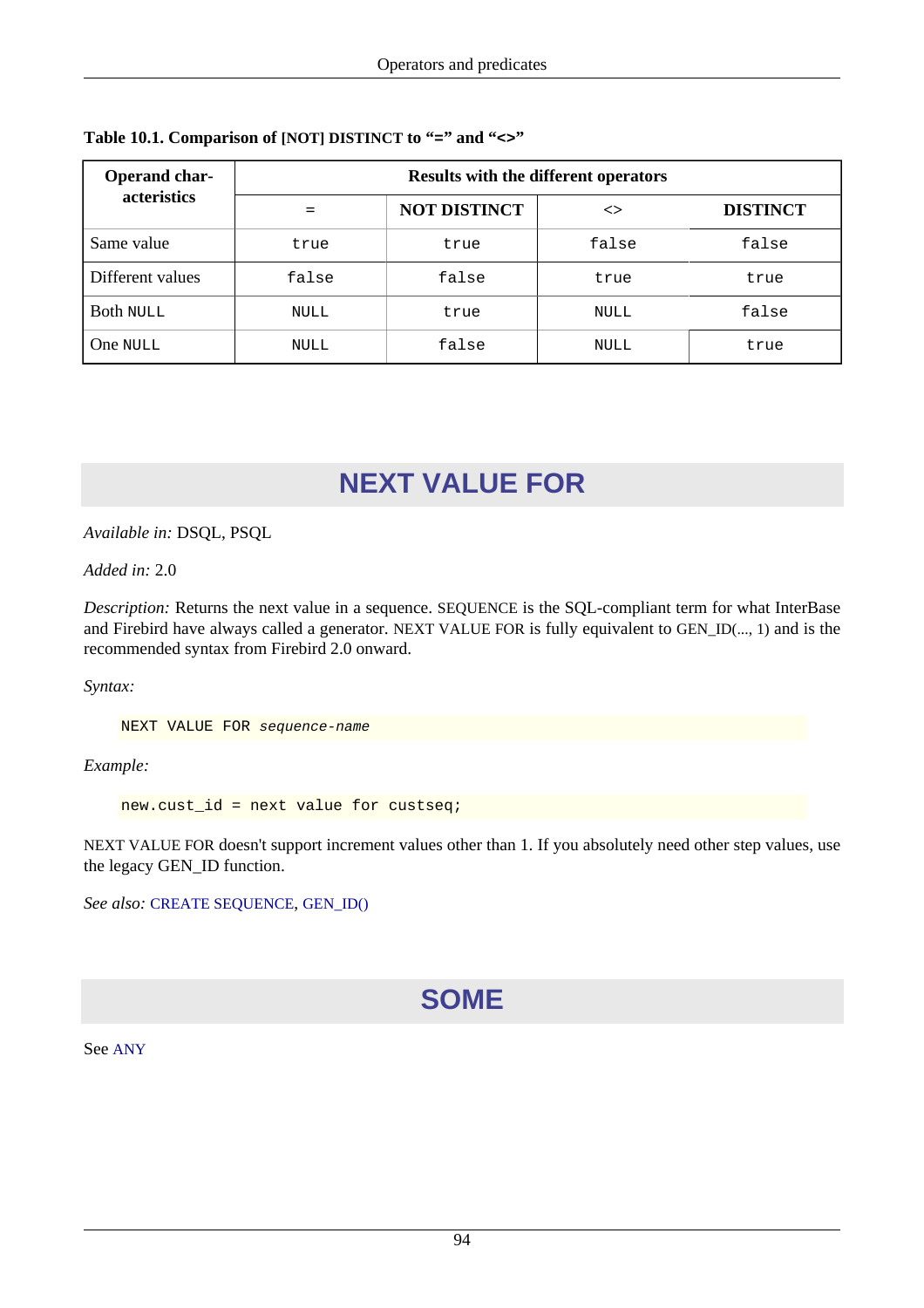#### **Chapter 11**

# **Internal functions**

# **BIT\_LENGTH()**

<span id="page-104-0"></span>*Available in:* DSQL, PSQL

*Added in:* 2.0

*Description:* Gives the length in bits of the input string. For multi-byte character sets, this may be less than the number of characters times 8 times the "formal" number of bytes per character as found in RDB \$CHARACTER\_SETS.

#### **Note**

With arguments of type CHAR, this function takes the entire formal string length (e.g. the declared length of a field or variable) into account. If you want to obtain the "logical" bit length, not counting the trailing spaces, right-[TRIM](#page-115-0) the argument before passing it to BIT\_LENGTH.

#### *Result type:* INTEGER

#### *Syntax:*

```
BIT LENGTH (str)
```
#### *Examples:*

```
select bit length('Hello!') from rdb$database
   -- returns 48
select bit_length(_iso8859_1 'Grüß di!') from rdb$database
  -- returns 64: ü and ß take up one byte each in ISO8859_1
select bit_length
   (cast (_iso8859_1 'Grüß di!' as varchar(24) character set utf8))
from rdb$database
  -- returns 80: ü and ß take up two bytes each in UTF8
select bit_length
   (cast (_iso8859_1 'Grüß di!' as char(24) character set utf8))
from rdb$database
   -- returns 208: all 24 CHAR positions count, and two of them are 16-bit
```
*See also:* [OCTET\\_LENGTH\(\)](#page-111-0), [CHARACTER\\_LENGTH](#page-106-0)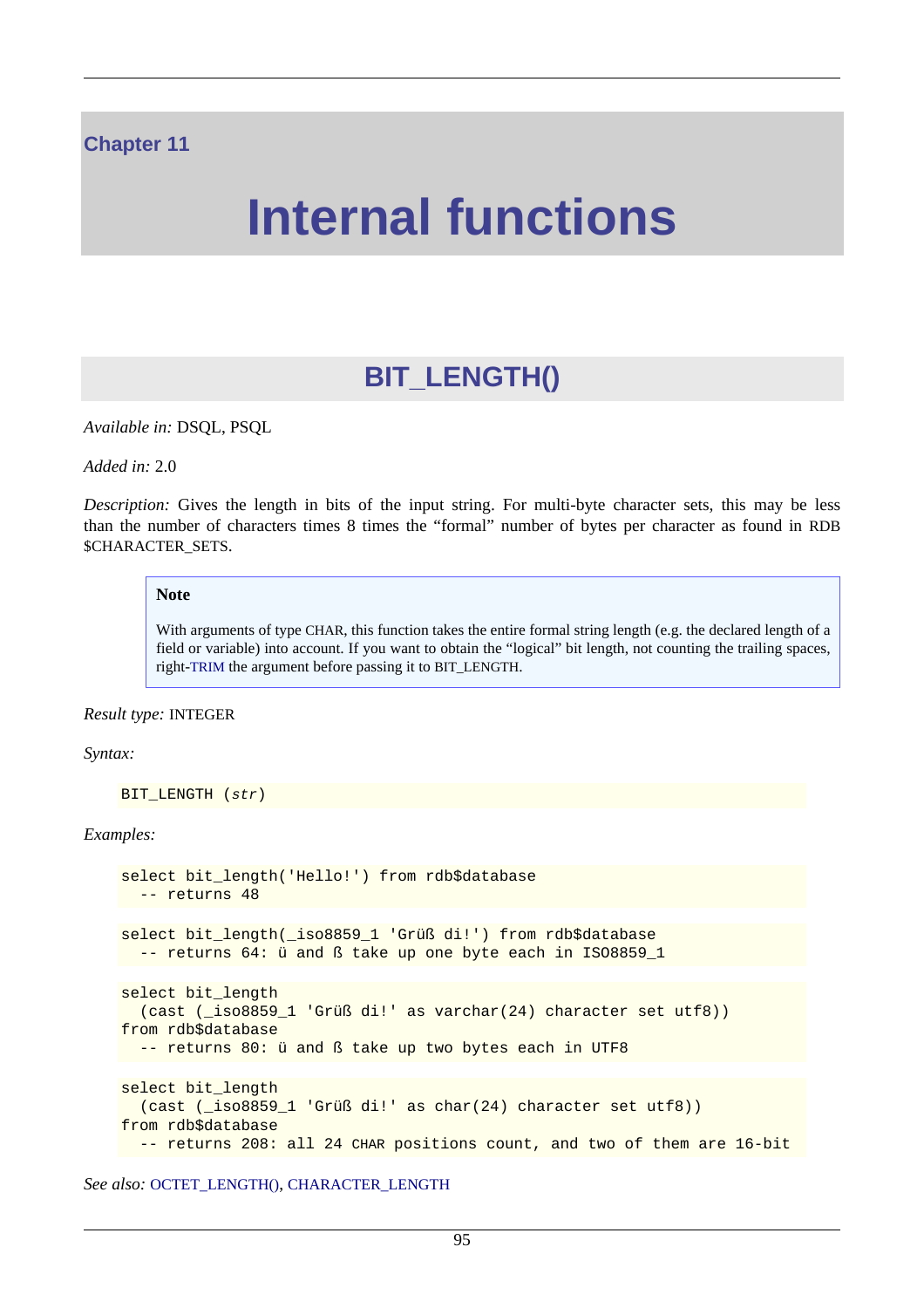# **CAST()**

*Available in:* DSQL, ESQL, PSQL

*Changed in:* 2.0

*Description:* CAST converts an expression to the desired datatype. If the conversion is not possible, an error is thrown.

*Result type:* User-chosen.

*Syntax:*

CAST (expression AS datatype)

*Shorthand syntax:*

Alternative syntax, supported only when casting a string literal to a DATE, TIME or TIMESTAMP:

datatype 'date/timestring'

This syntax was already available in InterBase, but was never properly documented.

*Examples:*

A full-syntax cast:

select cast ('12' || '-June-' || '1959' as date) from rdb\$database

A shorthand string-to-date cast:

```
update People set AgeCat = 'Old'
   where BirthDate < date '1-Jan-1943'
```
Notice that you can drop even the shorthand cast from the example above, as the engine will understand from the context (comparison to a DATE field) how to interpret the string:

update People set AgeCat = 'Old' where BirthDate < '1-Jan-1943'

But this is not always possible. The cast below cannot be dropped, otherwise the engine would find itself with an integer to be subtracted from a string:

select date 'today' - 7 from rdb\$database

The following table shows the type conversions possible with CAST.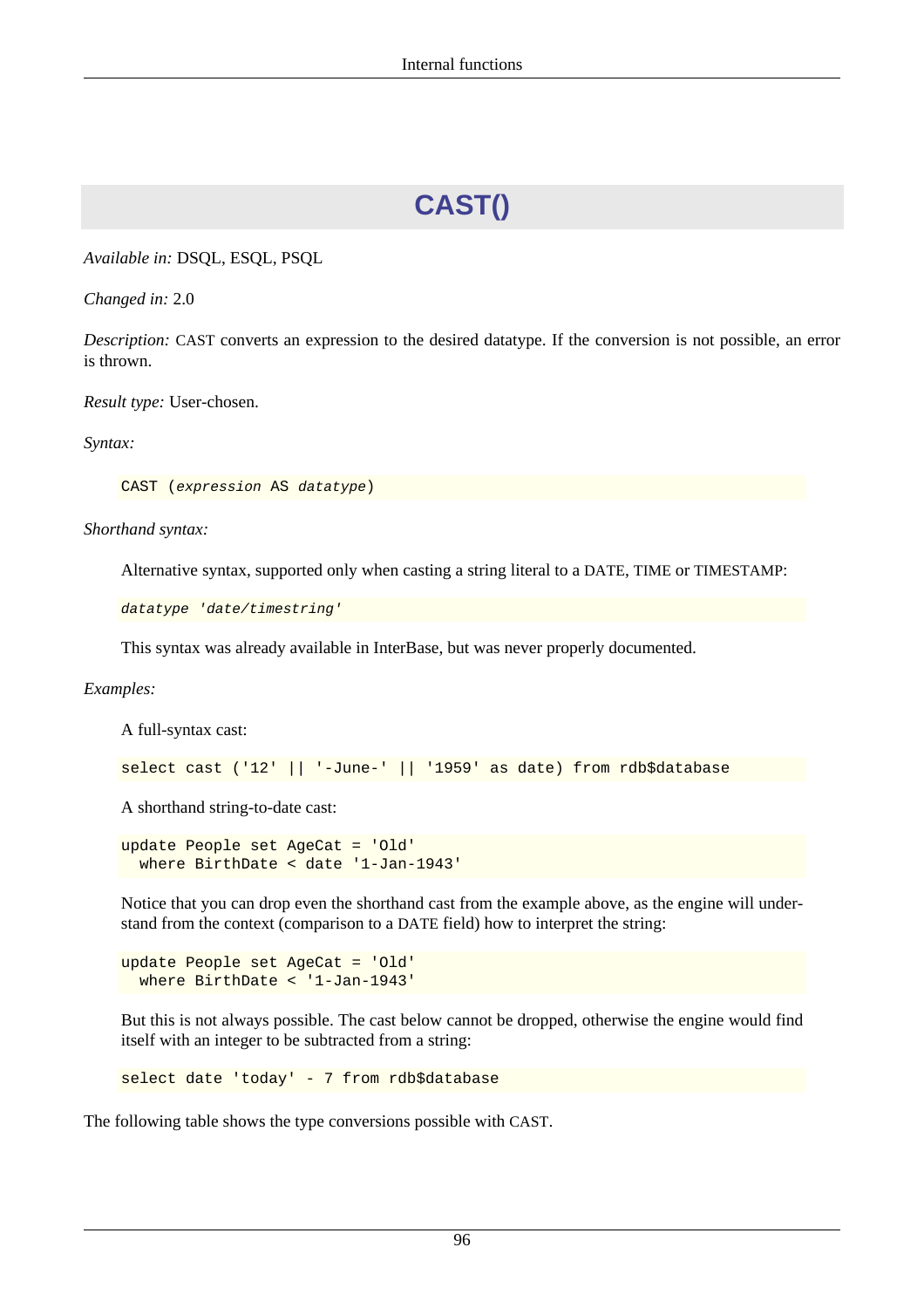#### **Table 11.1. Possible CASTs**

| From                       | T <sub>0</sub>                                                               |
|----------------------------|------------------------------------------------------------------------------|
| Numeric types              | Numeric types<br>[VAR]CHAR                                                   |
| [VAR]CHAR                  | [VAR]CHAR<br>Numeric types<br><b>DATE</b><br><b>TIME</b><br><b>TIMESTAMP</b> |
| <b>DATE</b><br><b>TIME</b> | [VAR]CHAR<br><b>TIMESTAMP</b>                                                |
| <b>TIMESTAMP</b>           | [VAR]CHAR<br><b>DATE</b><br><b>TIME</b>                                      |

Keep in mind that sometimes information is lost, for instance when you cast a TIMESTAMP to a DATE. Also, the fact that types are CAST-compatible is in itself no guarantee that a conversion will succeed. "CAST(123456789 as SMALLINT)" will definitely result in an error, as will "CAST('Judgement Day' as DATE)".

*New in Firebird 2.0:* You can now cast statement parameters to a datatype, as in:

```
cast (? as integer)
```
<span id="page-106-0"></span>This gives you control over the type of input field set up by the engine. Please notice that with statement parameters, you always need a full-syntax cast – shorthand casts are not supported.

# **CHAR\_LENGTH(), CHARACTER\_LENGTH()**

*Available in:* DSQL, PSQL

```
Added in: 2.0
```
*Description:* Gives the length in characters of the input string.

#### **Note**

With arguments of type CHAR, this function returns the formal string length (i.e. the declared length of a field or variable). If you want to obtain the "logical" length, not counting the trailing spaces, right-[TRIM](#page-115-0) the argument before passing it to CHAR[ACTER]\_LENGTH.

*Result type:* INTEGER

*Syntax:*

```
CHAR_LENGTH (str)
CHARACTER_LENGTH (str)
```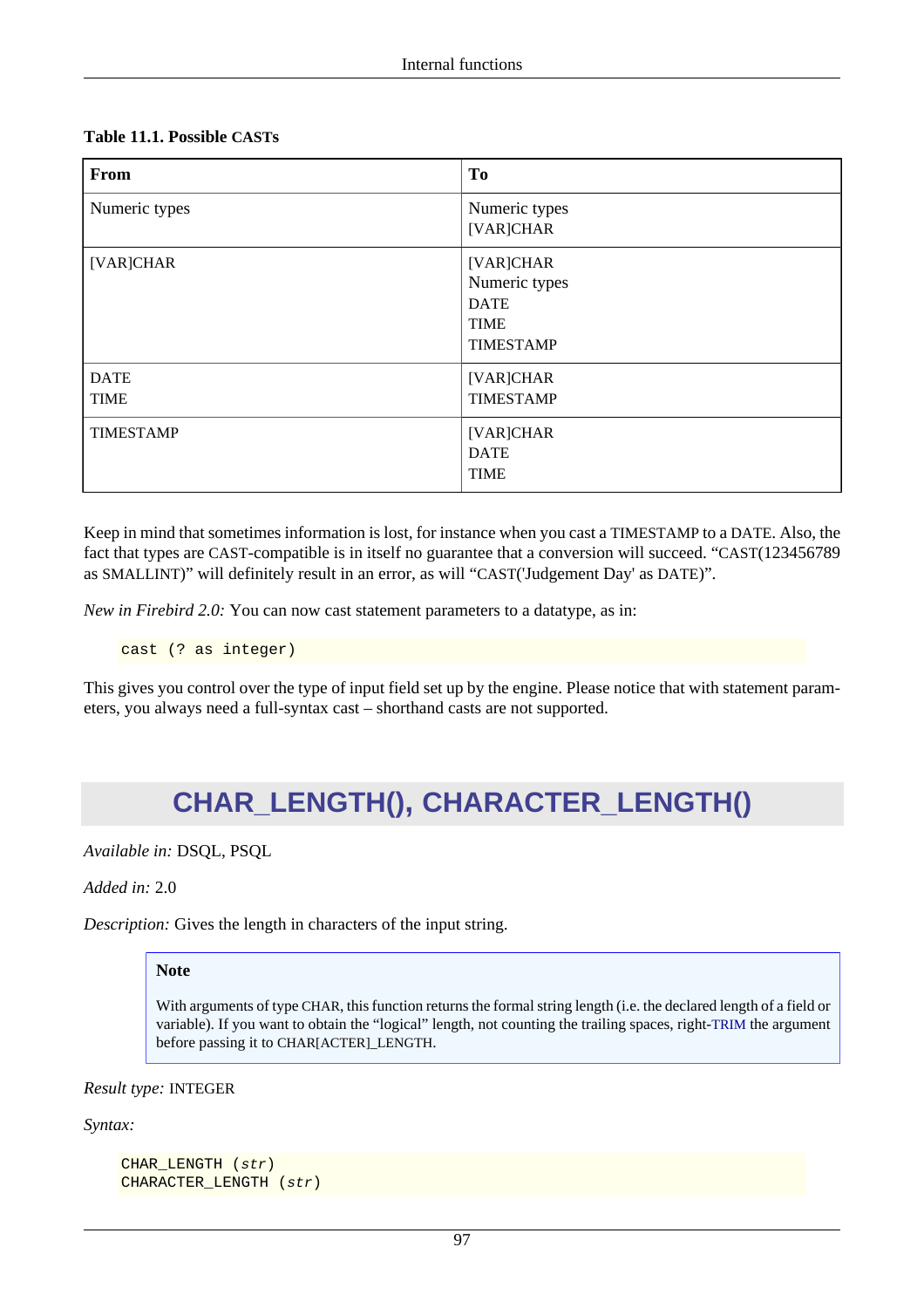*Examples:*

```
select char_length('Hello!') from rdb$database
   -- returns 6
select char_length(_iso8859_1 'Grüß di!') from rdb$database
  -- returns 8
select char_length
   (cast (_iso8859_1 'Grüß di!' as varchar(24) character set utf8))
from rdb$database
 -- returns 8; the fact that ü and ß take up two bytes each is irrelevant
select char_length
   (cast (_iso8859_1 'Grüß di!' as char(24) character set utf8))
from rdb$database
   -- returns 24: all 24 CHAR positions count
```
*See also:* [BIT\\_LENGTH\(\)](#page-104-0), [OCTET\\_LENGTH](#page-111-0)

# **COALESCE()**

*Available in:* DSQL, PSQL

*Added in:* 1.5

*Description:* The COALESCE function takes two or more arguments and returns the value of the first non-NULL argument. If all the arguments evaluate to NULL, the result is NULL.

*Result type:* Depends on input.

*Syntax:*

```
COALESCE (<exp1>, <exp2> [, <expN> ... ])
```
*Example:*

```
select 
   coalesce (Nickname, FirstName, 'Mr./Mrs.') || ' ' || LastName
   as FullName
from Persons
```
This example picks the Nickname from the Persons table. If it happens to be NULL, it goes on to FirstName. If that too is NULL, "Mr./Mrs." is used. Finally, it adds the family name. All in all, it tries to use the available data to compose a full name that is as informal as possible. Notice that this scheme only works if absent nicknames and first names are really NULL: if one of them is an empty string instead, COALESCE will happily return that to the caller.

#### **Note**

In Firebird 1.0.x, where COALESCE is not available, you can accomplish the same with the [\\*nvl](#page-127-0) external functions.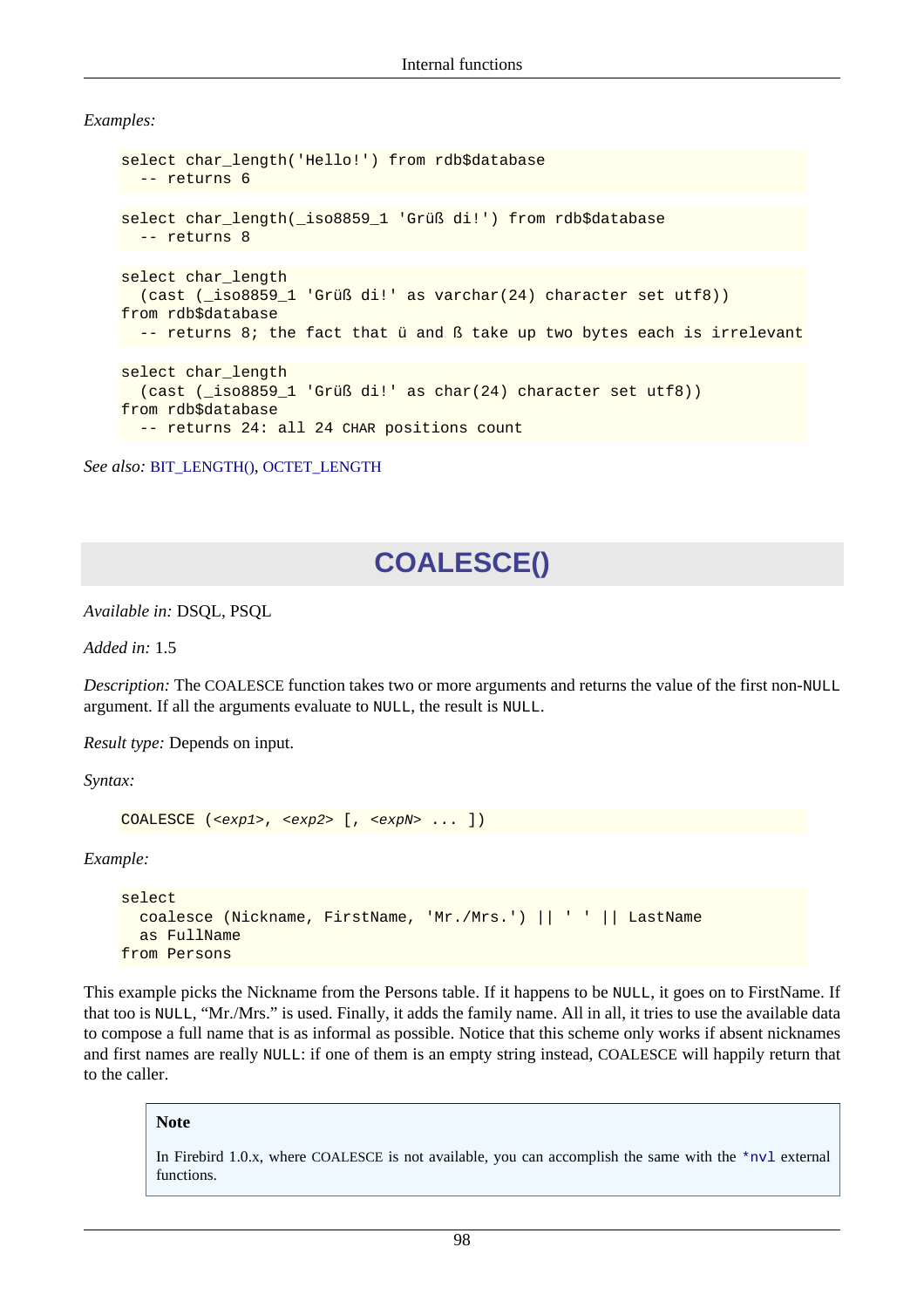# **EXTRACT()**

*Available in:* DSQL, ESQL, PSQL

*Added in:* IB 6

*Description:* Extracts and returns an element from a DATE, TIME or TIMESTAMP expression. It was already added in InterBase 6, but not documented in the *Language Reference* at the time.

*Result type:* SMALLINT or DECIMAL(6,4)

*Syntax:*

EXTRACT (<part> FROM <datetime>) <part> ::= YEAR | MONTH | DAY | WEEKDAY | YEARDAY | HOUR | MINUTE | SECOND  $\langle$  datetime> ::= An expression of type DATE, TIME or TIMESTAMP

The returned datatype is DECIMAL(6,4) for the SECOND part and SMALLINT for all others. The ranges are shown in the table below.

If you try to extract a part that isn't present in the date/time argument (e.g. SECOND from a DATE or YEAR from a TIME), an error occurs.

| Part           | Range         | <b>Comment</b>  |
|----------------|---------------|-----------------|
| <b>YEAR</b>    | $1 - 9999$    |                 |
| <b>MONTH</b>   | $1 - 12$      |                 |
| <b>DAY</b>     | $1 - 31$      |                 |
| <b>WEEKDAY</b> | $0 - 6$       | $0 =$ Sunday    |
| <b>YEARDAY</b> | $0 - 365$     | $0 =$ January 1 |
| <b>HOUR</b>    | $0 - 23$      |                 |
| <b>MINUTE</b>  | $0 - 59$      |                 |
| <b>SECOND</b>  | 0.0000-59.999 |                 |

### **Table 11.2. Ranges for EXTRACT results**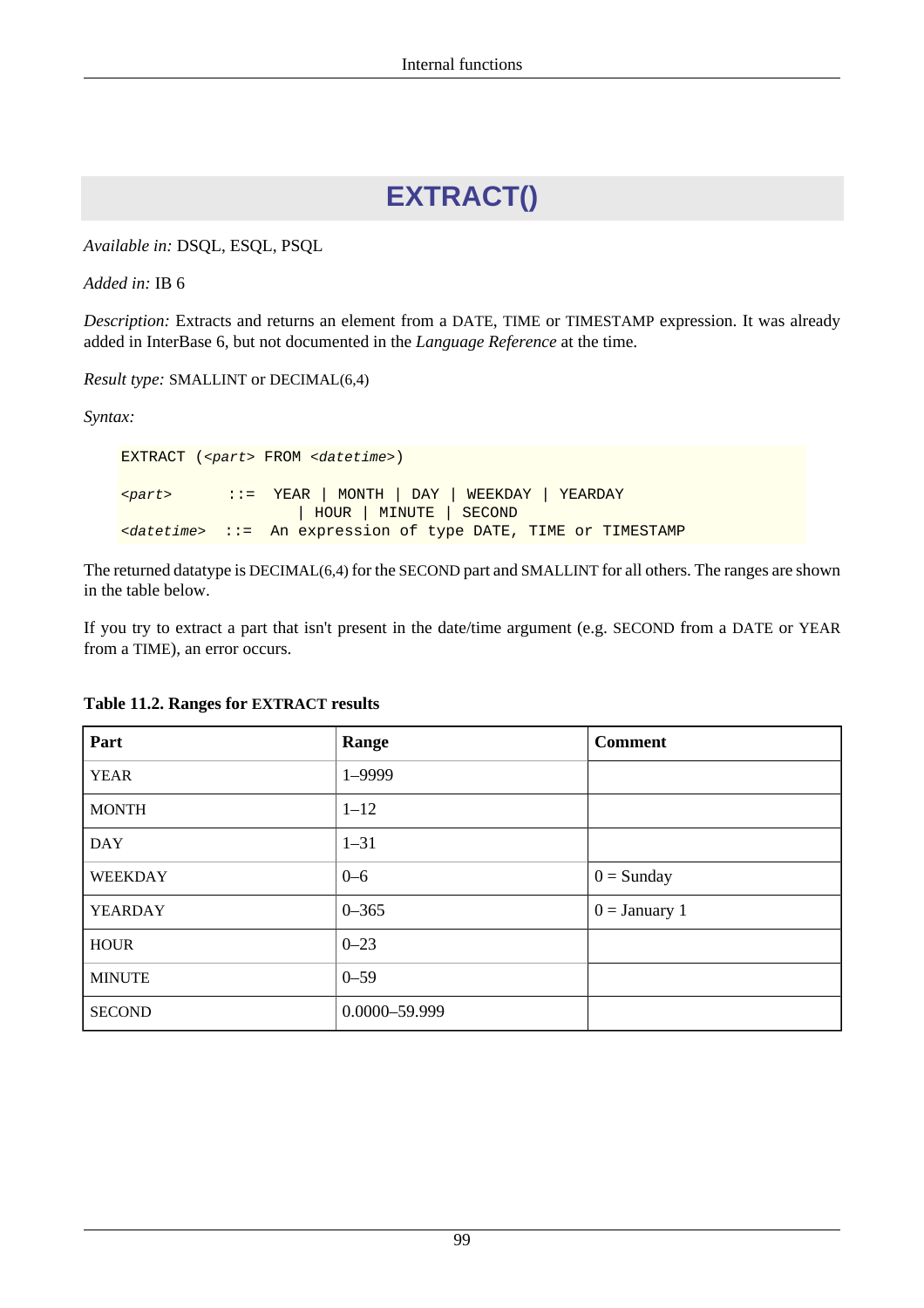# **GEN\_ID()**

*Available in:* DSQL, ESQL, PSQL

*Description:* Increments a generator or sequence and returns its new value. From Firebird 2.0 onward, the SQLcompliant NEXT VALUE FOR syntax is preferred, except when an increment other than 1 is needed.

#### *Result type:* BIGINT

*Syntax:*

GEN ID (generator-name, <step>)

<step> ::= An integer expression.

*Example:*

```
new-rec_id = gen_id(gen\_recnum, 1);
```
#### **Warning**

Unless you know very well what you are doing, using GEN\_ID() with step values lower than 1 may compromise your data's integrity.

*See also:* [NEXT VALUE FOR](#page-103-0), [CREATE GENERATOR](#page-32-0)

# **IIF()**

*Available in:* DSQL, PSQL

*Added in:* 2.0

*Description:* IIF takes three arguments. If the first evaluates to true, the second argument is returned; otherwise the third is returned.

*Result type:* Depends on input.

*Syntax:*

```
IIF (<condition>, ResultT, ResultF)
<condition> ::= A boolean expression.
```
*Example:*

select iif( sex = 'M', 'Sir', 'Madam' ) from Customers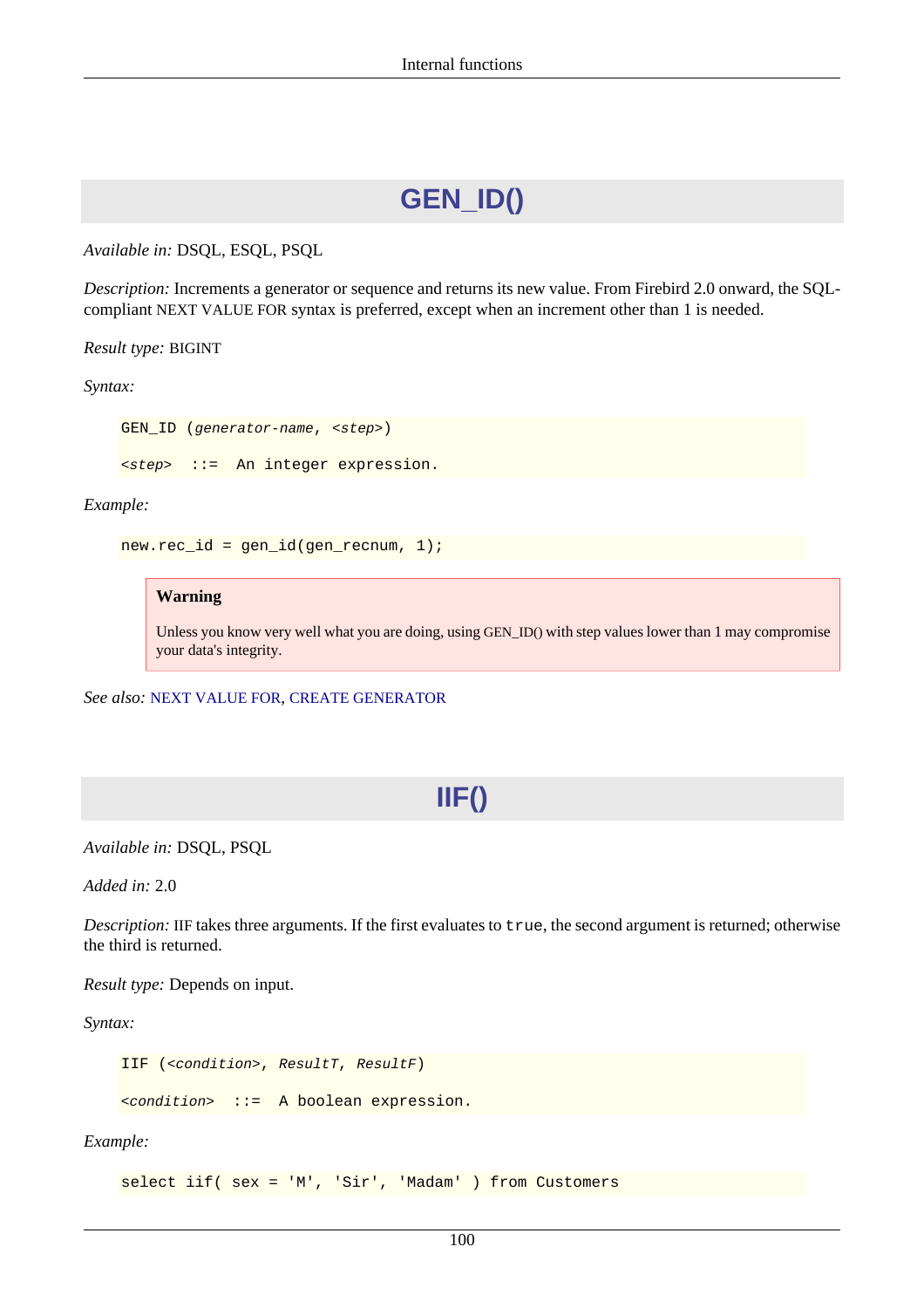<span id="page-110-0"></span>IIF(Cond, Result1, Result2) is a shortcut for "CASE WHEN Cond THEN Result1 ELSE Result2 END". You can also compare IIF to the ternary "? : " operator in C-like languages.

# **LOWER()**

*Available in:* DSQL, ESQL, PSQL

*Added in:* 2.0

*Description:* Returns the lower-case equivalent of the input string. This function also correctly lowercases non-ASCII characters, even if the default (binary) collation is used. The character set must be appropriate though: with ASCII or NONE for instance, only ASCII characters are lowercased; with OCTETS, the entire string is returned unchanged.

*Result type:* (VAR)CHAR

*Syntax:*

LOWER (str)

*Example:*

```
select Sheriff from Towns
  where lower(Name) = 'cooper''s valley'
```
<span id="page-110-1"></span>*See also:* [UPPER](#page-116-0)

# **NULLIF()**

*Available in:* DSQL, PSQL

*Added in:* 1.5

*Description:* NULLIF returns the value of the first argument, unless it is equal to the second. In that case, NULL is returned.

*Result type:* Depends on input.

*Syntax:*

NULLIF (<exp1>, <exp2>)

*Example:*

select avg( nullif(Weight, -1) ) from FatPeople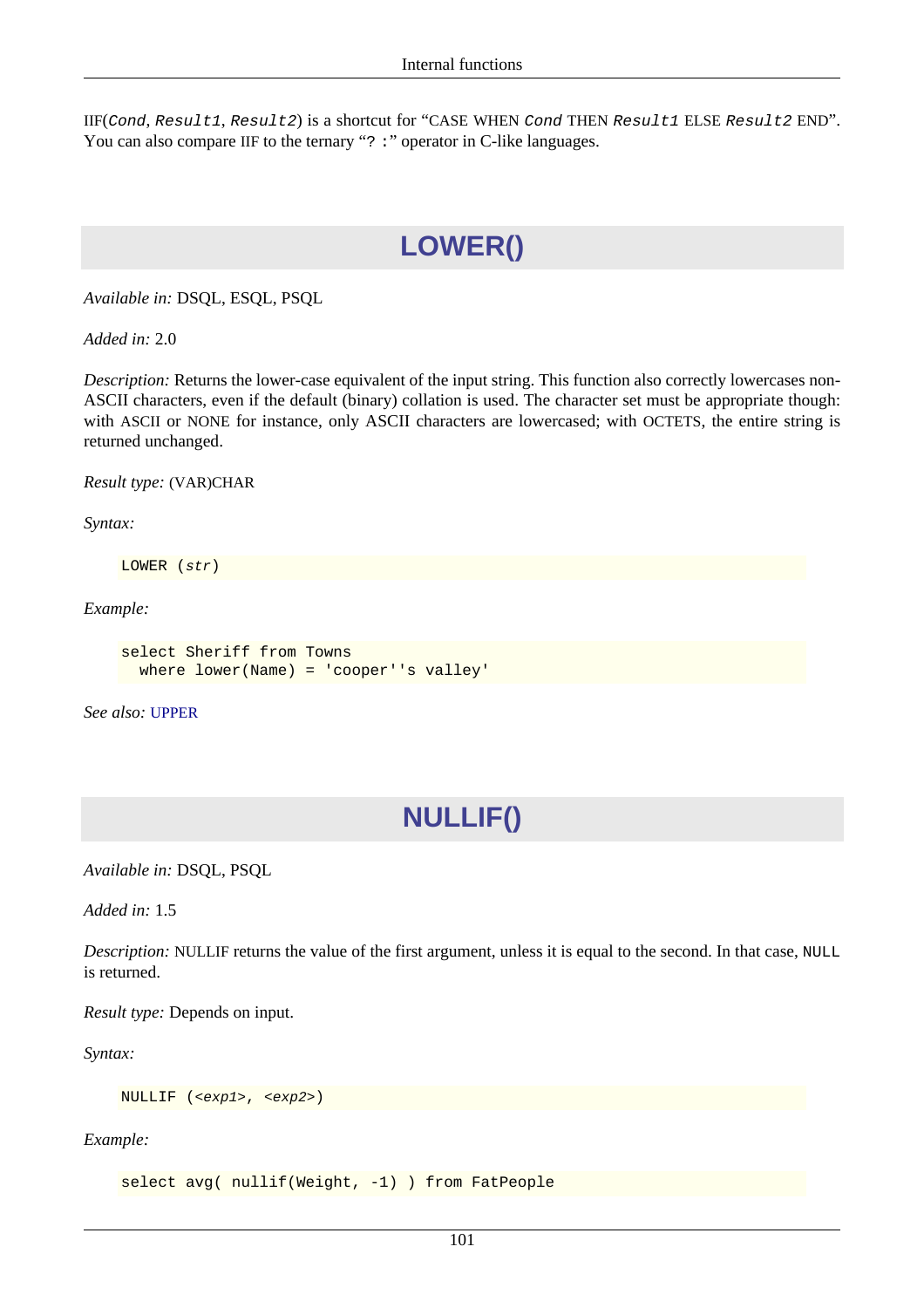This will return the average weight of the persons listed in FatPeople, excluding those having a weight of -1, since AVG skips NULL data. Presumably, -1 indicates "weight unknown" in this table. A plain AVG(Weight) would include the -1 weights, thus skewing the result.

#### **Note**

<span id="page-111-0"></span>In Firebird 1.0.x, where NULLIF is not available, you can accomplish the same with the [\\*nullif](#page-126-0) external functions.

# **OCTET\_LENGTH()**

*Available in:* DSQL, PSQL

*Added in:* 2.0

*Description:* Gives the length in bytes (octets) of the input string. For multi-byte character sets, this may be less than the number of characters times the "formal" number of bytes per character as found in RDB \$CHARACTER\_SETS.

#### **Note**

With arguments of type CHAR, this function takes the entire formal string length (e.g. the declared length of a field or variable) into account. If you want to obtain the "logical" byte length, not counting the trailing spaces, right-[TRIM](#page-115-0) the argument before passing it to OCTET\_LENGTH.

#### *Result type:* INTEGER

#### *Syntax:*

```
OCTET_LENGTH (str)
```
#### *Examples:*

```
select octet_length('Hello!') from rdb$database
   -- returns 6
select octet_length(_iso8859_1 'Grüß di!') from rdb$database
   -- returns 8: ü and ß take up one byte each in ISO8859_1
select octet length
   (cast (_iso8859_1 'Grüß di!' as varchar(24) character set utf8))
from rdb$database
  -- returns 10: ü and ß take up two bytes each in UTF8
select octet length
   (cast (_iso8859_1 'Grüß di!' as char(24) character set utf8))
from rdb$database
  -- returns 26: all 24 CHAR positions count, and two of them are 2-byte
```
*See also:* [BIT\\_LENGTH\(\)](#page-104-0), [CHARACTER\\_LENGTH](#page-106-0)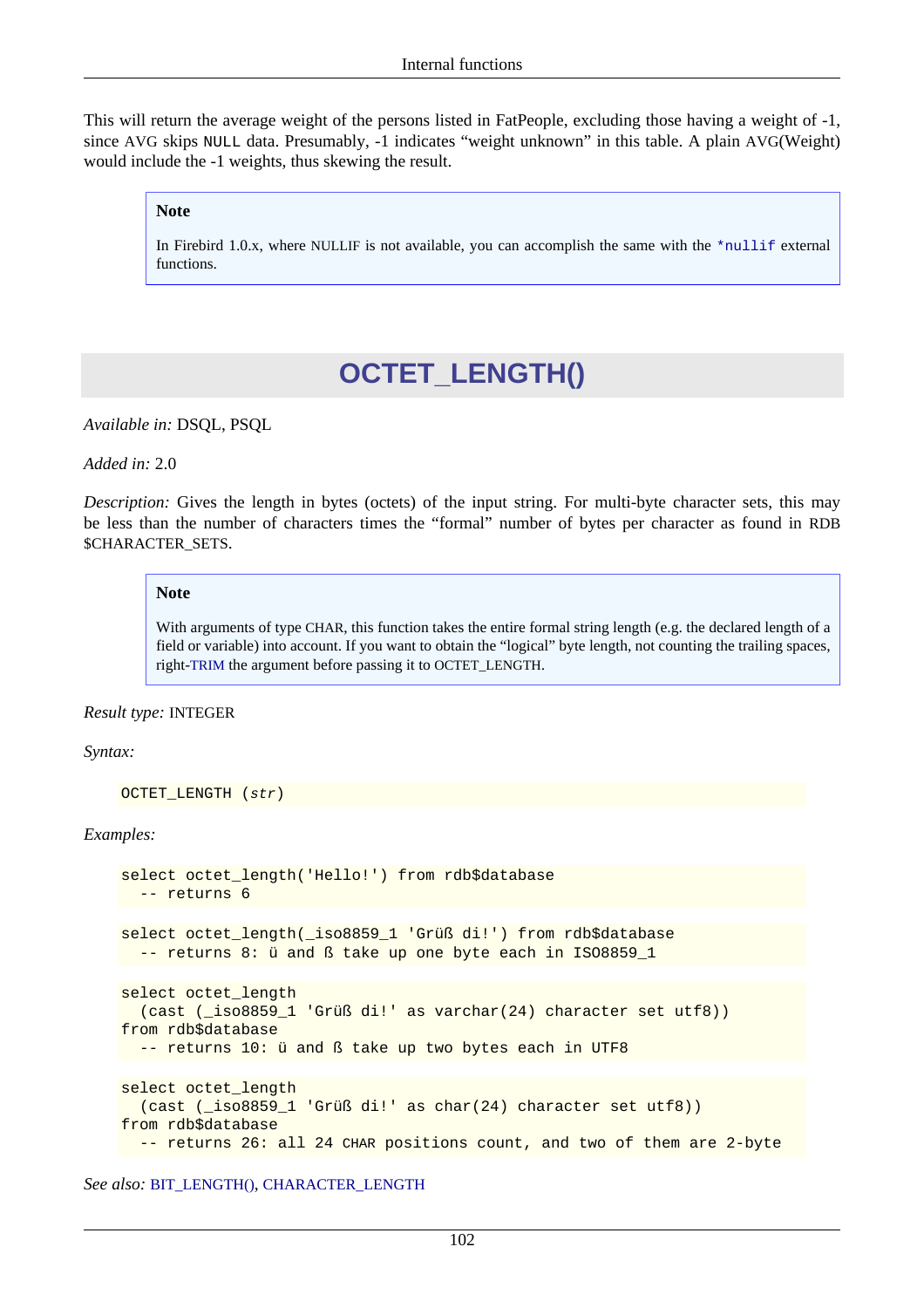# **RDB\$GET\_CONTEXT()**

### <span id="page-112-0"></span>**Note**

RDB\$GET\_CONTEXT and its counterpart RDB\$SET\_CONTEXT are actually predeclared UDFs. They are listed here as internal functions because they are always present – the user doesn't have to do anything to make them available.

*Available in:* DSQL, ESQL, PSQL

*Added in:* 2.0

*Description:* Retrieves the value of a context variable from one of the namespaces SYSTEM, USER\_SESSION and USER\_TRANSACTION.

#### *Result type:* VARCHAR(255)

*Syntax:*

RDB\$GET\_CONTEXT ('<namespace>', '<varname>') <namespace> ::= SYSTEM | USER\_SESSION | USER\_TRANSACTION <varname> ::= A case-sensitive string of max. 80 characters

#### *The namespaces:*

The USER\_SESSION and USER\_TRANSACTION namespaces are initially empty. The user can create and set variables in them with RDB\$SET\_CONTEXT() and retrieve them with RDB\$GET\_CONTEXT(). The SYSTEM namespace is read-only. It contains a number of predefined variables, shown in the table below.

| DB NAME          | Either the full path to the database or $-$ if connecting via the path is disallowed<br>– its alias.                 |
|------------------|----------------------------------------------------------------------------------------------------------------------|
| NETWORK PROTOCOL | The protocol used for the connection. Can be ' $TCPv4'$ , 'WNET', 'XNET' or<br>NULL.                                 |
| CLIENT ADDRESS   | For TCPv4, this is the IP address. For XNET, the local process ID. For all other<br>protocols this variable is NULL. |
| CURRENT USER     | Same as global CURRENT USER variable.                                                                                |
| CURRENT ROLE     | Same as global CURRENT_ROLE variable.                                                                                |
| SESSION ID       | Same as global CURRENT_CONNECTION variable.                                                                          |
| TRANSACTION ID   | Same as global CURRENT_TRANSACTION variable.                                                                         |
| ISOLATION LEVEL  | The isolation level of the current transaction; can be 'READ COMMITTED',<br>'SNAPSHOT' or 'CONSISTENCY'.             |

### **Table 11.3. Context variables in the SYSTEM namespace**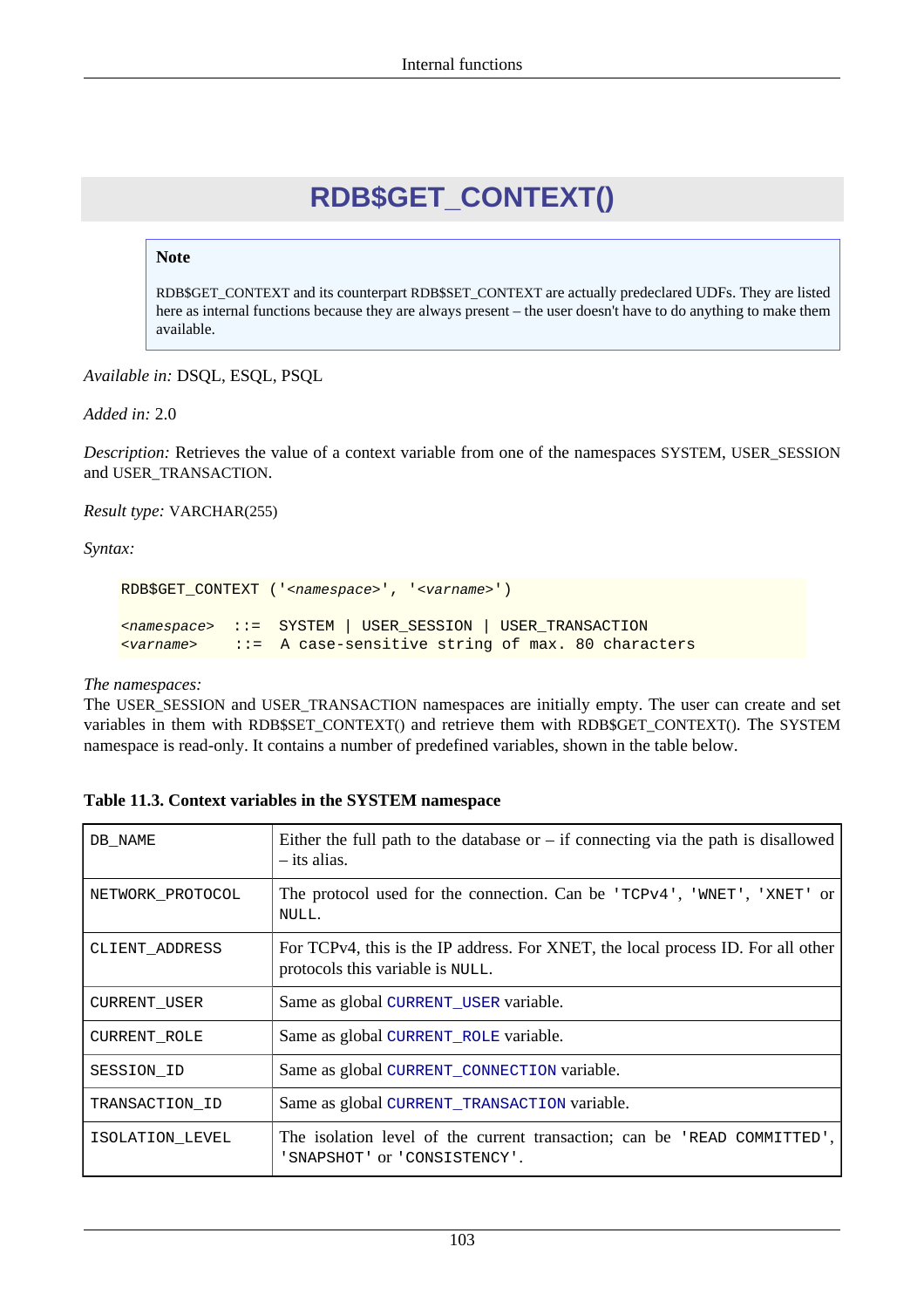*Return values and error behaviour:* If the polled variable exists in the given namespace, its value will be returned as a string of max. 255 characters. If the namespace doesn't exist or if you try to access a non-existing variable in the SYSTEM namespace, an error is raised. If you poll a non-existing variable in one of the other namespaces, NULL is returned. Both namespace and variable names must be given as single-quoted, case-sensitive, non-NULL strings.

*Examples:*

```
select rdb$get_context('SYSTEM', 'DB_NAME') from rdb$database
New.UserAddr = rdb$get_context('SYSTEM', 'CLIENT_ADDRESS');
insert into MyTable (TestField)
   values (rdb$get_context('USER_SESSION', 'MyVar'))
```
<span id="page-113-0"></span>*See also:* [RDB\\$SET\\_CONTEXT\(\)](#page-113-0)

# **RDB\$SET\_CONTEXT()**

#### **Note**

RDB\$SET\_CONTEXT and its counterpart RDB\$GET\_CONTEXT are actually predeclared UDFs. They are listed here as internal functions because they are always present – the user doesn't have to do anything to make them available.

*Available in:* DSQL, ESQL, PSQL

*Added in:* 2.0

*Description:* Creates, sets or unsets a variable in one of the user-writable namespaces USER\_SESSION and USER\_TRANSACTION.

*Result type:* INTEGER

*Syntax:*

```
RDB$SET_CONTEXT ('<namespace>', '<varname>', <value> | NULL)
<namespace> ::= USER_SESSION | USER_TRANSACTION
<varname> ::= A case-sensitive string of max. 80 characters
<value> ::= A value of any type, as long as it's castable
                  to a VARCHAR(255)
```
### *The namespaces:*

The USER\_SESSION and USER\_TRANSACTION namespaces are initially empty. The user can create and set variables in them with RDB\$SET\_CONTEXT() and retrieve them with RDB\$GET\_CONTEXT(). The USER\_SESSION context is bound to the current connection. Variables in USER\_TRANSACTION only exist in the transaction in which they have been set. When the transaction ends, the context and all the variables defined in it are destroyed.

#### *Return values and error behaviour:*

The function returns 1 if the variable already existed before the call and 0 if it didn't. To remove a variable from a context, set it to NULL. If the given namespace doesn't exist, an error is raised. Both namespace and variable names must be entered as single-quoted, case-sensitive, non-NULL strings.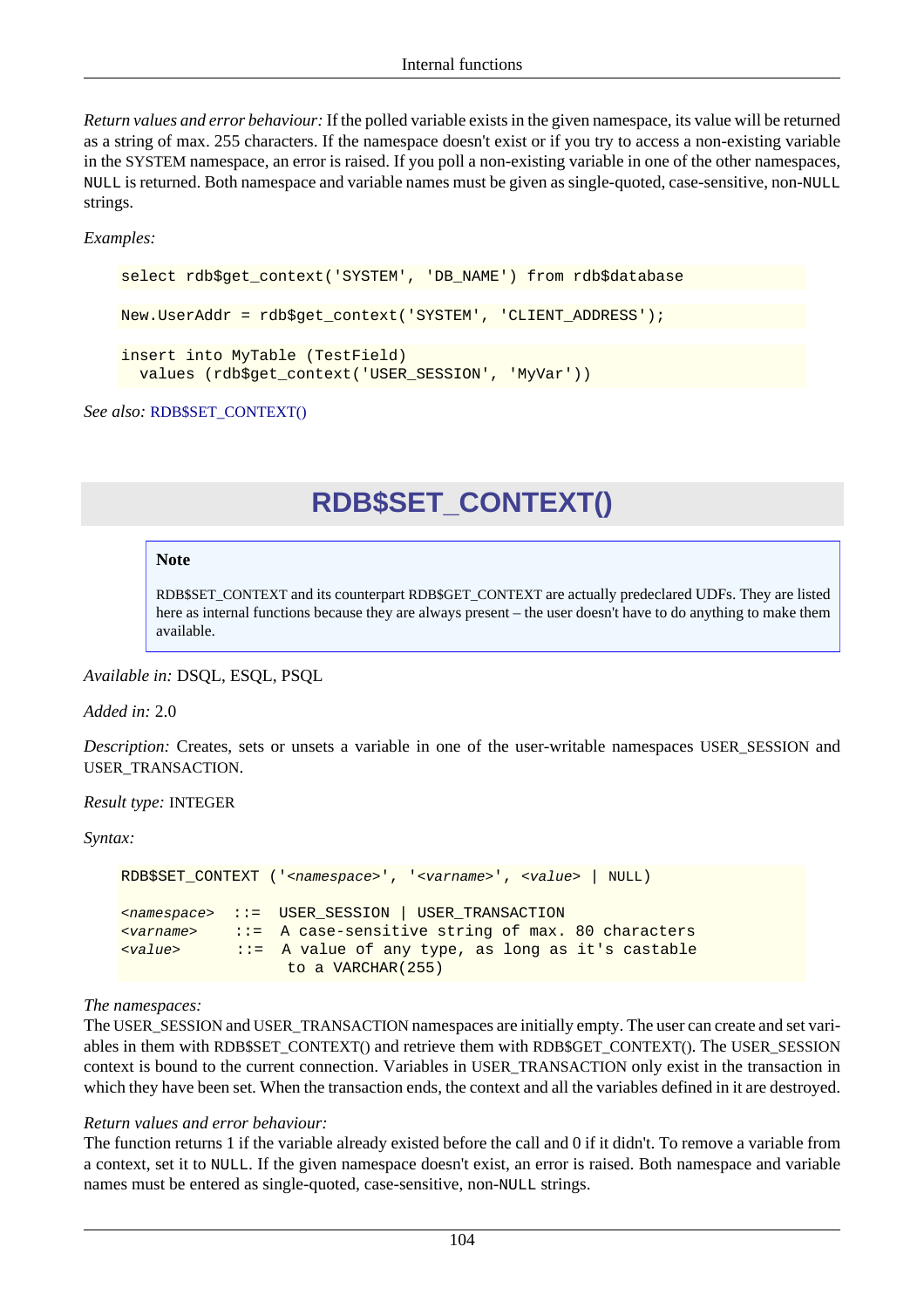*Examples:*

```
select rdb$set_context('USER_SESSION', 'MyVar', 493) from rdb$database
rdb$set_context('USER_SESSION', 'RecordsFound', RecCounter);
select rdb$set context('USER_TRANSACTION', 'Savepoints', 'Yes')
  from rdb$database
```
*Notes:*

- The maximum number of variables in any single context is 1000.
- All USER\_TRANSACTION variables will survive a [ROLLBACK RETAIN](#page-74-0) or [ROLLBACK TO SAVEPOINT](#page-75-0) unaltered, no matter at which point during the transaction they were set.
- Due to its UDF-like nature, RDB\$SET\_CONTEXT can in PSOL only be called like a void function, without assigning the result, as in the second example above. Regular internal functions don't allow this type of use.

<span id="page-114-0"></span>*See also:* [RDB\\$GET\\_CONTEXT\(\)](#page-112-0)

# **SUBSTRING()**

*Available in:* DSQL, PSQL

*Added in:* 1.0

*Changed in:* 2.0

*Description:* Returns a substring starting at the given position, either to the end of the string or with a given length.

*Result type:* (VAR)CHAR(n)

*Syntax:*

```
SUBSTRING (str FROM pos [FOR len])
str ::= a string expression
pos ::= an integer expression
len ::= an integer expression
```
This function returns the substring starting at character position pos (the first position being 1). Without the optional FOR argument, it returns all the remaining characters in the string. With it, it returns len characters or the remainder of the string, whichever is shorter.

Since Firebird 2.0, SUBSTRING fully supports multi-byte character sets.

In Firebird 1.x, pos and len had to be be integer literals. In 2.0 and above they can be any valid integer expression.

The result type is VARCHAR for a VARCHAR or BLOB argument, and CHAR for a CHAR or literal argument.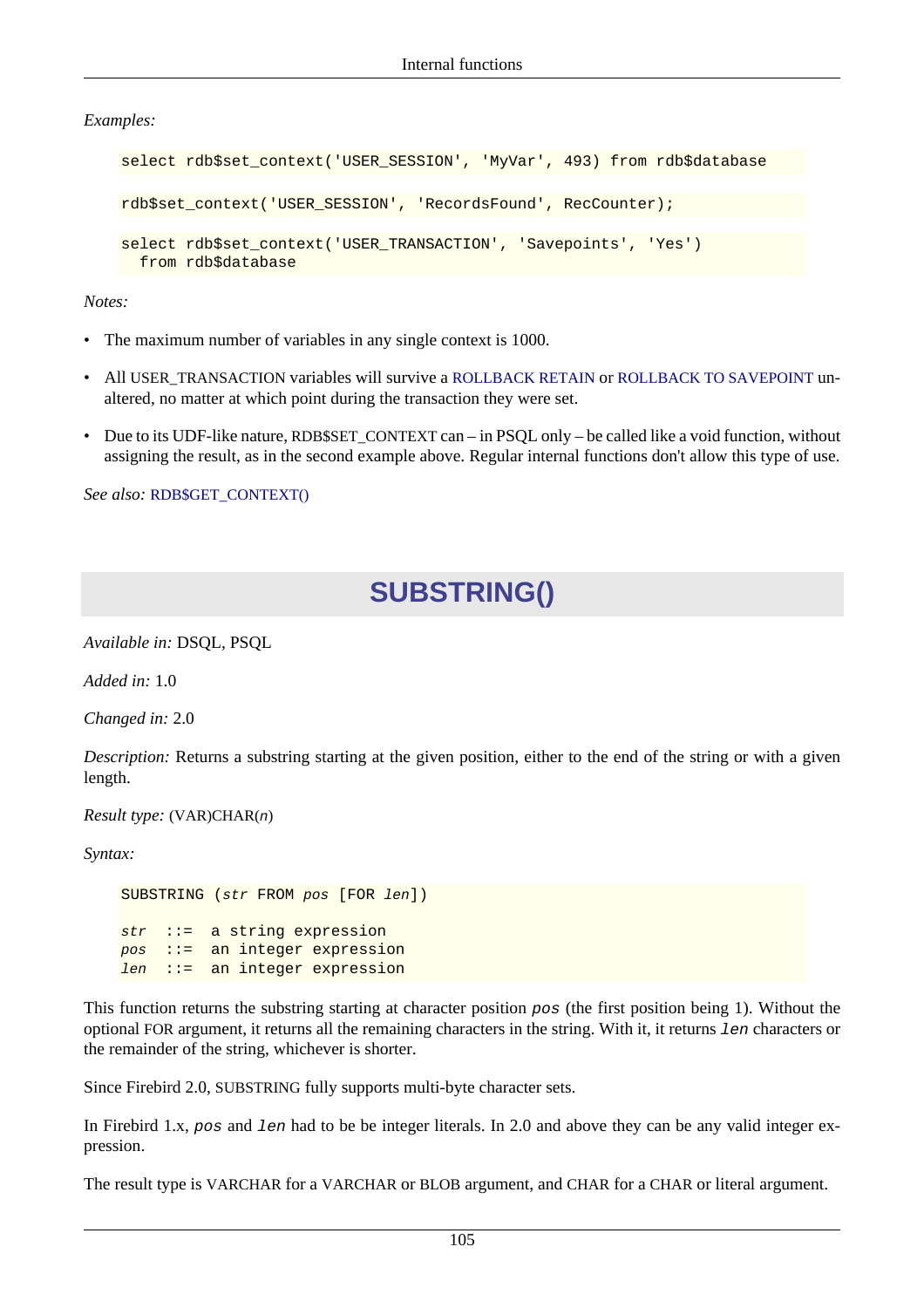The width – in characters – of the result field is always equal to the length of  $str$ , regardless of pos and len. So, substring ('pinhead' from 4 for 2) will return a CHAR(7) containing the string 'he'.

SUBSTRING can be used with:

- Any string, (var)char or text BLOB argument, regardless of its character set;
- Subtype 0 (binary) BLOBs.

*Example:*

```
insert into AbbrNames(AbbrName)
   select substring(LongName from 1 for 3) from LongNames
```
#### **Effect of NULLs**

- If  $str$  is NULL, the function returns NULL.
- <span id="page-115-0"></span>• If  $str$  is a valid string but  $pos$  and/or len is NULL, the function returns NULL but describes the result field as non-nullable. As a result, most clients (including isql) will incorrectly show the result as an empty string.

# **TRIM()**

*Available in:* DSQL, PSQL

*Added in:* 2.0

*Description:* Removes leading and/or trailing spaces (or optionally other strings) from the input string. The result is a VARCHAR $(n)$  with n the formal length of the input string.

*Result type:* VARCHAR(n)

#### *Syntax:*

```
TRIM ([<adjust>] str)
\{z \in \{ [where] | (where] \} \} FROM
where \therefore BOTH | LEADING | TRAILING /* default is BOTH */
what ::= The substring to be removed (repeatedly if necessary)
               from str's head and/or tail. Default is ' ' (space).
```
#### *Examples:*

```
select trim (' Waste no space ') from rdb$database
  -- returns 'Waste no space'
select trim (leading from ' Waste no space ') from rdb$database
 -- returns 'Waste no space
select trim (leading '.' from ' Waste no space ') from rdb$database
 -- returns ' Waste no space
```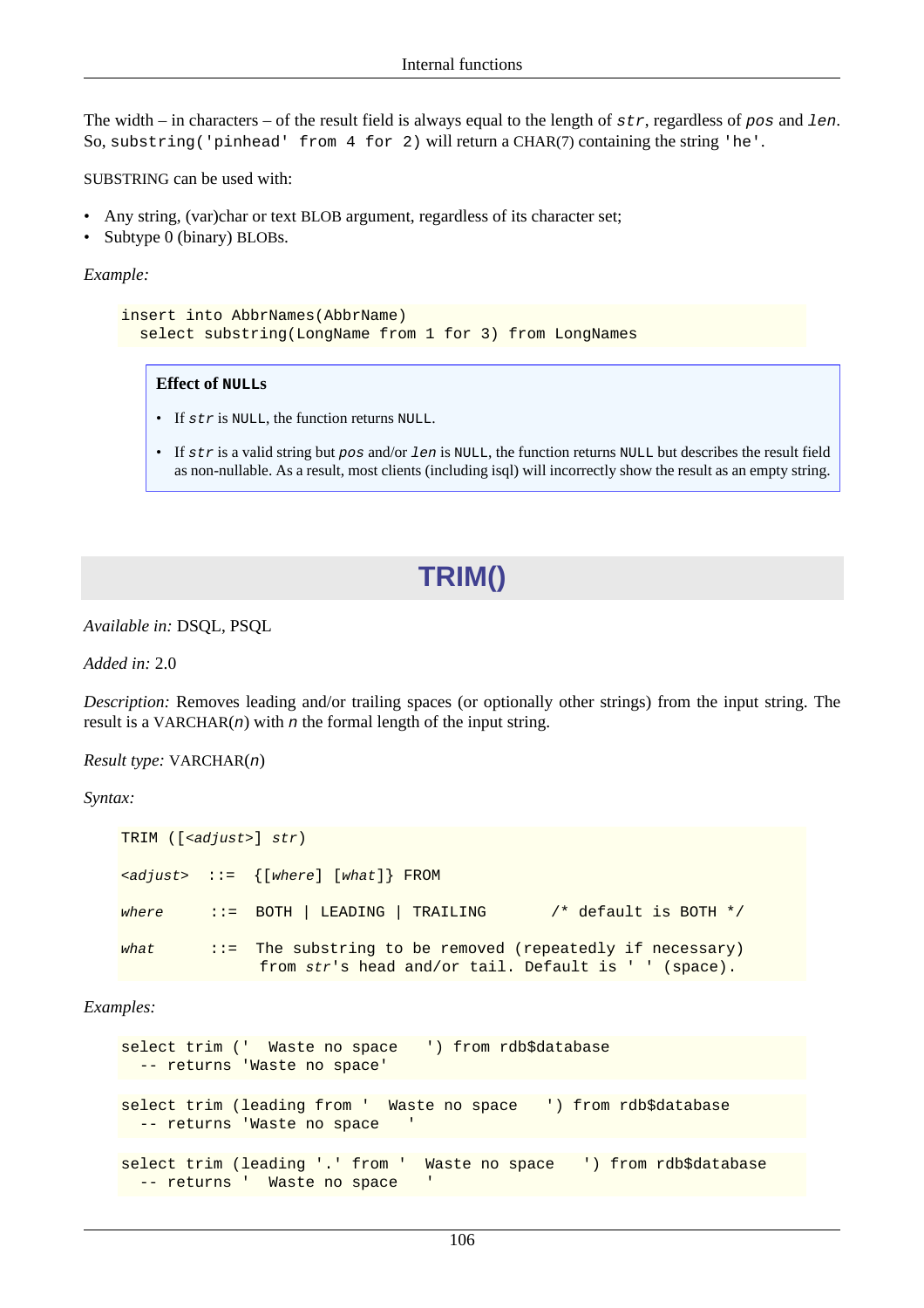```
select trim (trailing '!' from 'Help!!!!') from rdb$database
  -- returns 'Help'
select trim ('la' from 'lalala I love you Ella') from rdb$database
  -- returns ' I love you El'
select trim ('la' from 'Lalala I love you Ella') from rdb$database
  -- returns 'Lalala I love you El'
```
# **UPPER()**

<span id="page-116-0"></span>*Available in:* DSQL, ESQL, PSQL

*Changed in:* 2.0

*Description:* Returns the upper-case equivalent of the input string. Since Firebird 2 this function also correctly uppercases non-ASCII characters, even if the default (binary) collation is used. The character set must be appropriate though: with ASCII or NONE for instance, only ASCII characters are uppercased; with OCTETS, the entire string is returned unchanged.

*Result type:* (VAR)CHAR

*Syntax:*

UPPER (str)

*Examples:*

```
select upper(_iso8859_1 'Débâcle')
from rdb$database
   -- returns 'DÉBÂCLE' (before Firebird 2.0: 'DéBâCLE')
select upper(_iso8859_1 'Débâcle' collate fr_fr)
from rdb$database
   -- returns 'DEBACLE', following French uppercasing rules
```
*See also:* [LOWER](#page-110-0)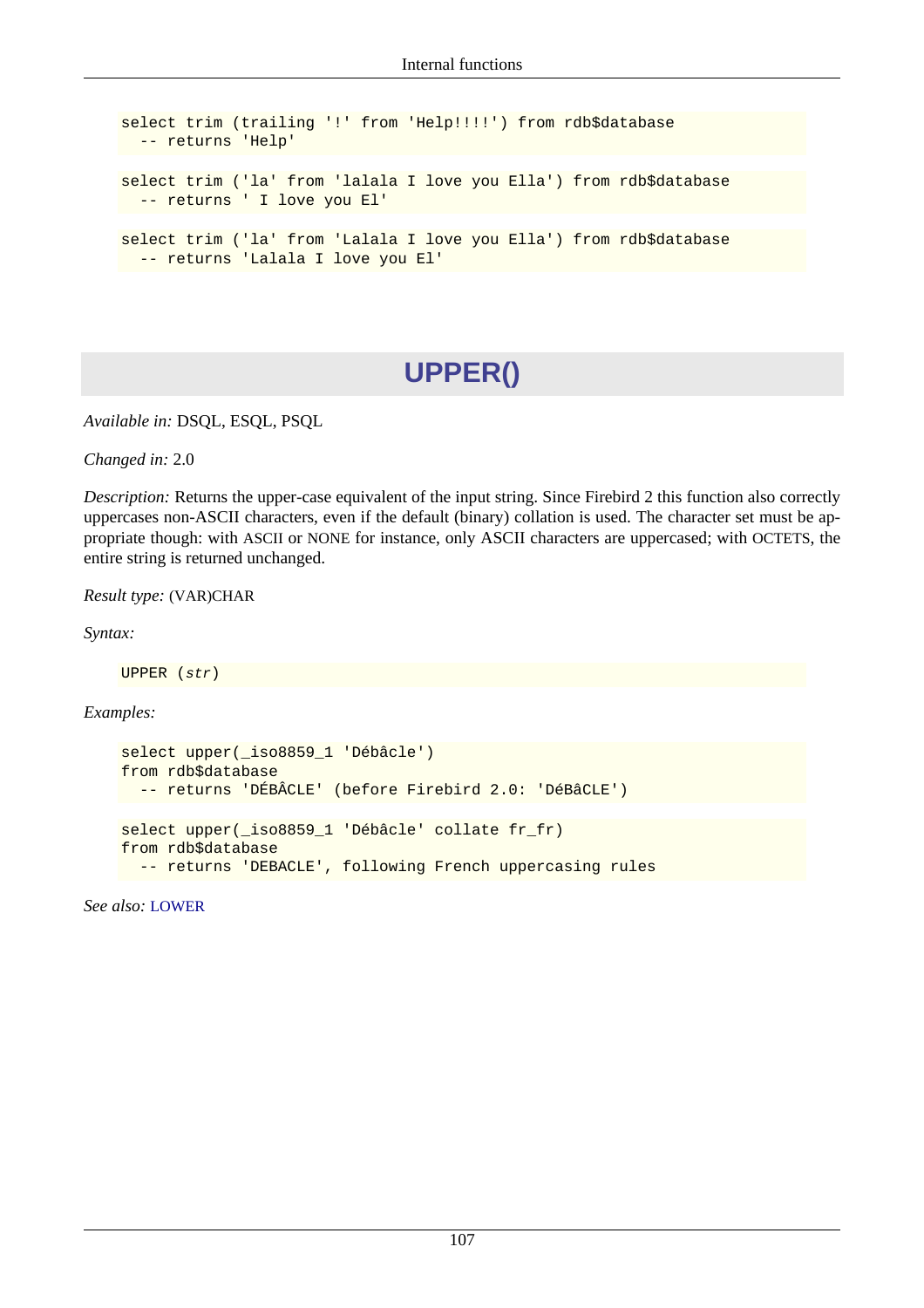### **Chapter 12**

# **External functions (UDFs)**

External functions must be "declared" (made known) to the database before they can be used. Firebird ships with two external function libraries:

- ib udf inherited from InterBase;
- fbudf a new library using [descriptors](#page-44-0), present as from Firebird 1.0 (Windows) and 1.5 (Linux).

Users can also create their own UDF libraries or acquire them from third parties.

### **addDay**

*Library:* fbudf

*Added in:* 1.0 (Win), 1.5 (Linux)

*Description:* Returns the first argument with *number* days added. Use negative numbers to subtract.

*Result type:* TIMESTAMP

*Syntax:*

addday (atimestamp, number)

*Declaration:*

```
DECLARE EXTERNAL FUNCTION addDay
    TIMESTAMP, INT
    RETURNS TIMESTAMP
    ENTRY_POINT 'addDay' MODULE_NAME 'fbudf'
```
### **addHour**

*Library:* fbudf

*Added in:* 1.0 (Win), 1.5 (Linux)

*Description:* Returns the first argument with number hours added. Use negative numbers to subtract.

*Result type:* TIMESTAMP

*Syntax:*

```
addhour (atimestamp, number)
```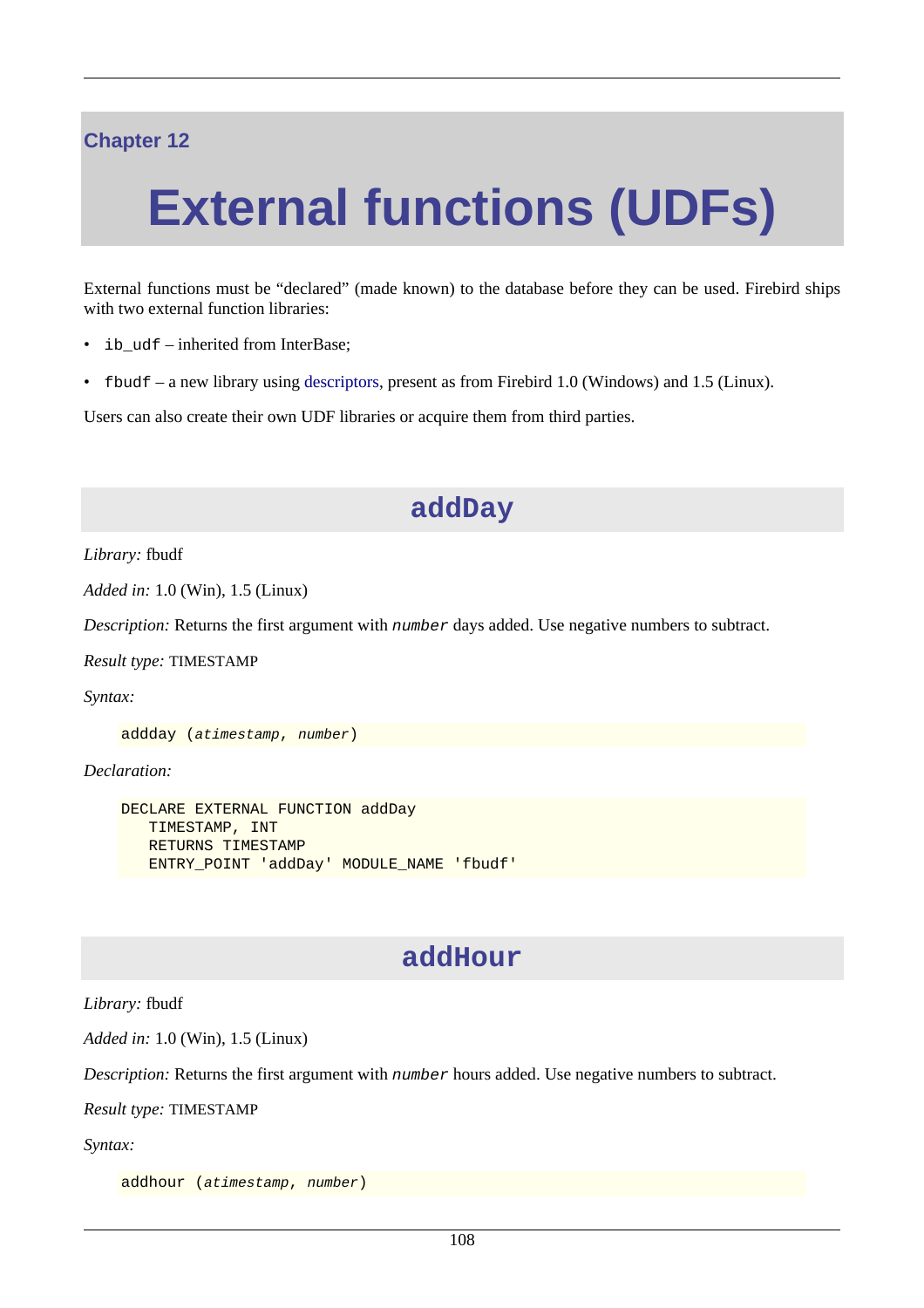*Declaration:*

```
DECLARE EXTERNAL FUNCTION addHour
    TIMESTAMP, INT
    RETURNS TIMESTAMP
    ENTRY_POINT 'addHour' MODULE_NAME 'fbudf'
```
### **addMilliSecond**

*Library:* fbudf

*Added in:* 1.0 (Win), 1.5 (Linux)

*Description:* Returns the first argument with number milliseconds added. Use negative numbers to subtract.

*Result type:* TIMESTAMP

*Syntax:*

addmillisecond (atimestamp, number)

*Declaration:*

```
DECLARE EXTERNAL FUNCTION addMilliSecond
    TIMESTAMP, INT
    RETURNS TIMESTAMP
    ENTRY_POINT 'addMilliSecond' MODULE_NAME 'fbudf'
```
### **addMinute**

*Library:* fbudf

*Added in:* 1.0 (Win), 1.5 (Linux)

*Description:* Returns the first argument with number minutes added. Use negative numbers to subtract.

*Result type:* TIMESTAMP

*Syntax:*

addminute (atimestamp, number)

```
DECLARE EXTERNAL FUNCTION addMinute
    TIMESTAMP, INT
    RETURNS TIMESTAMP
    ENTRY_POINT 'addMinute' MODULE_NAME 'fbudf'
```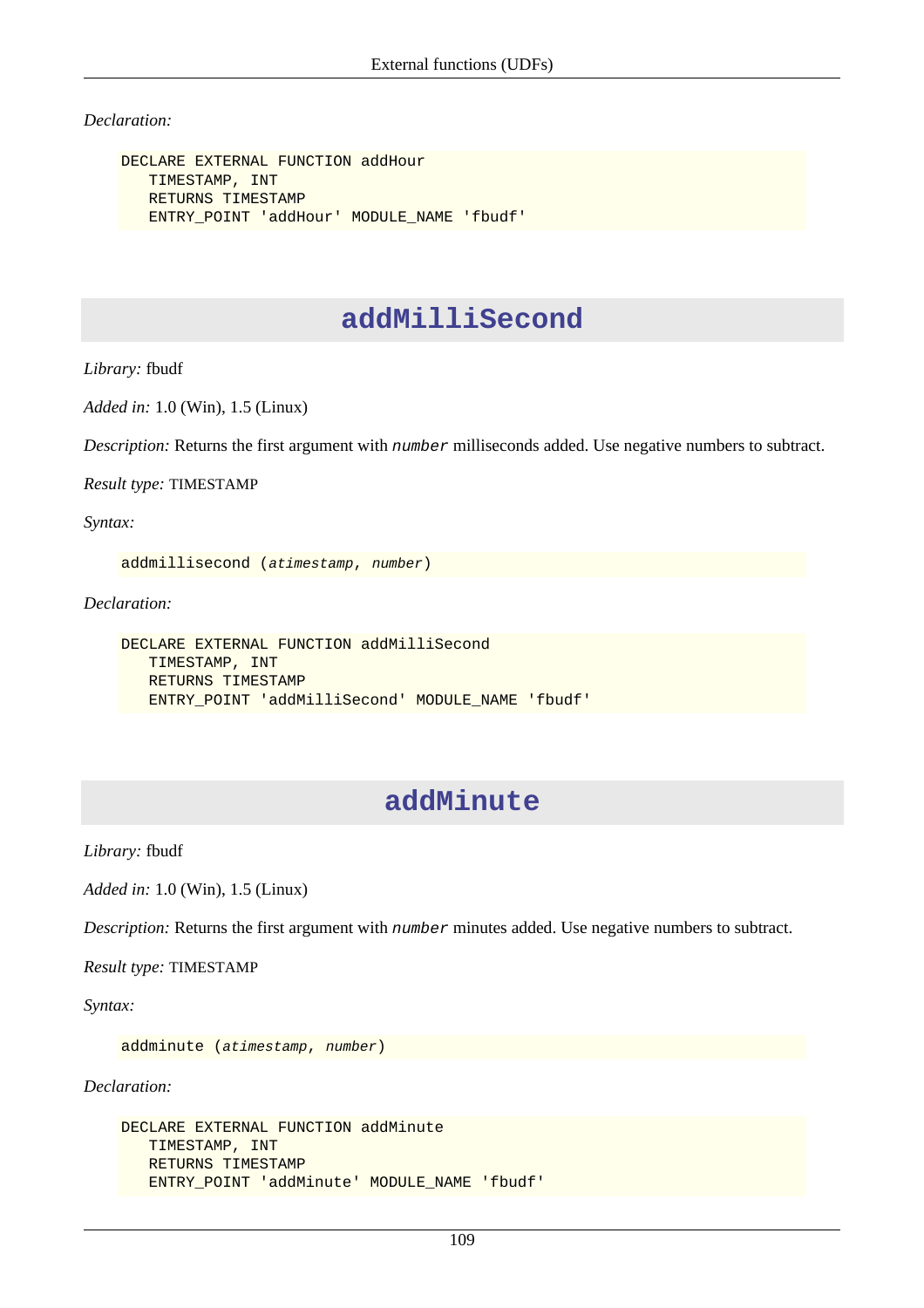### **addMonth**

*Library:* fbudf

*Added in:* 1.0 (Win), 1.5 (Linux)

*Description:* Returns the first argument with number months added. Use negative numbers to subtract.

*Result type:* TIMESTAMP

*Syntax:*

addmonth (atimestamp, number)

*Declaration:*

```
DECLARE EXTERNAL FUNCTION addMonth
    TIMESTAMP, INT
    RETURNS TIMESTAMP
   ENTRY_POINT 'addMonth' MODULE_NAME 'fbudf'
```
### **addSecond**

*Library:* fbudf

*Added in:* 1.0 (Win), 1.5 (Linux)

*Description:* Returns the first argument with number seconds added. Use negative numbers to subtract.

*Result type:* TIMESTAMP

*Syntax:*

addsecond (atimestamp, number)

```
DECLARE EXTERNAL FUNCTION addSecond
    TIMESTAMP, INT
    RETURNS TIMESTAMP
    ENTRY_POINT 'addSecond' MODULE_NAME 'fbudf'
```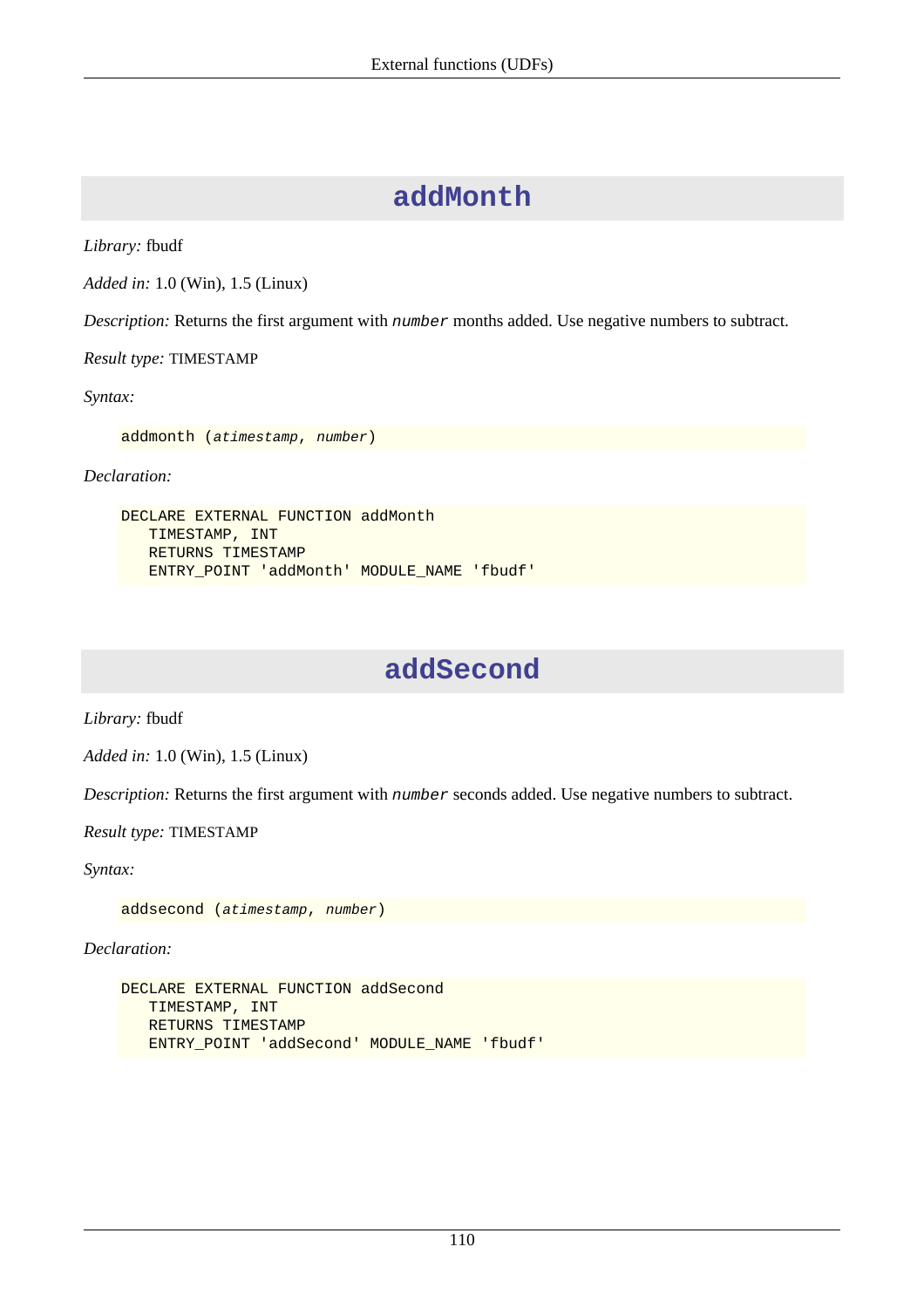### **addWeek**

*Library:* fbudf

*Added in:* 1.0 (Win), 1.5 (Linux)

*Description:* Returns the first argument with number weeks added. Use negative numbers to subtract.

*Result type:* TIMESTAMP

*Syntax:*

addweek (atimestamp, number)

*Declaration:*

```
DECLARE EXTERNAL FUNCTION addWeek
    TIMESTAMP, INT
    RETURNS TIMESTAMP
   ENTRY_POINT 'addWeek' MODULE_NAME 'fbudf'
```
### **addYear**

*Library:* fbudf

*Added in:* 1.0 (Win), 1.5 (Linux)

*Description:* Returns the first argument with number years added. Use negative numbers to subtract.

*Result type:* TIMESTAMP

*Syntax:*

addyear (atimestamp, number)

```
DECLARE EXTERNAL FUNCTION addYear
    TIMESTAMP, INT
    RETURNS TIMESTAMP
    ENTRY_POINT 'addYear' MODULE_NAME 'fbudf'
```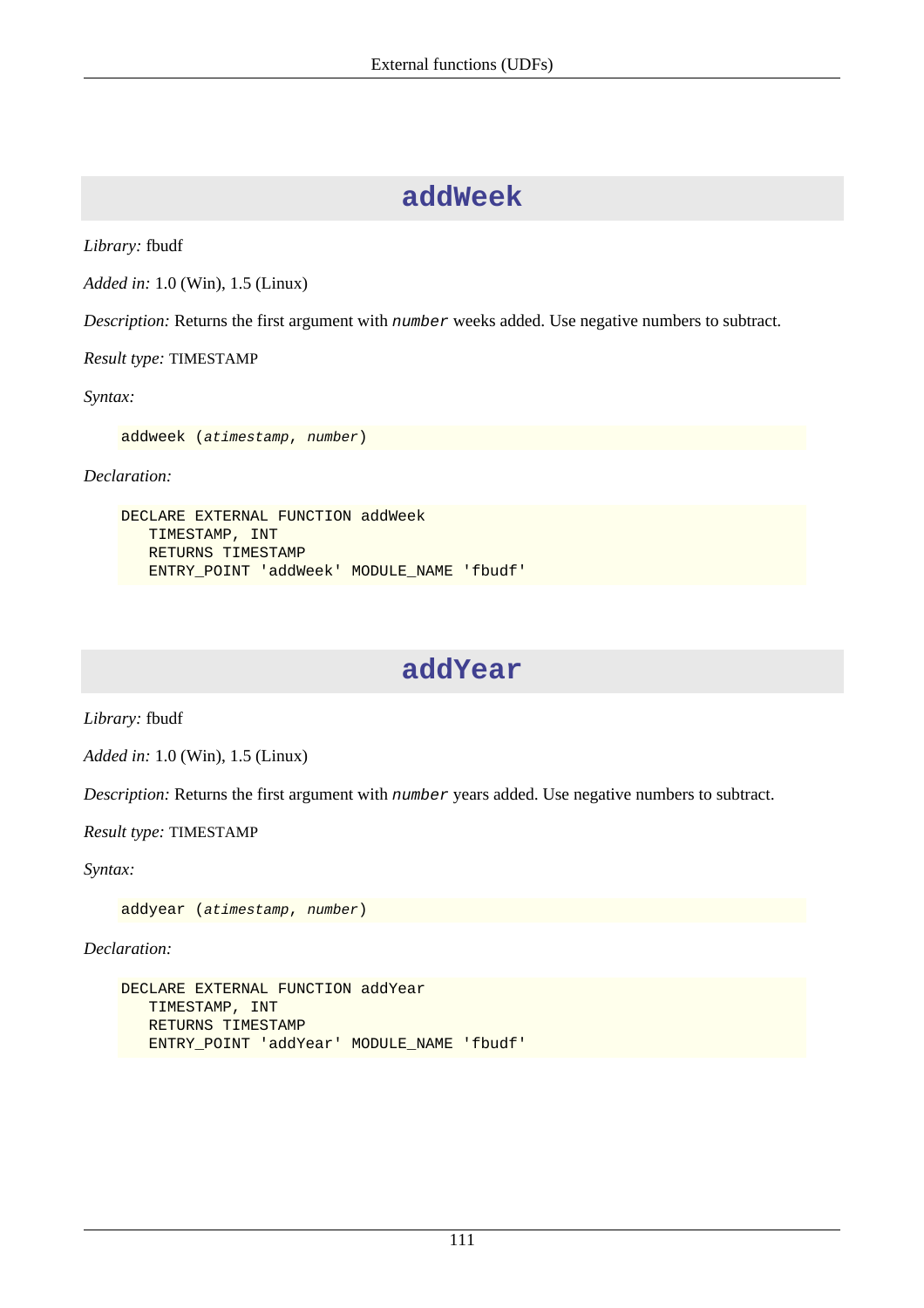### **ascii\_char**

*Library:* ib\_udf

*Changed in:* 1.0, 2.0

*Description:* Returns the ASCII character corresponding to the integer value passed in.

*Result type:* VARCHAR(1)

*Syntax (unchanged):*

ascii\_char (intval)

#### *Declaration:*

DECLARE EXTERNAL FUNCTION ascii\_char INTEGER **NULL** RETURNS CSTRING(1) FREE\_IT ENTRY\_POINT 'IB\_UDF\_ascii\_char' MODULE\_NAME 'ib\_udf'

The declaration reflects the fact that the UDF as such returns a 1-character C string, not an SQL CHAR(1) as stated in the InterBase declaration. The engine will pass the result to the caller as a VARCHAR(1) though.

The **NULL** after INTEGER is an optional addition that became available in Firebird 2. When declared with the NULL keyword, the engine will pass a NULL argument unchanged to the function. This causes a NULL result, which is correct. Without the NULL keyword (your only option in pre-2.0 versions), NULL is passed to the function as 0 and the result is an empty string.

For more information about passing NULLs to UDFs, see the [note](#page-143-0) at the end of this book.

*Notes:*

- ascii char(0) returns an empty string in all versions, not a character with ASCII value 0.
- <span id="page-121-0"></span>• Before Firebird 2.0, the result type was CHAR(1).

### **dow**

*Library:* fbudf

*Added in:* 1.0 (Win), 1.5 (Linux)

*Description:* Returns the day of the week from a timestamp argument. The returned name may be localized.

*Result type:* VARCHAR(15)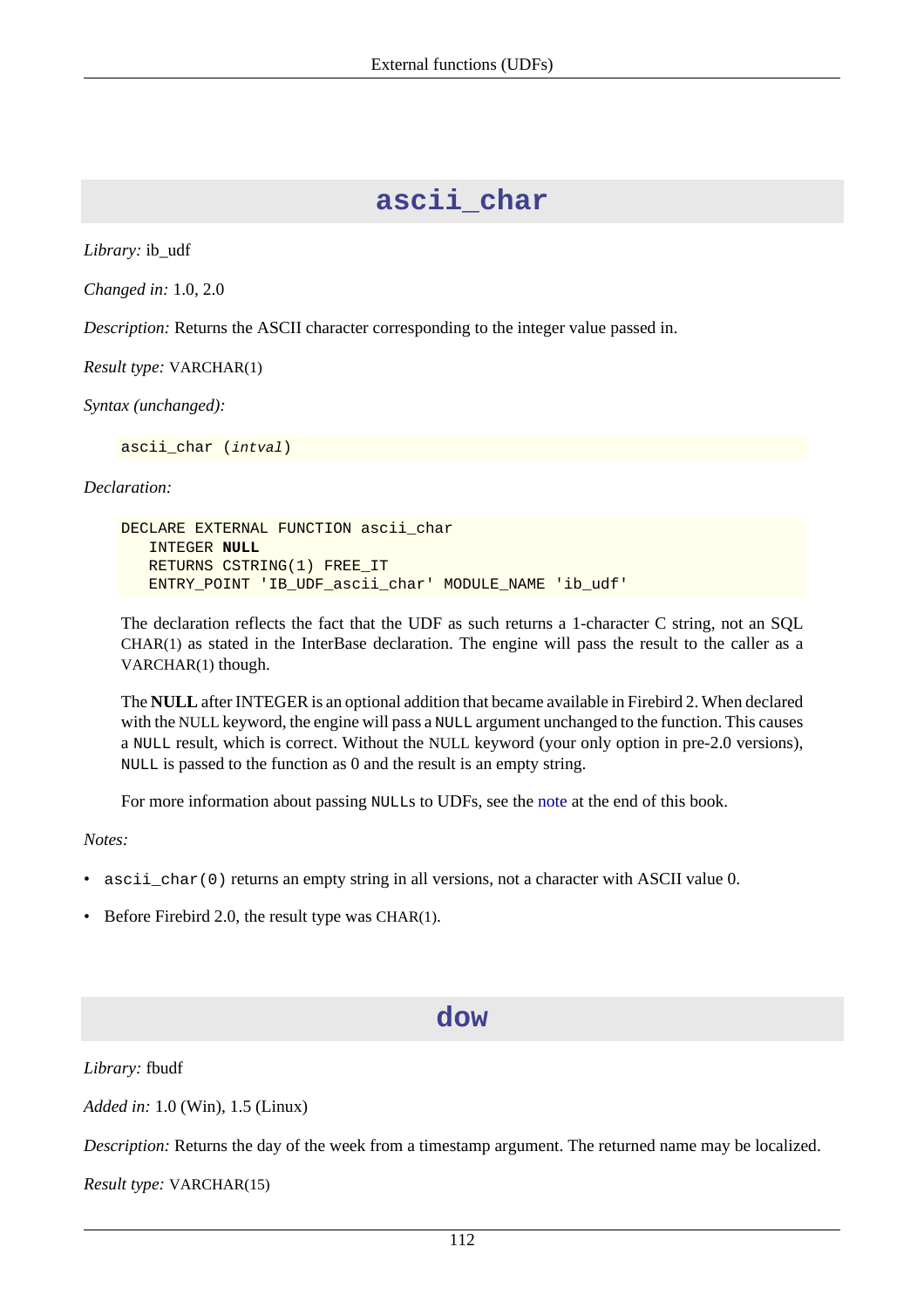*Syntax:*

dow (atimestamp)

*Declaration:*

```
DECLARE EXTERNAL FUNCTION dow
    TIMESTAMP,
    VARCHAR(15) RETURNS PARAMETER 2
    ENTRY_POINT 'DOW' MODULE_NAME 'fbudf'
```
*See also:* [sdow](#page-132-0)

**dpower**

*Library:* fbudf

*Added in:* 1.0 (Win), 1.5 (Linux)

*Description:* Returns x to the y'th power.

*Result type:* DOUBLE PRECISION

*Syntax:*

dpower (x, y)

*Declaration:*

```
DECLARE EXTERNAL FUNCTION dPower
    DOUBLE PRECISION BY DESCRIPTOR, DOUBLE PRECISION BY DESCRIPTOR,
    DOUBLE PRECISION BY DESCRIPTOR
    RETURNS PARAMETER 3
    ENTRY_POINT 'power' MODULE_NAME 'fbudf'
```
### **getExactTimestamp**

*Library:* fbudf

*Added in:* 1.0 (Win), 1.5 (Linux)

*Better alternative:* [CURRENT\\_TIMESTAMP](#page-93-0) or ['NOW'](#page-96-0)

*Description:* Returns the system time with milliseconds precision. This function was added because in pre-2.0 versions, CURRENT\_TIMESTAMP always had .0000 in the fractional part of the second. In Firebird 2.0 and up it is better to use [CURRENT\\_TIMESTAMP](#page-93-0), which now also defaults to milliseconds precision. To measure time intervals in PSQL modules, use ['NOW'](#page-96-0).

*Result type:* TIMESTAMP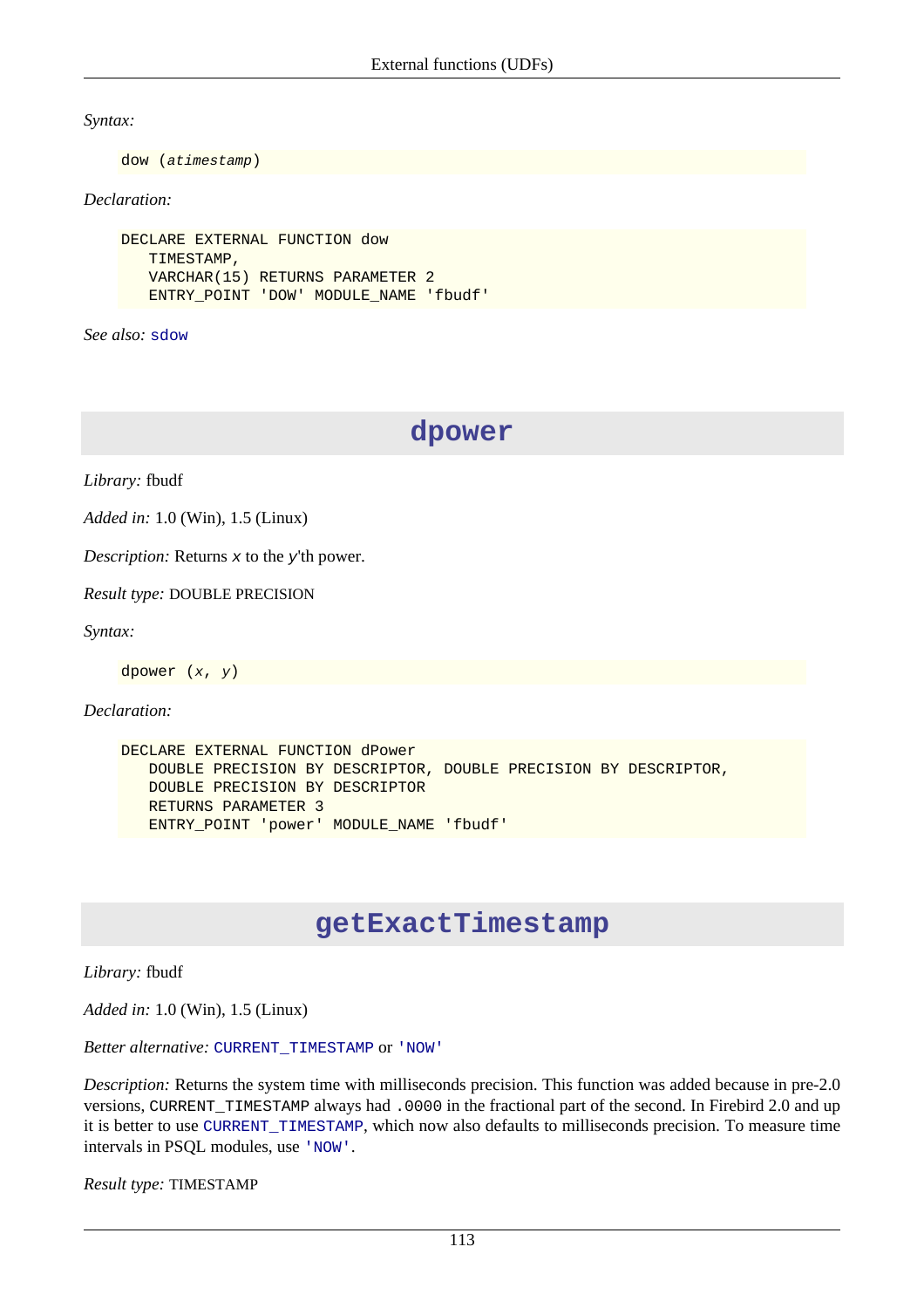*Syntax:*

getexacttimestamp()

*Declaration:*

```
DECLARE EXTERNAL FUNCTION getExactTimestamp
    TIMESTAMP RETURNS PARAMETER 1
    ENTRY_POINT 'getExactTimestamp' MODULE_NAME 'fbudf'
```
# **i64round**

See [round](#page-129-0).

### **i64truncate**

See [truncate](#page-136-0).

### **log**

*Library:* ib\_udf

*Changed in:* 1.5

*Description:* In Firebird 1.5 and up,  $\log(x, y)$  returns the the base-x logarithm of y. In Firebird 1.0.x and InterBase, it erroneously returns the base- $y$  logarithm of  $x$ .

*Result type:* DOUBLE PRECISION

*Syntax (unchanged):*

 $log(x, y)$ 

*Declaration (unchanged):*

```
DECLARE EXTERNAL FUNCTION log
    DOUBLE PRECISION, DOUBLE PRECISION
    RETURNS DOUBLE PRECISION BY VALUE
    ENTRY_POINT 'IB_UDF_log' MODULE_NAME 'ib_udf'
```
### **Warning**

If any of your pre-1.5 databases use log, check your PSQL and application code. It may contain workarounds to return the right results. Under Firebird 1.5 and up, any such workarounds should be removed or you'll get the wrong results.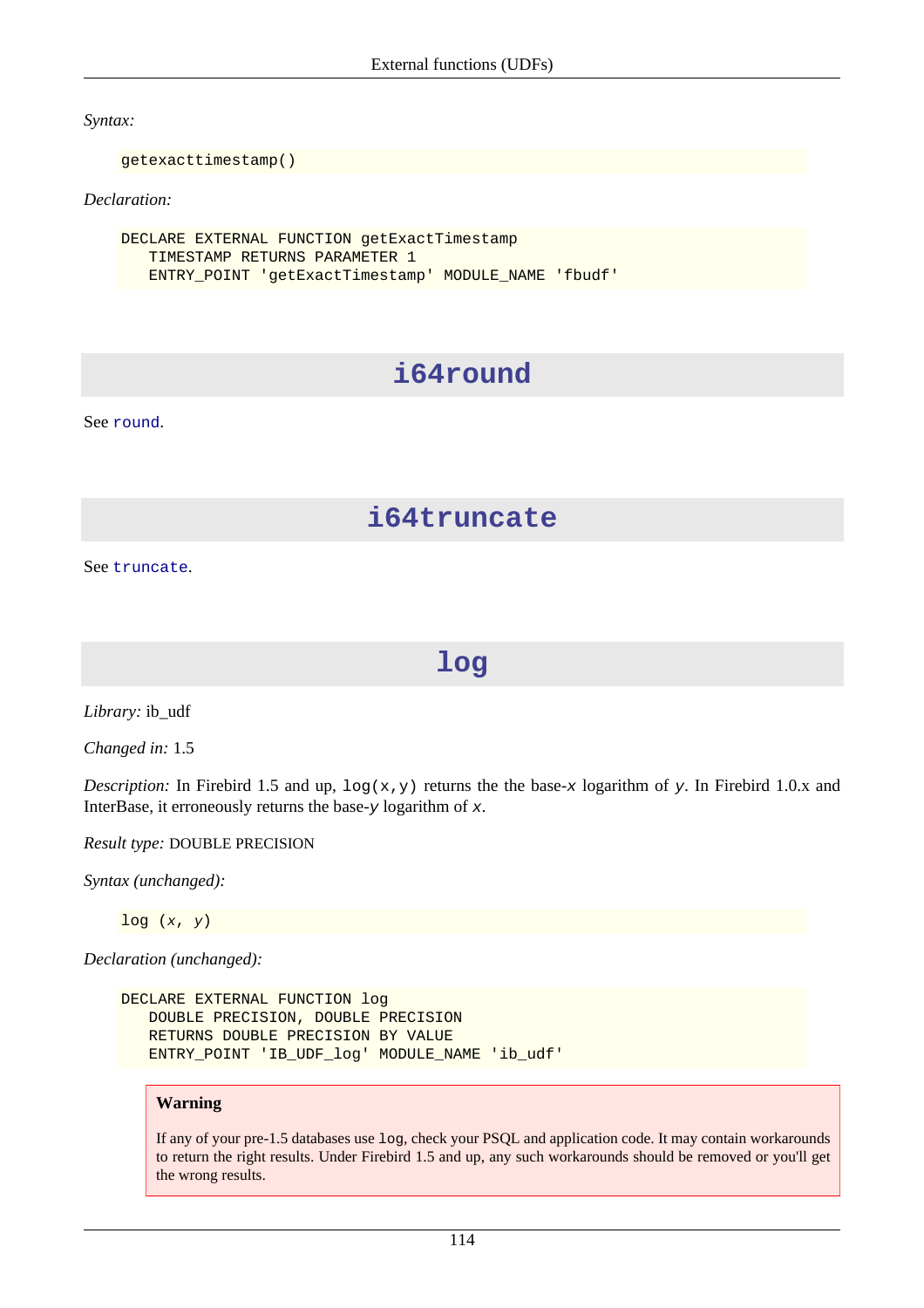### **lower**

*Library:* ib\_udf

*Changed in:* 2.0

*Better alternative:* Internal function [LOWER\(\)](#page-110-0)

*Description:* Returns the lower-case version of the input string. Please notice that only ASCII characters are handled correctly. If possible, use the new, superior internal function [LOWER](#page-110-0) instead. Just dropping the declaration of the lower UDF should do the trick, unless you gave it an alternative name.

*Result type:* VARCHAR(n)

*Syntax:*

"LOWER" (str)

### *Declaration:*

```
DECLARE EXTERNAL FUNCTION "LOWER"
    CSTRING(255) NULL
    RETURNS CSTRING(255) FREE_IT
    ENTRY_POINT 'IB_UDF_lower' MODULE_NAME 'ib_udf'
```
The above declaration is from the file ib  $udf2.sq1.$  "LOWER" has been surrounded by double-quotes to avoid confusion with the new internal function [LOWER](#page-110-0).

The **NULL** after CSTRING(255) is an optional addition that became available in Firebird 2. When declared with the NULL keyword, the engine will pass a NULL argument unchanged to the function. This leads to a NULL result, which is correct. Without the NULL keyword (your only option in pre-2.0 versions), NULL is passed to the function as an empty string and the result is an empty string as well.

For more information about passing NULLs to UDFs, see the [note](#page-143-0) at the end of this book.

*Notes:*

- Depending on how you declare it (see [CSTRING](#page-142-0) note), this function can accept and return strings of up to 32767 characters.
- Before Firebird 2.0, the result type was CHAR $(n)$ .
- In Firebird 1.5.1 and below, the default declaration used CSTRING(80) instead of CSTRING(255).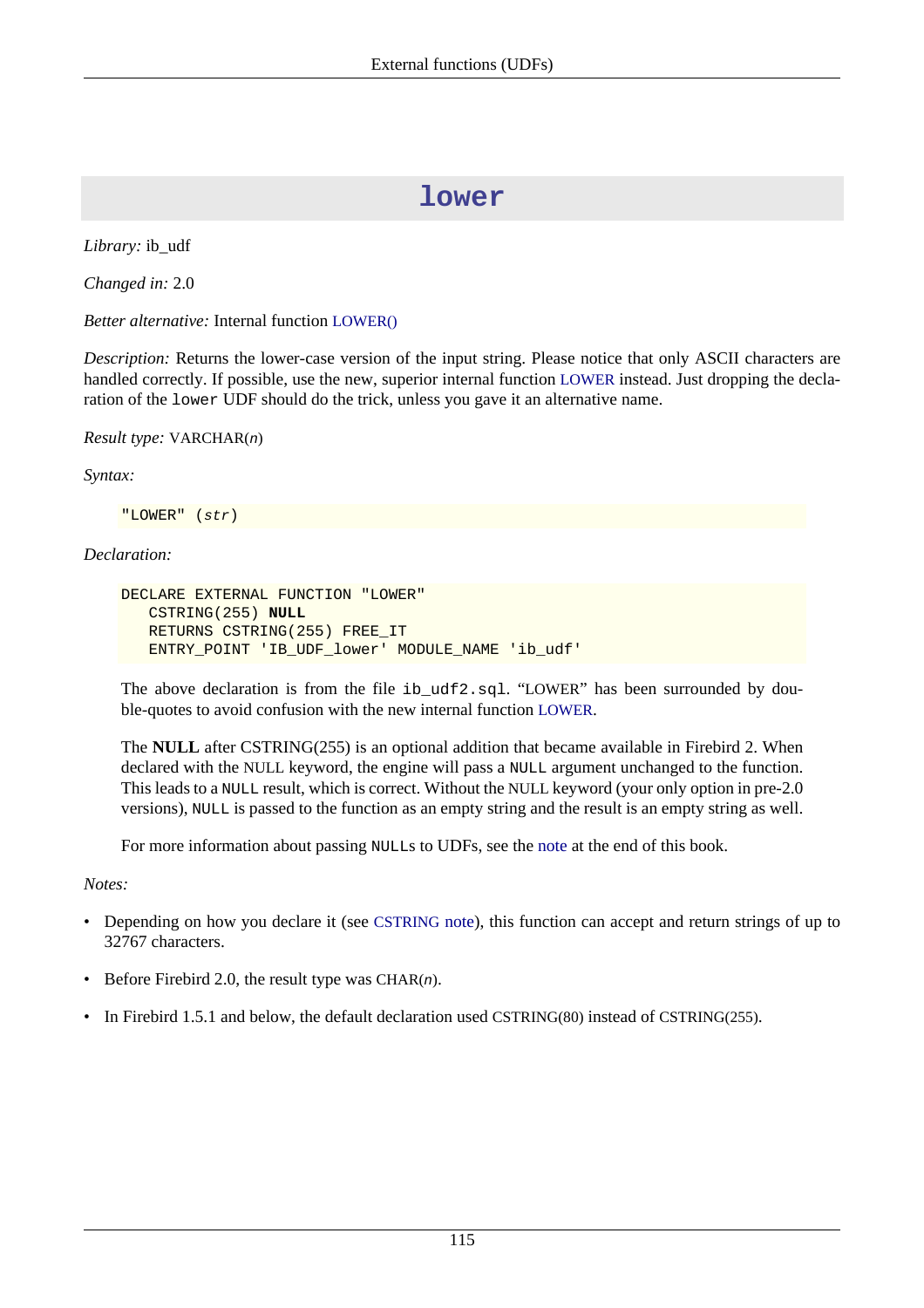### **lpad**

*Library:* ib\_udf

*Added in:* 1.5

*Changed in:* 1.5.2, 2.0

*Description:* Returns the input string left-padded with padchars until endlength is reached.

*Result type:* VARCHAR(n)

*Syntax:*

lpad (str, endlength, padchar)

*Declaration:*

```
DECLARE EXTERNAL FUNCTION lpad
    CSTRING(255) NULL, INTEGER, CSTRING(1) NULL
    RETURNS CSTRING(255) FREE_IT
    ENTRY_POINT 'IB_UDF_lpad' MODULE_NAME 'ib_udf'
```
The above declaration is from the file ib\_udf2.sql. The **NULL**s after the CSTRING arguments are an optional addition that became available in Firebird 2. If an argument is declared with the NULL keyword, the engine will pass a NULL argument value unchanged to the function. This leads to a NULL result, which is correct. Without the NULL keyword (your only option in pre-2.0 versions), NULLs are passed to the function as empty strings and the result is a string with endlengh padchars (if  $str$ is NULL) or a copy of str itself (if padchar is NULL).

For more information about passing NULLs to UDFs, see the [note](#page-143-0) at the end of this book.

*Notes:*

- Depending on how you declare it (see [CSTRING](#page-142-0) note), this function can accept and return strings of up to 32767 characters.
- When calling this function, make sure *endlength* does not exceed the declared result length.
- If endlength is less than  $str's$  length,  $str$  is truncated to endlength. If endlength is negative, the result is NULL.
- A NULL endlength is treated as if it were 0.
- If padchar is empty, or if padchar is NULL and the function has been declared without the NULL keyword after the last argument,  $str$  is returned unchanged (or truncated to  $endlength$ ).
- Before Firebird 2.0, the result type was CHAR $(n)$ .
- A bug that caused an endless loop if  $p$ adchar was empty or NULL has been fixed in 2.0.
- In Firebird 1.5.1 and below, the default declaration used CSTRING(80) instead of CSTRING(255).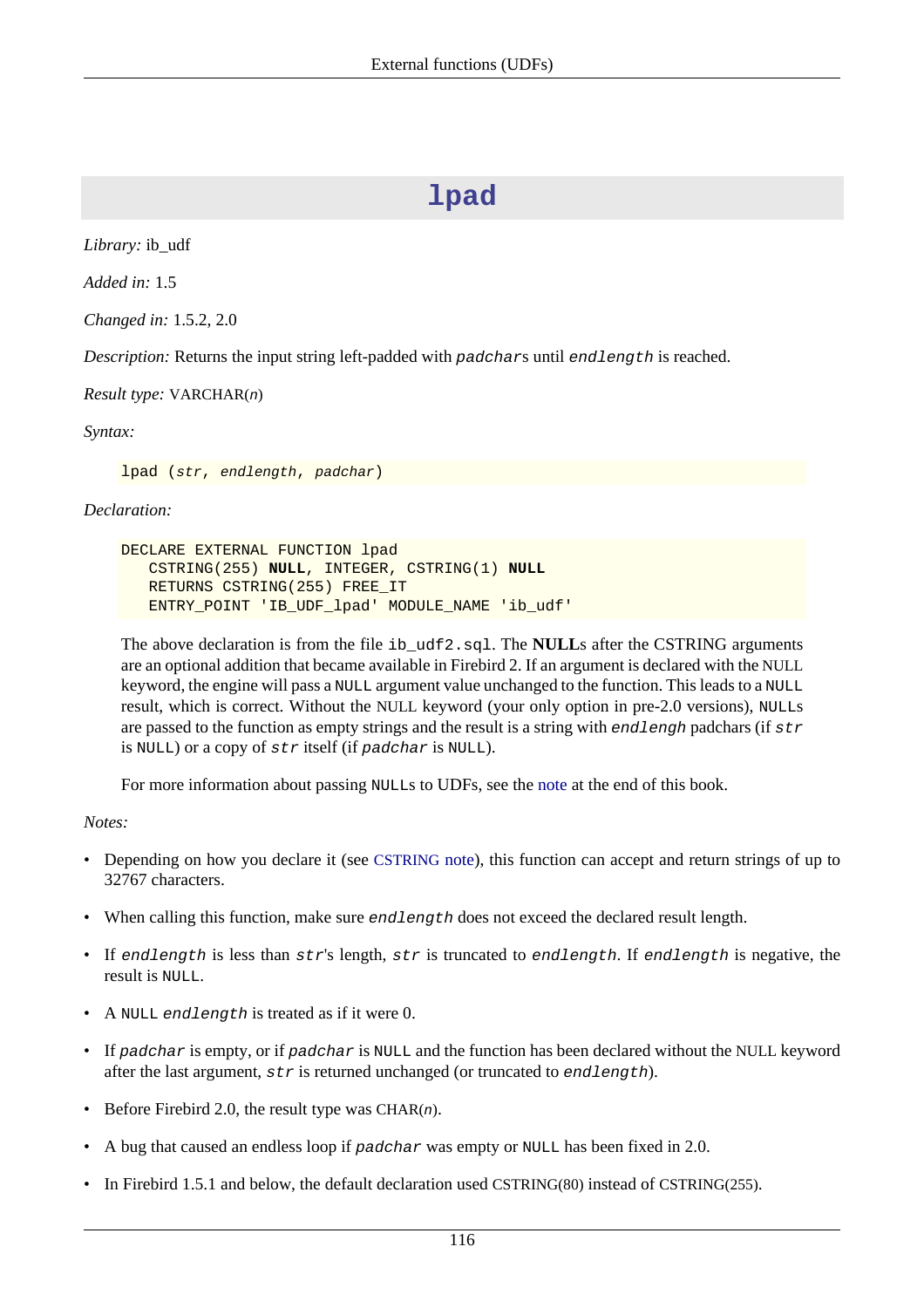### **ltrim**

*Library:* ib\_udf

*Changed in:* 1.5, 1.5.2, 2.0

*Better alternative:* Internal function [TRIM\(\)](#page-115-0)

*Description:* Returns the input string with any leading space characters removed. In new code, you are advised to use the internal function [TRIM](#page-115-0) instead, as it is both more powerful and more versatile.

*Result type:* VARCHAR(n)

*Syntax (unchanged):*

ltrim (str)

*Declaration:*

```
DECLARE EXTERNAL FUNCTION ltrim
    CSTRING(255) NULL
    RETURNS CSTRING(255) FREE_IT
    ENTRY_POINT 'IB_UDF_ltrim' MODULE_NAME 'ib_udf'
```
The above declaration is from the file ib udf2.sql. The **NULL** after the argument is an optional addition that became available in Firebird 2. If the argument is declared with the NULL keyword, the engine will pass a NULL argument value unchanged to the function. This leads to a NULL result, which is correct. Without the NULL keyword (your only option in pre-2.0 versions), NULL is passed to the function as an empty string and the result is an empty string as well.

For more information about passing NULLs to UDFs, see the [note](#page-143-0) at the end of this book.

*Notes:*

- Depending on how you declare it (see [CSTRING](#page-142-0) note), this function can accept and return strings of up to 32767 characters.
- Before Firebird 2.0, the result type was CHAR $(n)$ .
- In Firebird 1.5.1 and below, the default declaration used CSTRING(80) instead of CSTRING(255).
- <span id="page-126-0"></span>• In Firebird 1.0.x, this function returned NULL if the input string was either empty or NULL.

### **\*nullif**

*Library:* fbudf

*Added in:* 1.0 (Win), 1.5 (Linux)

*Better alternative:* Internal function [NULLIF\(\)](#page-110-1)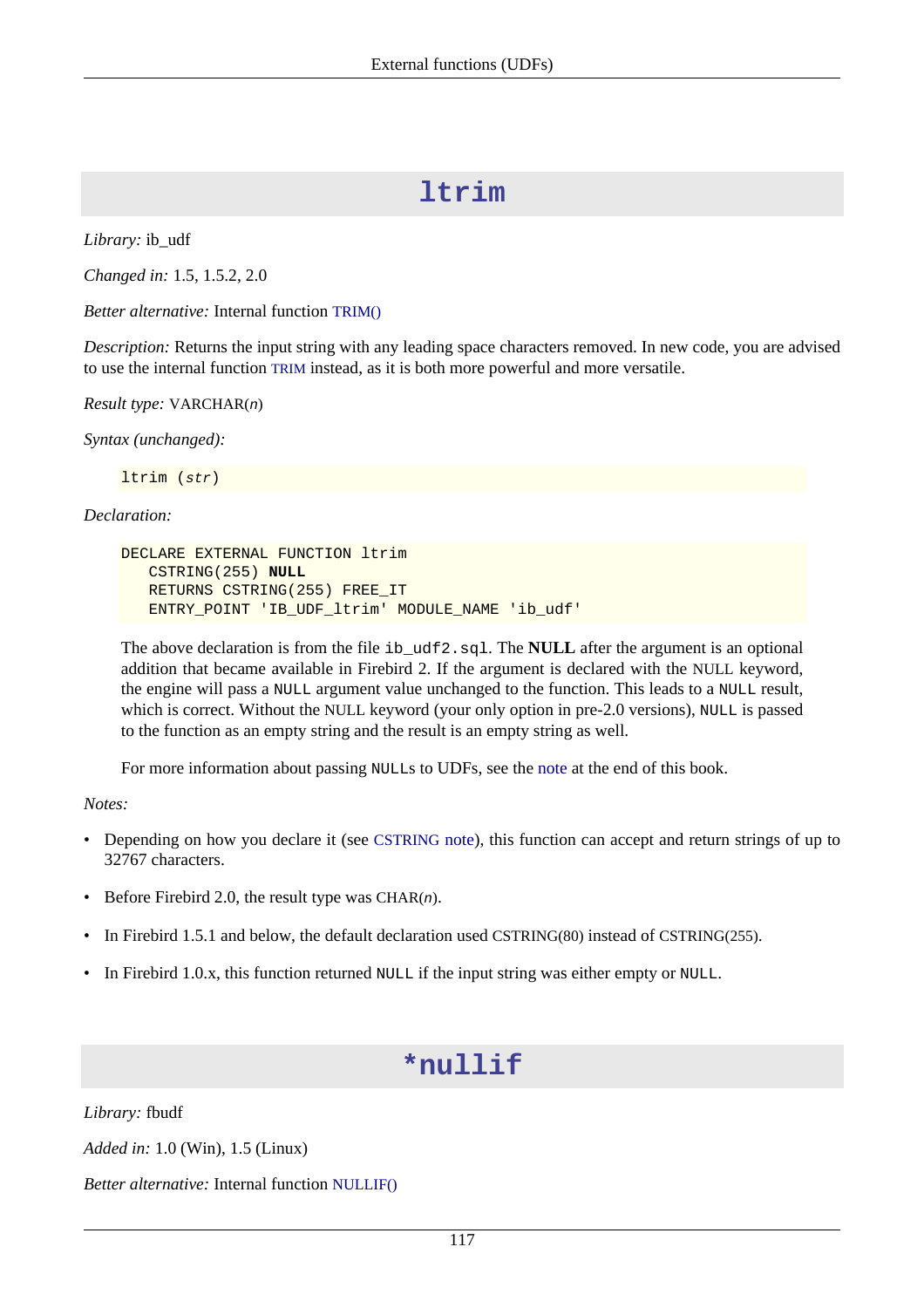*Description:* The four \*nullif functions – for integers, bigints, doubles and strings, respectively – each return the first argument if it is not equal to the second. If the arguments are equal, the functions return NULL.

*Result type:* Varies, see declarations.

*Syntax:*

inullif (int1, int2) i64nullif (bigint1, bigint2) dnullif (double1, double2) snullif (string1, string2)

As from Firebird 1.5, use of the internal function [NULLIF](#page-110-1) is preferred.

#### **Warnings**

- These functions return NULL when the second argument is NULL, even if the first argument is a proper value. This is a wrong result. The NULLIF internal function doesn't have this bug.
- i64nullif and dnullif will return wrong and/or bizarre results if it is not 100% clear to the engine that each argument is of the intended type (NUMERIC(18,0) or DOUBLE PRECISION). If in doubt, cast them both explicitly to the declared type (see declarations below).

*Declarations:*

```
DECLARE EXTERNAL FUNCTION inullif
    INT BY DESCRIPTOR, INT BY DESCRIPTOR
    RETURNS INT BY DESCRIPTOR
    ENTRY_POINT 'iNullIf' MODULE_NAME 'fbudf'
DECLARE EXTERNAL FUNCTION i64nullif
    NUMERIC(18,4) BY DESCRIPTOR, NUMERIC(18,4) BY DESCRIPTOR
    RETURNS NUMERIC(18,4) BY DESCRIPTOR
    ENTRY_POINT 'iNullIf' MODULE_NAME 'fbudf'
DECLARE EXTERNAL FUNCTION dnullif
    DOUBLE PRECISION BY DESCRIPTOR, DOUBLE PRECISION BY DESCRIPTOR
    RETURNS DOUBLE PRECISION BY DESCRIPTOR
    ENTRY_POINT 'dNullIf' MODULE_NAME 'fbudf'
DECLARE EXTERNAL FUNCTION snullif
    VARCHAR(100) BY DESCRIPTOR, VARCHAR(100) BY DESCRIPTOR,
```

```
 VARCHAR(100) BY DESCRIPTOR RETURNS PARAMETER 3
```

```
 ENTRY_POINT 'sNullIf' MODULE_NAME 'fbudf'
```
### **\*nvl**

*Library:* fbudf

*Added in:* 1.0 (Win), 1.5 (Linux)

*Better alternative:* Internal function [COALESCE\(\)](#page-107-0)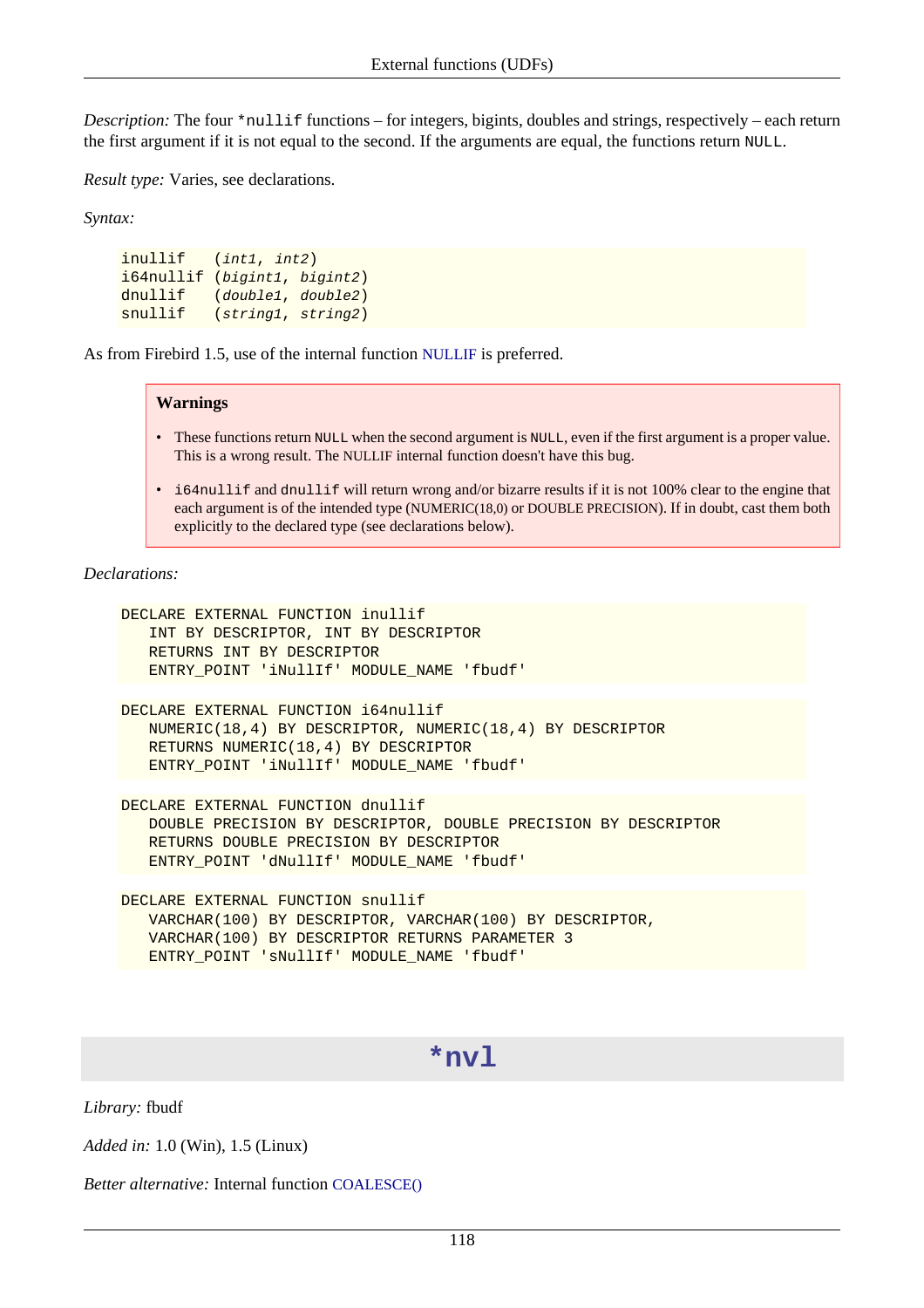*Description:* The four nv1 functions – for integers, bigints, doubles and strings, respectively – are NULL replacers. They each return the first argument's value if it is not NULL. If the first argument is NULL, the value of the second argument is returned.

*Result type:* Varies, see declarations.

*Syntax:*

```
invl (int1, int2)
i64nvl (bigint1, bigint2)
dnvl (double1, double2)
snvl (string1, string2)
```
As from Firebird 1.5, use of the internal function [COALESCE](#page-107-0) is preferred.

#### **Warning**

i64nvl and dnvl will return wrong and/or bizarre results if it is not absolutely clear to the engine that each argument is of the intended type (NUMERIC(18,0) or DOUBLE PRECISION). If in doubt, cast both arguments explicitly to the declared type (see declarations below).

*Declarations:*

```
DECLARE EXTERNAL FUNCTION invl
    INT BY DESCRIPTOR, INT BY DESCRIPTOR
    RETURNS INT BY DESCRIPTOR
    ENTRY_POINT 'idNvl' MODULE_NAME 'fbudf'
```

```
DECLARE EXTERNAL FUNCTION i64nvl
    NUMERIC(18,0) BY DESCRIPTOR, NUMERIC(18,0) BY DESCRIPTOR
    RETURNS NUMERIC(18,0) BY DESCRIPTOR
    ENTRY_POINT 'idNvl' MODULE_NAME 'fbudf'
```
DECLARE EXTERNAL FUNCTION dnvl DOUBLE PRECISION BY DESCRIPTOR, DOUBLE PRECISION BY DESCRIPTOR RETURNS DOUBLE PRECISION BY DESCRIPTOR ENTRY\_POINT 'idNvl' MODULE\_NAME 'fbudf'

```
DECLARE EXTERNAL FUNCTION snvl
    VARCHAR(100) BY DESCRIPTOR, VARCHAR(100) BY DESCRIPTOR,
    VARCHAR(100) BY DESCRIPTOR RETURNS PARAMETER 3
    ENTRY_POINT 'sNvl' MODULE_NAME 'fbudf'
```
### **rand**

*Library:* ib\_udf

*Changed in:* 2.0

*Description:* Returns a pseudo-random number. Before Firebird 2.0, this function would first seed the random number generator with the current time in seconds. Multiple rand() calls within the same second would therefore return the same value. If you want that old behaviour in Firebird 2 and up, use the new function [srand\(\)](#page-132-1).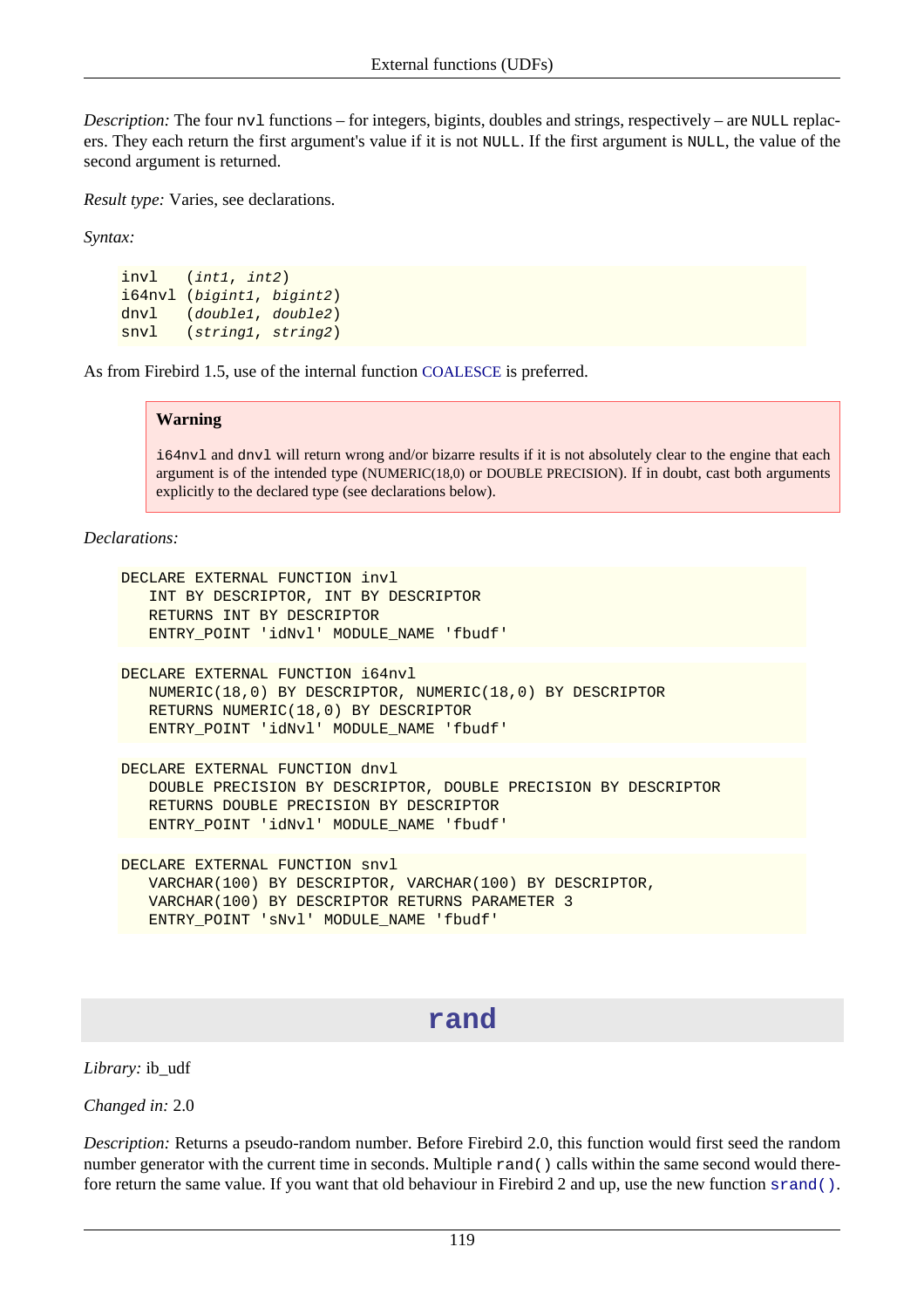#### *Result type:* DOUBLE PRECISION

*Syntax:*

rand ()

*Declaration:*

```
DECLARE EXTERNAL FUNCTION rand
    RETURNS DOUBLE PRECISION BY VALUE
    ENTRY_POINT 'IB_UDF_rand' MODULE_NAME 'ib_udf'
```
### **right**

<span id="page-129-0"></span>See [sright](#page-133-0).

### **round, i64round**

*Library:* fbudf

*Added in:* 1.0 (Win), 1.5 (Linux)

*Changed in:* 1.5, 2.0.6

*Description:* These functions return the whole number that is nearest to their (scaled numeric/decimal) argument. They do not work with floats or doubles.

*Result type:* INTEGER / NUMERIC(18,4)

*Syntax:*

round (number) i64round (bignumber)

#### **Caution**

Halves are always rounded upward, i.e. away from zero for positive numbers and toward zero for negative numbers. For instance,  $3.5$  is rounded to  $4$ , but  $-3.5$  is rounded to  $-3$ .

#### **Bug alert**

In versions 2.0 through 2.0.5, these functions are *broken* for negative numbers:

- Anything between 0 and -0.6 (that's right: -0.6, not -0.5) is rounded to 0.
- Anything between -0.6 and -1 is rounded to +1 (*plus* 1).
- Anything between -1 and -1.6 is rounded to -1.
- Anything between -1.6 and -2 is rounded to -2.
- Etcetera.

Fixed in 2.0.6 (backport from 2.5).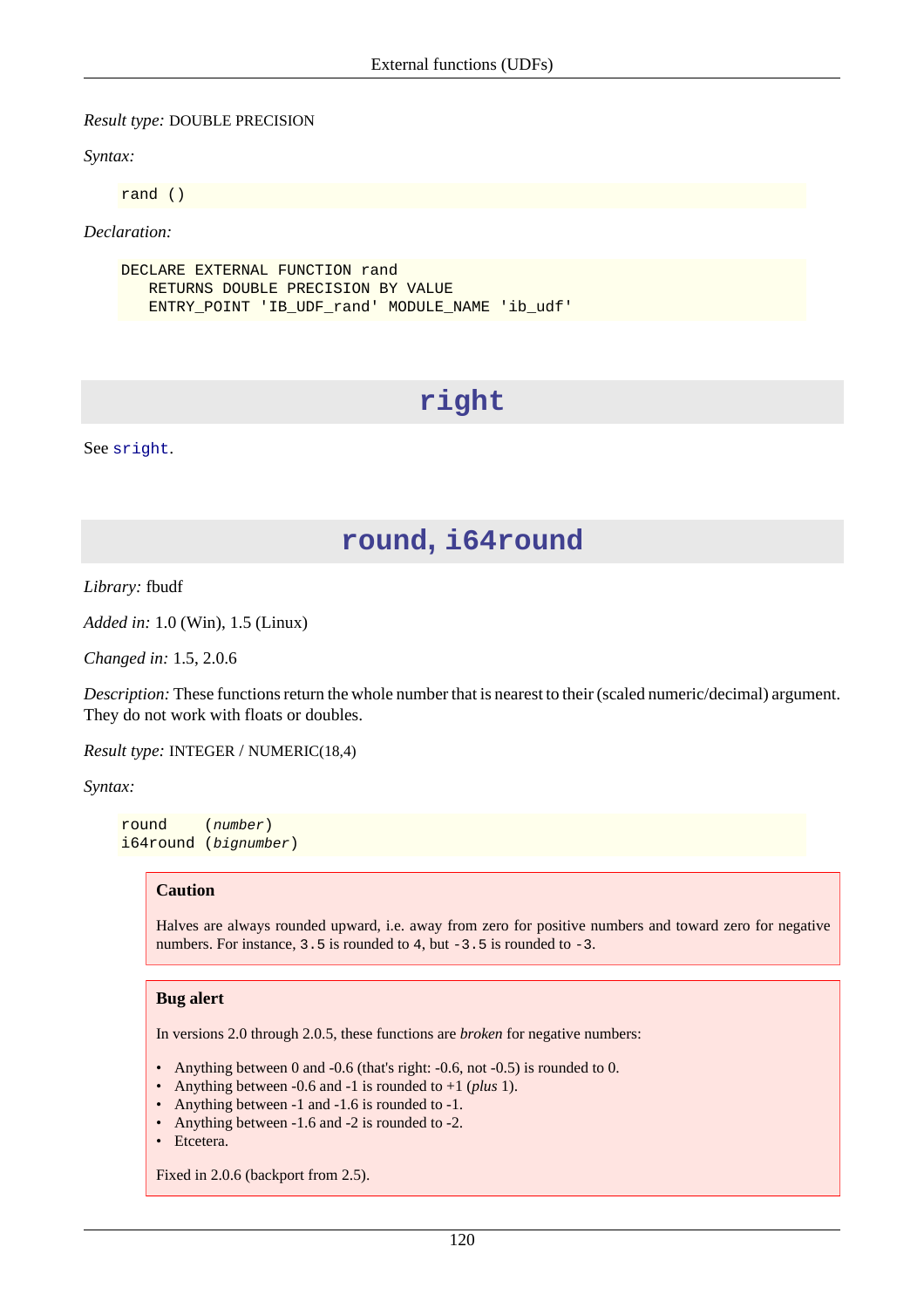*Declarations:*

In Firebird 1.0.x, the entry point for both functions is round:

```
DECLARE EXTERNAL FUNCTION Round
    INT BY DESCRIPTOR, INT BY DESCRIPTOR
    RETURNS PARAMETER 2
    ENTRY_POINT 'round' MODULE_NAME 'fbudf'
DECLARE EXTERNAL FUNCTION i64Round
    NUMERIC(18,4) BY DESCRIPTOR, NUMERIC(18,4) BY DESCRIPTOR
    RETURNS PARAMETER 2
    ENTRY_POINT 'round' MODULE_NAME 'fbudf'
```
In Firebird 1.5, the entry point has been renamed to fbround:

DECLARE EXTERNAL FUNCTION Round INT BY DESCRIPTOR, INT BY DESCRIPTOR RETURNS PARAMETER 2 ENTRY\_POINT 'fbround' MODULE\_NAME 'fbudf'

```
DECLARE EXTERNAL FUNCTION i64Round
    NUMERIC(18,4) BY DESCRIPTOR, NUMERIC(18,4) BY DESCRIPTOR
    RETURNS PARAMETER 2
    ENTRY_POINT 'fbround' MODULE_NAME 'fbudf'
```
If you move an existing database from Firebird 1.0.x to 1.5 or higher, drop any existing \*round and \*truncate declarations and declare them anew, using the updated entry point names. From Firebird 2.0 onward you can also perform this update with [ALTER EXTERNAL FUNCTION](#page-24-0).

### **rpad**

*Library:* ib\_udf

*Added in:* 1.5

*Changed in:* 1.5.2, 2.0

*Description:* Returns the input string right-padded with padchars until endlength is reached.

*Result type:* VARCHAR(n)

*Syntax:*

```
rpad (str, endlength, padchar)
```

```
DECLARE EXTERNAL FUNCTION rpad
   CSTRING(255) NULL, INTEGER, CSTRING(1) NULL
   RETURNS CSTRING(255) FREE_IT
   ENTRY_POINT 'IB_UDF_rpad' MODULE_NAME 'ib_udf'
```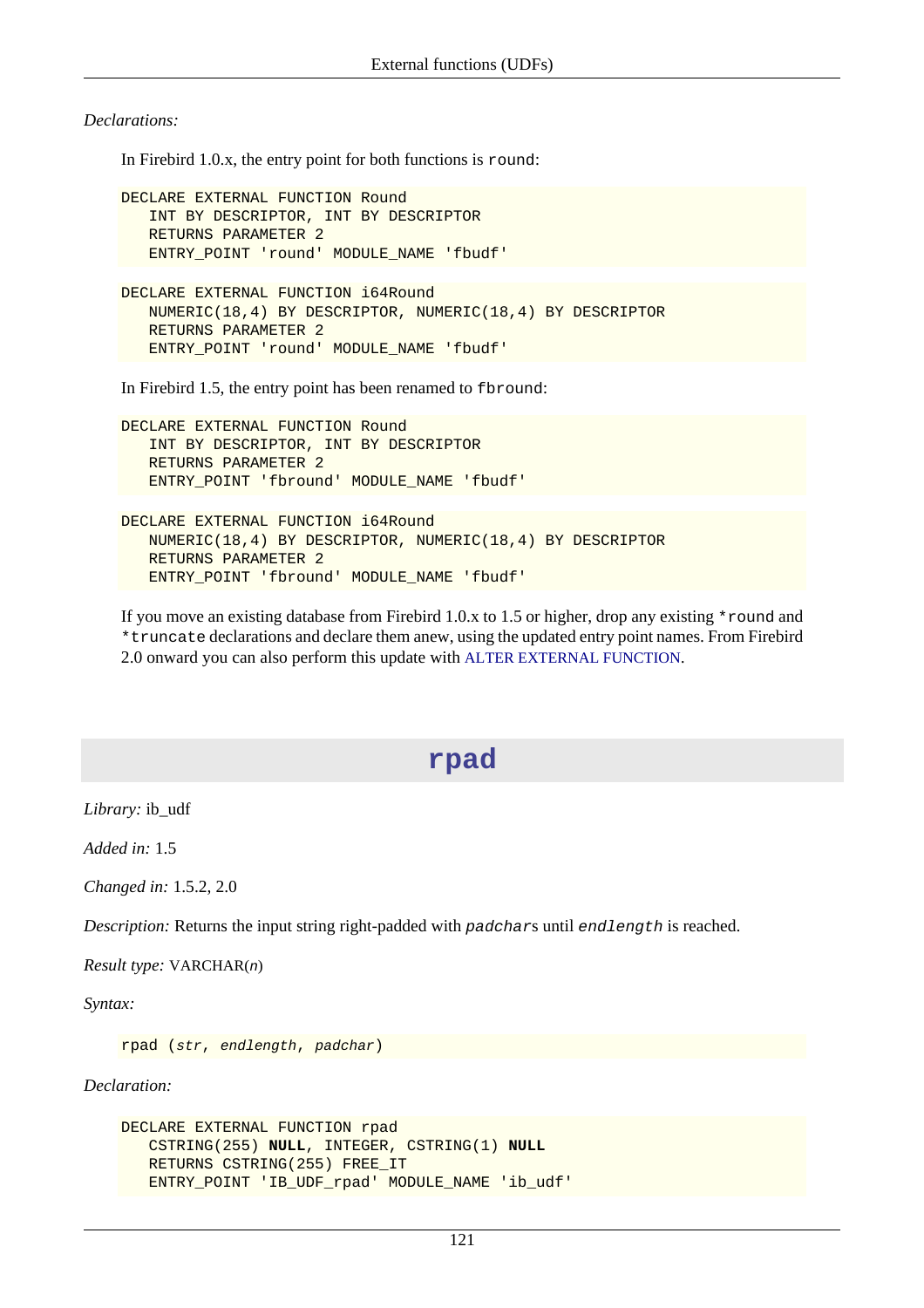The above declaration is from the file ib\_udf2.sql. The **NULL**s after the CSTRING arguments are an optional addition that became available in Firebird 2. If an argument is declared with the NULL keyword, the engine will pass a NULL argument value unchanged to the function. This leads to a NULL result, which is correct. Without the NULL keyword (your only option in pre-2.0 versions), NULLs are passed to the function as empty strings and the result is a string with endlengh padchars (if  $str$ is NULL) or a copy of str itself (if padchar is NULL).

For more information about passing NULLs to UDFs, see the [note](#page-143-0) at the end of this book.

#### *Notes:*

- Depending on how you declare it (see [CSTRING](#page-142-0) note), this function can accept and return strings of up to 32767 characters.
- When calling this function, make sure endlength does not exceed the declared result length.
- If endlength is less than  $str's$  length,  $str$  is truncated to endlength. If endlength is negative, the result is NULL.
- A NULL endlength is treated as if it were 0.
- If padchar is empty, or if padchar is NULL and the function has been declared without the NULL keyword after the last argument,  $str$  is returned unchanged (or truncated to endlength).
- Before Firebird 2.0, the result type was CHAR $(n)$ .
- A bug that caused an endless loop if padchar was empty or NULL has been fixed in 2.0.
- In Firebird 1.5.1 and below, the default declaration used CSTRING(80) instead of CSTRING(255).

### **rtrim**

*Library:* ib\_udf

*Changed in:* 1.5, 1.5.2, 2.0

*Better alternative:* Internal function [TRIM\(\)](#page-115-0)

*Description:* Returns the input string with any trailing space characters removed. In new code, you are advised to use the internal function [TRIM](#page-115-0) instead, as it is both more powerful and more versatile.

*Result type:* VARCHAR(n)

*Syntax (unchanged):*

rtrim (str)

```
DECLARE EXTERNAL FUNCTION rtrim
    CSTRING(255) NULL
    RETURNS CSTRING(255) FREE_IT
    ENTRY_POINT 'IB_UDF_rtrim' MODULE_NAME 'ib_udf'
```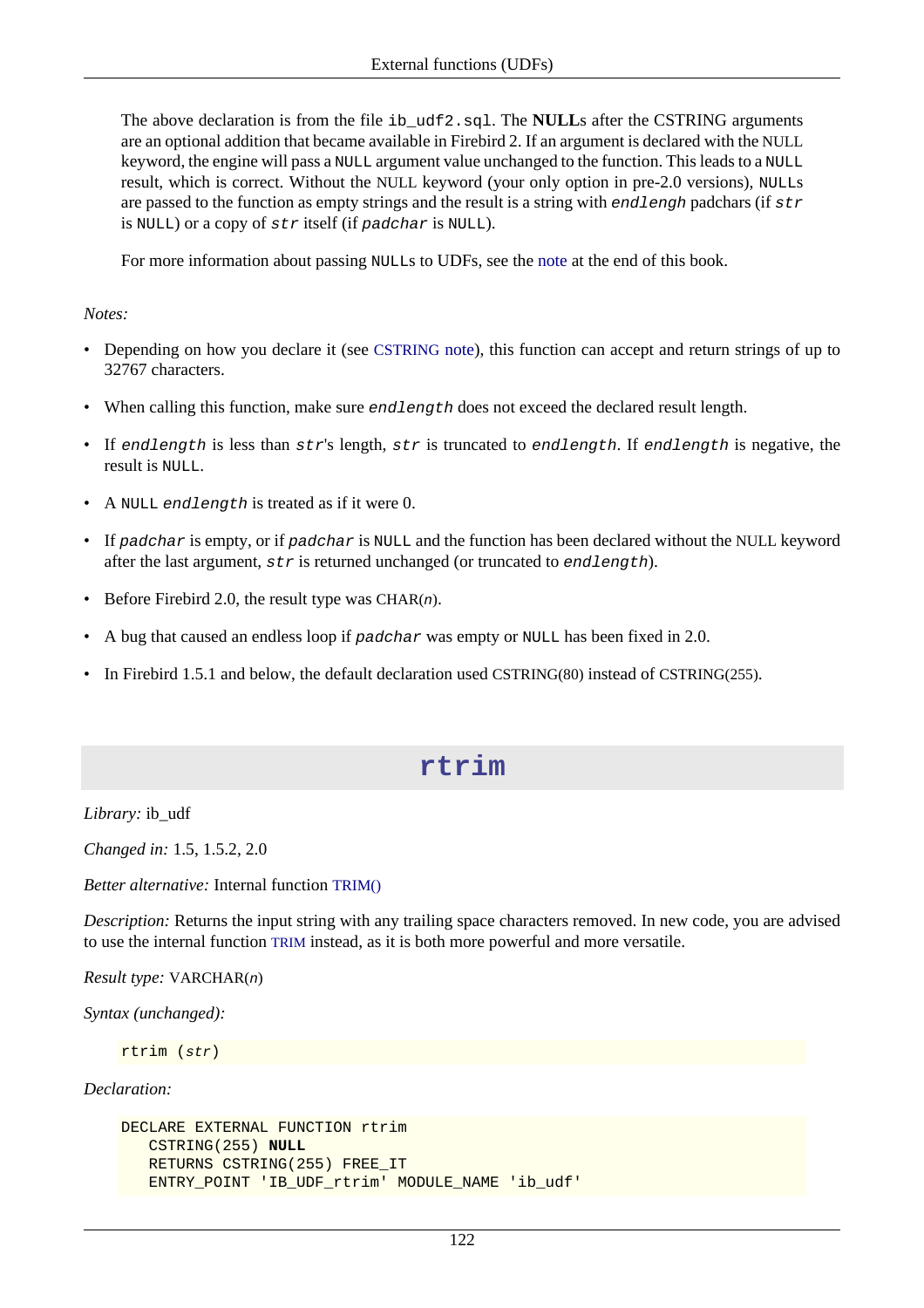The above declaration is from the file ib\_udf2.sql. The **NULL** after the argument is an optional addition that became available in Firebird 2. If the argument is declared with the NULL keyword, the engine will pass a NULL argument value unchanged to the function. This leads to a NULL result, which is correct. Without the NULL keyword (your only option in pre-2.0 versions), NULL is passed to the function as an empty string and the result is an empty string as well.

For more information about passing NULLs to UDFs, see the [note](#page-143-0) at the end of this book.

#### *Notes:*

- Depending on how you declare it (see [CSTRING](#page-142-0) note), this function can accept and return strings of up to 32767 characters.
- Before Firebird 2.0, the result type was CHAR $(n)$ .
- In Firebird 1.5.1 and below, the default declaration used CSTRING(80) instead of CSTRING(255).
- <span id="page-132-0"></span>• In Firebird 1.0.x, this function returned NULL if the input string was either empty or NULL.

### **sdow**

#### *Library:* fbudf

*Added in:* 1.0 (Win), 1.5 (Linux)

*Description:* Returns the abbreviated day of the week from a timestamp argument. The returned abbreviation may be localized.

#### *Result type:* VARCHAR(5)

*Syntax:*

```
sdow (atimestamp)
```
*Declaration:*

```
DECLARE EXTERNAL FUNCTION sdow
    TIMESTAMP,
    VARCHAR(5) RETURNS PARAMETER 2
    ENTRY_POINT 'SDOW' MODULE_NAME 'fbudf'
```
<span id="page-132-1"></span>*See also:* [dow](#page-121-0)

### **srand**

*Library:* ib\_udf

*Added in:* 2.0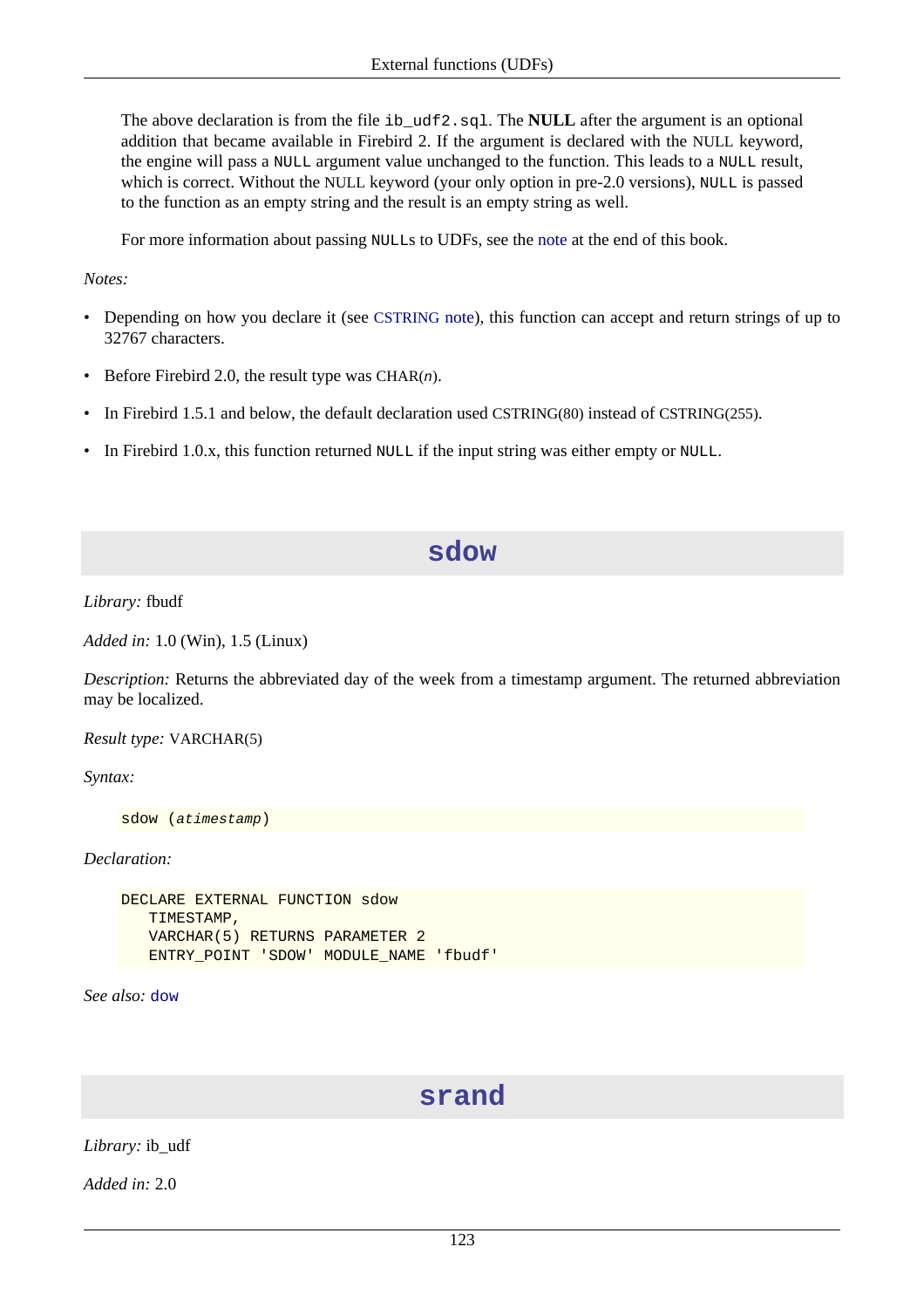*Description:* Seeds the random number generator with the current time in seconds and then returns the first number. Multiple s[rand\(\)](#page-132-1) calls within the same second will return the same value. This is exactly how rand() behaved before Firebird 2.0.

*Result type:* DOUBLE PRECISION

*Syntax:*

srand ()

*Declaration:*

```
DECLARE EXTERNAL FUNCTION srand
    RETURNS DOUBLE PRECISION BY VALUE
    ENTRY_POINT 'IB_UDF_srand' MODULE_NAME 'ib_udf'
```
### **sright**

*Library:* fbudf

*Added in:* 1.0 (Win), 1.5 (Linux)

*Description:* Returns the rightmost numchars characters of the input string. Only works with 1-byte character sets.

*Result type:* VARCHAR(100)

*Syntax:*

sright (str, numchars)

*Declaration:*

```
DECLARE EXTERNAL FUNCTION sright
    VARCHAR(100) BY DESCRIPTOR, SMALLINT,
    VARCHAR(100) BY DESCRIPTOR RETURNS PARAMETER 3
    ENTRY_POINT 'right' MODULE_NAME 'fbudf'
```
### **string2blob**

*Library:* fbudf

*Added in:* 1.0 (Win), 1.5 (Linux)

*Description:* Returns the input string as a BLOB.

*Result type:* BLOB

*Syntax:*

string2blob (str)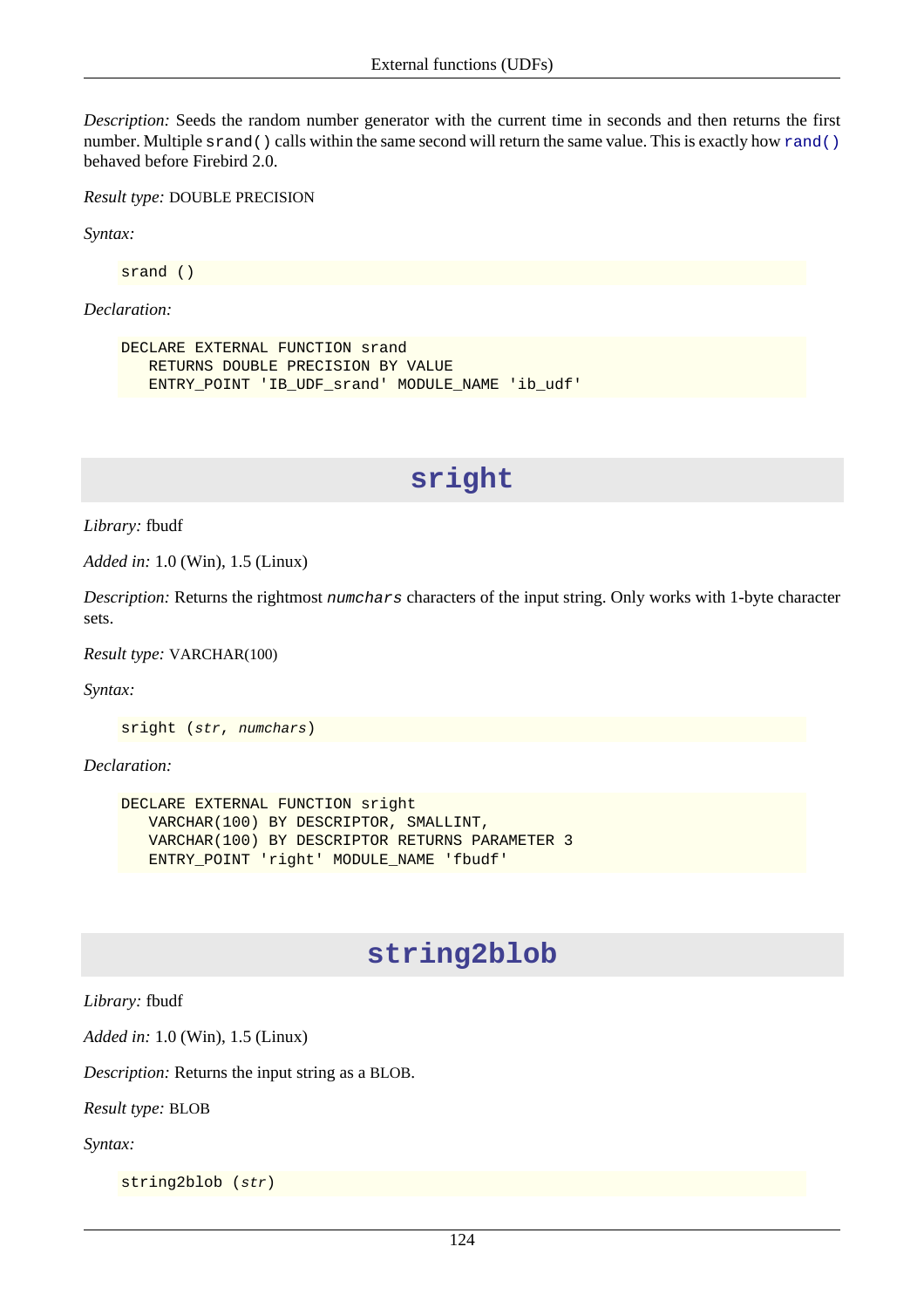*Declaration:*

```
DECLARE EXTERNAL FUNCTION string2blob
    VARCHAR(300) BY DESCRIPTOR,
    BLOB RETURNS PARAMETER 2
    ENTRY_POINT 'string2blob' MODULE_NAME 'fbudf'
```
### **strlen**

*Library:* ib\_udf

*Added in:* IB

*Better alternatives:* Internal functions [BIT\\_LENGTH\(\)](#page-104-0), [CHAR\[ACTER\]\\_LENGTH](#page-106-0) and [OCTET\\_LENGTH\(\)](#page-111-0)

*Description:* Returns the length of the argument string.

*Result type:* INTEGER

*Syntax:*

strlen (str)

*Declaration:*

```
DECLARE EXTERNAL FUNCTION strlen
    CSTRING(32767)
    RETURNS INTEGER BY VALUE
    ENTRY_POINT 'IB_UDF_strlen' MODULE_NAME 'ib_udf'
```
### **substr**

*Library:* ib\_udf

*Changed in:* 1.0, 1.5.2, 2.0

*Description:* Returns a string's substring from startpos to endpos, inclusively. Positions are 1-based. If endpos is past the end of the string, substr returns all the characters from startpos to the end of the string. This function only works correctly with single-byte characters.

*Result type:* VARCHAR(n)

*Syntax (unchanged):*

substr (str, startpos, endpos)

*Declaration:*

DECLARE EXTERNAL FUNCTION substr CSTRING(255) **NULL**, SMALLINT, SMALLINT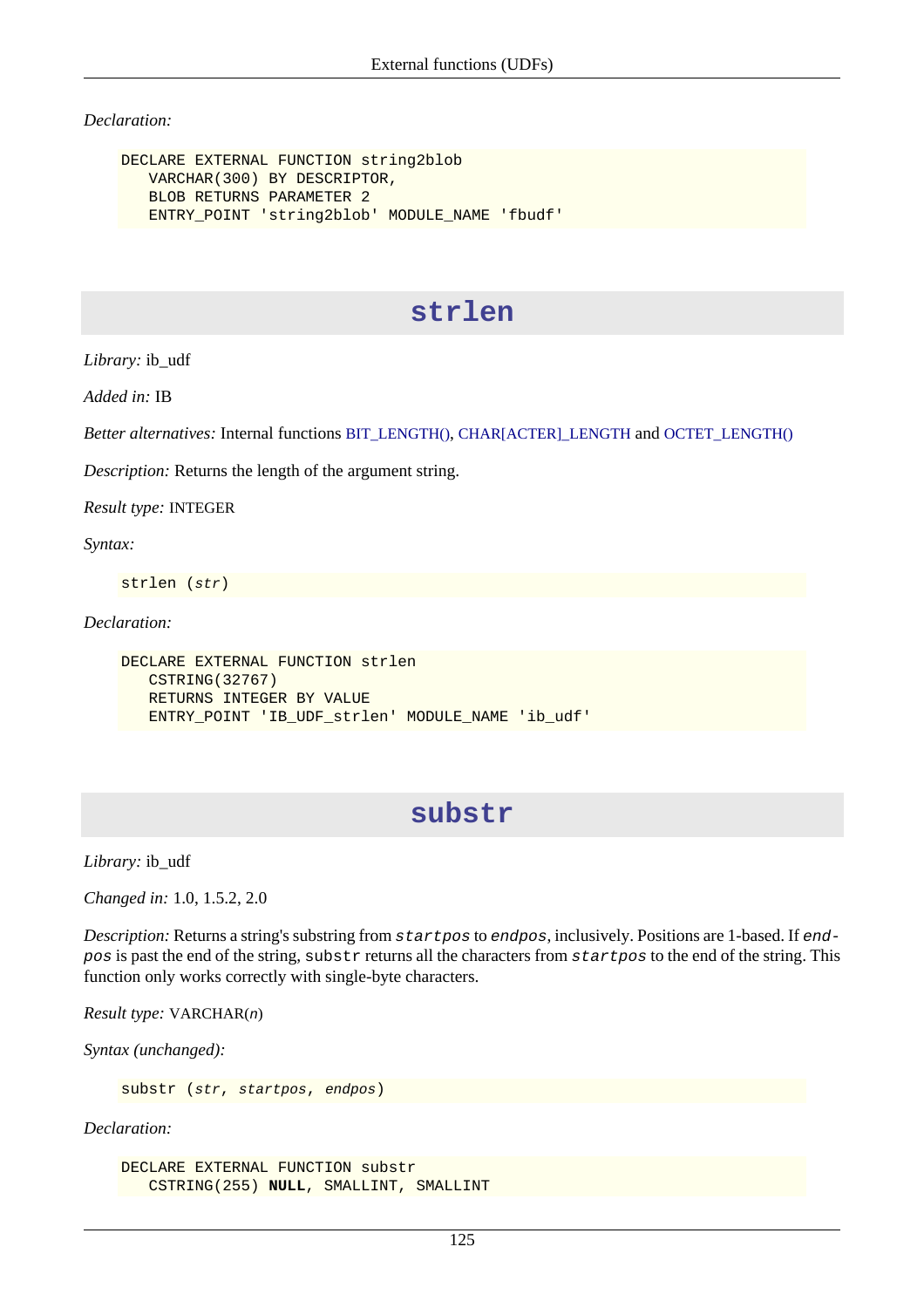RETURNS CSTRING(255) FREE\_IT ENTRY\_POINT 'IB\_UDF\_substr' MODULE\_NAME 'ib\_udf'

The above declaration is from the file ib udf2.sql. The **NULL** after the argument is an optional addition that became available in Firebird 2. If the argument is declared with the NULL keyword, the engine will pass a NULL argument value unchanged to the function. This leads to a NULL result, which is correct. Without the NULL keyword (your only option in pre-2.0 versions), NULL is passed to the function as an empty string and the result is an empty string as well.

For more information about passing NULLs to UDFs, see the [note](#page-143-0) at the end of this book.

*Notes:*

- Depending on how you declare it (see [CSTRING](#page-142-0) note), this function can accept and return strings of up to 32767 characters.
- Before Firebird 2.0, the result type was CHAR $(n)$ .
- In Firebird 1.5.1 and below, the default declaration used CSTRING(80) instead of CSTRING(255).
- In InterBase, substr returned NULL if endpos lay past the end of the string.

### **Tip**

Although the function arguments are slightly different, consider using the internal SQL function [SUBSTRING](#page-114-0) instead, for better compatibility and multi-byte character set support.

### **substrlen**

*Library:* ib\_udf

*Added in:* 1.0

*Changed in:* 1.5.2, 2.0

*Better alternative:* Internal function [SUBSTRING\(\)](#page-114-0)

*Description:* Returns the substring starting at startpos and having length characters (or less, if the end of the string is reached first). Positions are 1-based. If either startpos or length is smaller than 1, an empty string is returned. This function only works correctly with single-byte characters.

*Result type:* VARCHAR(n)

*Syntax:*

substrlen (str, startpos, length)

```
DECLARE EXTERNAL FUNCTION substrlen
    CSTRING(255) NULL, SMALLINT, SMALLINT
   RETURNS CSTRING(255) FREE_IT
    ENTRY_POINT 'IB_UDF_substrlen' MODULE_NAME 'ib_udf'
```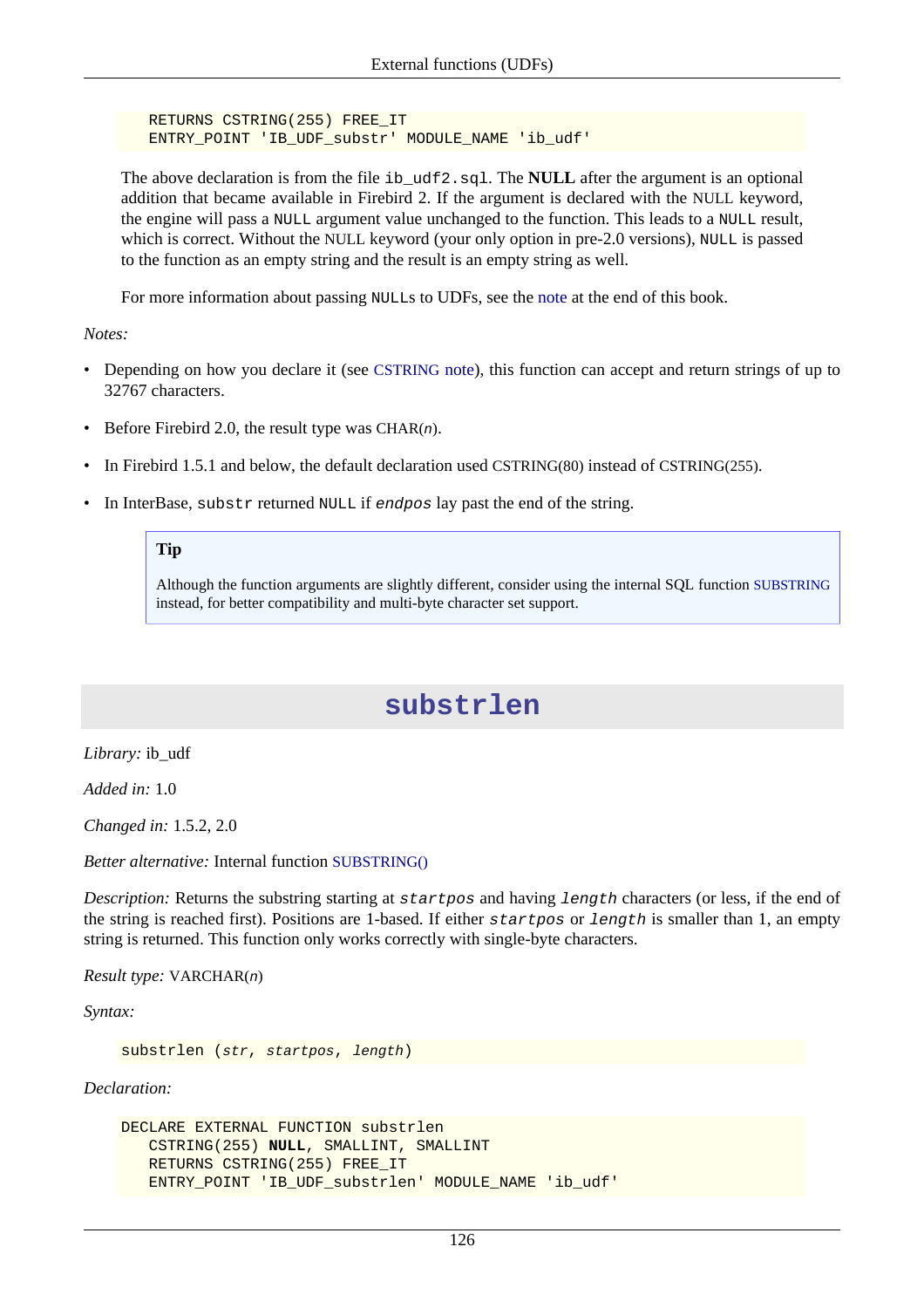The above declaration is from the file ib\_udf2.sql. The **NULL** after the argument is an optional addition that became available in Firebird 2. If the argument is declared with the NULL keyword, the engine will pass a NULL argument value unchanged to the function. This leads to a NULL result, which is correct. Without the NULL keyword (your only option in pre-2.0 versions), NULL is passed to the function as an empty string and the result is an empty string as well.

For more information about passing NULLs to UDFs, see the [note](#page-143-0) at the end of this book.

#### *Notes:*

- Depending on how you declare it (see [CSTRING](#page-142-0) note), this function can accept and return strings of up to 32767 characters.
- Before Firebird 2.0, the result type was CHAR $(n)$ .
- In Firebird 1.5.1 and below, the default declaration used CSTRING(80) instead of CSTRING(255).

#### **Tip**

<span id="page-136-0"></span>Firebird 1.0 has also implemented the internal SQL function [SUBSTRING](#page-114-0), effectively rendering substrlen obsolete in the same version in which it was introduced. SUBSTRING also supports multi-byte character sets. In new code, use SUBSTRING.

### **truncate, i64truncate**

*Library:* fbudf

*Added in:* 1.0 (Win), 1.5 (Linux)

*Changed in:* 1.5, 2.0.6

*Description:* These functions return the whole-number portion of their (scaled numeric/decimal) argument. They do not work with floats or doubles.

*Result type:* INTEGER / NUMERIC(18)

*Syntax:*

truncate (number) i64truncate (bignumber)

#### **Caution**

Both functions round to the nearest whole number that is lower than or equal to the argument. This means that negative numbers are also "truncated" downward. For instance, truncate(-2.37) returns -3.

#### **Bug alert**

Contrary to what's mentioned above, in versions 2.0 through 2.0.5 anything between -1 and 0 is truncated to 0. This anomaly has been corrected in Firebird 2.0.6 and above (as a backport from 2.5).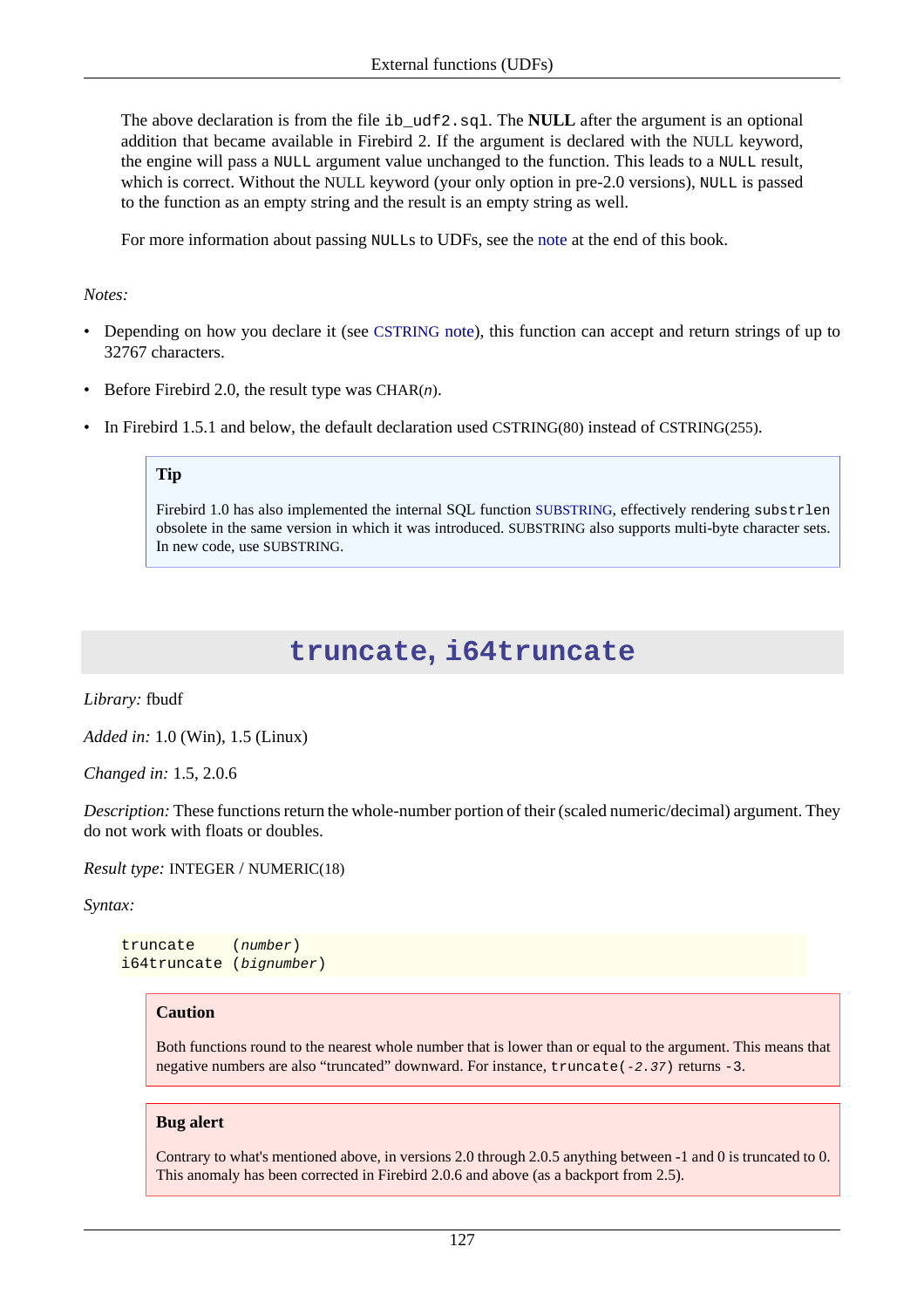*Declarations:*

In Firebird 1.0.x, the entry point for both functions is truncate:

```
DECLARE EXTERNAL FUNCTION Truncate
    INT BY DESCRIPTOR, INT BY DESCRIPTOR
    RETURNS PARAMETER 2
    ENTRY_POINT 'truncate' MODULE_NAME 'fbudf'
DECLARE EXTERNAL FUNCTION i64Truncate
    NUMERIC(18) BY DESCRIPTOR, NUMERIC(18) BY DESCRIPTOR
    RETURNS PARAMETER 2
```
In Firebird 1.5, the entry point has been renamed to fbtruncate:

ENTRY\_POINT 'truncate' MODULE\_NAME 'fbudf'

```
DECLARE EXTERNAL FUNCTION Truncate
    INT BY DESCRIPTOR, INT BY DESCRIPTOR
    RETURNS PARAMETER 2
    ENTRY_POINT 'fbtruncate' MODULE_NAME 'fbudf'
```

```
DECLARE EXTERNAL FUNCTION i64Truncate
   NUMERIC(18) BY DESCRIPTOR, NUMERIC(18) BY DESCRIPTOR
   RETURNS PARAMETER 2
   ENTRY_POINT 'fbtruncate' MODULE_NAME 'fbudf'
```
If you move an existing database from Firebird 1.0.x to 1.5 or higher, drop any existing \*round and \*truncate declarations and declare them anew, using the updated entry point names. From Firebird 2.0 onward you can also perform this update with [ALTER EXTERNAL FUNCTION](#page-24-0).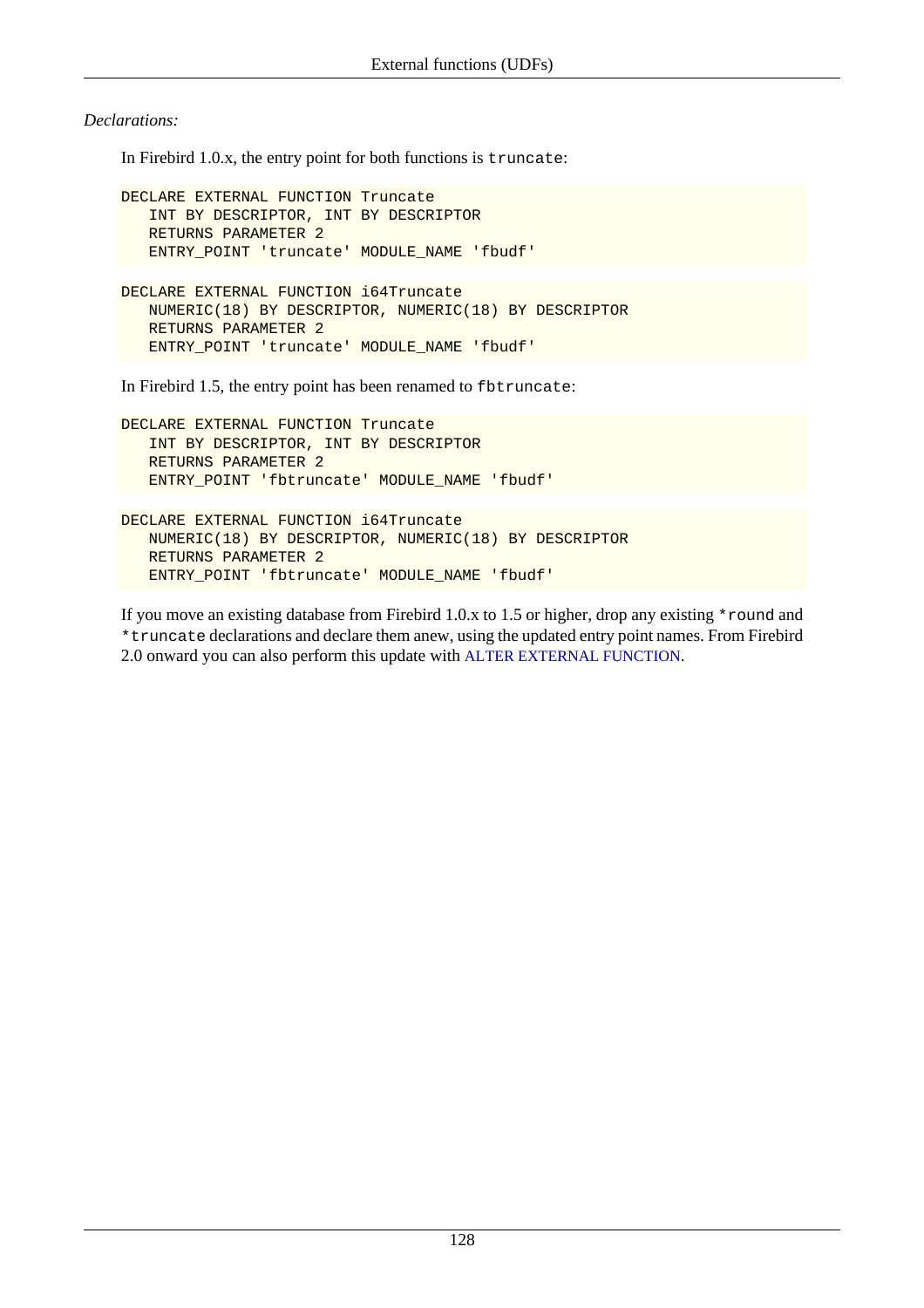# **Appendix A: Notes**

# **Character set NONE data accepted "as is"**

In Firebird 1.5.1 and up

Firebird 1.5.1 has improved the way character set NONE data are moved to and from fields or variables with another character set, resulting in fewer transliteration errors.

In Firebird 1.5.0, from a client connected with character set NONE, you could read data in two incompatible character sets – such as SJIS (Japanese) and WIN1251 (Russian) – even though you could not read one of those character sets while connected from a client with the other character set. Data would be received "as is" and be stored without raising an exception.

However, from this character set NONE client connection, an attempt to update any Russian or Japanese data columns using either parameterized queries or literal strings without introducer syntax would fail with transliteration errors; and subsequent queries on the stored "NONE" data would similarly fail.

In Firebird 1.5.1, both problems have been circumvented. Data received from the client in character set NONE are still stored "as is" but what is stored is an exact, binary copy of the received string. In the reverse case, when stored data are read into this client from columns with specific character sets, there will be no transliteration error. When the connection character set is NONE, no attempt is made in either case to resolve the string to wellformed characters, so neither the write nor the read will throw a transliteration error.

This opens the possibility for working with data from multiple character sets in a single database, as long as the connection character set is NONE. The client has full responsibility for submitting strings in the appropriate character set and converting strings returned by the engine, as needed.

Abstraction layers that have to manage this can read the low byte of the sqlsubtype field in the XSQLVAR structure, which contains the character set identifier.

While character set NONE literals are accepted and implicitly stored in the character set of their context, the use of introducer syntax to coerce the character sets of literals is highly recommended when the application is handling literals in a mixture of character sets. This should avoid the string's being misinterpreted when the application shifts the context for literal usage to a different character set.

#### **Note**

Coercion of the character set, using the introducer syntax or casting, is still required when handling heterogeneous character sets from a client context that is anything other than NONE. Both methods are shown below, using character set ISO8859\_1 as an example target. Notice the "\_" prefix in the introducer syntax.

```
Introducer syntax:
   _ISO8859_1 mystring
Casting:
   CAST (mystring AS VARCHAR(n) CHARACTER SET ISO8859_1)
```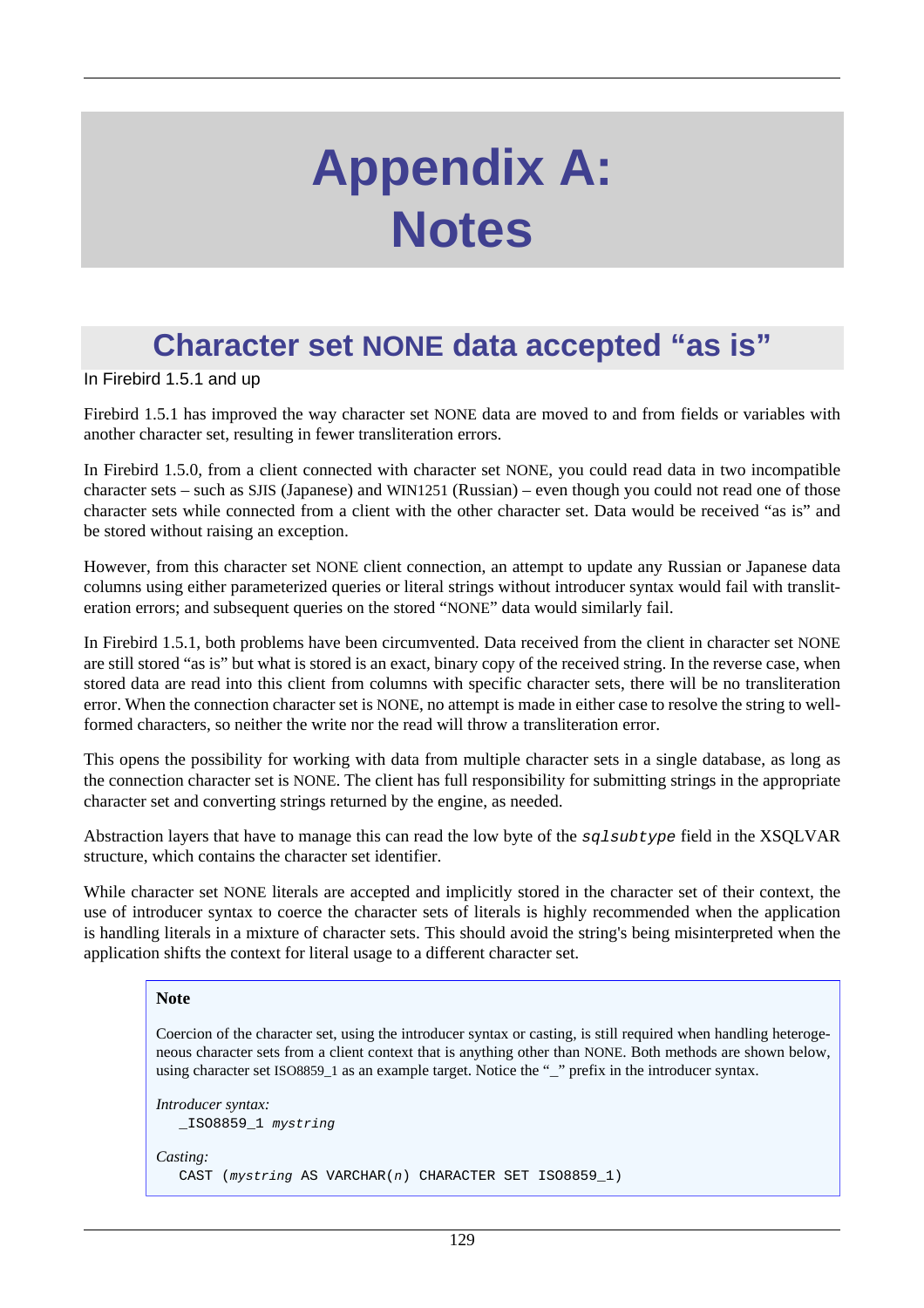# **Understanding the WITH LOCK clause**

This note looks a little deeper into explicit locking and its ramifications. The WITH LOCK feature, added in Firebird 1.5, provides a limited explicit pessimistic locking capability for cautious use in conditions where the affected row set is:

- a. extremely small (ideally, a singleton), *and*
- b. precisely controlled by the application code.

Pessimistic locks are rarely needed in Firebird. This is an expert feature, intended for use by those who thoroughly understand its consequences. Knowledge of the various levels of transaction isolation is essential. WITH LOCK is available in DSQL and PSQL, and only for top-level, single-table SELECTs. As stated in the reference part of this guide, WITH LOCK is *not* available:

- in a subquery specification;
- for joined sets;
- with the DISTINCT operator, a GROUP BY clause or any other aggregating operation;
- with a view;
- with the output of a selectable stored procedure;
- with an external table.

## **Syntax and behaviour**

```
SELECT ... FROM single_table
    [WHERE ...]
    [FOR UPDATE [OF ...]]
    [WITH LOCK]
```
If the WITH LOCK clause succeeds, it will secure a lock on the selected rows and prevent any other transaction from obtaining write access to any of those rows, or their dependants, until your transaction ends.

If the FOR UPDATE clause is included, the lock will be applied to each row, one by one, as it is fetched into the server-side row cache. It becomes possible, then, that a lock which appeared to succeed when requested will nevertheless *fail subsequently*, when an attempt is made to fetch a row which becomes locked by another transaction.

As the engine considers, in turn, each record falling under an explicit lock statement, it returns either the record version that is the most currently committed, regardless of database state when the statement was submitted, or an exception.

Wait behaviour and conflict reporting depend on the transaction parameters specified in the TPB block: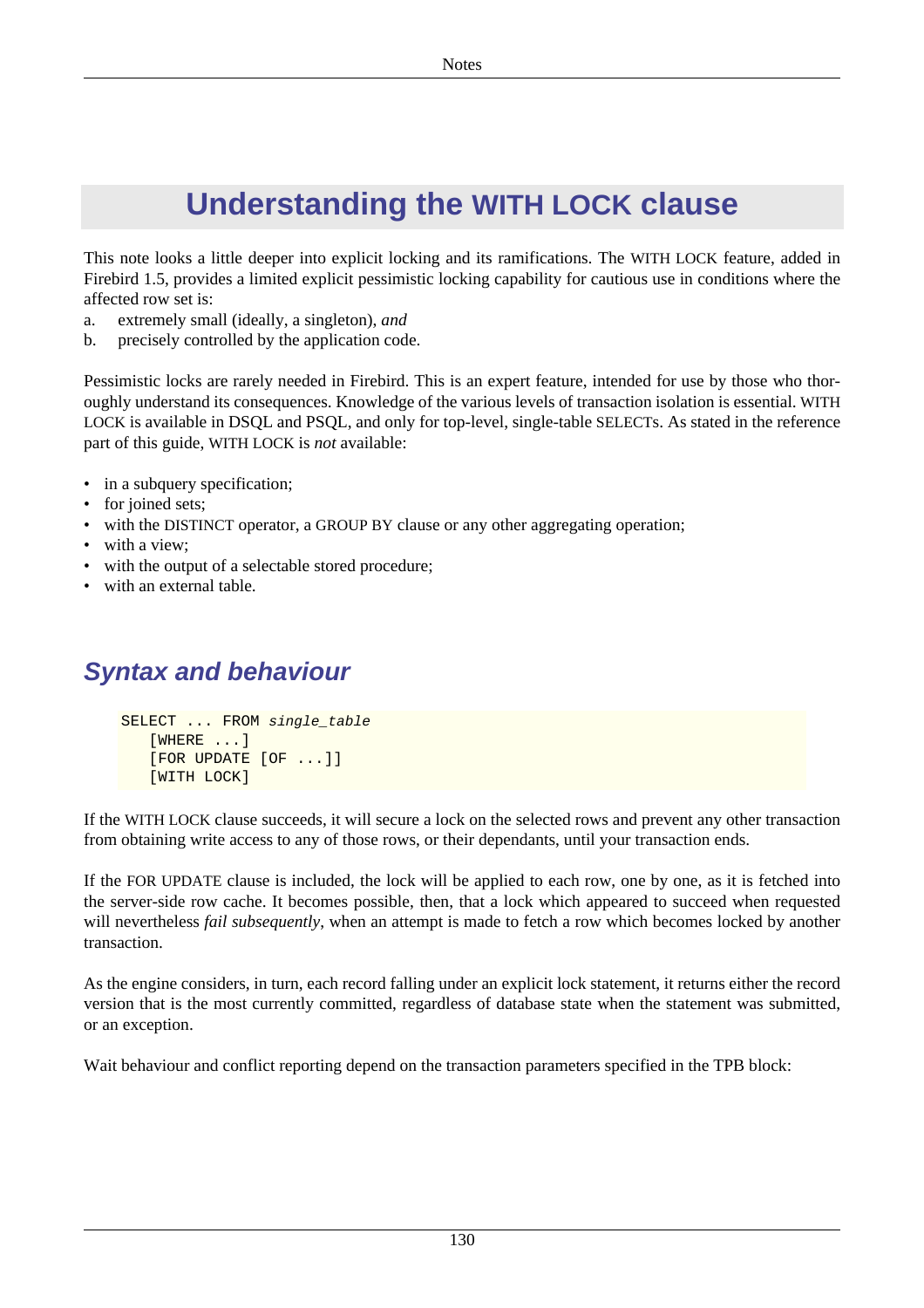| <b>TPB</b> mode                            | <b>Behaviour</b>                                                                                                                                                                                                                                                                                                                                                                                                                                   |
|--------------------------------------------|----------------------------------------------------------------------------------------------------------------------------------------------------------------------------------------------------------------------------------------------------------------------------------------------------------------------------------------------------------------------------------------------------------------------------------------------------|
| isc_tpb_consistency                        | Explicit locks are overridden by implicit or explicit table-level locks and are ig-<br>nored.                                                                                                                                                                                                                                                                                                                                                      |
| isc_tpb_concurrency<br>$+$ isc_tpb_nowait  | If a record is modified by any transaction that was committed since the trans-<br>action attempting to get explicit lock started, or an active transaction has per-<br>formed a modification of this record, an update conflict exception is raised im-<br>mediately.                                                                                                                                                                              |
| isc_tpb_concurrency<br>$+$ isc_tpb_wait    | If the record is modified by any transaction that has committed since the transac-<br>tion attempting to get explicit lock started, an update conflict exception is raised<br>immediately.                                                                                                                                                                                                                                                         |
|                                            | If an active transaction is holding ownership on this record (via explicit locking<br>or by a normal optimistic write-lock) the transaction attempting the explicit lock<br>waits for the outcome of the blocking transaction and, when it finishes, attempts<br>to get the lock on the record again. This means that, if the blocking transaction<br>committed a modified version of this record, an update conflict exception will be<br>raised. |
| isc_tpb_read_committed<br>+ isc_tpb_nowait | If there is an active transaction holding ownership on this record (via explicit<br>locking or normal update), an update conflict exception is raised immediately.                                                                                                                                                                                                                                                                                 |
| isc_tpb_read_committed<br>$+$ isc_tpb_wait | If there is an active transaction holding ownership on this record (via explicit<br>locking or by a normal optimistic write-lock), the transaction attempting the ex-<br>plicit lock waits for the outcome of blocking transation and when it finishes, at-<br>tempts to get the lock on the record again.<br>Update conflict exceptions can never be raised by an explicit lock statement in<br>this TPB mode.                                    |

**Table A.1. How TPB settings affect explicit locking**

### **How the engine deals with WITH LOCK**

When an UPDATE statement tries to access a record that is locked by another transaction, it either raises an update conflict exception or waits for the locking transaction to finish, depending on TPB mode. Engine behaviour here is the same as if this record had already been modified by the locking transaction.

No special gdscodes are returned from conflicts involving pessimistic locks.

The engine guarantees that all records returned by an explicit lock statement are actually locked and *do* meet the search conditions specified in WHERE clause, as long as the search conditions do not depend on any other tables, via joins, subqueries, etc. It also guarantees that rows not meeting the search conditions will not be locked by the statement. It can *not* guarantee that there are no rows which, though meeting the search conditions, are not locked.

### **Note**

This situation can arise if other, parallel transactions commit their changes during the course of the locking statement's execution.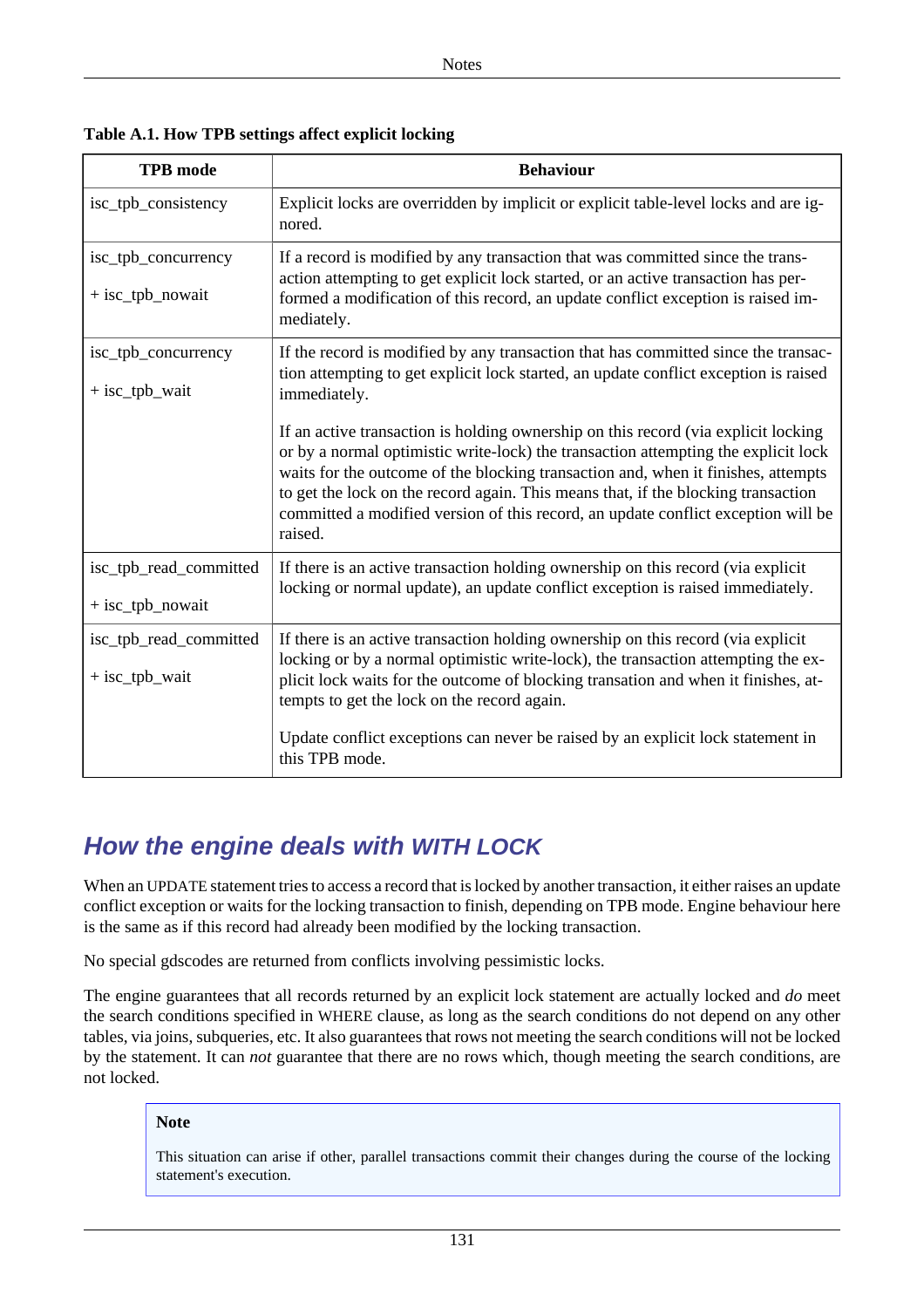The engine locks rows at fetch time. This has important consequences if you lock several rows at once. Many access methods for Firebird databases default to fetching output in packets of a few hundred rows ("buffered fetches"). Most data access components cannot bring you the rows contained in the last-fetched packet, where an error occurred.

### **The optional "OF <column-names>" sub-clause**

The FOR UPDATE clause provides a technique to prevent usage of buffered fetches, optionally with the "OF <column-names>" subclause to enable positioned updates.

#### **Tip**

Alternatively, it may be possible in your access components to set the size of the fetch buffer to 1. This would enable you to process the currently-locked row before the next is fetched and locked, or to handle errors without rolling back your transaction.

### **Caveats using WITH LOCK**

- Rolling back of an implicit or explicit savepoint releases record locks that were taken under that savepoint, but it doesn't notify waiting transactions. Applications should not depend on this behaviour as it may get changed in the future.
- While explicit locks can be used to prevent and/or handle unusual update conflict errors, the volume of deadlock errors will grow unless you design your locking strategy carefully and control it rigorously.
- Most applications do not need explicit locks at all. The main purposes of explicit locks are (1) to prevent expensive handling of update conflict errors in heavily loaded applications and (2) to maintain integrity of objects mapped to a relational database in a clustered environment. If your use of explicit locking doesn't fall in one of these two categories, then it's the wrong way to do the task in Firebird.
- Explicit locking is an advanced feature; do not misuse it! While solutions for these kinds of problems may be very important for web sites handling thousands of concurrent writers, or for ERP/CRM systems operating in large corporations, most application programs do not need to work in such conditions.

### **Examples using explicit locking**

i. Simple:

SELECT \* FROM DOCUMENT WHERE ID=? WITH LOCK

ii. Multiple rows, one-by-one processing with DSQL cursor:

```
SELECT * FROM DOCUMENT WHERE PARENT ID=?
    FOR UPDATE WITH LOCK
```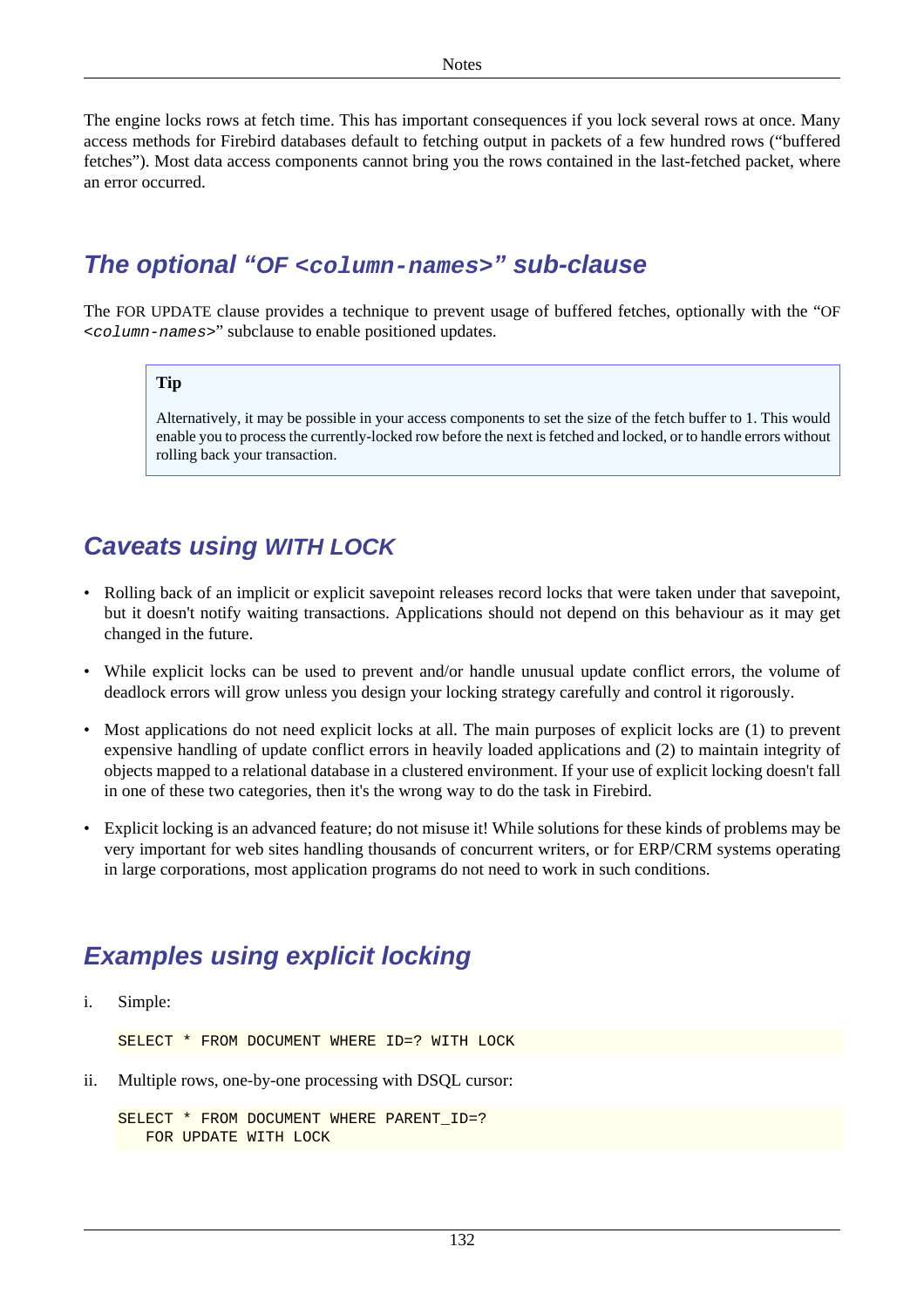# **A note on CSTRING parameters**

<span id="page-142-0"></span>External functions involving strings often use the type  $CSTRING(n)$  in their declarations. This type represents a zero-terminated string of maximum length n. Most of the functions handling CSTRINGs are programmed in such a way that they can accept and return zero-terminated strings of any length. So why the n? Because the Firebird engine has to set up space to process the input an output parameters, and convert them to and from SQL data types. Most strings used in databases are only dozens to hundreds of bytes long; it would be a waste to reserve 32 KB of memory each time such a string is processed. Therefore, the *standard* declarations of most CSTRING functions – as found in the file ib\_udf.sql – specify a length of 255 bytes. (In Firebird 1.5.1 and below, this default length is 80 bytes.) As an example, here's the SQL declaration of lpad:

```
DECLARE EXTERNAL FUNCTION lpad
    CSTRING(255), INTEGER, CSTRING(1)
    RETURNS CSTRING(255) FREE_IT
    ENTRY_POINT 'IB_UDF_lpad' MODULE_NAME 'ib_udf'
```
Once you've declared a CSTRING parameter with a certain length, you cannot call the function with a longer input string, or cause it to return a string longer than the declared output length. But the standard declarations are just reasonable defaults; they're not cast in concrete, and you can change them if you want to. If you have to leftpad strings of up to 500 bytes long, then it's perfectly OK to change both 255's in the declaration to 500 or more.

A special case is when you usually operate on short strings (say less then 100 bytes) but occasionally have to call the function with a huge (VAR)CHAR argument. Declaring CSTRING(32000) makes sure that all the calls will be successful, but it will also cause 32000 bytes per parameter to be reserved, even in that majority of cases where the strings are under 100 bytes. In that situation you may consider declaring the function twice, with different names and different string lengths:

```
DECLARE EXTERNAL FUNCTION lpad
    CSTRING(100), INTEGER, CSTRING(1)
    RETURNS CSTRING(100) FREE_IT
    ENTRY_POINT 'IB_UDF_lpad' MODULE_NAME 'ib_udf';
DECLARE EXTERNAL FUNCTION lpadbig
    CSTRING(32000), INTEGER, CSTRING(1)
    RETURNS CSTRING(32000) FREE_IT
   ENTRY_POINT 'IB_UDF_lpad' MODULE_NAME 'ib_udf';
```
Now you can call  $1$  pad() for all the small strings and  $1$  padbig() for the occasional monster. Notice how the declared names in the first line differ (they determine how you call the functions from within your SQL), but the entry point (the function name in the library) is the same in both cases.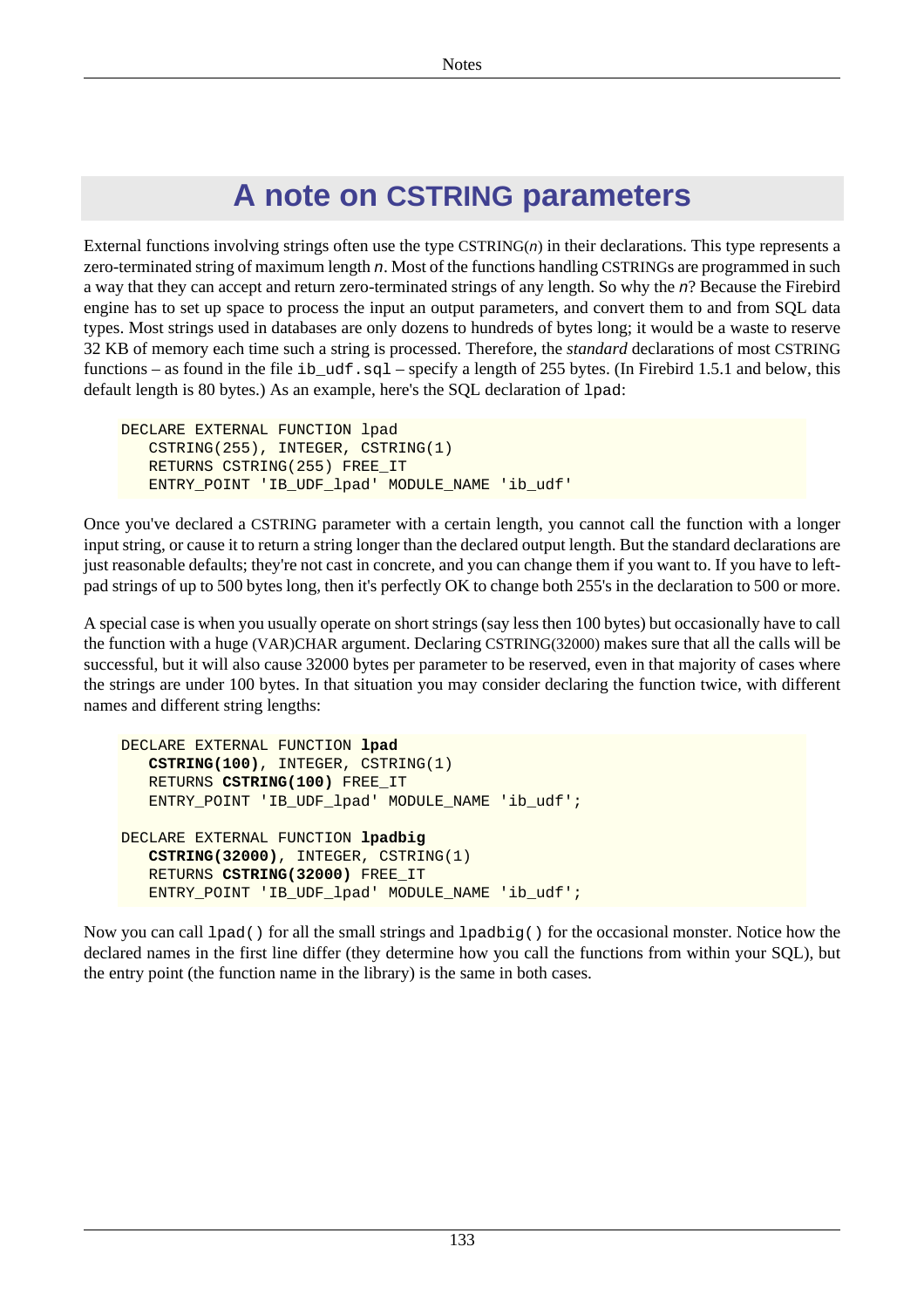# **Passing NULL to UDFs in Firebird 2**

<span id="page-143-0"></span>If a pre-2.0 Firebird engine must pass an SQL NULL argument to a user-defined function, it always converts it to a zero-equivalent, e.g. a numerical 0 or an empty string. The only exception to this rule are UDFs that make use of the "BY DESCRIPTOR" mechanism introduced in Firebird 1. The fbudf library uses descriptors, but the vast majority of UDFs, including those in Firebird's standard ib\_udf library, still use the old style of parameter passing, inherited from InterBase.

As a consequence, most UDFs can't tell the difference between NULL and zero input.

Firebird 2 comes with a somewhat improved calling mechanism for these old-style UDFs. The engine will now pass NULL input as a null pointer to the function, **if** the function has been declared to the database with a NULL keyword after the argument(s) in question, e.g. like this:

```
declare external function ltrim
   cstring(255) null
   returns cstring(255) free_it
   entry_point 'IB_UDF_ltrim' module_name 'ib_udf';
```
This requirement ensures that existing databases and their applications can continue to function like before. Leave out the NULL keyword and the function will behave like it did under Firebird 1.5 and earlier.

Please note that you can't just add NULL keywords to your declarations and then expect every function to handle NULL input correctly. Each function has to be (re)written in such a way that NULLs are dealt with correctly. Always look at the declarations provided by the function implementor. For the functions in the ib\_udf library, consult ib\_udf2.sql in the Firebird UDF directory. Notice the 2 in the file name; the old-style declarations are in ib\_udf.sql.

These are the ib\_udf functions that have been updated to recognise NULL input and handle it properly:

- ascii\_char
- lower
- lpad and rpad
- ltrim and rtrim
- substr and substrlen

Most ib\_udf functions remain as they were; in any case, passing NULL to an old-style UDF is never possible if the argument isn't of a referenced type.

On a side note: don't use  $lower$ ,  $trim$  and  $substr*$  in new code; use the internal functions LOWER, TRIM and SUBSTRING instead.

## **"Upgrading" ib\_udf functions in an existing database**

If you are using an existing database with one or more of the functions listed above under Firebird 2, and you want to benefit from the improved NULL handling, run the script ib\_udf\_upgrade.sql against your database. It is located in the Firebird misc\upgrade\ib udf directory.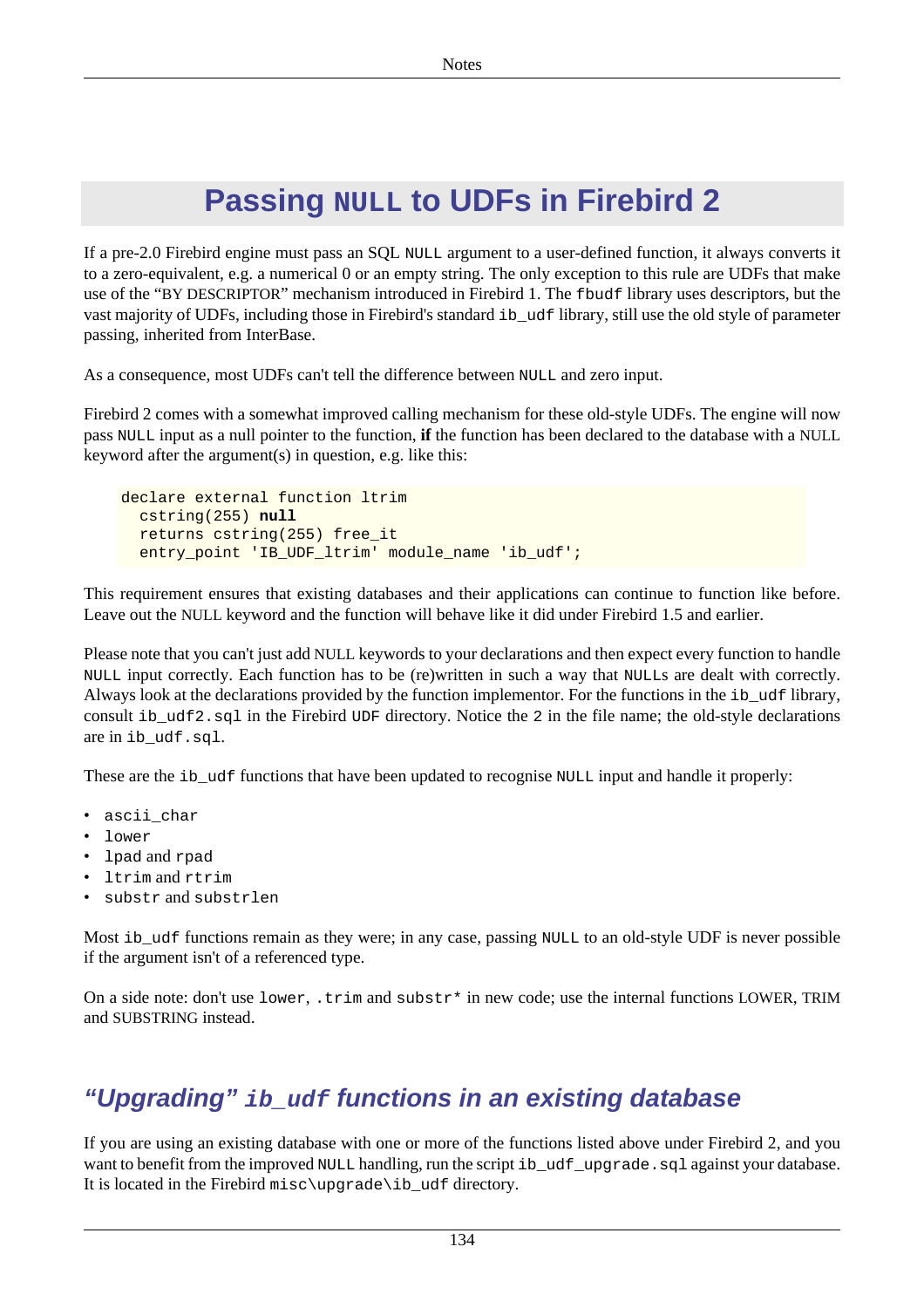## **Maximum number of indices in different Firebird versions**

Between Firebird 1.0 and 2.0 there have been quite a few changes to the maximum number of indices per database table. The table below sums them all up.

| Page<br>size | <b>Firebird version(s)</b> |        |        |       |        |        |       |        |        |       |        |        |  |  |
|--------------|----------------------------|--------|--------|-------|--------|--------|-------|--------|--------|-------|--------|--------|--|--|
|              | 1.0, 1.0.2                 |        |        | 1.0.3 |        |        | 1.5.x |        |        | 2.0.x |        |        |  |  |
|              | 1 col                      | 2 cols | 3 cols | 1 col | 2 cols | 3 cols | 1 col | 2 cols | 3 cols | 1 col | 2 cols | 3 cols |  |  |
| 1024         | 62                         | 50     | 41     | 62    | 50     | 41     | 62    | 50     | 41     | 50    | 35     | 27     |  |  |
| 2048         | 65                         | 65     | 65     | 126   | 101    | 84     | 126   | 101    | 84     | 101   | 72     | 56     |  |  |
| 4096         | 65                         | 65     | 65     | 254   | 203    | 169    | 254   | 203    | 169    | 203   | 145    | 113    |  |  |
| 8192         | 65                         | 65     | 65     | 510   | 408    | 340    | 257   | 257    | 257    | 408   | 291    | 227    |  |  |
| 16384        | 65                         | 65     | 65     | 1022  | 818    | 681    | 257   | 257    | 257    | 818   | 584    | 454    |  |  |

**Table A.2. Max. indices per table in Firebird 1.0 – 2.0**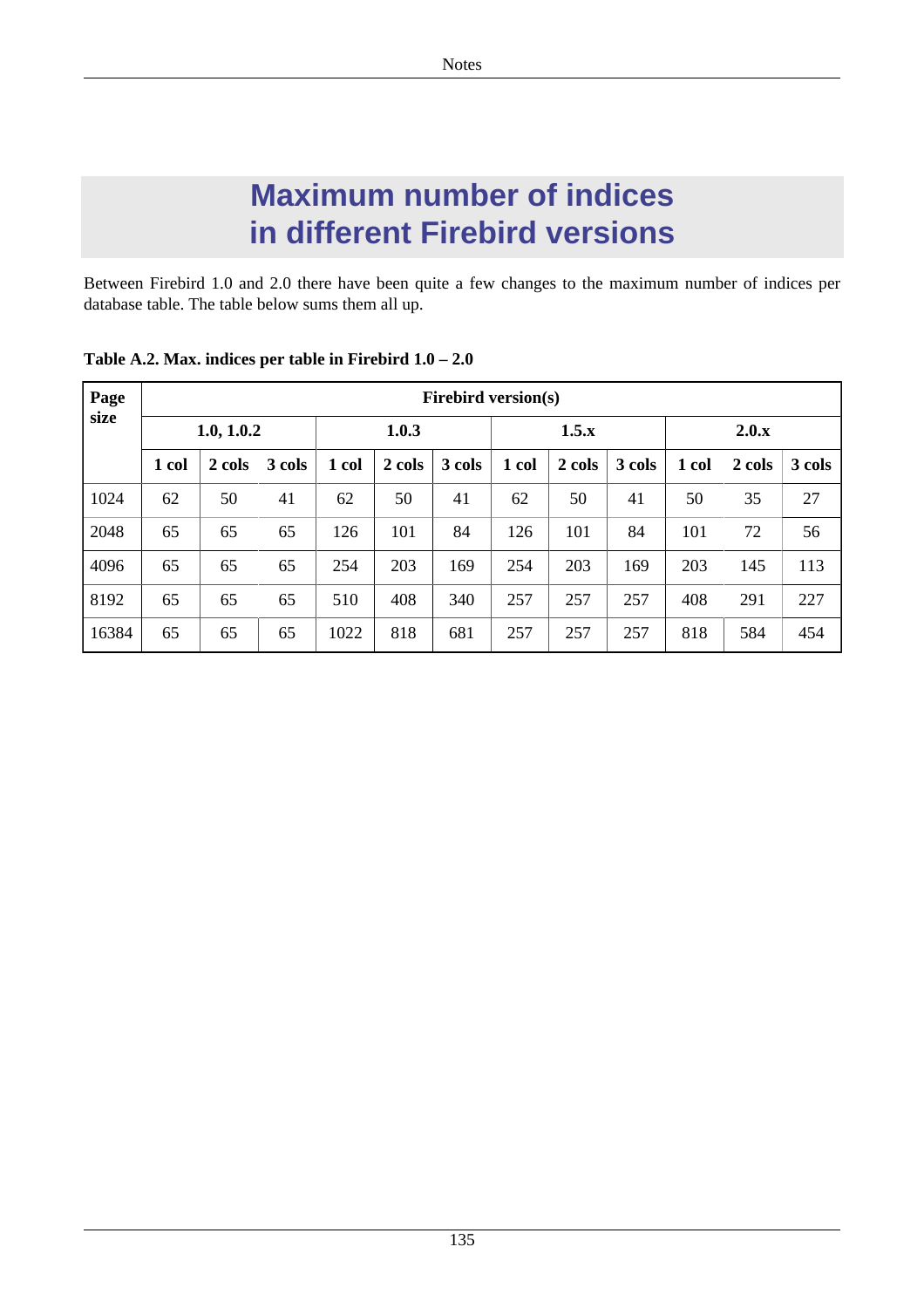## **Appendix B: Document History**

The exact file history is recorded in the manual module in our CVS tree; see [http://sourceforge.net/cvs/?group\\_](http://sourceforge.net/cvs/?group_id=9028) [id=9028](http://sourceforge.net/cvs/?group_id=9028)

|     | <b>Revision History</b> |           |                                                                                                                                                                                                                                                                                                                                                                                                                                                                                                                                                     |
|-----|-------------------------|-----------|-----------------------------------------------------------------------------------------------------------------------------------------------------------------------------------------------------------------------------------------------------------------------------------------------------------------------------------------------------------------------------------------------------------------------------------------------------------------------------------------------------------------------------------------------------|
| 0.9 | 24 Sep 2008             | <b>PV</b> | First publication, based on the Firebird 1.5 Language Reference Up-<br><i>date</i> with all the changes for 2.0 added (roughly doubling the size).                                                                                                                                                                                                                                                                                                                                                                                                  |
| 1.0 | 9 Dec 2010              | <b>PV</b> | GLOBAL: Renamed all "Deprecated in" section headers to "Better al-<br>ternative". This also required editing the text immediately following the<br>header and in some cases additional text in the section (if the "depreca-<br>tion" was discussed in the section body).<br>Bookinfo: Added 2.0.6 to covered versions.<br>Introduction :: Versions covered: Added 2.0.6.<br>Introduction :: Authorship: Edited first paragraph. Added Frank Inger-<br>mann to contributor list.<br>Miscellaneous language elements: Added section Shorthand casts. |
|     |                         |           | Data types and subtypes :: BLOB data type: In Description, BLOBs -><br>text BLOBs. Also added information on new binary mnemonic + ex-<br>tra example.                                                                                                                                                                                                                                                                                                                                                                                              |
|     |                         |           | Data types and subtypes :: New collations: Edited paragraph above ta-<br>ble. Improved the two paragraphs below the table and moved them into<br>a Note.                                                                                                                                                                                                                                                                                                                                                                                            |
|     |                         |           | DDL statements :: ALTER DATABASE: Merged difference file clauses<br>onto one line in Syntax.                                                                                                                                                                                                                                                                                                                                                                                                                                                        |
|     |                         |           | DDL statements :: ALTER DOMAIN: Added section Rename domain.<br>DDL statements :: ALTER TABLE: Added section FOREIGN KEY without<br>target column references PK.                                                                                                                                                                                                                                                                                                                                                                                    |
|     |                         |           | DDL statements :: ALTER TRIGGER: Corrected formal syntax (can be<br>called with just the trigger name and no modifications).                                                                                                                                                                                                                                                                                                                                                                                                                        |
|     |                         |           | DDL statements :: CREATE DATABASE: Moved Syntax one level up,<br>marked it as partial and added DIFFERENCE FILE clause. Added new<br>subsection DIFFERENCE FILE parameter.                                                                                                                                                                                                                                                                                                                                                                          |
|     |                         |           | DDL statements: Added section CREATE EXCEPTION.                                                                                                                                                                                                                                                                                                                                                                                                                                                                                                     |
|     |                         |           | DDL statements :: CREATE INDEX: Edited Description and Syntax.                                                                                                                                                                                                                                                                                                                                                                                                                                                                                      |
|     |                         |           | DDL statements :: CREATE INDEX :: Indexing on expressions: Edited                                                                                                                                                                                                                                                                                                                                                                                                                                                                                   |
|     |                         |           | Description.                                                                                                                                                                                                                                                                                                                                                                                                                                                                                                                                        |
|     |                         |           | DDL statements :: CREATE INDEX :: Maximum number of indices per                                                                                                                                                                                                                                                                                                                                                                                                                                                                                     |
|     |                         |           | table increased: Edited paragraph under table.                                                                                                                                                                                                                                                                                                                                                                                                                                                                                                      |
|     |                         |           | DDL statements :: CREATE TABLE: Added section FOREIGN KEY with-                                                                                                                                                                                                                                                                                                                                                                                                                                                                                     |
|     |                         |           | out target column references PK.                                                                                                                                                                                                                                                                                                                                                                                                                                                                                                                    |
|     |                         |           | DDL statements :: CREATE VIEW :: Full SELECT syntax supported:                                                                                                                                                                                                                                                                                                                                                                                                                                                                                      |
|     |                         |           | Added Note about the necessity of a full column list when using a                                                                                                                                                                                                                                                                                                                                                                                                                                                                                   |
|     |                         |           | union within a view (to become optional in 2.5).<br>DDL statements :: CREATE VIEW :: PLAN subclause disallowed in 1.5:                                                                                                                                                                                                                                                                                                                                                                                                                              |
|     |                         |           | Changed title to PLAN subclause disallowed in 1.5, reallowed in 2.0.                                                                                                                                                                                                                                                                                                                                                                                                                                                                                |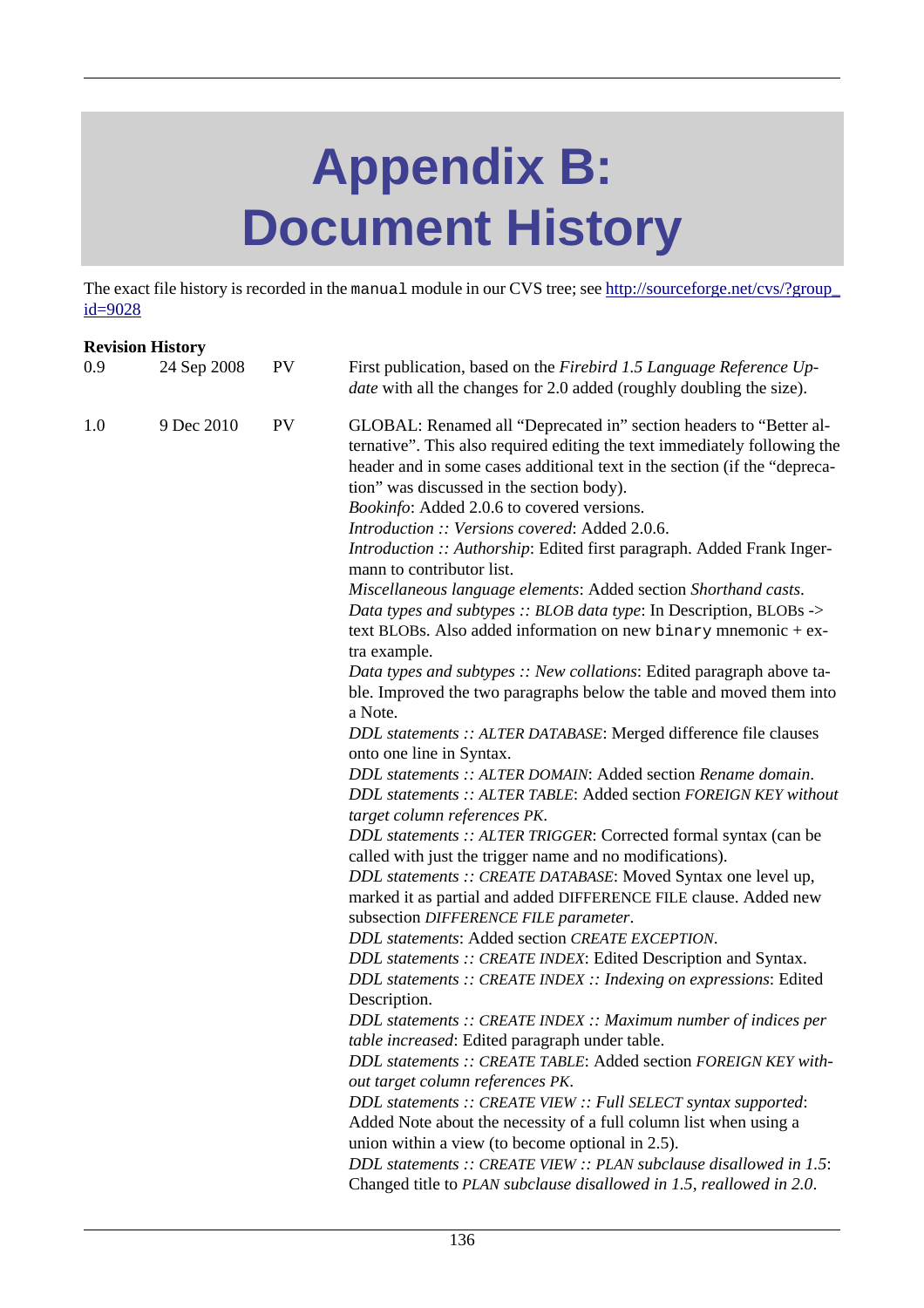*DDL statements :: CREATE VIEW*: Added subsection *View with nonparticipating NOT NULL columns in base table can be made insertable*. *DDL statements :: DECLARE EXTERNAL FUNCTION*: Added Note under Syntax.

*DDL statements :: DECLARE EXTERNAL FUNCTION :: BY DESCRIPTOR parameter passing*: Added "Available in".

*DDL statements :: DECLARE EXTERNAL FUNCTION :: RETURNS PA-RAMETER n*: Added "Available in". Changed subclause -> clause in Description (2x).

*DDL statements :: DECLARE FILTER*: Edited Description. Added user\_defined to Syntax. Added more info under Syntax block and made it an itemizedlist. Converted Tip to formalpara *User-defined mnemonics*.

*DML statements :: DELETE*: Added [AS] to Syntax. Corrected syntax note on WHERE CURRENT OF.

*DML statements :: DELETE*: Added subsection *COLLATE subclause for text BLOB columns*.

*DML statements :: DELETE*: Added subsection *Relation alias makes real name unavailable*.

*DML statements :: EXECUTE BLOCK*: Edited Syntax block.

*DML statements :: INSERT*: Added definition of  $\leq$  select expr> to Syntax.

*DML statements :: INSERT :: RETURNING clause*: Edited Description. Added formalpara "Note".

*DML statements :: SELECT :: Aggregate functions: Extended functionality :: Aggregate statements: Stricter HAVING and ORDER BY*: Edited second listitem. Edited last paragraph.

*DML statements :: SELECT :: FIRST and SKIP*: Added "Available in". *DML statements :: SELECT :: Table alias must be used if present*: Renamed to *Relation alias makes real name unavailable*. Also changed Description and paragraph before last example.

*DML statements :: UPDATE*: Added [AS] to Syntax. Corrected syntax note on WHERE CURRENT OF.

*DML statements :: UPDATE*: Added subsection *COLLATE subclause for text BLOB columns*.

*DML statements :: UPDATE*: Added subsection *Relation alias makes real name unavailable*.

*Transaction control statements :: SET TRANSACTION*: Edited 2nd listitem after Syntax block.

*PSQL statements :: DECLARE :: DECLARE ... CURSOR*: Edited Description. Added Notes formalpara.

*PSQL statements :: DECLARE [VARIABLE] with initialization*: Indented var declarations in Example.

*PSQL statements :: EXCEPTION :: Providing a custom error message*: Added note about max message length.

*PSQL statements :: EXECUTE STATEMENT :: Caveats with EXECUTE STATEMENT*: Changed SQL -> DSQL in item 4. Rewrote item 6.

*PSQL statements*: Added section *FOR SELECT ... INTO ... DO*.

*PSQL statements*: Added section *WHERE CURRENT OF invalid for view cursors*.

*Context variables ::* CURRENT\_CONNECTION: Improved Description. Added note about upcoming change in 2.1 to last paragraph.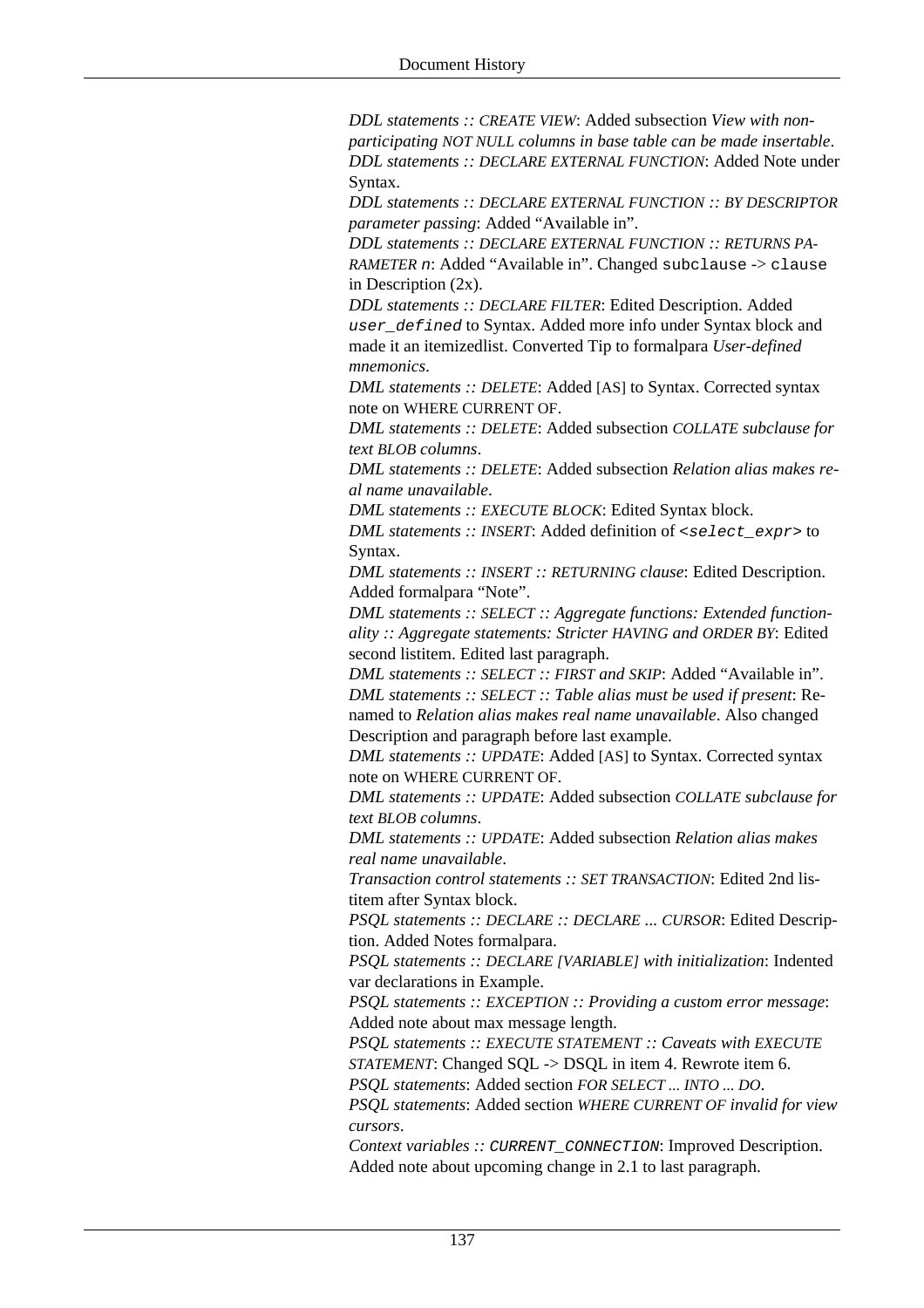*Context variables ::* CURRENT\_TIME: Edited description. Removed Note and added Notes formalpara.

*Context variables ::* CURRENT\_TIMESTAMP: Edited description. Removed Note and added Notes formalpara.

*Context variables :: CURRENT\_TRANSACTION: Improved Description. Context variables :: 'NOW':* Added shorthand cast examples. Removed Note and added Notes formalpara.

*Operators and predicates :: || (string concatenator)*: New subsection *Result type VARCHAR*.

*Operators and predicates :: || (string concatenator) :: Overflow checking*: Corrected "Changed in" and Description.

*Internal functions :: BIT\_LENGTH()*: Edited Note after Syntax block and placed it after Description.

*Internal functions :: CAST()*: Added introductory paragraphs before 1st and 2nd example. Gave table rows top alignment. Added paragraph after "cast (? as integer)" example.

*Internal functions :: CHAR\_LENGTH(), CHARACTER\_LENGTH()*: Edited Note after Syntax block and placed it after Description.

*Internal functions :: LOWER()*: Corrected Result type: VAR(CHAR) -> (VAR)CHAR.

*Internal functions :: OCTET\_LENGTH()*: Edited Note after Description. *Internal functions :: RDB\$GET\_CONTEXT()*: Added Note after title. Replaced "general" with "global" (4x) in System namespace table.

*Internal functions :: RDB\$SET\_CONTEXT()*: Added Note after title. Altered 3rd listitem in Notes formalpara.

*Internal functions :: SUBSTRING()*: Edited Result type, Syntax and much of the text in the rest of this section.

*Internal functions :: TRIM()*: Edited/corrected Description, Result type and Syntax.

*Internal functions :: UPPER()*: Corrected Result type: VAR(CHAR) -> (VAR)CHAR. Corrected "See also" link: UPPER -> LOWER.

*External functions :: getExactTimestamp*: Edited "Better alternative" and Description.

*External functions :: log:* Changed log  $\rightarrow$  log(x,y) in Description. *External functions :: right:* moved to *sright* and left a symlink in place.

*External functions ::* round*,* i64round: Added 2.0.6 to Changed in. Added Caution box. Edited and extended Bug warning box. Extended last paragraph.

External functions: Added section strlen.

*External functions ::* truncate*,* i64truncate: Added 2.0.6 to Changed in. Added Caution box. Edited Warning box. Extended last paragraph.

*Notes :: Understanding the WITH LOCK clause :: Syntax and behaviour*: In table, aligned 1st column left, all rows top, and added periods to sentences in first two rows.

*License notice*: Added Frank Ingermann as contributor. Copyright end year now 2010.